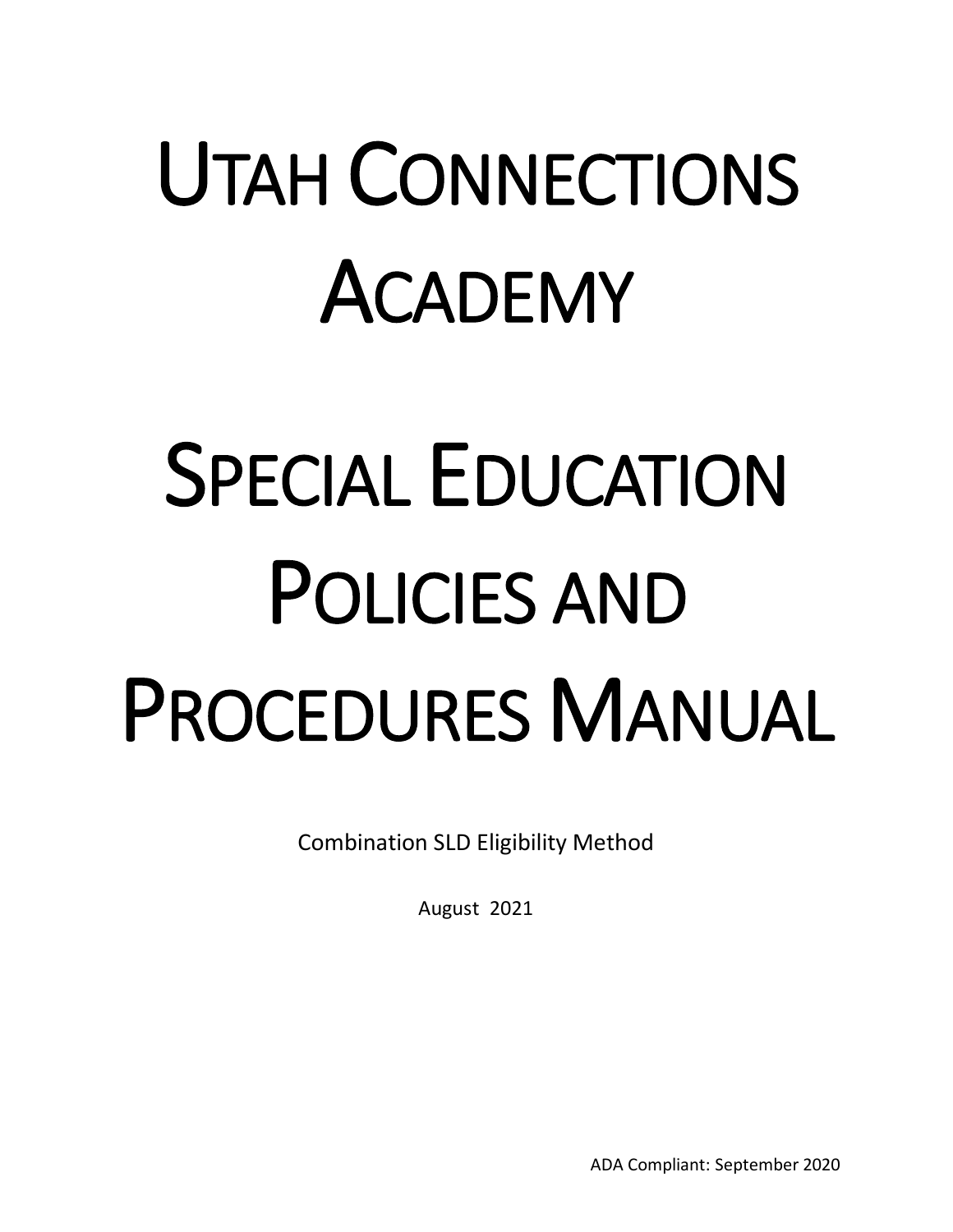## Table of Contents

| I.   |        |                                                                                 |  |
|------|--------|---------------------------------------------------------------------------------|--|
|      | I.A.   |                                                                                 |  |
|      | I.B.   |                                                                                 |  |
|      | 1.C.   | FULL EDUCATIONAL OPPORTUNITY GOAL (34 CFR § 300.109; Rules IX.A.2.d.(2)(c)) 7   |  |
|      | I.D.   | METHODS OF ENSURING SERVICES (34 CFR § 300.154; Rules IX.A.2.d.(2)(m))7         |  |
| II.  |        |                                                                                 |  |
|      | II.A.  |                                                                                 |  |
|      | II.B.  |                                                                                 |  |
|      | II.C.  |                                                                                 |  |
|      | II.D.  |                                                                                 |  |
|      | II.E.  | SCREENING FOR INSTRUCTIONAL PURPOSES (34 CFR § 300.302; Rules II.E.)13          |  |
|      | II.F.  |                                                                                 |  |
|      | II.G.  |                                                                                 |  |
|      | II.H.  | ADDITIONAL REQUIREMENTS FOR INITIAL EVALUATIONS AND REEVALUATION                |  |
|      | II.I.  |                                                                                 |  |
|      |        |                                                                                 |  |
|      | II.J.  | CATEGORICAL DEFINITIONS, CRITERIA, AND ASSESSMENTS (34 CFR § 300.8;             |  |
|      |        |                                                                                 |  |
| III. |        |                                                                                 |  |
|      | III.A. |                                                                                 |  |
|      | III.B. |                                                                                 |  |
|      | III.C. |                                                                                 |  |
|      | III.D. | LEA RESPONSIBILITY FOR IEP MEETINGS (34 CFR § 300.323(c)(1)); Rules III.D.) 24  |  |
|      | III.E. |                                                                                 |  |
|      | III.F. |                                                                                 |  |
|      | III.G. |                                                                                 |  |
|      | III.H. |                                                                                 |  |
|      | III.I. | DEVELOPMENT, REVIEW, AND REVISION OF THE IEP (34 CFR § 300.324; Rules III.I.)28 |  |
|      | III.J. | DEFINITION OF THE INDIVIDUALIZED EDUCATION PROGRAM (34 CFR § 300.320;           |  |
|      | III.K. |                                                                                 |  |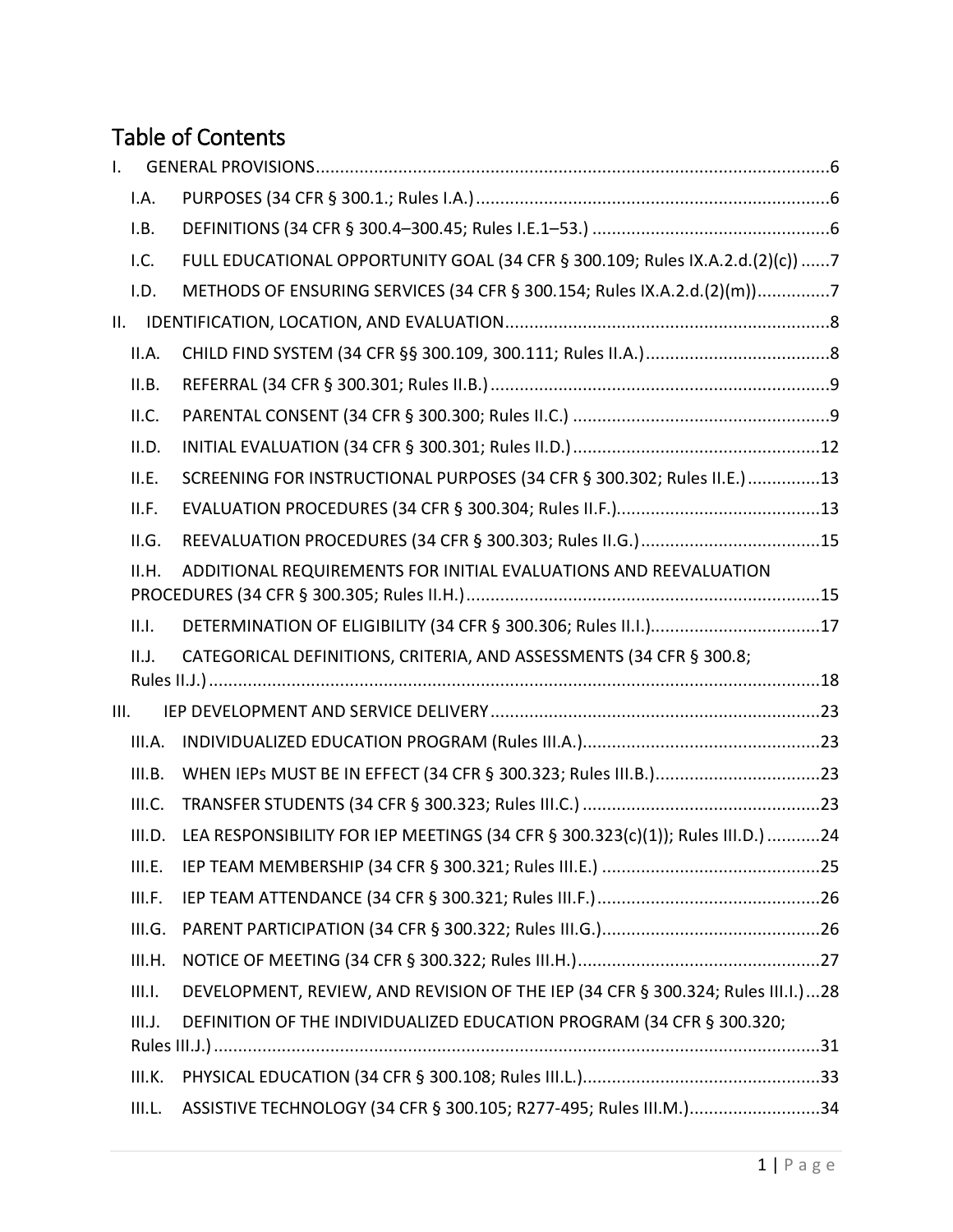|         | III.M. EXTENDED SCHOOL YEAR (ESY) SERVICES (34 CFR § 300.106; R277-751;       |  |
|---------|-------------------------------------------------------------------------------|--|
|         |                                                                               |  |
|         | III.N. LEAST RESTRICTIVE ENVIRONMENT (LRE) (34 CFR § 300.114; Rules III.O.)35 |  |
| III.O.  | CONTINUUM OF ALTERNATIVE PLACEMENTS (34 CFR § 300.115; Rules III.P.)35        |  |
| III.P.  |                                                                               |  |
| III. Q. | PARENTAL INVOLVEMENT IN PLACEMENT DECISIONS (34 CFR §§ 300.327, 300.50;       |  |
|         |                                                                               |  |
| III.R.  | NONACADEMIC SETTINGS AND EXTRACURRICULAR ACTIVITIES (34 CFR § 300.117; UCA    |  |
|         |                                                                               |  |
| IV.     | PROCEDURAL SAFEGUARDS: DUE PROCESS PROCEDURES FOR PARENT(S) AND STUDENTS      |  |
| IV.A.   | PARENTAL OPPORTUNITY TO EXAMINE RECORDS AND PARTICIPATE IN MEETINGS (34       |  |
| IV.B.   | INDEPENDENT EDUCATIONAL EVALUATION (34 CFR § 300.502; Rules IV.B.)39          |  |
| IV.C.   |                                                                               |  |
|         | IV.D. PROCEDURAL SAFEGUARDS NOTICE (34 CFR § 300.504; Rules IV.D.) 41         |  |
| IV.E.   | STATE COMPLAINT PROCEDURES (34 CFR § 300.151-153; UCA 53E-7-208;              |  |
| IV.F.   |                                                                               |  |
| IV.G.   | FILING A DUE PROCESS COMPLAINT (34 CFR § 300.507; UCA 53E-7-208;              |  |
|         |                                                                               |  |
| IV.I.   |                                                                               |  |
| IV.J.   |                                                                               |  |
| IV.K.   | IMPARTIAL DUE PROCESS HEARING (34 CFR § 300.511; Rules IV.K.) 43              |  |
| IV.L.   |                                                                               |  |
|         |                                                                               |  |
| IV.N.   |                                                                               |  |
| IV.O.   | STATE ENFORCEMENT MECHANISMS (34 CFR § 300.537; Rules IV.O.) 43               |  |
| IV.P.   | TIMELINES AND CONVENIENCE OF HEARINGS (34 CFR § 300.515; UBSE-SER IV.P.) 44   |  |
| IV.Q.   |                                                                               |  |
| IV.R.   | ATTORNEYS' FEES (34 CFR § 300.517; UCA 53E-7-208(4)(b); Rules IV.R.)44        |  |
| IV.S.   | STUDENT'S STATUS DURING PROCEEDINGS (34 CFR § 300.518; Rules IV.S.)44         |  |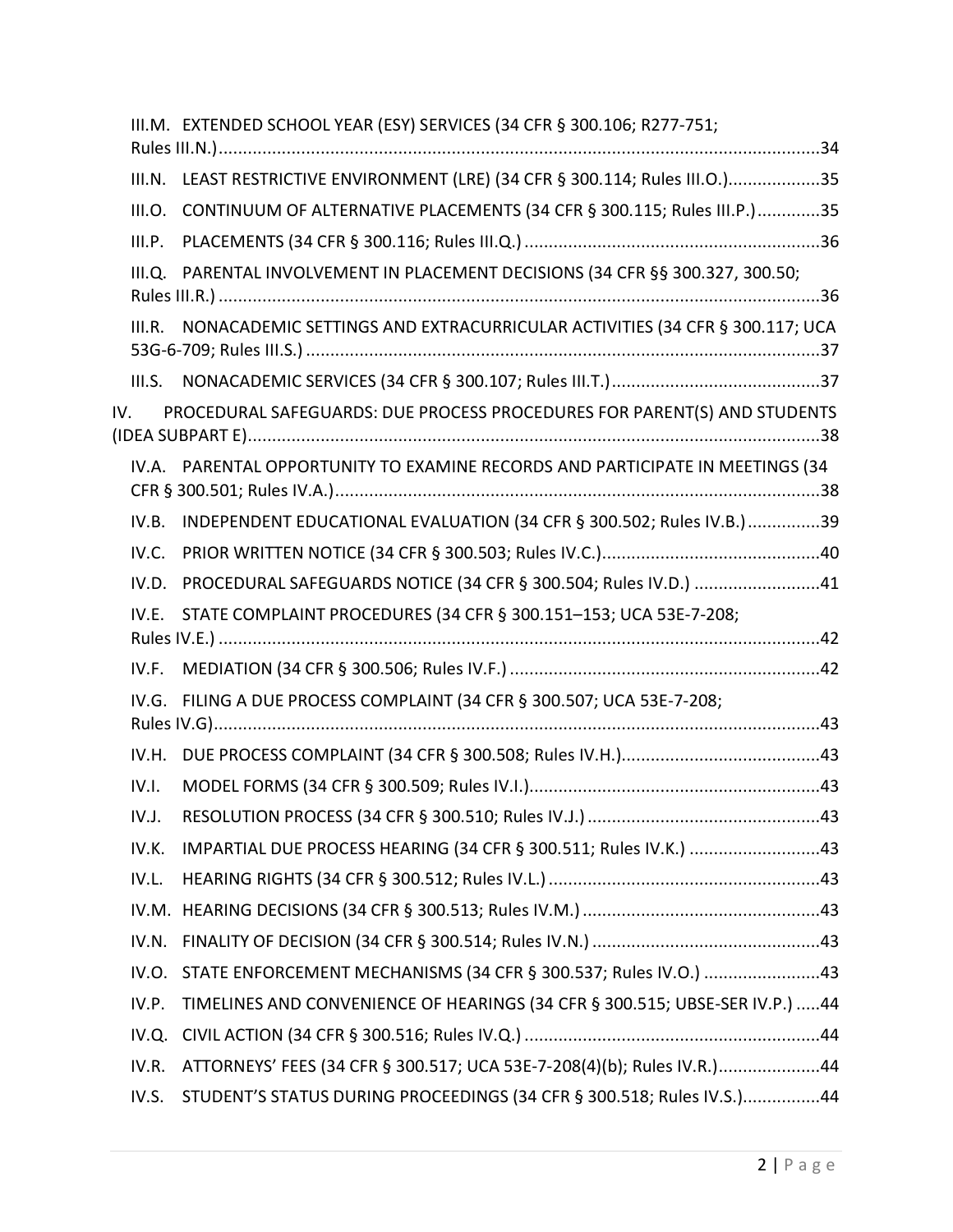|      | IV.T. |                                                                                |  |
|------|-------|--------------------------------------------------------------------------------|--|
|      |       | IV.U. TRANSFER OF PARENTAL RIGHTS AT AGE OF MAJORITY (34 CFR § 300.520;        |  |
|      |       |                                                                                |  |
|      |       |                                                                                |  |
|      |       |                                                                                |  |
|      | V.A.  | DISCIPLINE PROCEDURES FOR STUDENTS WITH DISABILITIES (Rules V.A.)52            |  |
|      | V.B.  | AUTHORITY OF SCHOOL PERSONNEL (34 CFR § 300.530(a-c); Rules V.B.)52            |  |
|      | V.C.  |                                                                                |  |
|      | V.D.  | CHANGE OF PLACEMENT DUE TO DISCIPLINARY REMOVALS (34 CFR § 300.536;            |  |
|      |       |                                                                                |  |
|      | V.E.  | MANIFESTATION DETERMINATION (34 CFR § 300.530(e); Rules V.E.) 53               |  |
|      | V.F.  | PROCEDURAL SAFEGUARDS NOTICE (34 CFR § 300.530; Rules V.F.) 55                 |  |
|      | V.G.  |                                                                                |  |
|      | V.H.  |                                                                                |  |
|      | V.I.  |                                                                                |  |
|      | V.J.  | PROTECTIONS FOR STUDENTS NOT DETERMINED ELIGIBLE FOR SPECIAL EDUCATION         |  |
|      |       |                                                                                |  |
|      |       |                                                                                |  |
|      | V.K.  | REFERRAL TO AND ACTION BY LAW ENFORCEMENT AND JUDICIAL AUTHORITIES (34         |  |
|      |       |                                                                                |  |
| VI.  |       |                                                                                |  |
|      |       | VI.A. PRIVATE SCHOOL PLACEMENTS BY LEAS (34 CFR § 300.325; Rules VI.A.) 59     |  |
|      | VI.B. | STUDENTS WITH DISABILITIES ENROLLED BY THEIR PARENT(S) IN PRIVATE SCHOOLS      |  |
|      |       | VI.C. STUDENTS WITH DISABILITIES ENROLLED IN HOME SCHOOL. (Rules VI.D.) 61     |  |
|      |       | VI.D. STUDENTS WITH DISABILITIES ENROLLED IN VIRTUAL SETTINGS (Rules VI.F.) 61 |  |
|      | VI.E. | STUDENTS WITH DISABILITIES WHO ARE ALSO IN STATE CUSTODY/CARE (UCA 62A-4a-     |  |
|      |       | VI.F. STUDENTS WITH DISABILITIES WHO RESIDE IN NURSING HOMES (Rules VI.L)62    |  |
| VII. |       |                                                                                |  |
|      |       |                                                                                |  |
|      |       |                                                                                |  |
|      |       | VII.C. TERMINATION OF SERVICES UPON REACHING AGE 22 (R277-419-2(25)(b);        |  |
|      |       |                                                                                |  |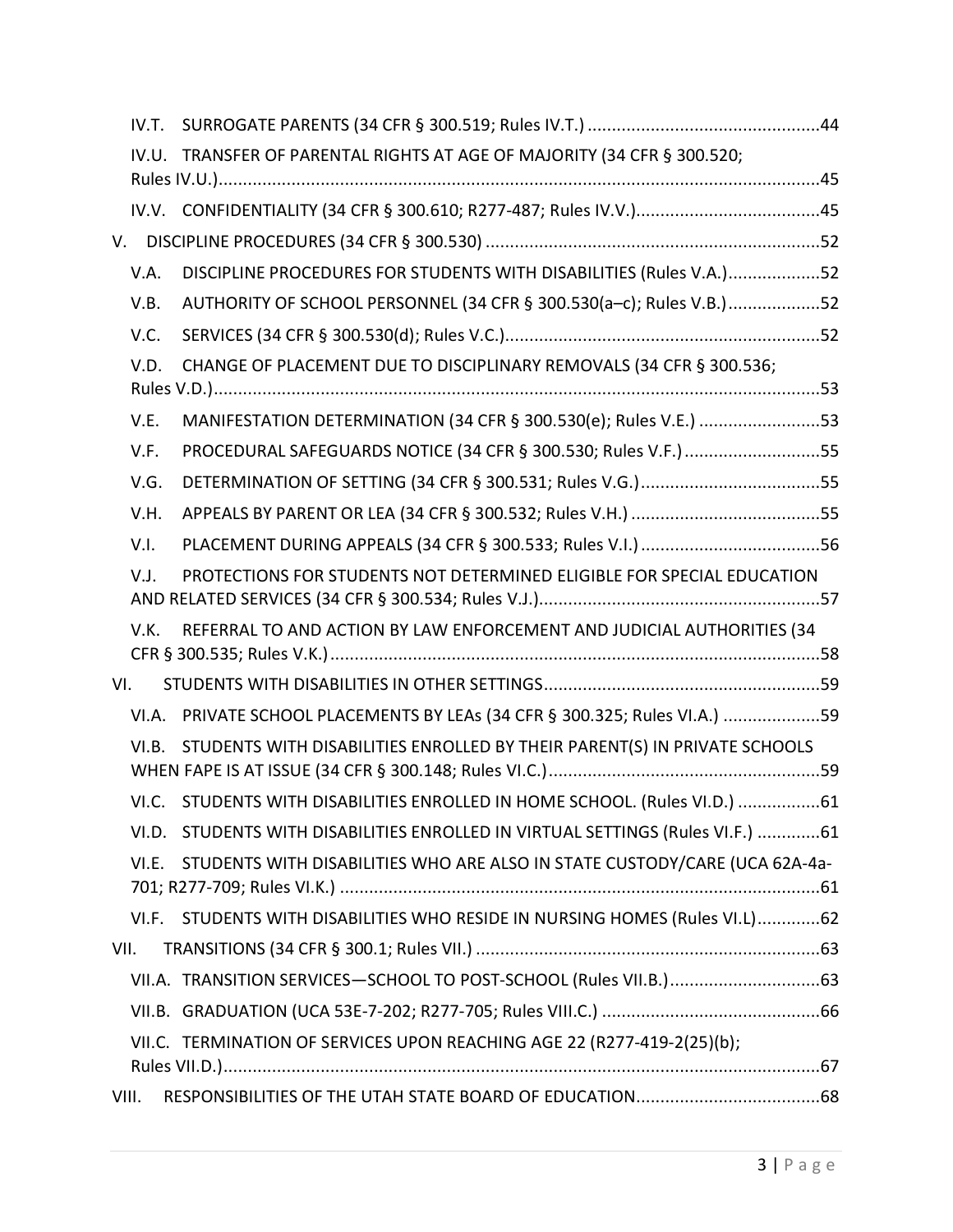|     |       | VIII.E. REPORTING ON SUSPENSION AND EXPULSION RATES (34 CFR § 300.170;            |  |
|-----|-------|-----------------------------------------------------------------------------------|--|
|     |       |                                                                                   |  |
|     |       | VIII.F. PROHIBITION ON MANDATORY MEDICATION (34 CFR § 300.174; Rules VIII.X.) 70  |  |
| IX. |       |                                                                                   |  |
|     |       | IX.A. LEA ELIGIBILITY FOR IDEA PART B FUNDS (34 CFR §§ 300.211-212, 220) 71       |  |
|     | IX.B. | USE OF PART B FEDERAL FUNDS BY THE LEA (34 CFR §§ 300.200-206, 208) 72            |  |
|     | IX.C. | CHARTER SCHOOLS AND THEIR STUDENTS (34 CFR § 300.209; Rules IX.C.) 77             |  |
|     | IX.D. | COORDINATED EARLY INTERVENING SERVICES (CEIS) (34 CFR § 300.226;                  |  |
|     |       |                                                                                   |  |
|     | IX.E. |                                                                                   |  |
|     | IX.F. |                                                                                   |  |
|     | IX.G. | ROUTINE CHECKING OF HEARING AIDS AND EXTERNAL COMPONENTS OF SURGICALLY            |  |
|     |       | IX.H. EDUCATOR LICENSE REQUIREMENTS (R277-504; R277-506; R277-520; Rules IX.I.)79 |  |
|     | IX.1. | PURCHASE OF INSTRUCTIONAL MATERIALS IN ACCESSIBLE FORMATS (34 CFR §               |  |
|     |       |                                                                                   |  |
|     |       |                                                                                   |  |
|     | X.A.  |                                                                                   |  |
|     | X.B.  | ALLOCATION OF STATE SPECIAL EDUCATION FUNDS FOR PROGRAMS FOR STUDENTS             |  |
|     | X.C.  | SPECIAL EDUCATION ADD-ON ALLOWABLE USE (FUND 1205) (UCA 53F-2-307(1);             |  |
|     | X.D.  | SPECIAL EDUCATION SELF-CONTAINED ALLOWABLE USE (FUND 1210) (UCA 53F-2-            |  |
|     | X.E.  | STATE SPECIAL EDUCATION IMPACT AID ALLOWABLE USE (FUND 1225) (UCA 53F-2-          |  |
|     | X.F.  | STATE SPECIAL EDUCATION EXTENDED SCHOOL YEAR (ESY) ALLOWABLE USE (FUND            |  |
|     | X.G.  | STATE EXTENDED SCHOOL YEAR STIPEND FOR SPECIAL EDUCATORS (EYSE)                   |  |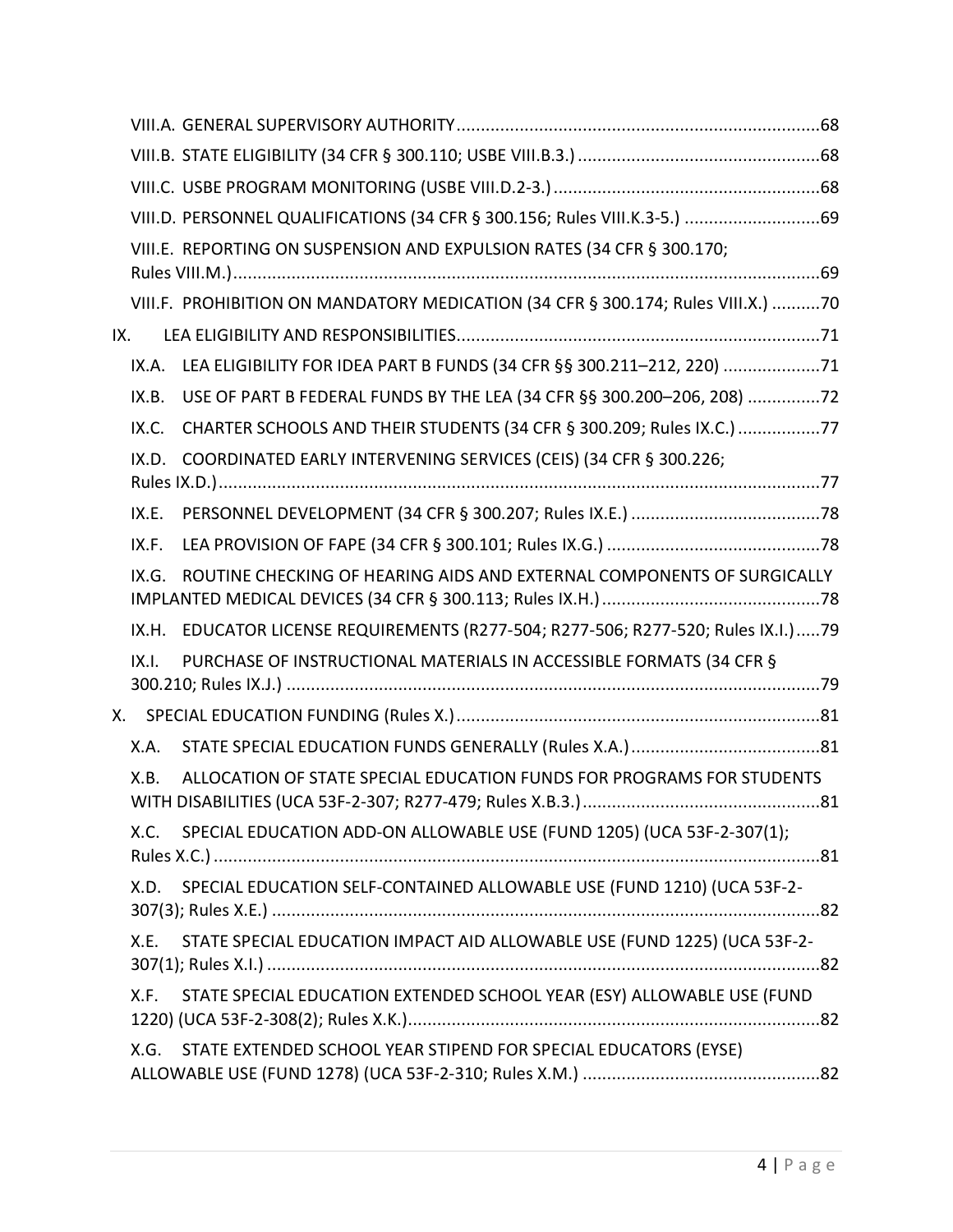<span id="page-5-0"></span>

| X.H. STATE SPECIAL EDUCATION INTENSIVE SERVICES ALLOWABLE USE (FUND 1230) (UCA |
|--------------------------------------------------------------------------------|
|                                                                                |
|                                                                                |
| X.J. ALLOWABLE COSTS FOR FEDERAL (IDEA) SPECIAL EDUCATION FUNDS                |
|                                                                                |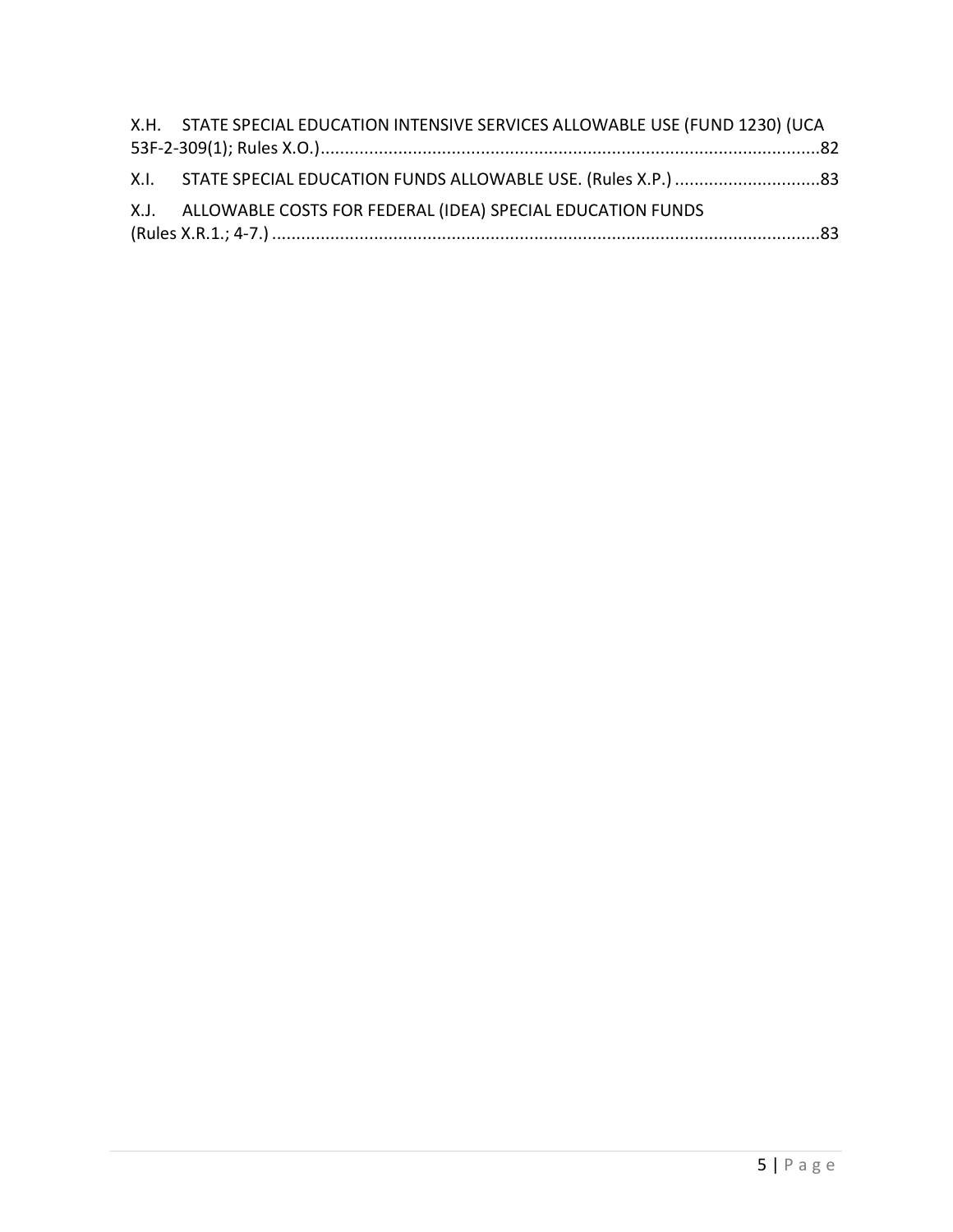## I. GENERAL PROVISIONS

## <span id="page-6-0"></span>I.A. PURPOSES (34 CFR § 300.1.; RULES I.A.)

The primary purposes of this local education agency (LEA) policies and procedures manual, consistent with Utah Code Annotated (UCA) 53E-7-2 and the Individuals with Disabilities Education Improvement Act (IDEA), Public Law 108-446, as amended; are:

- 1. To ensure that all students with disabilities ages 3 through 21 in Utah, including students with disabilities who have been suspended or expelled from school and students who have not graduated from high school with a regular high school diploma, have available to them a free appropriate public education (FAPE) that emphasizes special education and related services, as specified on an Individualized Education Program (IEP) designed to meet their unique needs and prepare them for further education, employment, and independent living;
- 2. To ensure that the rights of students with disabilities and their parent(s) are protected;
- 3. To ensure that State standards are implemented for the provision of a FAPE to students with disabilities, as defined in Utah State Board of Education Special Education Rules (Rules); and
- 4. To assess and ensure the effectiveness of efforts to educate students with disabilities.

## <span id="page-6-1"></span>I.B. DEFINITIONS (34 CFR § 300.4–300.45; RULES I.E.1–53.)

- 1. UTAH CONNECTIONS ACADEMY has adopted applicable definitions as found in Rules I.E.1-53. including:
- 2. *Charter school* (20 USC § 7221i; UCA 53G-5-404) means a public school that functions as an LEA unless it is a school of an LEA, that:
	- a. Is exempt from significant State or local rules that inhibit the flexible operation and management of public schools, but not from any rules relating to the other requirements of this paragraph;
	- b. Is created by a developer as a public school, or is adapted by a developer from an existing public school, and is operated under public supervision and direction;
	- c. Operates in pursuit of a specific set of educational objectives determined by the school's developer and agreed to by the authorized public chartering agency, provides a program of elementary or secondary education, or both;
	- d. Is nonsectarian in its programs, admissions policies, employment practices, and all other operations, and is not affiliated with a sectarian school or religious institution;
	- e. Does not charge tuition;
	- f. Complies with the Age Discrimination Act of 1975, Title VI of the Civil Rights Act of 1964, Title IX of the Education Amendments of 1972, Section 504 of the Rehabilitation Act of 1973, and Part B of the IDEA;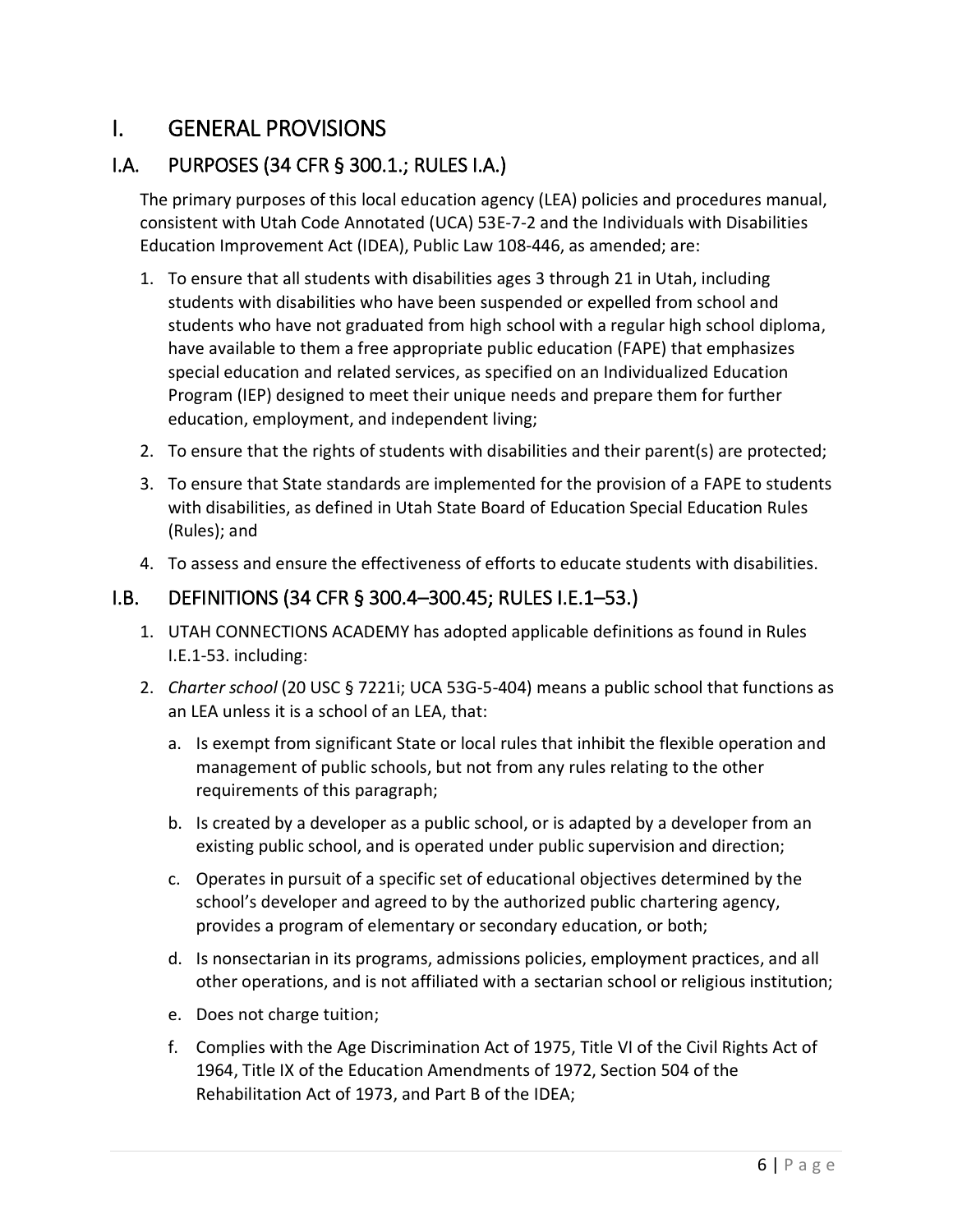- g. Is a school to which parent(s) choose to send their students, and that admits students on the basis of a lottery, if more students apply for admission than can be accommodated;
- h. Agrees to comply with the same Federal and State audit requirements as do other elementary schools and secondary schools in the State, unless such requirements are specifically waived for the purpose of this program;
- i. Meets all applicable Federal, State, and local health and safety requirements;
- j. Operates in accordance with State law; and
- k. Has a written performance contract with the authorized public chartering agency in the State that includes a description of how student performance will be measured in charter schools pursuant to State assessments that are required of other schools and pursuant to any other assessments mutually agreeable to the authorized public chartering agency and the charter school.

## <span id="page-7-0"></span>I.C. FULL EDUCATIONAL OPPORTUNITY GOAL (34 CFR § 300.109; RULES IX.A.2.D.(2)(C))

UTAH CONNECTIONS ACADEMY provides a free appropriate public education (FAPE) to all eligible students with disabilities in conformity with the requirements of the Rules and the IDEA. UTAH CONNECTIONS ACADEMY hereby affirms the goal of providing a full educational opportunity to all students with disabilities determined eligible for special education and related services, of the ages served by UTAH CONNECTIONS ACADEMY, in accordance with all of the timeline requirements of the IDEA.

UTAH CONNECTIONS ACADEMY follows all necessary requirements in the development and delivery of an individualized education program (IEP) for eligible students. Placement in the least restrictive environment (LRE) will be implemented to the maximum extent appropriate for students with special needs. UTAH CONNECTIONS ACADEMY provides a continuum of placements to address the needs of students with disabilities to ensure those students receive special education and related services appropriate to their needs.

## <span id="page-7-1"></span>I.D. METHODS OF ENSURING SERVICES (34 CFR § 300.154; RULES IX.A.2.D.(2)(M))

UTAH CONNECTIONS ACADEMY ensures each eligible student with disabilities enrolled in the school receives the services included in the IEP through a systematic process of IEP internal file reviews and monitoring of service delivery by UTAH CONNECTIONS ACADEMY personnel.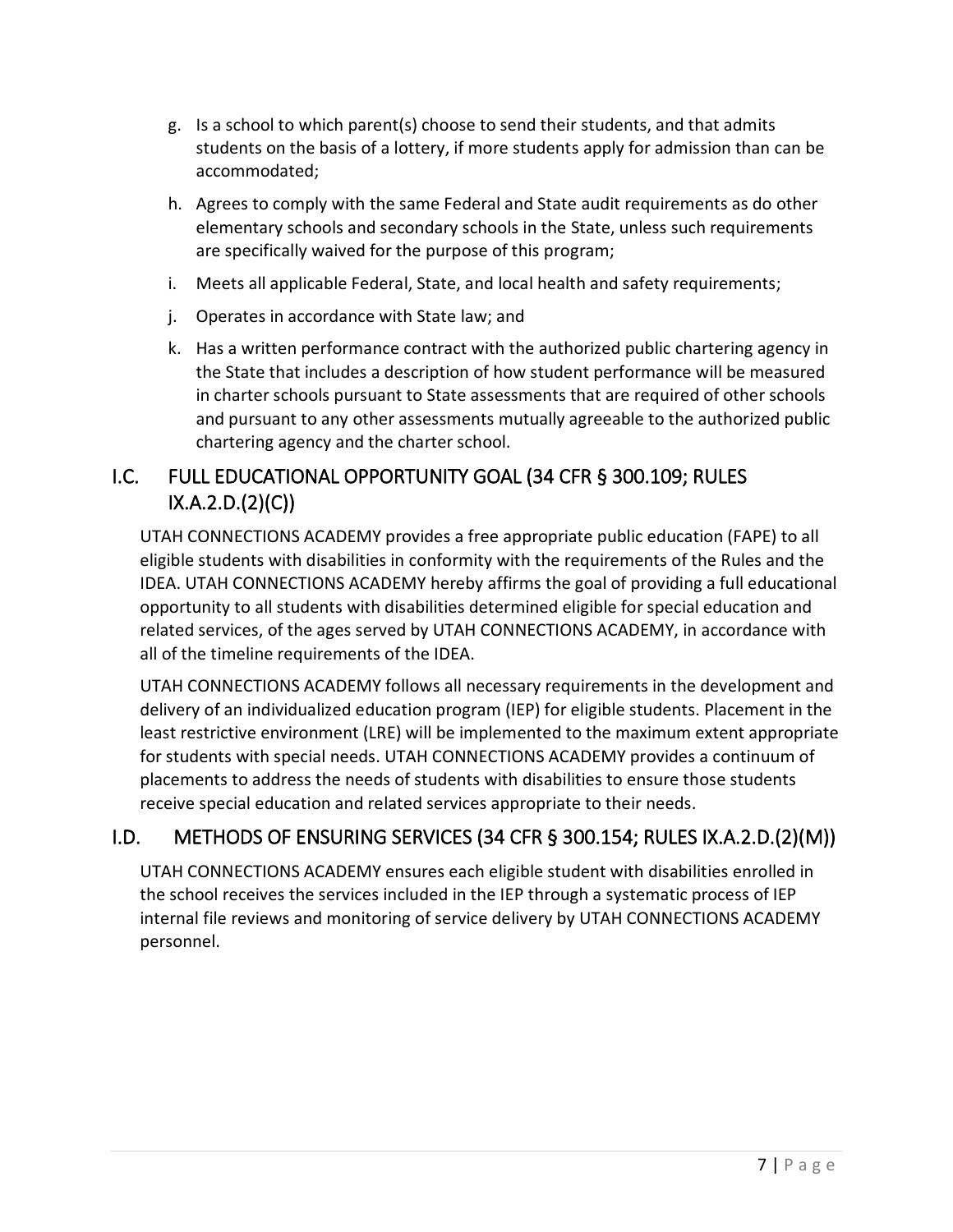## <span id="page-8-0"></span>II. IDENTIFICATION, LOCATION, AND EVALUATION

## <span id="page-8-1"></span>II.A. CHILD FIND SYSTEM (34 CFR §§ 300.109, 300.111; RULES II.A.)

- 1. UTAH CONNECTIONS ACADEMY, in accordance with the requirements of Part B of the IDEA and with the Rules, has developed policies and procedures to ensure that all students with disabilities residing within the jurisdiction of the LEA, including students with disabilities birth through 21 years of age, regardless of the severity of their disability, and who are in need of special education and related services, are identified, located, and evaluated. These policies and procedures include a practical method for determining which students are currently receiving needed special education and related services and provide a process to reevaluate those who are found eligible within the three-year timeframe.
- 2. The requirements of this section apply to:
	- a. Highly mobile students with disabilities (such as students who are migrant and homeless) (34 CFR § 300.111(c)(2); Rules II.A.2.a.).
	- b. Students who have been suspended or expelled from school (34 CFR § 300.101(a); Rules II.A.2.b.).
	- c. Students who have not graduated from high school with a regular high school diploma (34 CFR § 300.102(a)(3)(iii); Rules II.A.2.c.).
	- d. Students who are suspected of being a student with a disability under the IDEA and the Rules and who are in need of special education and related services, even though they are advancing from grade to grade (34 CFR § 300.111(c)(1)). The determination that a student is a "student with a disability" under the Rules must be made on an individual basis, by a team made up of the parent or adult student and school personnel determined by the student's LEA (Rules II.A.2.d.).
	- e. Students in State custody/care (Rules II.A.2.f.).
	- f. Students in nursing homes (Rules II.A.2.g.).
- 3. UTAH CONNECTIONS ACADEMY is responsible for child find for students enrolled in its own school and has no responsibility for child find for private school students. UTAH CONNECTIONS ACADEMY may not refer enrolled students to the local school district for child find (Rules II.A.3.).
- 4. Major components of the child find system include:
	- a. LEA implementation, coordination, and tracking of child find activities and students identified. (34 CFR § 300.131; Rules II.A.4.a.).
	- b. USBE staff provision of ongoing technical assistance to LEAs, private schools, and other State agencies in implementing the child find system (Rules II.A.4.b.).
	- c. Implementation of the statewide data collection system for reporting student information, including Federal student count (34 CFR §§ 300.132, 300.640–641). The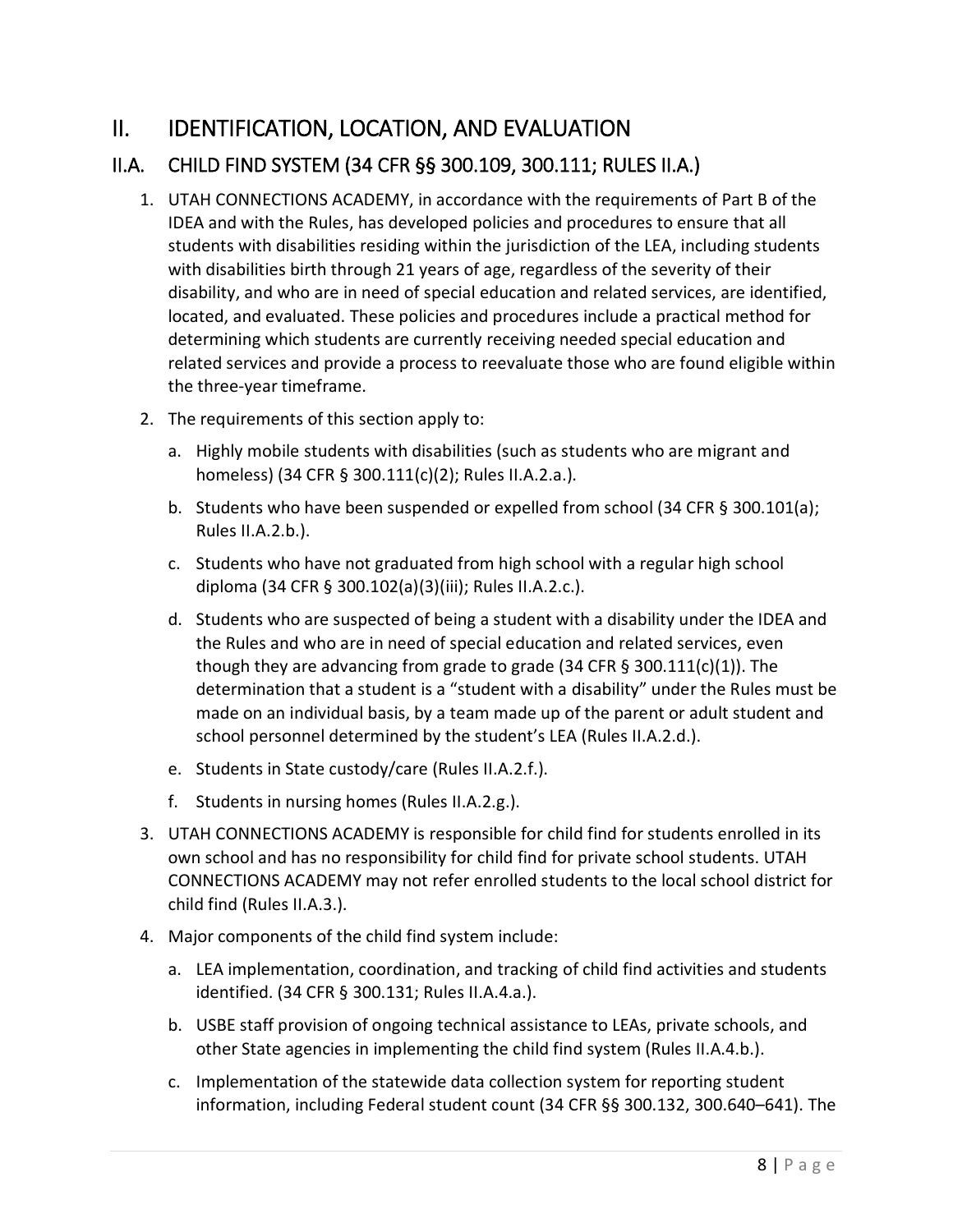collection and use of data to meet the requirements of this section are subject to the confidentiality of information provisions under the Rules and R277-487.

## <span id="page-9-0"></span>II.B. REFERRAL (34 CFR § 300.301; RULES II.B.)

- 1. Consistent with the consent requirements in Rules II.C., either a parent or the adult student or an LEA may initiate a request for an initial evaluation to determine if a student is a student with a disability under Part B of the IDEA and the Rules. Upon receipt of a request for an evaluation, UTAH CONNECTIONS ACADEMY must respond within a reasonable timeframe. The response may not be delayed due to UTAH CONNECTIONS ACADEMY's Response to Intervention process.
- 2. UTAH CONNECTIONS ACADEMY shall provide an initial special education assessment for students who enter the custody of the Division of Child and Family Services (DCFS) upon request by that division, and the LEA obtains appropriate parental consent for the evaluation for students whose school records indicate they may have disabilities requiring special education services.

## <span id="page-9-1"></span>II.C. PARENTAL CONSENT (34 CFR § 300.300; RULES II.C.)

- 1. Parental consent for initial evaluation.
	- a. When proposing to conduct an initial evaluation to determine if a student qualifies as a student with a disability under the Rules, UTAH CONNECTIONS ACADEMY must, after providing prior written notice to the parent or adult student, obtain informed consent, consistent with Rules I.E.9., from the parent of the student or the adult student before conducting the evaluation.
		- (1) Parental or adult student consent for initial evaluation must not be construed as consent for initial provision of special education and related services.
		- (2) UTAH CONNECTIONS ACADEMY must make reasonable efforts to obtain informed consent from the parent or adult student for an initial evaluation to determine whether the student is a student with a disability.
		- (3) When conducting psychological evaluations, UTAH CONNECTIONS ACADEMY must implement the parental or adult student consent requirements of UCA 53E-9-203 (Student Privacy and Data Protection).
	- b. For initial evaluations only, if the student is a ward of the State and is not residing with the student's parent(s), UTAH CONNECTIONS ACADEMY is not required to obtain informed consent from the parent for an initial evaluation to determine whether the student is a student with a disability if:
		- (1) Despite reasonable efforts to do so, UTAH CONNECTIONS ACADEMY cannot discover the whereabouts of the parent(s) of the student;
		- (2) The rights of the parent(s) of the student have been terminated in accordance with State law; or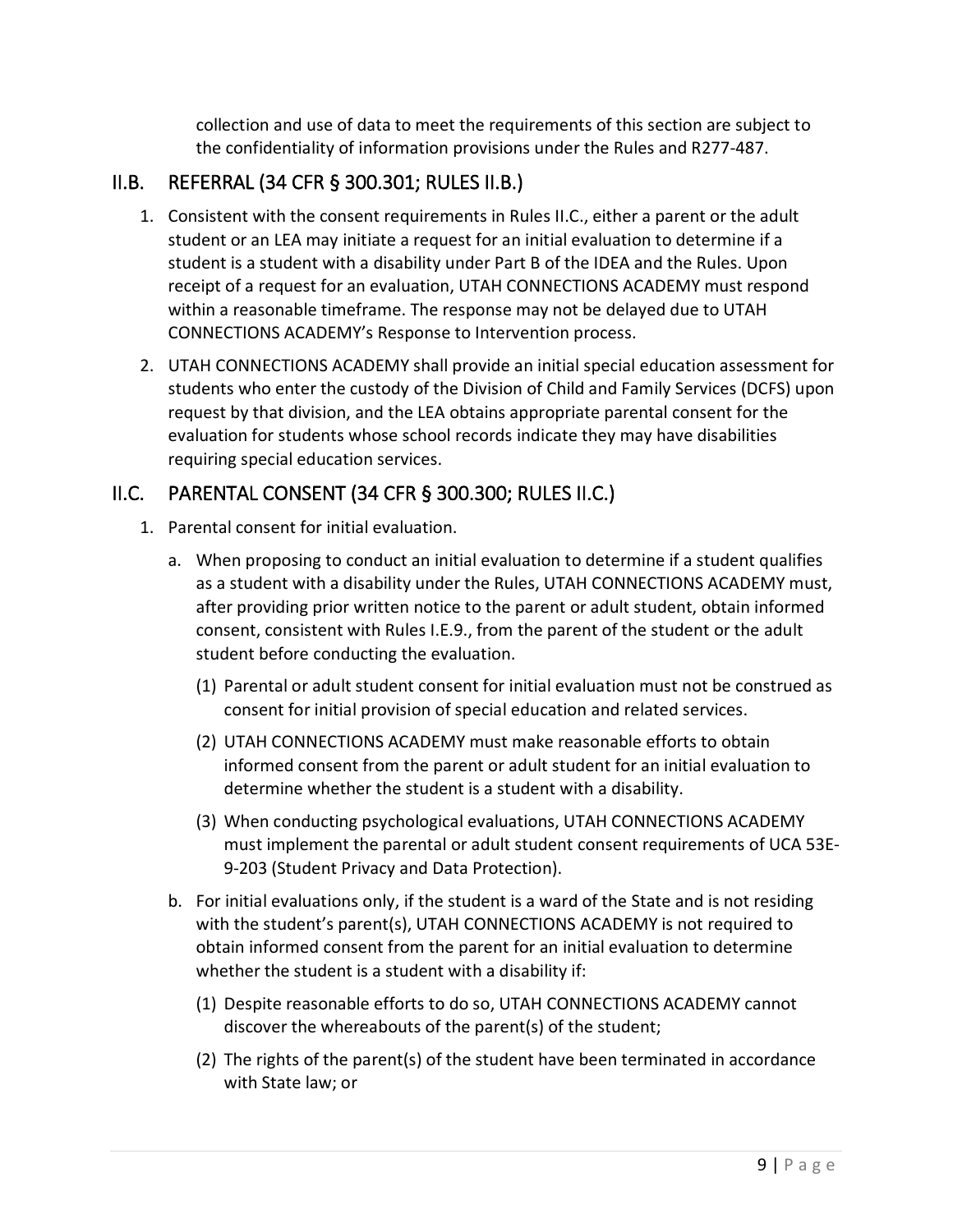- (3) The rights of the parent(s) to make educational decisions have been subrogated by a judge in accordance with State law and consent for an initial evaluation has been given by an individual appointed by the judge to represent the student.
- c. If the parent(s) of a student or an adult student enrolled in public school or seeking to be enrolled in public school does not provide consent for initial evaluation, or fails to respond to a request to provide consent, UTAH CONNECTIONS ACADEMY may, but is not required to, pursue the initial evaluation of the student by utilizing the procedural safeguards or the due process procedures in Section IV of the Rules.
	- (1) UTAH CONNECTIONS ACADEMY does not violate its obligation under the child find provisions of the Rules if it declines to pursue the evaluation by utilizing the procedural safeguards or the due process procedures.
- 2. Parental consent for services.
	- a. UTAH CONNECTIONS ACADEMY is responsible for making a FAPE available to a student with a disability and must obtain informed consent from the parent(s) of the student or adult student before the initial provision of special education and related services to the student.
	- b. UTAH CONNECTIONS ACADEMY must make reasonable efforts to obtain informed consent from the parent(s) or adult student for the initial provision of special education and related services to the eligible student with disabilities.
	- c. If the parent(s) of a student or adult student fails to respond to a request for, or refuses to consent to, the initial provision of special education and related services, UTAH CONNECTIONS ACADEMY:
		- (1) May not use the procedures in Section IV of the Rules, including the mediation procedures or the due process procedures, in order to obtain agreement or a ruling that the services may be provided to the student;
		- (2) Will not be considered to be in violation of the requirement to make available a FAPE to the student for the failure to provide the student with the special education and related services for which UTAH CONNECTIONS ACADEMY requests consent; and
		- (3) Is not required to convene an IEP Team meeting or develop an IEP for the student for the special education and related services for which UTAH CONNECTIONS ACADEMY requests such consent.
	- d. If, at any time subsequent to the initial provision of special education and related services, the parent(s) of a student or adult student revokes consent in writing for the continued provision of special education and related services, UTAH CONNECTIONS ACADEMY: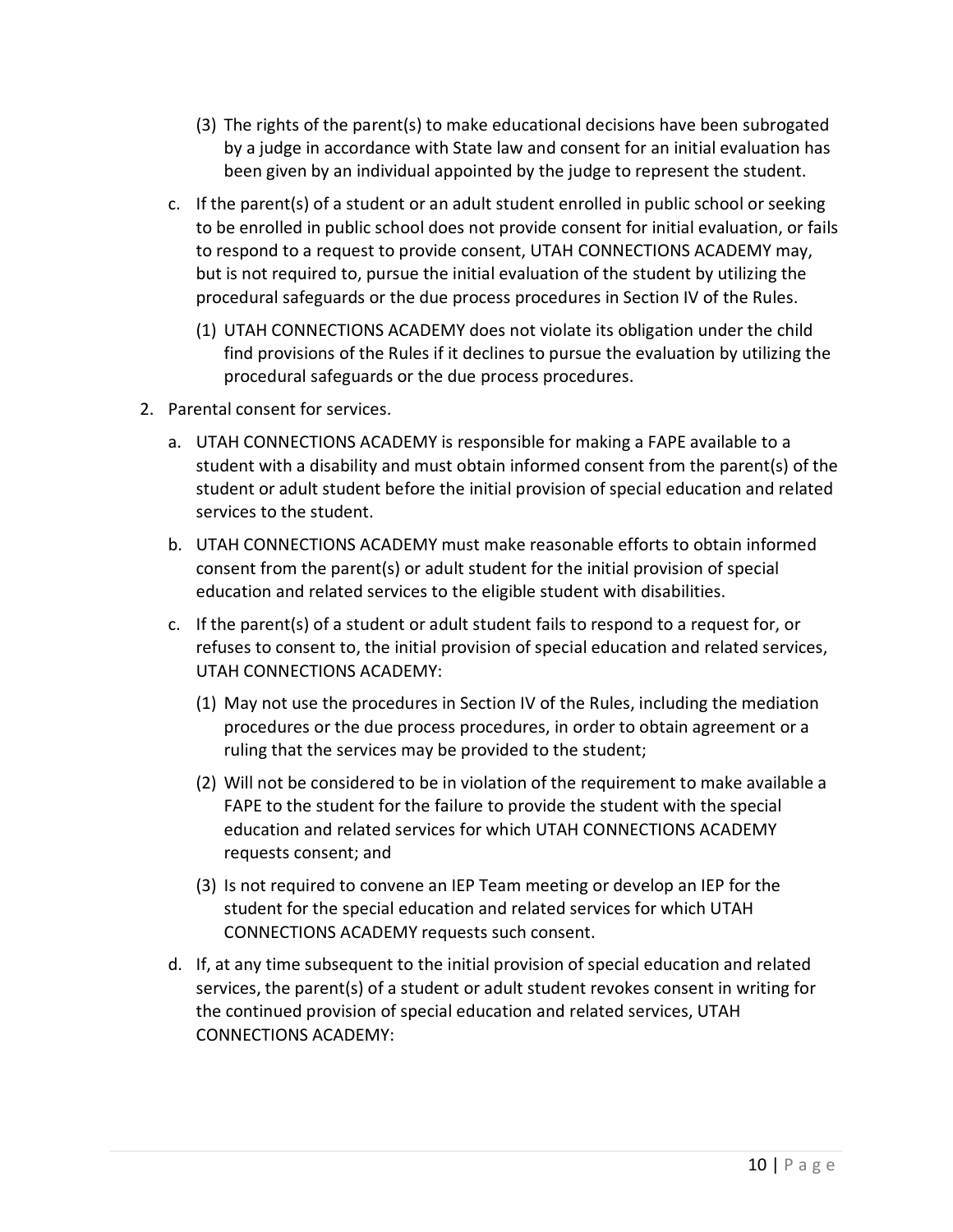- (1) May not continue to provide special education and related services to the student but must provide prior written notice in accordance with Rules IV.D. before ceasing the provision of special education and related services;
- (2) May not use the procedures in Rules IV., including the mediation procedures or the due process procedures, in order to obtain agreement or a ruling that the services may be provided to the student;
- (3) Will not be considered to be in violation of the requirement to make available a FAPE to the student for the failure to provide the student with the special education and related services for which UTAH CONNECTIONS ACADEMY requests consent; and
- (4) Is not required to convene an IEP Team meeting or develop an IEP for the student for the special education and related services for which UTAH CONNECTIONS ACADEMY requests such consent (34 CFR § 300.300; Rules  $ILC.2.d.(4)$ .
- 3. Parental consent for reevaluations.
	- a. UTAH CONNECTIONS ACADEMY must obtain informed parental or adult student consent prior to conducting any reevaluation of a student with a disability.
	- b. If the parent or adult student refuses to consent to the reevaluation, UTAH CONNECTIONS ACADEMY may, but is not required to, pursue the reevaluation by using the dispute resolution procedures provided in the procedural safeguards, and including mediation or due process procedures.
	- c. UTAH CONNECTIONS ACADEMY does not violate its obligation under child find if it declines to pursue the reevaluation.
	- d. The informed parental or adult student consent need not be obtained if UTAH CONNECTIONS ACADEMY can demonstrate that:
		- (1) It made reasonable efforts to obtain such consent; and
		- (2) The student's parent or the adult student has failed to respond.
- 4. Other consent requirements.
	- a. Parental or adult student consent is not required before:
		- (1) Reviewing existing data as part of an evaluation or a reevaluation; or
		- (2) Administering a test or other evaluation that is administered to all students unless consent is required for all students before administration of that test or evaluation.
	- b. UTAH CONNECTIONS ACADEMY may not use a parent's or adult student's refusal to consent to one service or activity under Rules II.C.1., II.C.2., or II.C.3., to deny the parent or student any other service, benefit, or activity of UTAH CONNECTIONS ACADEMY, except as required by this part.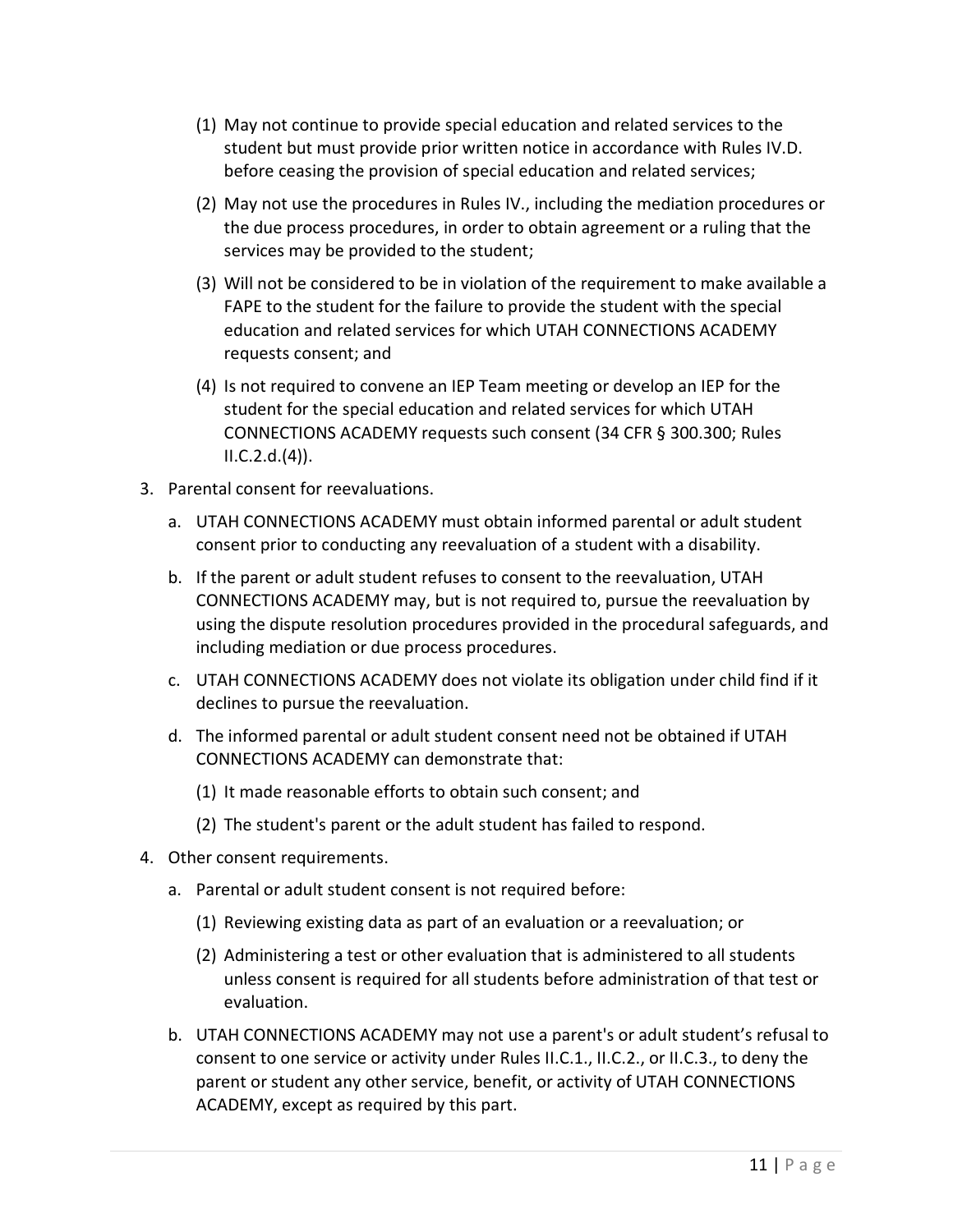- c. To meet the reasonable efforts requirement in Rules II.C.1. a.2., II.C.1.b.1., II.C.2.b., and II.C.3.d.1., UTAH CONNECTIONS ACADEMY must document its attempts to obtain parental or adult student consent using the procedures in Rules III.G.3.
- d. Unless parent(s) or the adult student revoke consent for special education and related services or refuse consent for initial placement, disagreements regarding the provision of IEP services should be resolved by the IEP Team and result in a completed IEP which includes all components necessary for the provision of a FAPE.

## <span id="page-12-0"></span>II.D. INITIAL EVALUATION (34 CFR § 300.301; RULES II.D.)

- 1. UTAH CONNECTIONS ACADEMY must conduct a full and individual initial evaluation to determine whether a student is a "student with a disability" under Part B of the IDEA and the Rules, and to determine the educational needs of the student.
- 2. The initial evaluation:
	- a. Must be conducted within 45 school days of receiving parental or adult student consent for the evaluation, unless:
		- (1) The initial evaluation is requested by the Division of Child and Family Services (DCFS) and UTAH CONNECTIONS ACADEMY obtains appropriate consent for the evaluation, in which case UTAH CONNECTIONS ACADEMY shall provide an initial special education evaluation to an individual who enters DCFS custody if DCFS suspects the individual may be an eligible student within 30 days after the day on which DCFS makes the request (53E-7-207).
			- (a) UTAH CONNECTIONS ACADEMY may refuse to conduct an evaluation described in II.D.2.a.(1) if UTAH CONNECTIONS ACADEMY reviews the relevant data regarding the individual and, within 10 days after the day on which UTAH CONNECTIONS ACADEMY received the request described in II.D.2.a.(1), gives the DCFS prior written notice of refusal to evaluate.
	- b. Must consist of procedures to determine:
		- (1) If the student is a student with a disability; and
		- (2) The educational needs of the student.
- 3. The timeframe shall not apply to UTAH CONNECTIONS ACADEMY if:
	- a. The parent of a student repeatedly fails or refuses to produce the student for the evaluation; or
	- b. The adult student repeatedly fails or refuses to participate in evaluation activities; or
	- c. A student enrolls in UTAH CONNECTIONS ACADEMY after the relevant timeframe has begun, and prior to a determination by the student's previous LEA as to whether the student is a student with a disability.
	- d. The exception in Rule II.D.3.c. applies only if UTAH CONNECTIONS ACADEMY is making sufficient progress to ensure a prompt completion of the evaluation, and the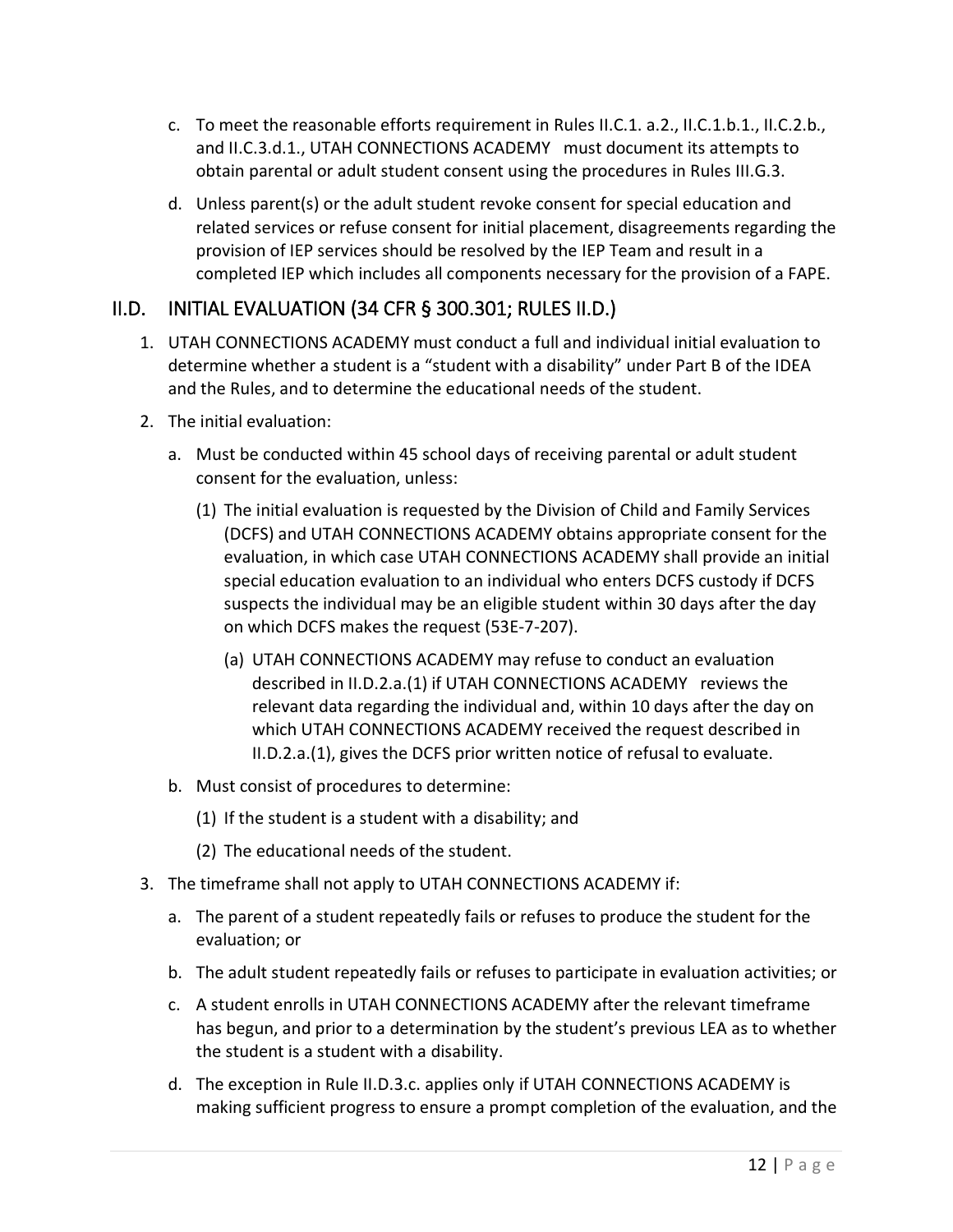parent or adult student and UTAH CONNECTIONS ACADEMY agree to a specific time when the evaluation will be completed.

## <span id="page-13-0"></span>II.E. SCREENING FOR INSTRUCTIONAL PURPOSES (34 CFR § 300.302; RULES II.E.)

The screening of a student by a teacher or specialist to determine appropriate instructional strategies for curriculum implementation shall not be considered to be an evaluation for eligibility for special education and related services. Results of screenings should be considered by UTAH CONNECTIONS ACADEMY for child find purposes.

## <span id="page-13-1"></span>II.F. EVALUATION PROCEDURES (34 CFR § 300.304; RULES II.F.)

UTAH CONNECTIONS ACADEMY has established and implemented the following procedures that meet the evaluation requirements of Part B of the IDEA and the Rules as follows:

- 1. In conducting the evaluation, UTAH CONNECTIONS ACADEMY must:
	- a. Use a variety of assessment tools and strategies to gather relevant functional, developmental, and academic information about the student, including information provided by a parent or adult student, that may assist in determining:
		- (1) Whether the student is a student with a disability; and
		- (2) The content of the student's IEP, including information related to enabling the student to be involved in and progress in the general education curriculum;
	- b. Not use any single procedure as the sole criterion for determining whether a student is a student with a disability and for determining an appropriate educational program for the student; and
	- c. Use technically sound instruments that may assess the relative contribution of cognitive and behavioral factors, in addition to physical or developmental factors. UTAH CONNECTIONS ACADEMY must consider the publication date and continued validity of assessments in use when new editions are published.
- 2. UTAH CONNECTIONS ACADEMY must ensure that assessments and other evaluation materials used to assess a student:
	- a. Are selected and administered so as not to be discriminatory on a racial or cultural basis;
	- b. Are provided and administered in the student's native language or other mode of communication, and in the form most likely to yield accurate information on what the student knows and can do academically, developmentally, and functionally, unless it is clearly not feasible to so provide or administer;
	- c. Are selected to assess the specific areas of concern identified by the assessment/evaluation team, including the parent(s) or adult student;
	- d. Are used for the purposes for which the assessments or measures are valid and reliable;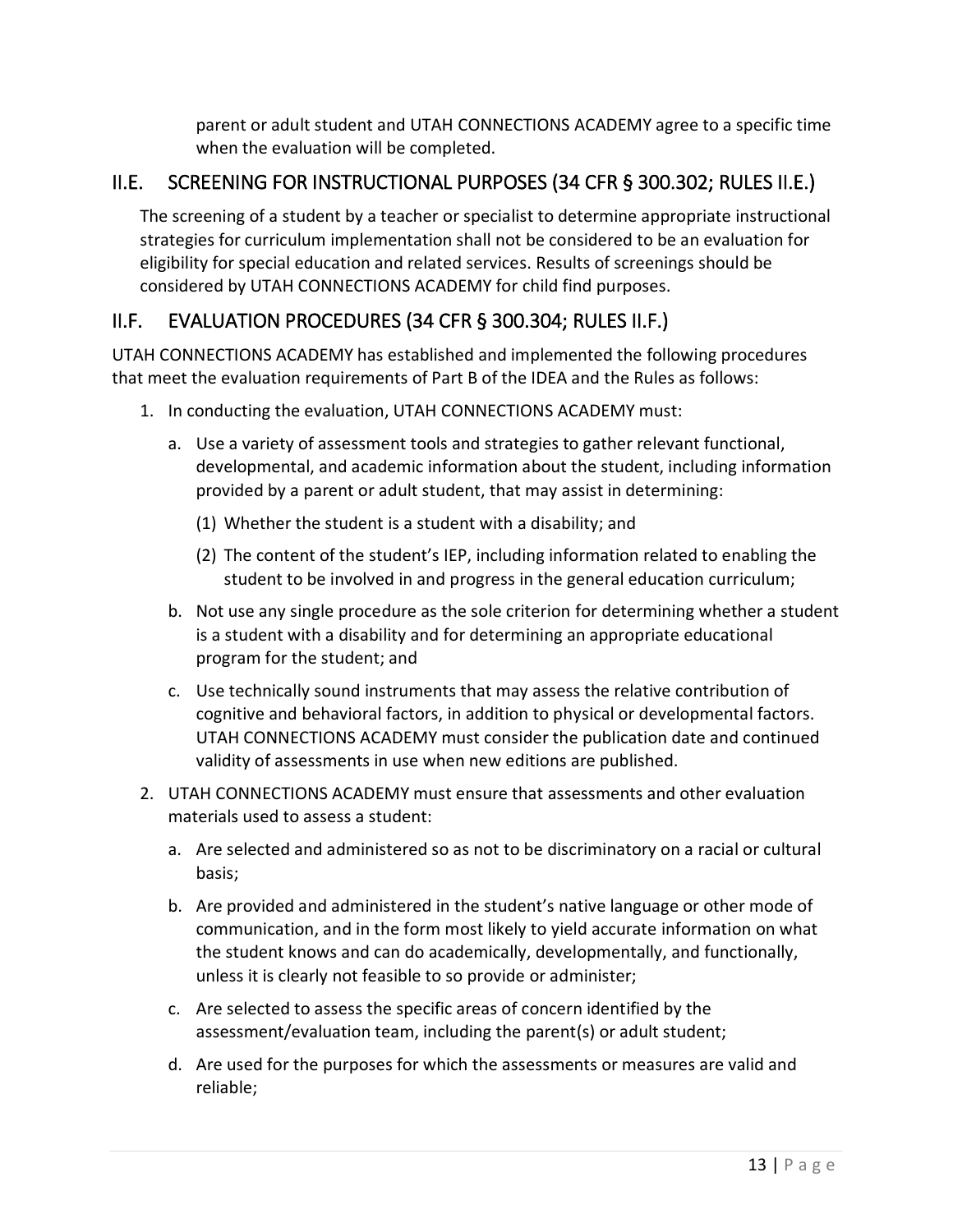- e. Are selected and administered by trained and knowledgeable personnel based upon the specific assessment's requirements; and
- f. Are administered and interpreted in accordance with any instructions and administrator requirements provided by the producer of the assessments and the Standards for Educational and Psychological Testing (AERA, APA, NCME, 2014).
- 3. UTAH CONNECTIONS ACADEMY must ensure and document that all evaluators meet the assessment publishers' administrator/interpreter/user requirements, (e.g., appropriate degree, higher education coursework in tests and measures, and supervised clinical experiences/practice).
- 4. UTAH CONNECTIONS ACADEMY shall provide documentation to USBE staff upon request.
- 5. UTAH CONNECTIONS ACADEMY must ensure that:
	- a. Assessments and other evaluation materials include those tailored to assess specific areas of educational need and not merely those that are designed to provide a single general intelligence quotient.
	- b. Assessments are selected and administered so as best to ensure that if an assessment is administered to a student with impaired sensory, manual, or speaking skills, the assessment results accurately reflect the student's aptitude or achievement level or whatever other factors the test purports to measure, rather than reflecting the student's impaired sensory, manual, or speaking skills (unless those skills are the factors that the test purports to measure).
	- c. The administration of psychological testing and the evaluation or assessment of personal characteristics, such as intelligence (e.g., cognitive, IQ), personality, abilities, interests, aptitudes, and neuropsychological functioning are only administered and interpreted by personnel who have been trained and fully meet the administrator/interpreter/user qualifications of the test publisher (e.g., appropriate degree, higher education coursework in tests and measures, and supervised clinical experiences/practica).
	- d. The student is assessed in all areas related to the suspected disability, including, if appropriate, health, vision, hearing, social and emotional status, general intelligence, academic performance, communicative status, and motor abilities.
	- e. Assessments of students with disabilities who transfer from another LEA to UTAH CONNECTIONS ACADEMY in the same school year are coordinated with those students' prior and subsequent schools, as necessary and as expeditiously as possible, to ensure prompt completion of full evaluations.
	- f. In evaluating each student with a disability, the evaluation is sufficiently comprehensive to identify all the student's special education and related services needs, whether or not commonly linked to the disability category in which the student has been classified.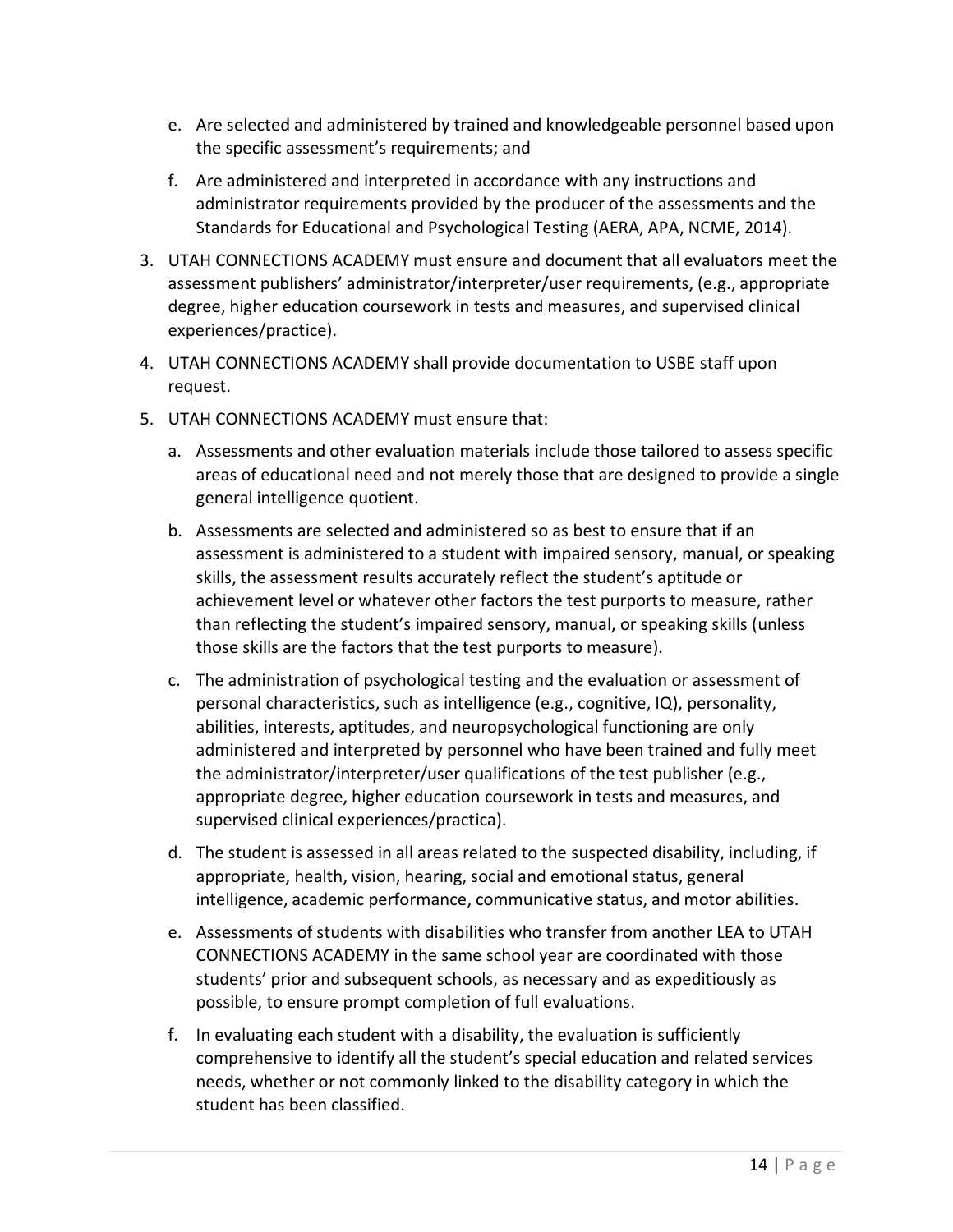- g. Assessment tools and strategies provide relevant information that directly assists persons in determining the educational needs of the student are provided.
- 6. The Utah Schools for the Deaf and the Blind (USDB) is available to LEAs for assessments of students with visual impairment and hearing loss, as well as professional learning on appropriate administration of assessments, and procedures to ensure appropriate interpretation of assessments (R277-800-7). The Utah Department of Health shall provide diagnostic and evaluation services, which are required by State or Federal law but are not typically otherwise provided by school districts and charter schools, to students with disabilities.

#### <span id="page-15-0"></span>II.G. REEVALUATION PROCEDURES (34 CFR § 300.303; RULES II.G.)

- 1. UTAH CONNECTIONS ACADEMY must ensure that a reevaluation of each student with a disability is conducted:
	- a. If UTAH CONNECTIONS ACADEMY determines the educational or related services needs, including improved academic achievement and functional performance, of the student warrant a reevaluation; or
	- b. If the student's parents or adult student or teacher requests a reevaluation.
- 2. A reevaluation:
	- a. May occur not more than once a year, unless the parent(s) or adult student and UTAH CONNECTIONS ACADEMY agree otherwise; and
	- b. Must occur at least once every three years, unless the parent(s) or adult student and UTAH CONNECTIONS ACADEMY agree that a reevaluation is unnecessary as there are data available to continue eligibility and determine the educational needs of the student. When the parent(s) or adult student and LEA agree that a reevaluation is unnecessary, the team must document data reviewed and used in an evaluation report and complete an eligibility determination.

## <span id="page-15-1"></span>II.H. ADDITIONAL REQUIREMENTS FOR INITIAL EVALUATIONS AND REEVALUATION PROCEDURES (34 CFR § 300.305; RULES II.H.)

- 1. As part of any initial evaluation (if appropriate) and as part of any reevaluation, the IEP Team and other qualified professionals, as appropriate, must:
	- a. Review existing evaluation data on the student, including:
	- b. Evaluations and information provided by the parent(s) of the student or the adult student;
	- c. Current classroom-based, local, or State assessments, and classroom-based observations; and
	- d. Observations by teachers and related services providers; and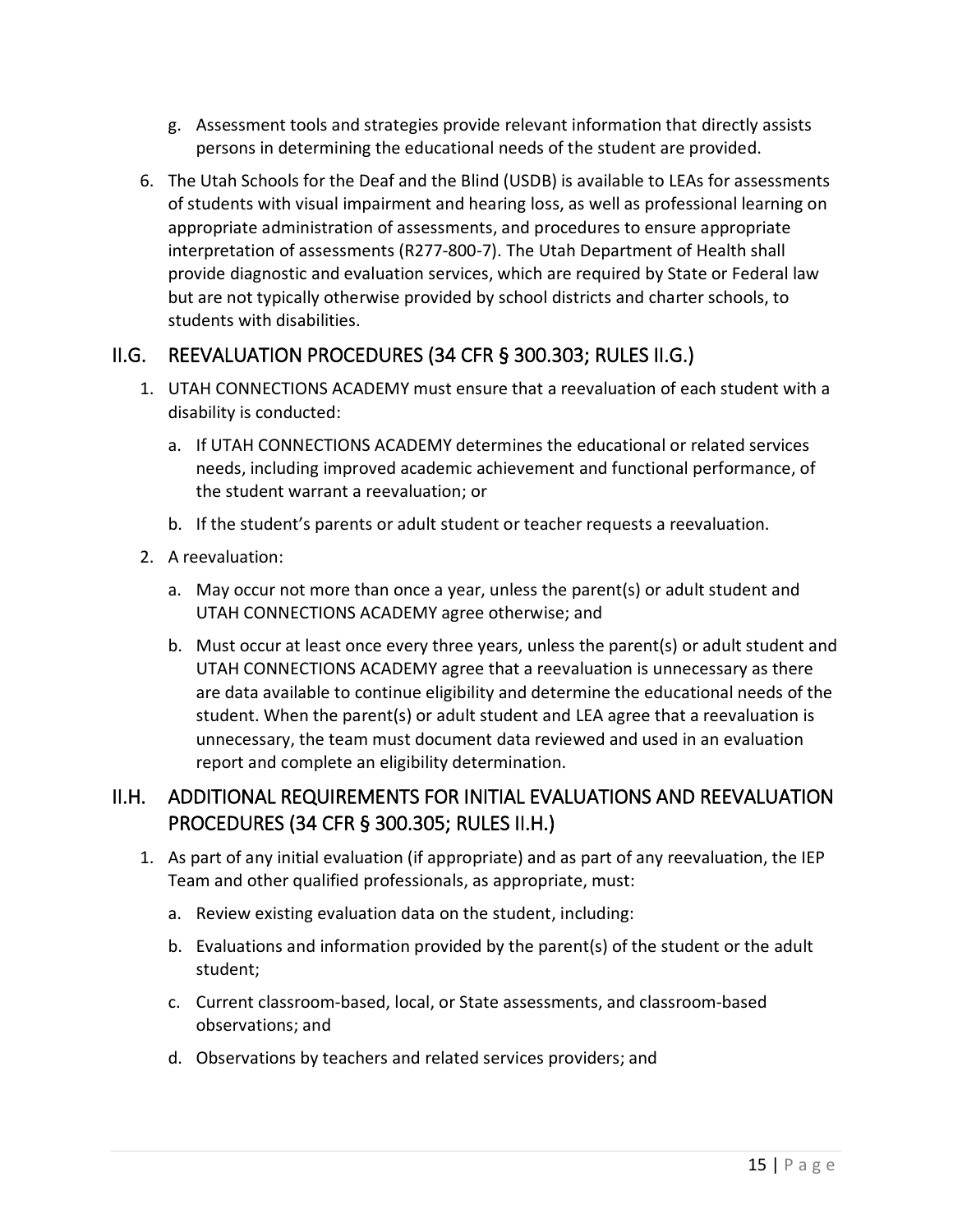- e. On the basis of that review, and input from the student's parent(s) or the adult student, identify what additional data, if any, are needed to determine:
	- (1) Whether the student is a student with a disability and the educational needs of the student; or, in the case of a reevaluation of a student, whether the student continues to have such a disability, and the educational needs of the student;
	- (2) The present levels of academic achievement and related developmental needs of the student;
	- (3) Whether the student needs special education and related services; or, in the case of a reevaluation of a student, whether the student continues to need special education and related services; and
	- (4) Whether any additions or modifications to the special education and related services are needed to enable the student to meet the measurable annual goals set out in the IEP of the student and to participate, as appropriate, in the general education curriculum.
- 2. The IEP Team and other qualified professionals, as appropriate, may conduct its review of existing data without a meeting.
- 3. UTAH CONNECTIONS ACADEMY must administer such assessments and other evaluation measures as may be needed to produce the data needed to determine continuing eligibility.
- 4. If the IEP Team and other qualified professionals, as appropriate, determine that no additional data are needed to determine whether the student continues to be a student with a disability and to determine the student's educational needs, UTAH CONNECTIONS ACADEMY must notify the student's parent(s) or adult student of:
	- a. That determination and the reason(s) for the determination; and
	- b. The right of the parent(s) or adult student to request an assessment to determine whether the student continues to be a student with a disability, and to determine the student's educational needs.
- 5. UTAH CONNECTIONS ACADEMY is not required to conduct the assessment for reevaluation described in Rules II.H.4.b. unless requested to do so by the student's parent(s) or the adult student.
- 6. Evaluations before change in eligibility.
	- a. UTAH CONNECTIONS ACADEMY must evaluate a student with a disability before determining that the student is no longer a student with a disability.
	- b. The evaluation is not required before the termination of a student's eligibility due to graduation from secondary school with a regular diploma, or due to exceeding the age eligibility for a FAPE under State law (i.e., age 22).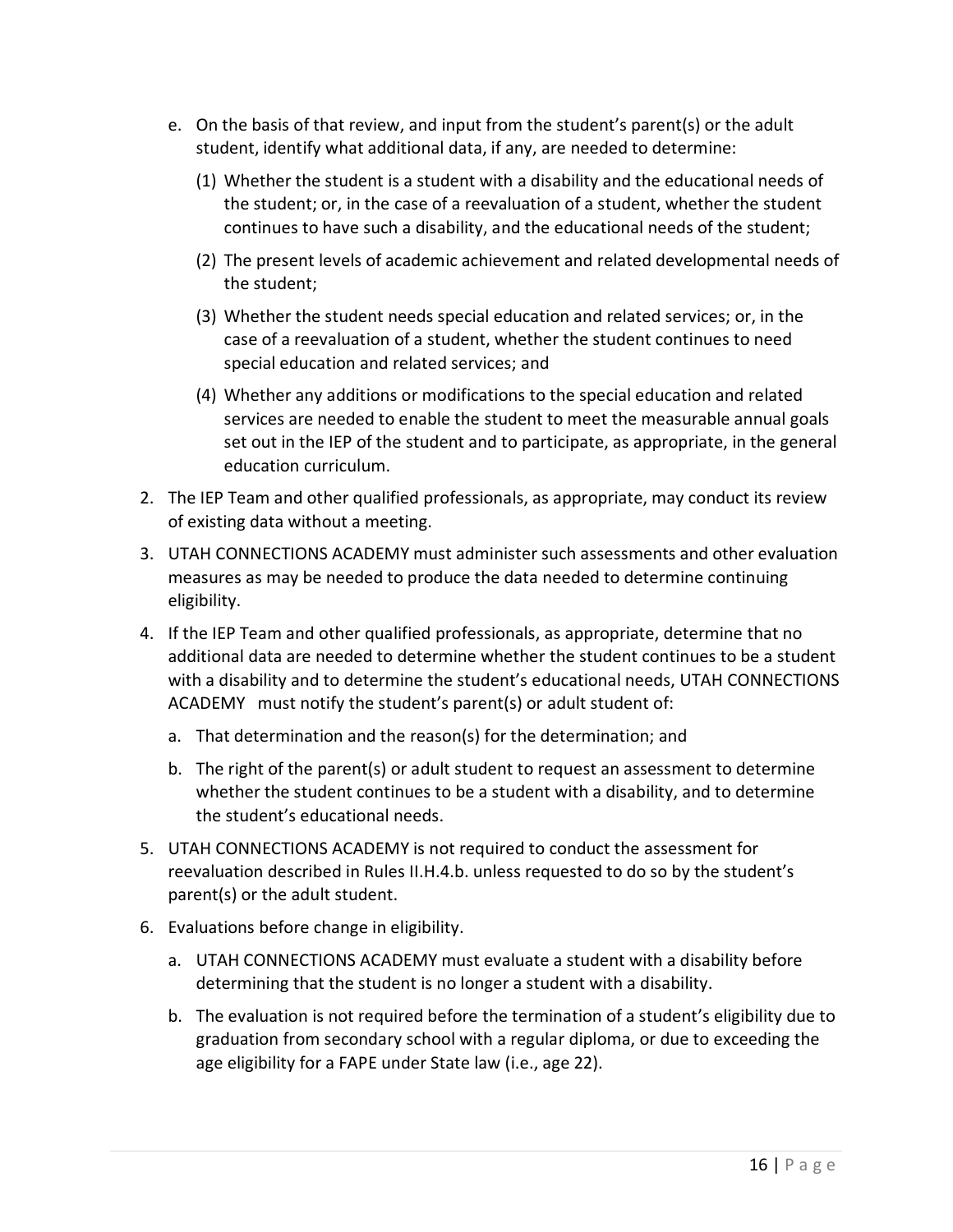For a student whose eligibility terminates due to graduation from secondary school with a regular high school diploma or due to exceeding the age eligibility for a FAPE under State law, UTAH CONNECTIONS ACADEMY must provide the student with a summary of the student's academic achievement and functional performance, which shall include recommendations on how to assist the student in meeting the student's postsecondary goals.

## <span id="page-17-0"></span>II.I. DETERMINATION OF ELIGIBILITY (34 CFR § 300.306; RULES II.I.)

- 1. Upon completion of the administration of assessments and other evaluation measures, a group of qualified professionals and the parents of the student or the adult student determine eligibility under Part B of the IDEA and the Rules, including:
	- a. Whether that student is a student with a disability, and
	- b. The educational needs of the student.
- 2. UTAH CONNECTIONS ACADEMY shall provide the parent(s) or adult student with a copy of the evaluation report and the documentation of determination of eligibility.
- 3. A student must not be determined to be a student with a disability:
	- a. If the determinant factor for that determination is:
		- (1) Lack of appropriate instruction in reading, including the essential components of reading instruction (phonemic awareness, alphabetic principle, vocabulary, comprehension, and fluency);
		- (2) Lack of appropriate instruction in mathematics; or
		- (3) Limited English proficiency; and
		- (4) If the student does not otherwise meet the eligibility criteria.
- 4. Procedures for determining eligibility and educational need.
	- a. In interpreting evaluation data for the purpose of determining if a student is a student with a disability and the educational needs of the student, UTAH CONNECTIONS ACADEMY must:
		- (1) Draw upon information from a variety of sources, such as aptitude and achievement tests, parent or adult student input, teacher recommendations, physical condition, social or cultural background, and adaptive behavior; and
		- (2) Ensure information obtained from all these sources is documented and carefully considered.
	- b. If a determination is made that a student has a disability and needs special education and related services, an IEP must be developed for the student within 30 calendar days.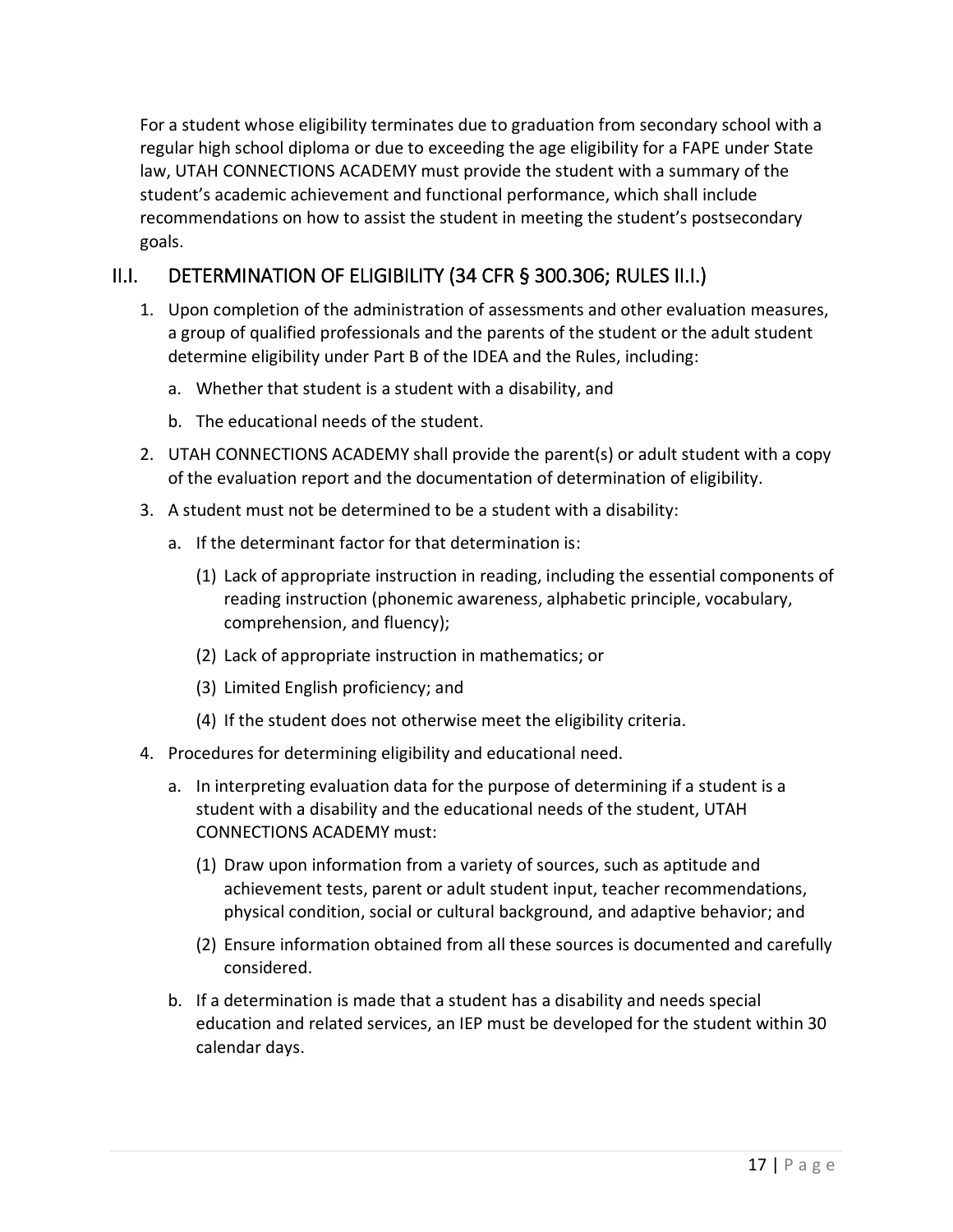## <span id="page-18-0"></span>II.J. CATEGORICAL DEFINITIONS, CRITERIA, AND ASSESSMENTS (34 CFR § 300.8; RULES II.J.)

UTAH CONNECTIONS ACADEMY has adopted the criteria and evaluation procedures, by category, for determining eligibility for a student with disabilities under Part B of the IDEA and the Rules II.J.1-13. Including:

- 1. Specific Learning Disabilities (Rules II.J.10.).
	- a. Definition (34 CFR § 300.8(C) (10); Rules II.J.10.a.).

Specific Learning Disabilities means a disorder in one or more of the basic psychological processes involved in understanding or in using language, spoken or written, that may manifest itself in the imperfect ability to listen, think, speak, read, write, spell, or do mathematical calculations, including conditions such as perceptual disabilities, brain injury, minimal brain dysfunction, dyslexia, and developmental aphasia, that affects a student's educational performance.

Specific learning disabilities does not include learning problems that are primarily the result of visual, hearing, or motor disabilities; of intellectual disability; of emotional disturbance; or of environmental, cultural, or economic disadvantage.

- b. Procedures for Identifying Students with Specific Learning Disabilities (34 CFR § 300.307; Rules II.J.10.b.)
	- (1) UTAH CONNECTIONS ACADEMY has adopted the following method for determining a student's eligibility under the specific learning disability category:
		- (a) A Combination method of:
			- (i) A process based on the student's response to scientific, researchbased intervention called the Response to Intervention (RtI) method which shows the student does not make sufficient progress to meet age or State-approved grade-level standards in one or more of the areas identified in Rule II.J.10.b.(3)(a); and
			- (ii) A discrepancy analysis which identifies that the student's scores demonstrate that a severe discrepancy exists between the student's intellectual ability and academic achievement in one or more of the areas identified in Rules II.J.10.b.(3)(a) which indicates the student exhibits a disability using a combination of both the RtI and a discrepancy analysis (the team must refer to the *USBE Specific Learning Disability Eligibility Guidelines* when using this method).
	- (2) Additional team members (34 CFR § 300.308; Rules II.J.10.b.2.)

The determination of whether a student suspected of having a specific learning disability is a student with a disability must be made by the student's parent(s) or adult student and a team of qualified professionals, which must include: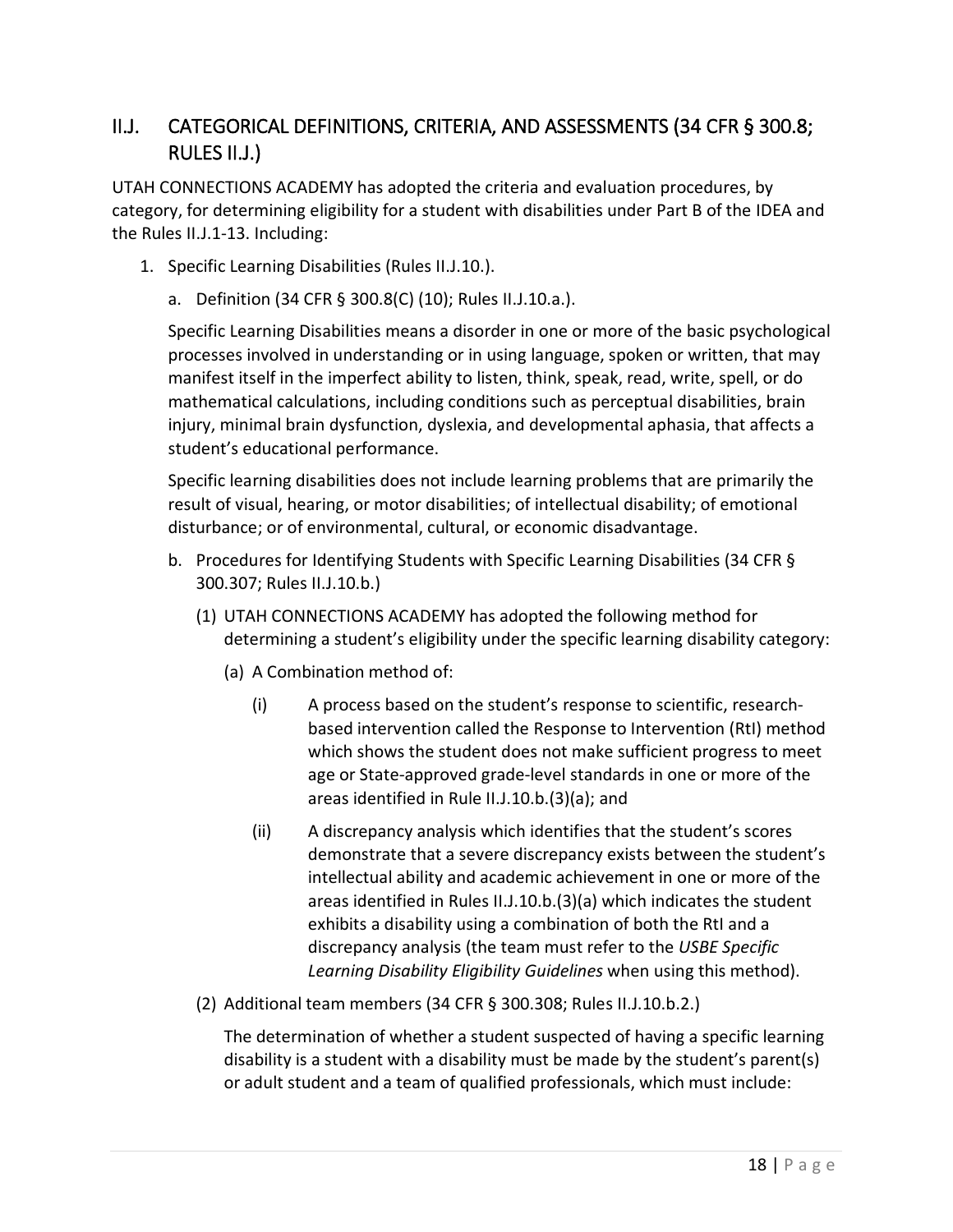- (a) The student's regular teacher; or
- (b) If the student does not have a regular teacher, a regular classroom teacher qualified to teach a student of his/her age; or
- (c) For a student of less than school age; an individual qualified by the USBE to teach a student of his/her age; and
- (d) At least one person qualified to conduct individual diagnostic examinations of students and interpret the results of those assessments (as per the publisher's assessment administration criteria), such as a school psychologist, speech-language pathologist, reading teacher or reading specialist, or special education teacher.
- (3) Determining the existence of a specific learning disability (34 CFR § 300.309; Rules II.J.10.b.3.)

The team described may determine that a student has a specific learning disability if:

- (a) The student does not achieve adequately for the student's age or to meet State-approved grade-level standards in one or more of the following areas, when provided with learning experiences and instruction appropriate for the student's age or State-approved grade-level standards:
	- (i) Oral expression;
	- (ii) Listening comprehension;
	- (iii) Written expression;
	- (iv) Basic reading skills;
	- (v) Reading fluency skills;
	- (vi) Reading comprehension;
	- (vii) Mathematics calculation;
	- (viii) Mathematics problem solving.
- (b) The group determines that its findings are not primarily the result of:
	- (i) A visual, hearing, or motor disability;
	- (ii) Intellectual disability;
	- (iii) Emotional disturbance;
	- (iv) Cultural factors;
	- (v) Environmental or economic disadvantage; or
	- (vi) Limited English proficiency.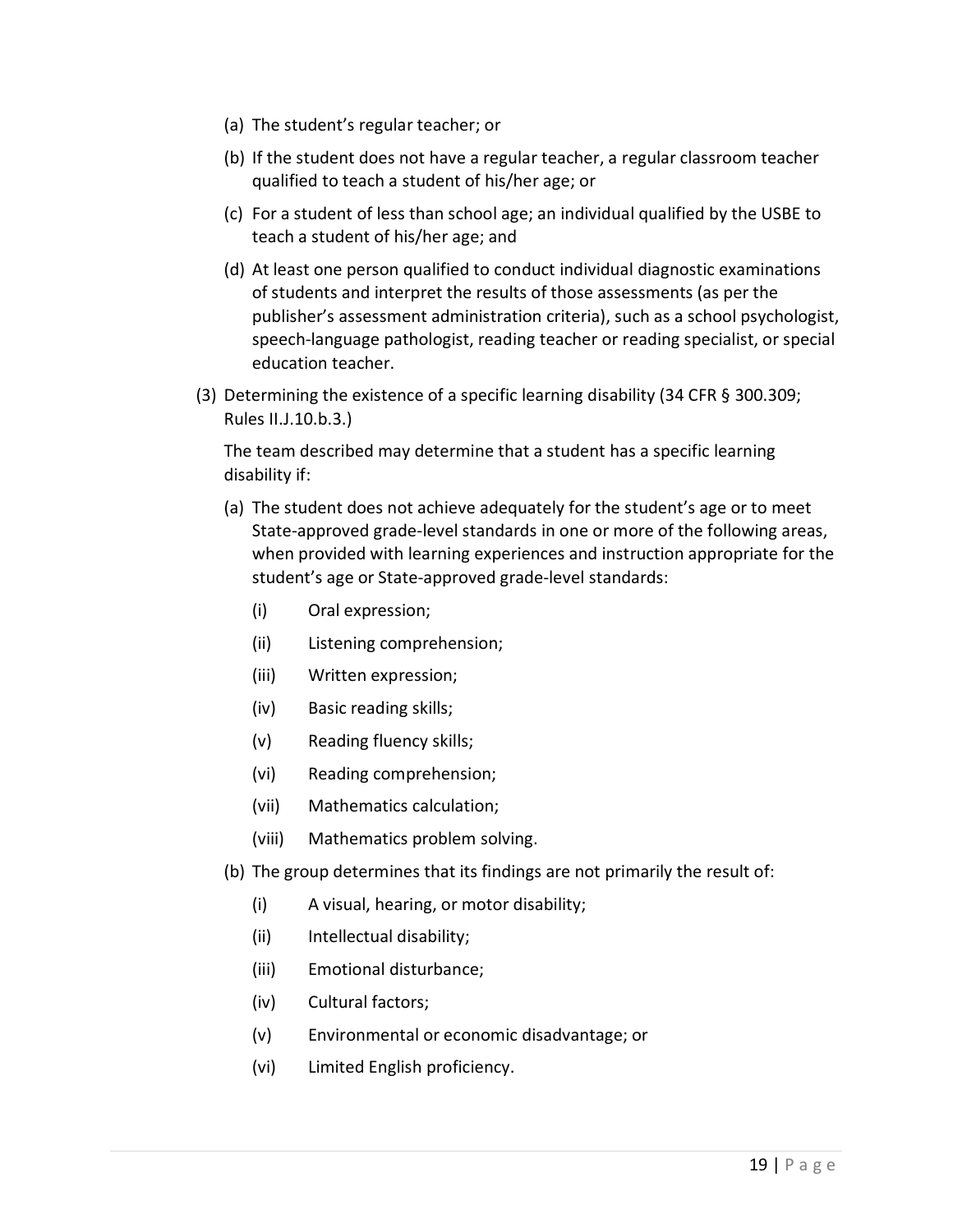- (4) The specific learning disability must adversely affect the student's educational performance.
- (5) The student with the specific learning disability must need special education and related services (34 CFR § 300.8(a); Rules II.J.10.b.5.)
- (6) The team must determine that the specific learning disability is the student's primary disability.
- c. Evaluation (34 CFR § 300.309(b)–(c); Rules II.J.10.c.)
	- (1) An evaluation must include a variety of assessment tools and strategies and cannot rely on any single procedure as the sole criterion.
	- (2) To ensure underachievement in a student suspected of having a specific learning disability is not due to lack of appropriate instruction in reading or math, the group must consider, as part of the evaluation:
		- (a) Data that demonstrate that prior to, or as a part of, the referral process, the student was provided appropriate instruction in regular education settings, delivered by qualified personnel; and
		- (b) Data-based documentation of repeated assessments of achievement at reasonable intervals, reflecting formal assessment of student progress during instruction, which was provided to the student's parent(s) or the adult student.
	- (3) UTAH CONNECTIONS ACADEMY must promptly request parental consent or consent of the adult student to evaluate the student to determine if the student needs special education and related services, and must adhere to the 45-schoolday evaluation timeframe, unless extended by mutual written agreement of the student's parent(s) or adult student and a group of qualified professionals:
		- (a) If, prior to a referral, a student has not made adequate progress after an appropriate period of time as determined by UTAH CONNECTIONS ACADEMY when provided appropriate instruction, and
		- (b) Whenever a student is referred for an evaluation.
	- (4) Observation (34 CFR § 300.310(a)–(c); Rules II.J.10.b.4.)

UTAH CONNECTIONS ACADEMY must ensure the student is observed in the student's learning environment (including the regular classroom setting) to document the student's academic performance and behavior in the areas of concern.

- (a) The team must decide to:
	- (i) Use information from an observation in routine classroom instruction and monitoring of the student's performance that was done before the student was referred for an evaluation; or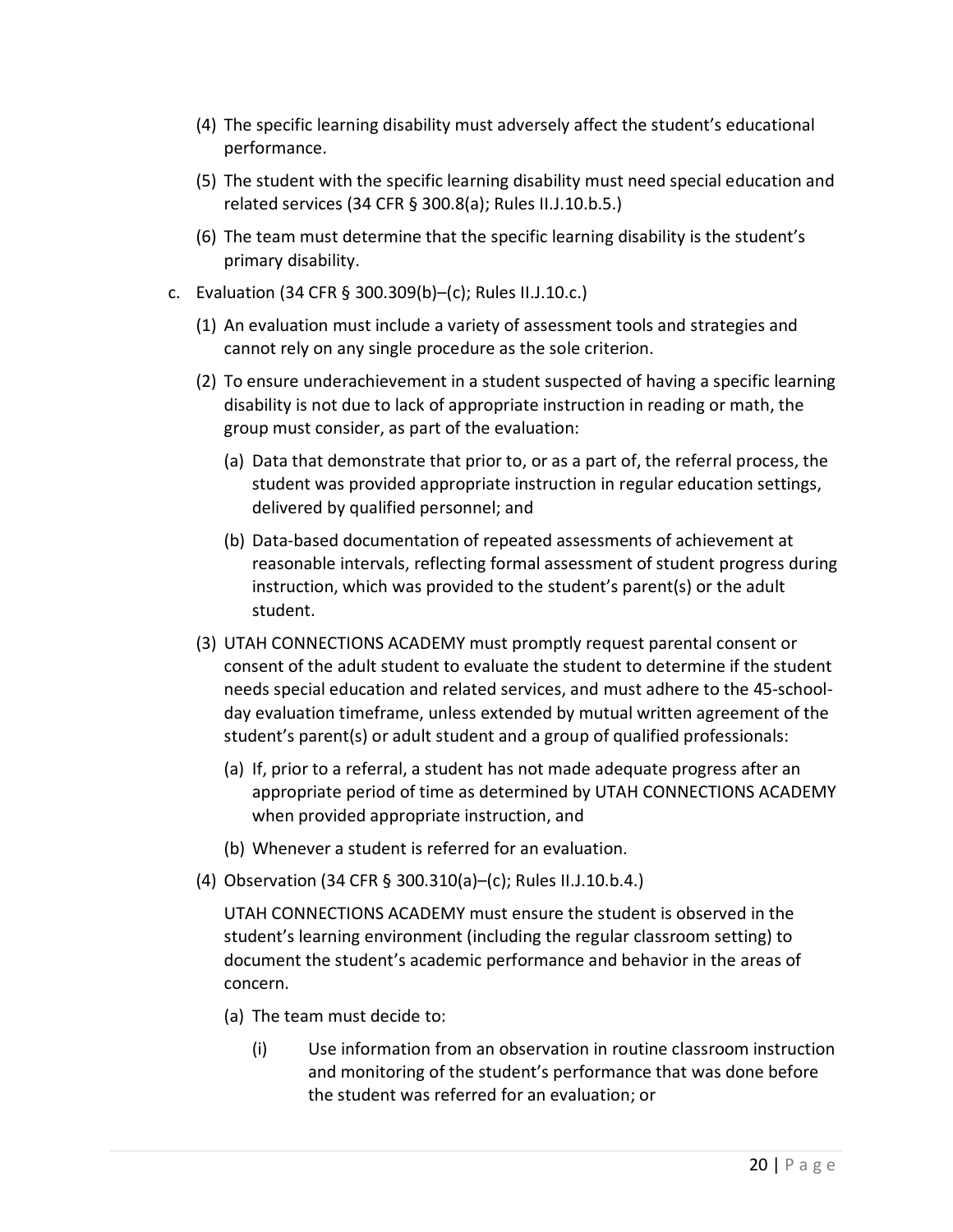- (ii) Have at least one member of the team conduct an observation of the student's academic performance in the regular classroom after the student has been referred for an evaluation and parental consent or consent of the adult student is obtained.
- (b) If the student is a home-schooled student, UTAH CONNECTIONS ACADEMY may determine how to conduct the observation and who will conduct it.
- (c) In the case of a student of less than school age or who is out of school, a group member must observe the student in an environment appropriate for a student of that age.
- (5) Specific documentation for the eligibility determination (34 CFR § 300.311; Rules II.J.10.b.5.)

The team's documentation of the determination of eligibility with a specific learning disability must contain a statement of:

- (a) Whether the student has a specific learning disability;
- (b) The basis for making the determination;
- (c) The relevant behavior, if any, noted during the observation of the student and the relationship of that behavior to the student's academic functioning;
- (d) The educationally relevant medical findings, if any; and
- (e) Whether the student meets the criteria below.
- (f) Combination (RtI and discrepancy analysis). Does not make sufficient progress to meet State-approved age- or grade-level standards when using a process based on the student's response to scientific evidence-based interventions and obtains scores that demonstrate that a severe discrepancy exists between the student's academic achievement and intellectual ability in one or more of the areas of specific learning disability.
	- (i) UTAH CONNECTIONS ACADEMY has a process that assesses a student's response to scientific, research-based intervention as part of determining if the student has a specific learning disability. This process must include:
	- (ii) High quality research-based instruction delivered by qualified staff in the general education setting; and
	- (iii) Assessment of student performance that specifically includes universal screening and progress-monitoring; and
	- (iv) Multiple tiers of evidence-based interventions to address individual student difficulties; and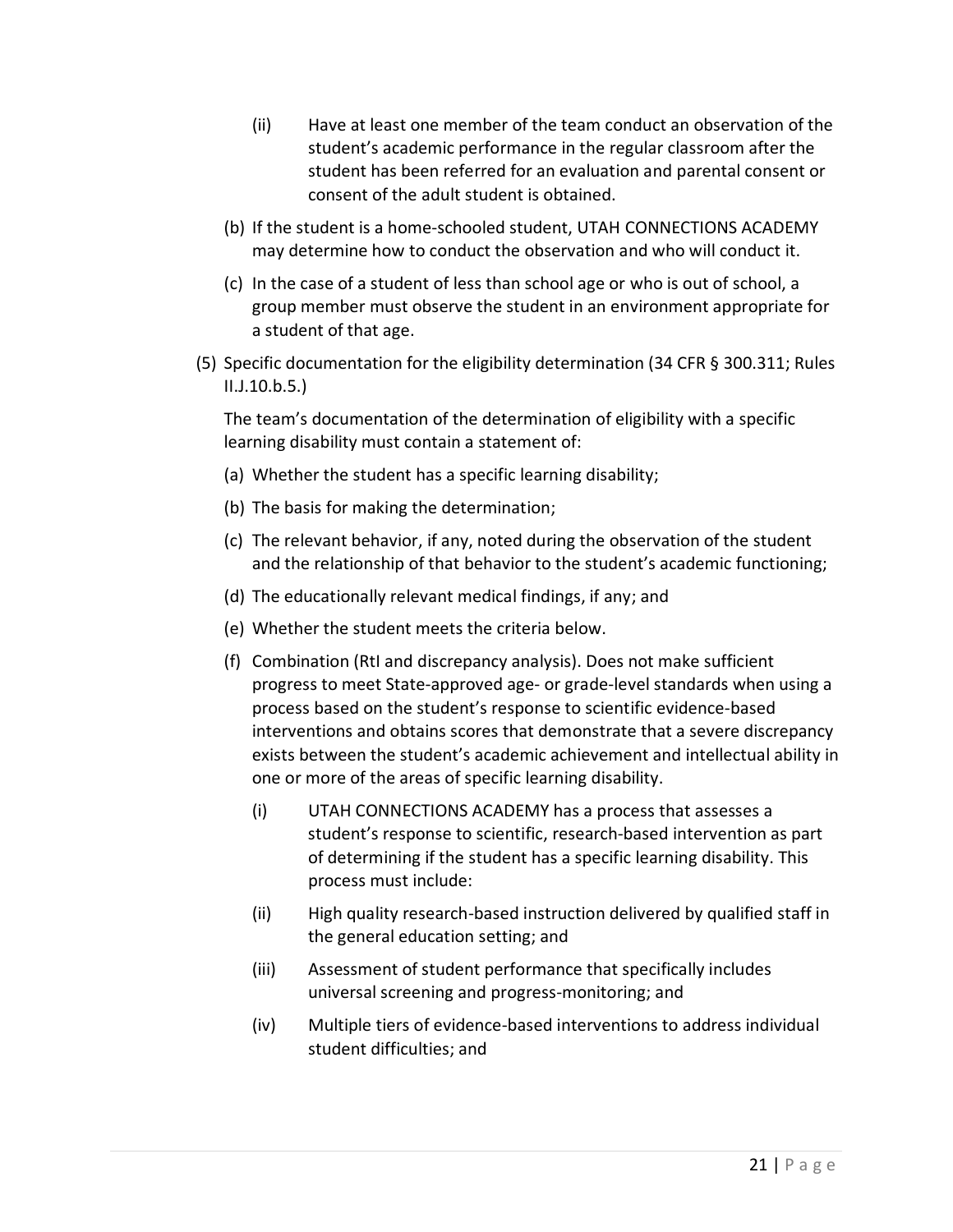- (v) Documentation of systematic and regular parent, adult student, and/or family involvement and communication as well as notification about:
	- (A) The State's policies regarding the amount and nature of student performance data that would be collected and the general education services that would be provided (the team must refer to the USBE Specific Learning Disability Eligibility Guidelines when using this method);
	- (B) Strategies for increasing the student's rate of learning; and
	- (C) The parent's(s') or the adult student's right to request an evaluation; and
- (vi) System supports (e.g., leadership, problem-solving, data management systems, coaching and collaboration, professional learning, and measures of fidelity) in place to ensure effective implementation; or
- (vii) The instructional strategies used and the student-centered data collected.
- (viii) The team must document that the student's performance on a standardized, norm-referenced, individually administered achievement measure in the area of the suspected disability, and
- (ix) That the student scored above the intellectual disability range on a standardized, norm-referenced, individually administered measure of intellectual ability, and
	- (A) The comparison of the standard scores on the tests of achievement and intellectual ability using an LEA board-approved and USBE-reviewed discrepancy analysis. The team must document consideration of the discrepancy analysis and the team's determination of whether or not it represents a severe discrepancy.
- (6) The determination of the team concerning the effects of a visual, hearing, or motor disability; intellectual disability; emotional disturbance; cultural factors; environmental or economic disadvantage; or limited English proficiency on the student's achievement level;
- (7) The requirements of Rules II.D.–H. must be met.
- (8) Each team member must certify in writing whether the report reflects the member's conclusion (34 CFR § 300.311(b)). If it does not reflect the member's conclusion, the team member must submit a separate statement presenting the member's conclusions.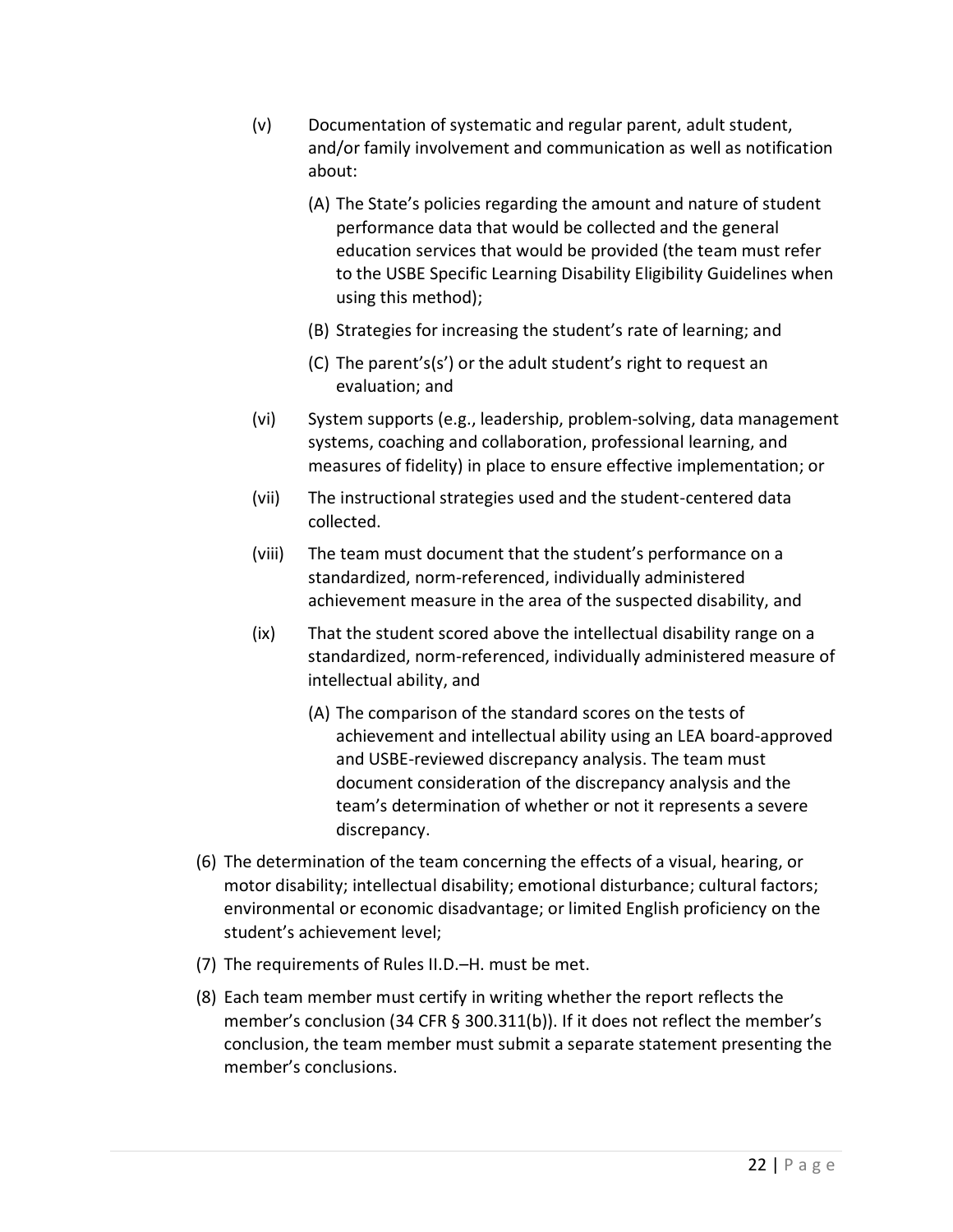## <span id="page-23-0"></span>III. IEP DEVELOPMENT AND SERVICE DELIVERY

## <span id="page-23-1"></span>III.A. INDIVIDUALIZED EDUCATION PROGRAM (RULES III.A.)

UTAH CONNECTIONS ACADEMY implements the following policies and procedures to address the IEP requirements of Rules III.A-T, including the least restrictive environment (LRE) requirements, consistent with Part B of the IDEA and the Rules, as well as R277-750, R277-800, and the USBE/USDB Interagency Agreement.

## <span id="page-23-2"></span>III.B. WHEN IEPS MUST BE IN EFFECT (34 CFR § 300.323; RULES III.B.)

- 1. At the beginning of each school year, UTAH CONNECTIONS ACADEMY must have an IEP in effect for each student with a disability within its jurisdiction.
- 2. UTAH CONNECTIONS ACADEMY must ensure that:
	- a. A meeting to develop an IEP for a student is conducted within 30 calendar days of a determination that the student needs special education and related services; and
	- b. As soon as possible following development of the IEP, special education and related services are made available to the student in accordance with the student's IEP.
- 3. UTAH CONNECTIONS ACADEMY must ensure the student's IEP is:
	- a. Accessible to each regular education teacher, special education teacher, related service provider, and any other service provider who is responsible for its implementation; and
	- b. Each teacher and provider is informed of:
		- (1) His/her specific responsibilities related to implementing the student's IEP; and
		- (2) The specific accommodations, modifications, and supports that must be provided for the student in accordance with the IEP.
- 4. Documentation of IEP implementation shall be provided to USBE upon request.

## <span id="page-23-3"></span>III.C. TRANSFER STUDENTS (34 CFR § 300.323; RULES III.C.)

- 1. Transfers within Utah.
	- a. In the case of a student with a disability with a current IEP who transfers from one LEA to another within the State within the same school year and enrolls in a new school, UTAH CONNECTIONS ACADEMY, in consultation with the parent(s) or adult student, must provide a FAPE to the student, including services comparable to those described in the previously held IEP, until such time as UTAH CONNECTIONS ACADEMY:
		- (1) Adopts the previously held IEP, or
		- (2) Develops, adopts, and implements a new IEP that is consistent with Federal regulations and the Rules.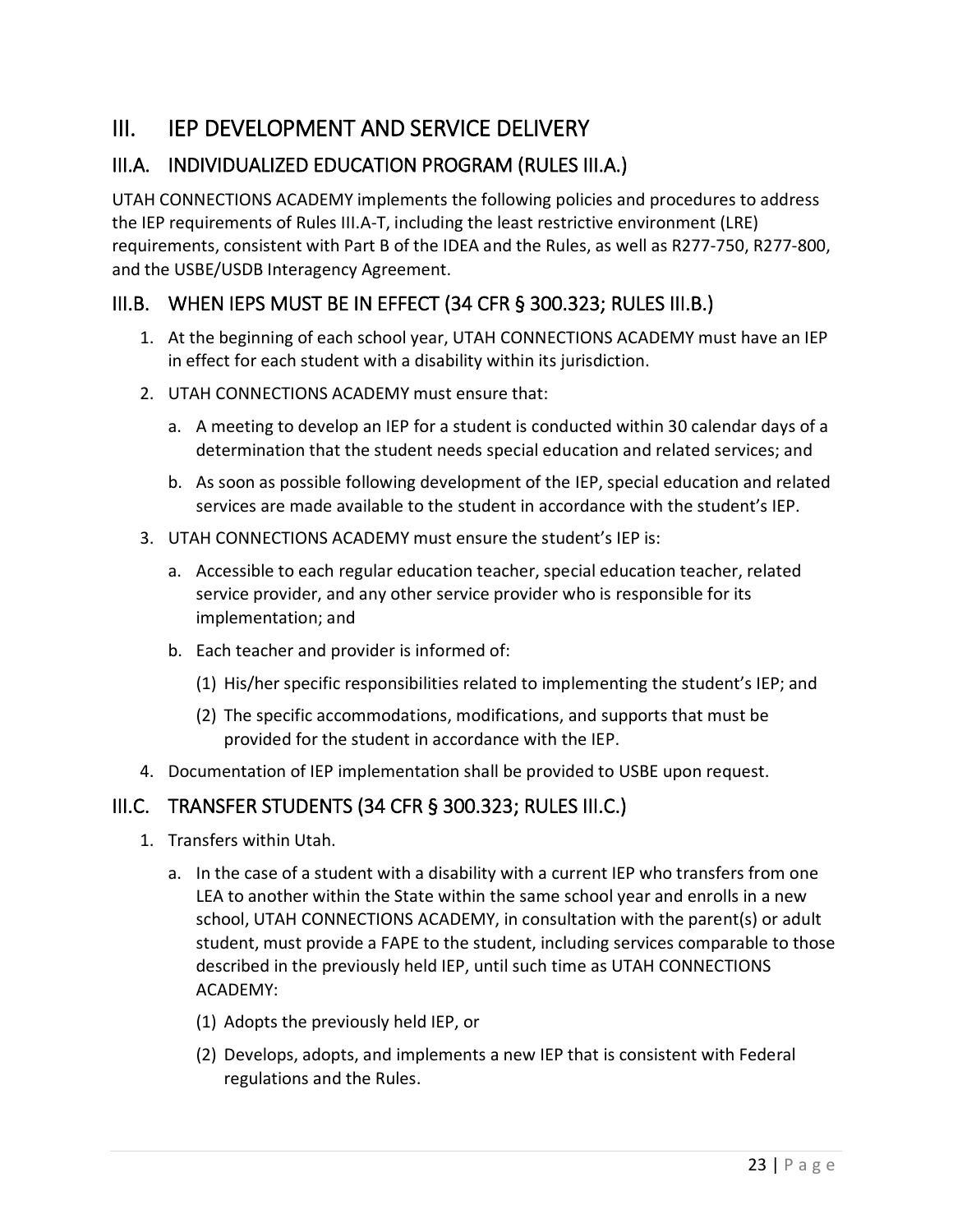- b. The requirements of 34 CFR § 300.323 also apply for students transferring from an LEA placement to a local juvenile or adult correctional facility or temporary State placement for observation and assessment.
- 2. Transfers from out of State.
	- a. In the case of a student with a disability with a current IEP who transfers LEAs within the same school year, who enrolls in a new school, and who has an IEP that was in effect in another State, UTAH CONNECTIONS ACADEMY, in consultation with the parent(s) or adult student, must provide the student with a FAPE, including services comparable to those described in the previously held IEP, until UTAH CONNECTIONS ACADEMY:
		- (1) Conducts an evaluation, if determined to be necessary by UTAH CONNECTIONS ACADEMY; and
		- (2) Develops a new IEP, if appropriate, that is consistent with Federal and State law.
	- b. The evaluation for eligibility that may be conducted by UTAH CONNECTIONS ACADEMY is considered an initial evaluation, not a reevaluation (71 FR 4668-82).
- 3. To facilitate the transition for a student described above:
	- a. UTAH CONNECTIONS ACADEMY must take reasonable steps to promptly obtain the student's records, including the IEP and supporting documents and any other records relating to the provision of special education or related services to the student, from the previous LEA in which the student was enrolled; and
	- b. The previous LEA in which the student was enrolled must take reasonable steps to promptly respond to the request from UTAH CONNECTIONS ACADEMY.
	- c. UTAH CONNECTIONS ACADEMY must keep a copy of the records for three years after the transfer.
- 4. Experiencing difficulty in obtaining the IEP from the previous LEA does not relieve UTAH CONNECTIONS ACADEMY of its obligation to have a current IEP in place for an eligible student.

## <span id="page-24-0"></span>III.D. LEA RESPONSIBILITY FOR IEP MEETINGS (34 CFR § 300.323(C)(1)); RULES III.D.)

- 1. UTAH CONNECTIONS ACADEMY is responsible for initiating and conducting meetings for the purpose of developing, reviewing, and revising the IEP of a student with a disability ages 3 through 21, consistent with the Rules.
- 2. A meeting to develop an IEP for an eligible student must be conducted within 30 calendar days of a determination that a student needs special education and related services.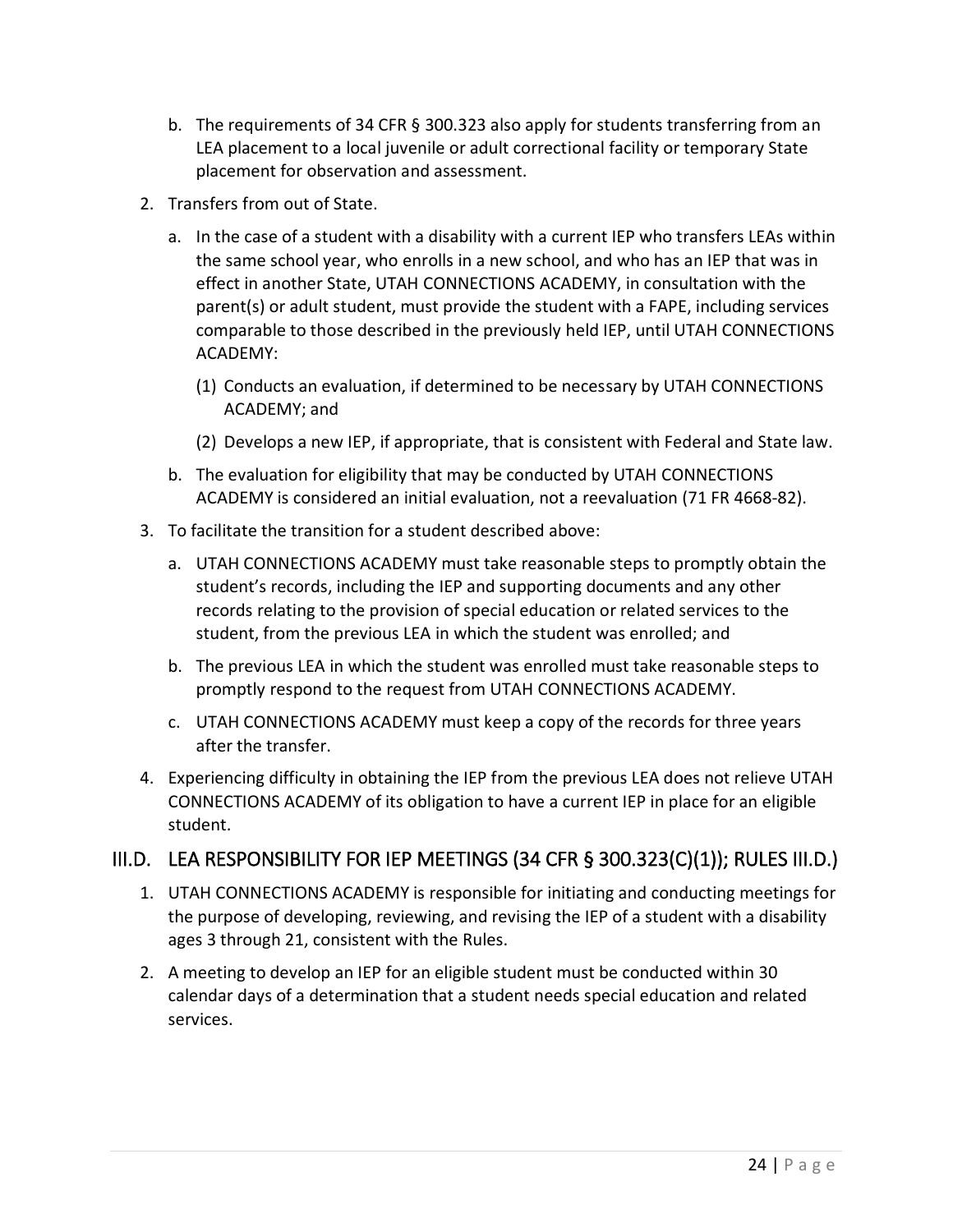## <span id="page-25-0"></span>III.E. IEP TEAM MEMBERSHIP (34 CFR § 300.321; RULES III.E.)

UTAH CONNECTIONS ACADEMY must ensure the IEP Team for each student with a disability includes:

- 1. The parent(s) of the student or the adult student;
- 2. Not less than one regular education teacher of the student (if the student is, or may be, participating in the regular education environment);
- 3. Not less than one special education teacher of the student, or where appropriate, not less than one special education provider of the student;
- 4. A representative of UTAH CONNECTIONS ACADEMY who:
	- a. Is qualified to provide, or supervise the provision of, specially designed instruction to meet the unique needs of students with disabilities;
	- b. Is knowledgeable about the general education curriculum; and
	- c. Is knowledgeable about the availability of resources of UTAH CONNECTIONS ACADEMY.
	- d. UTAH CONNECTIONS ACADEMY may designate a UTAH CONNECTIONS ACADEMY member of the IEP Team to also serve as UTAH CONNECTIONS ACADEMY representative, if the above criteria are satisfied.
- 5. A representative of USDB and the LEA of residence when the student's placement is at USDB, when the IEP Team is considering placement at USDB, or when the student receives 180 minutes or more of special education and/or related services from USDB.
- 6. An individual who can interpret the instructional implications of evaluation results, who may be a member of the team described in this section;
- 7. At the discretion of the parent(s) or adult student or UTAH CONNECTIONS ACADEMY, other individuals who have knowledge or special expertise regarding the student, including related services personnel as appropriate; and
- 8. Whenever appropriate, the student with a disability.
- 9. The determination of knowledge or special expertise of any individual described in Rule III.E.6. above must be made by the party (parent(s) or adult student or UTAH CONNECTIONS ACADEMY) who invited the individual to be a member of the IEP Team.
- 10. If a purpose of the IEP Team meeting is consideration of the postsecondary goals for the student and the transition services needed to assist the student in reaching those goals, UTAH CONNECTIONS ACADEMY must invite the student with a disability to attend the student's IEP meeting. If the student does not attend the IEP meeting, UTAH CONNECTIONS ACADEMY must take other steps to ensure the student's preferences and interests are considered.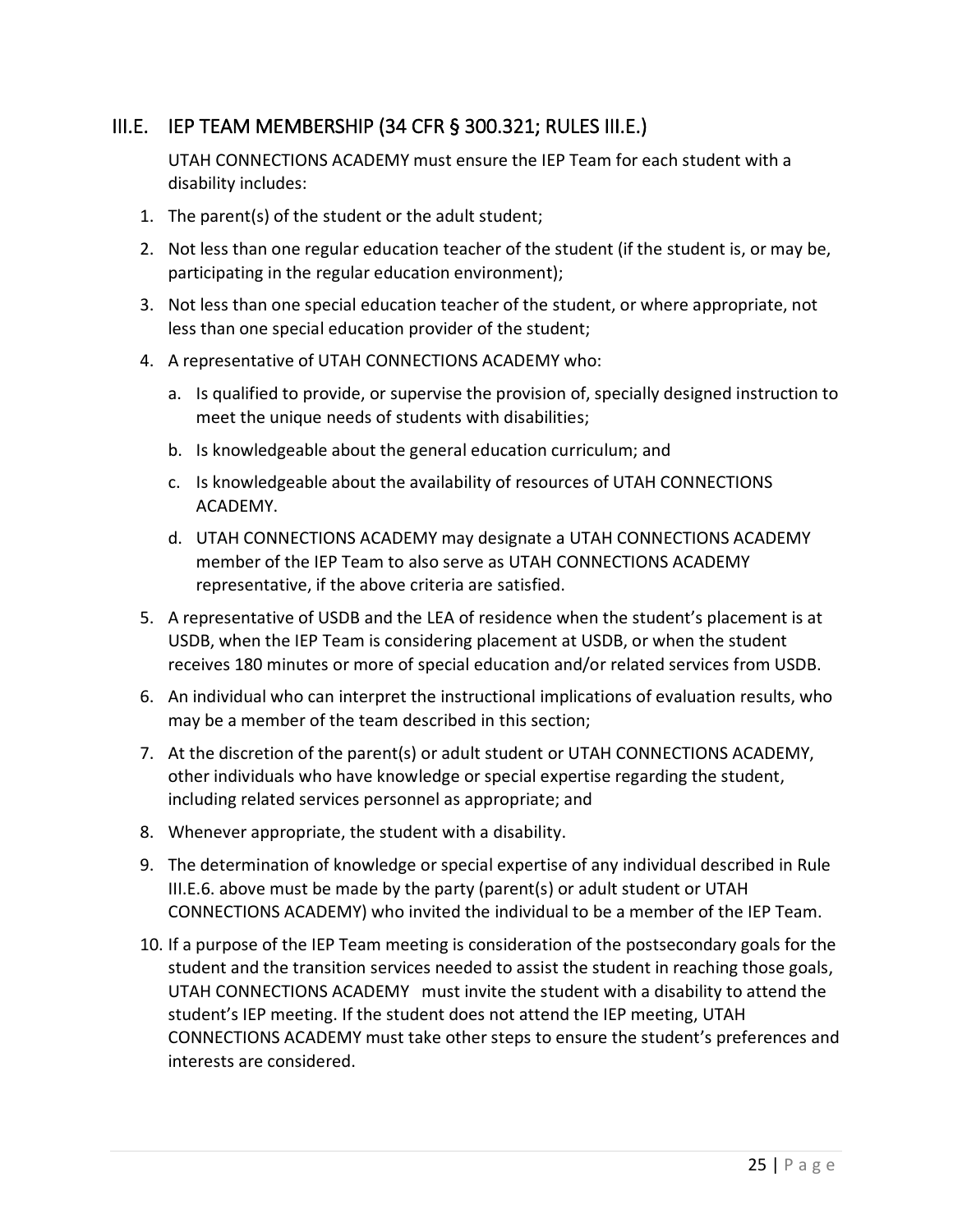- 11. To the extent appropriate, with the written consent of the parent(s) or adult student, UTAH CONNECTIONS ACADEMY must invite a representative of any participating agency that is likely to be responsible for providing or paying for transition services.
- 12. Signatures on an IEP denote participation of IEP Team members in the development of the IEP.

## <span id="page-26-0"></span>III.F. IEP TEAM ATTENDANCE (34 CFR § 300.321; RULES III.F.)

- 1. A required member of the IEP Team is not required to attend a particular IEP Team meeting, in whole or in part, if the parent(s) of a student with a disability or adult student and UTAH CONNECTIONS ACADEMY agree, in writing, that the attendance of the member is not necessary because the member's area of the curriculum or related services is not being modified or discussed in the meeting.
- 2. A required member of the IEP Team may be excused from attending an IEP meeting, in whole or in part, when the meeting involves a modification to or discussion of the member's area of the curriculum or related services, if:
- 3. The parent(s) or adult student, in writing, and UTAH CONNECTIONS ACADEMY consent to the excusal; and
- 4. The member submits, in writing, to the parent(s) or adult student and the IEP Team, input into the development of the IEP prior to the meeting.

## <span id="page-26-1"></span>III.G. PARENT PARTICIPATION (34 CFR § 300.322; RULES III.G.)

- 1. UTAH CONNECTIONS ACADEMY must take steps to ensure that one or both of the parents of a student with a disability or the adult student are present at each IEP meeting or are afforded the opportunity to participate, including:
	- a. Notifying parent(s) or adult student of the meeting early enough to ensure they will have an opportunity to attend; and
	- b. Scheduling the meeting at a mutually agreed-on time and place.
- 2. If the parent(s) or adult student cannot attend, UTAH CONNECTIONS ACADEMY must use other methods to ensure participation of the parent(s) or the adult student, including individual or conference telephone calls. The parent(s) of a student with a disability or the adult student and UTAH CONNECTIONS ACADEMY may agree to use alternative means of meeting participation, such as video conferences and conference calls (34 CFR § 300.328).
- 3. A meeting may be conducted without a parent or the adult student in attendance if UTAH CONNECTIONS ACADEMY is unable to convince the parent(s) or the adult student they should attend. In this case, UTAH CONNECTIONS ACADEMY must keep a record of its attempts to arrange a mutually agreed-on time and place, such as:
	- a. Detailed records of telephone calls made or attempted and the results of those calls;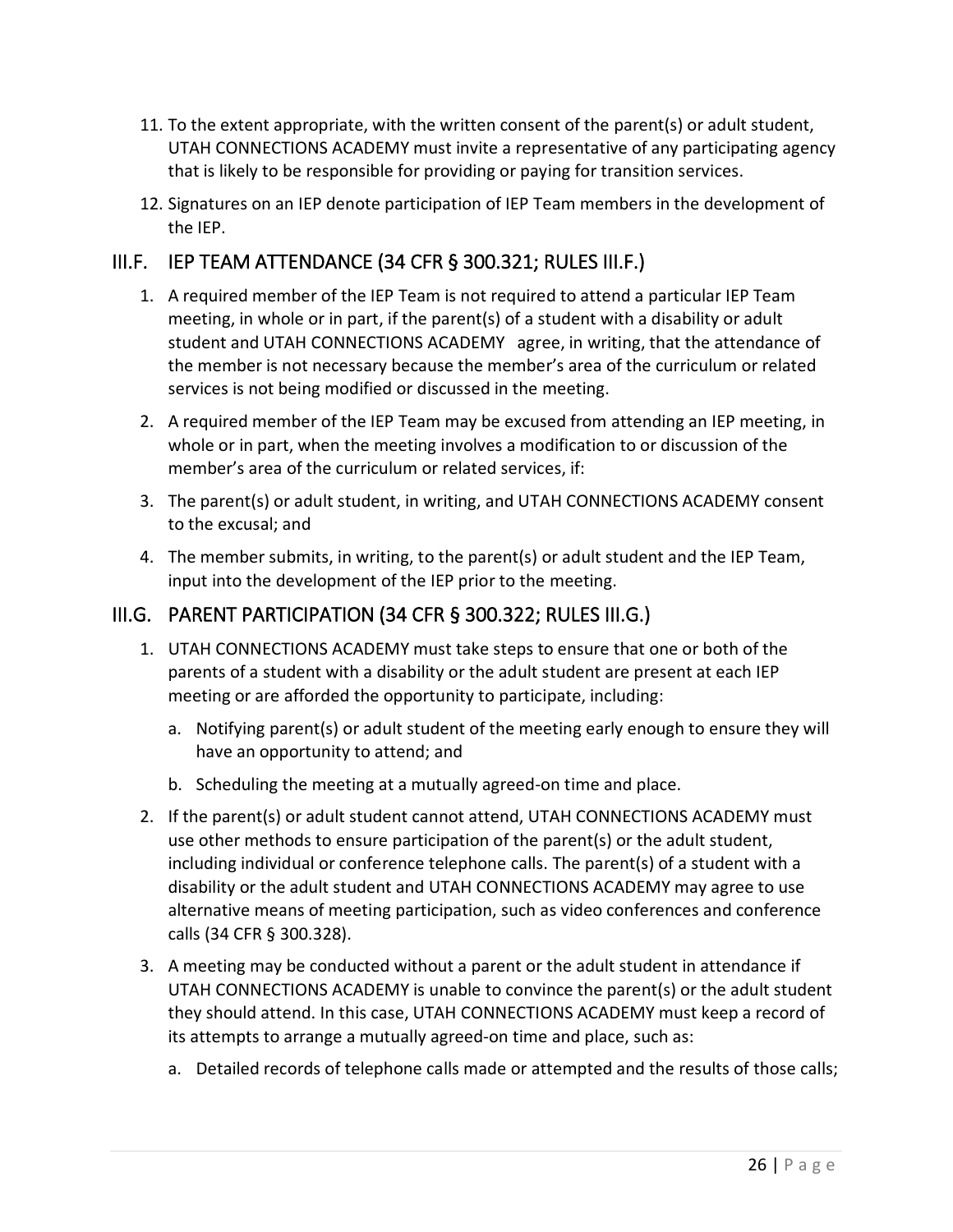- b. Copies of correspondence sent to the parent(s) or adult student and any responses received; and
- c. Detailed records of visits made to the parent's(s') or adult student's home or place of employment and the results of those visits.
- 4. UTAH CONNECTIONS ACADEMY must take whatever action is necessary to ensure the parent(s) or adult student understands the proceedings of the IEP Team meeting, including arranging for an interpreter for parent(s) or adult student with deafness or whose native language is other than English.
	- a. Under UCA 35A-13-604, an individual is required to be certified as an interpreter if that individual provides interpreter services for deaf and hard of hearing individuals.
	- b. An individual providing interpreting services other than those for deaf and hard of hearing individuals shall be trained.
- 5. The parent(s) of a student with a disability or adult student are participants along with school personnel in developing, reviewing, and revising the IEP for their student. This is an active role in which the parent(s) or adult student:
	- a. Provide critical information regarding the strengths of the student and express their concerns for enhancing the education of the student;
	- b. Participate in the discussion of the student's need for special education and related services, and supplementary aids and services; and
	- c. Join with other participants in deciding how the student will be involved and progress in the general curriculum, how the student will participate in State- and LEA-wide assessments, and what services UTAH CONNECTIONS ACADEMY will provide to the student and in what setting.
- 6. UTAH CONNECTIONS ACADEMY must give the parent(s) or adult student a copy of the student's IEP at no cost to the parent(s) or adult student.

## <span id="page-27-0"></span>III.H. NOTICE OF MEETING (34 CFR § 300.322; RULES III.H.)

- 1. The notice of meeting required to be provided to the parent(s) or adult student must:
	- a. Indicate the purpose, time, and location of the meeting and who will be in attendance; and
	- b. Inform the parent(s) or adult student of the provision for participation of other individuals who have knowledge or special expertise about the student on the IEP Team.
- 2. For a student with a disability, ages 14 and older, or younger if determined appropriate by the IEP Team, the IEP notice of meeting also must:
	- a. Indicate that a purpose of the meeting will be the consideration of the postsecondary goals and transition services for the student; and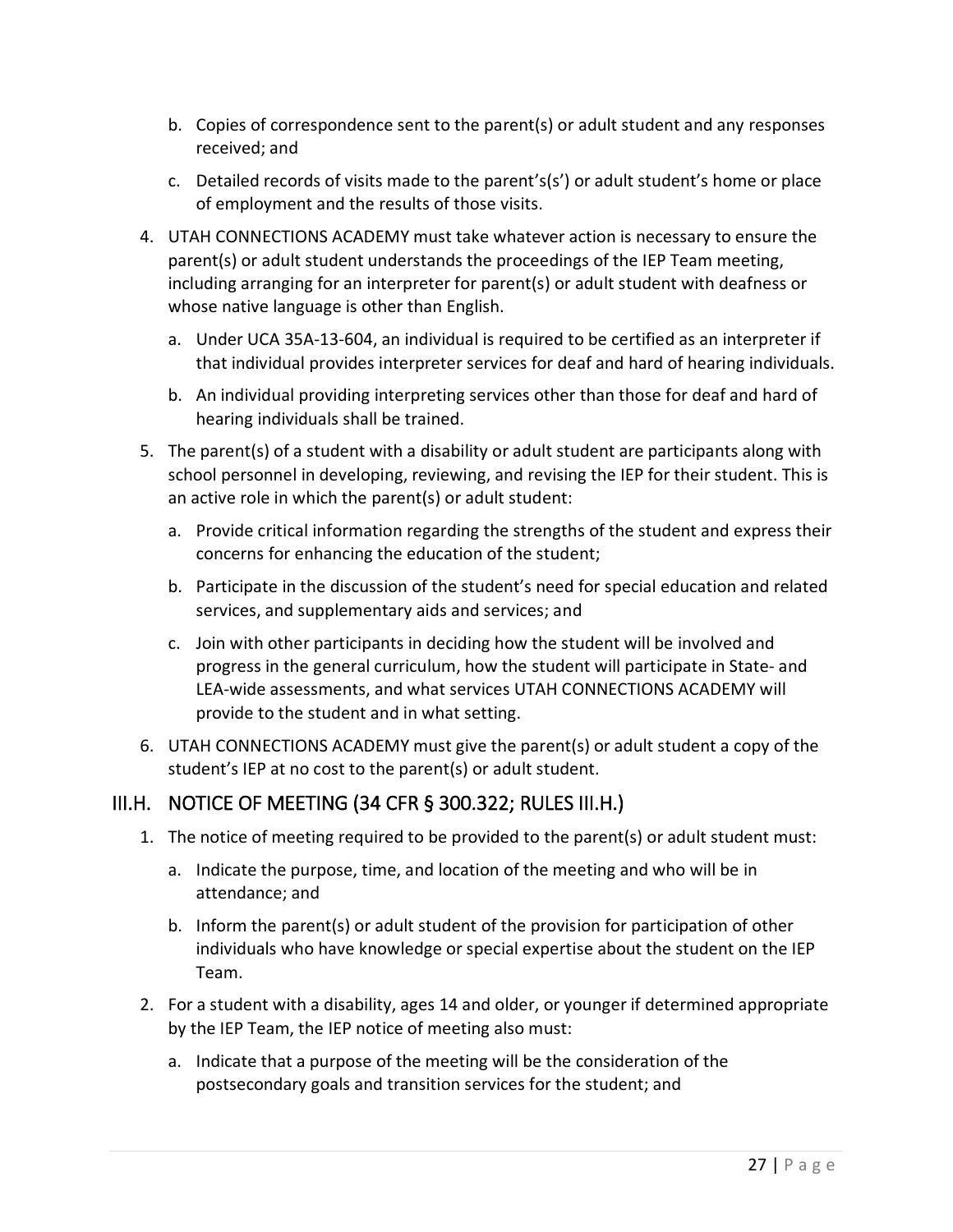- b. Indicate that UTAH CONNECTIONS ACADEMY will invite the student; and
- c. Identify any other agency that will be invited, with parental or adult student consent, to send a representative.
- 3. When conducting IEP Team meetings and placement meetings and carrying out administrative matters, the parent(s) of a student with a disability or adult student and UTAH CONNECTIONS ACADEMY may agree to use alternative means of meeting participation such as video conferences and conference calls (34 CFR § 300.328).

## <span id="page-28-0"></span>III.I. DEVELOPMENT, REVIEW, AND REVISION OF THE IEP (34 CFR § 300.324; RULES  $III.I.$ )

- 1. Development, review, and revision of the IEP.
	- a. In developing each student's IEP, the IEP Team must consider:
		- (1) The strengths of the student;
		- (2) The concerns of the parent(s) or adult student for enhancing the education of the student;
		- (3) The results of the initial or most recent evaluation of the student, and
		- (4) The academic, developmental, and functional needs of the student.
	- b. The IEP Team, in conducting a meeting to develop, review and, if appropriate, revise a student's IEP, must consider the following special factors:
		- (1) In the case of a student with limited English proficiency (LEP), consider the language needs of the student as those needs relate to the student's IEP;
		- (2) In the case of a student who is blind or visually impaired, provide for instruction in braille and the use of braille unless the IEP Team determines, after an evaluation of the student's reading and writing skills, needs, and appropriate reading and writing media (including an evaluation of the student's future needs for instruction in braille or the use of braille), that instruction in braille or the use of braille is not appropriate for the student;
			- (a) Prior to determining whether a blind student should use braille as the primary reading mode, the student's IEP Team must be provided (through pertinent literature or discussions with competent braille users and educators, or both) with detailed information about the use and efficiency of braille as a reading medium, in order to make an informed choice as to the student's primary reading.
		- (3) Consider the communication needs of the student and, in the case of a student who is deaf or hard of hearing, consider the student's language and communication needs, opportunities for direct communication with peers and professional personnel in the student's language and communication mode,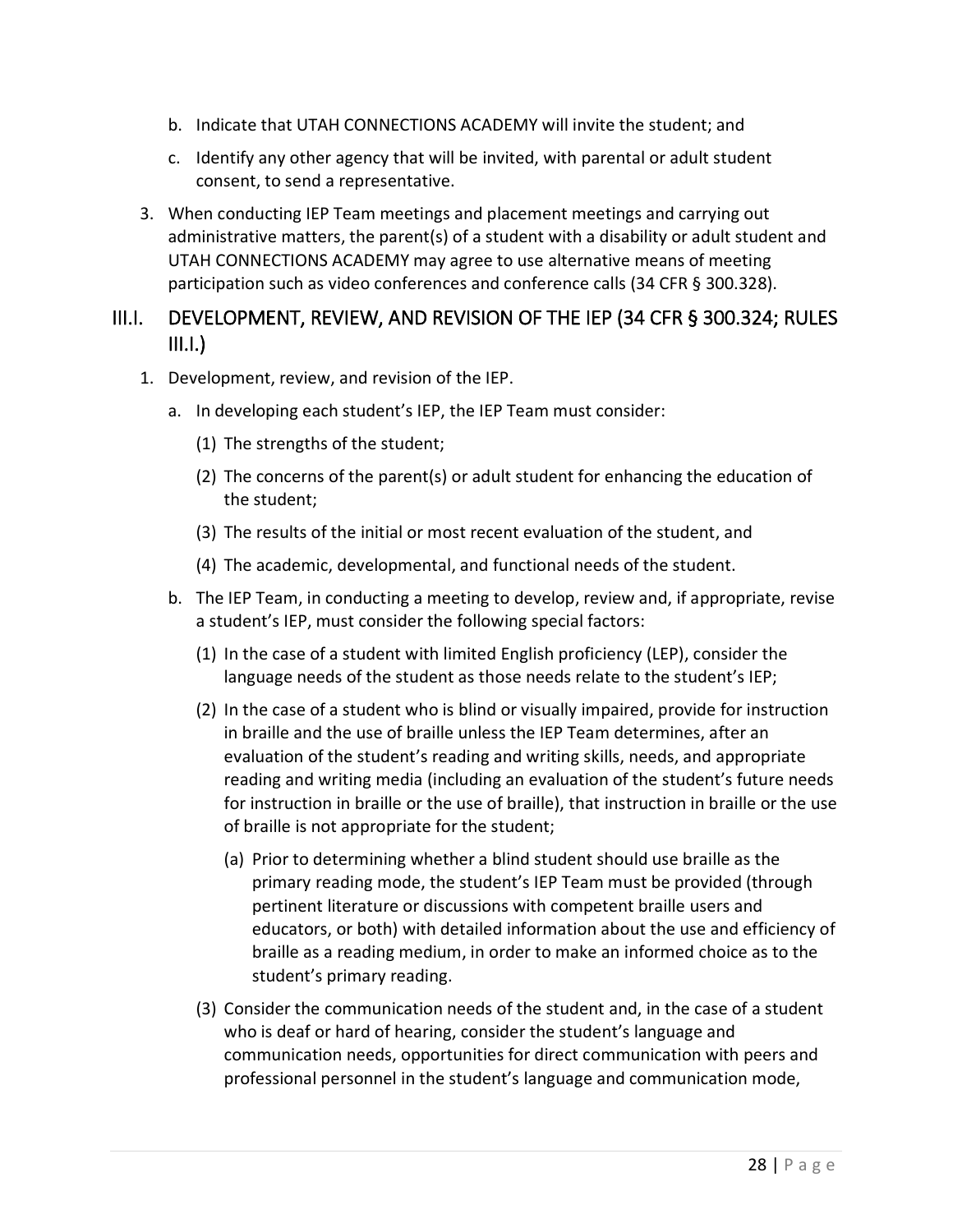academic level, and full range of needs, including opportunities for direct instruction in the student's language and communication mode;

- (4) Consider whether the student needs assistive technology devices and services in school and on a case-by-case basis, in a student's home or other setting; and
- (5) In the case of a student whose behavior impedes the student's learning or that of others, consider the use of positive behavior interventions and supports, and other strategies, to address that behavior.
	- (a) When making decisions on behavior interventions, the IEP Team must refer to the USBE Least Restrictive Behavior Interventions (LRBI) Technical Assistance (TA) Manual for information on research-based intervention procedures.
		- (i) Emergency safety interventions may only be included in an IEP as a planned intervention when the IEP Team agrees that less restrictive means which meet circumstances in R277-608 have been attempted, a functional behavior assessment (FBA) has been conducted, and a positive behavior intervention plan based on data analysis has been developed and implemented (R277-609).
	- (b) The purpose of the LRBI TA Manual related to the use of positive behavior supports and behavior interventions in schools is to:
		- (i) Protect the safety and well-being of all students;
		- (ii) Provide protection for students, teachers, other school personnel, and LEAs; and
		- (iii) Ensure parent(s) or adult students are involved in the consideration and selection of behavior interventions to be used.
	- (c) When an emergency situation occurs that requires the immediate use of an emergency safety intervention to protect the student or others from harm, the staff shall comply with requirements in R277-609 with regards to time limitations and parental or adult student notification.
	- (d) As appropriate, the student should receive a FBA and behavior intervention services and modifications that are designed to address the behavior (34 CFR  $§$  300.530(d)(1)(ii)).
- c. If, in considering the special factors described above, the IEP Team determines a student needs a particular device or services for educational purposes (including an intervention, accommodation, or other program modification) in order for the student to receive a FAPE, the IEP Team must include a statement to that effect in the student's IEP.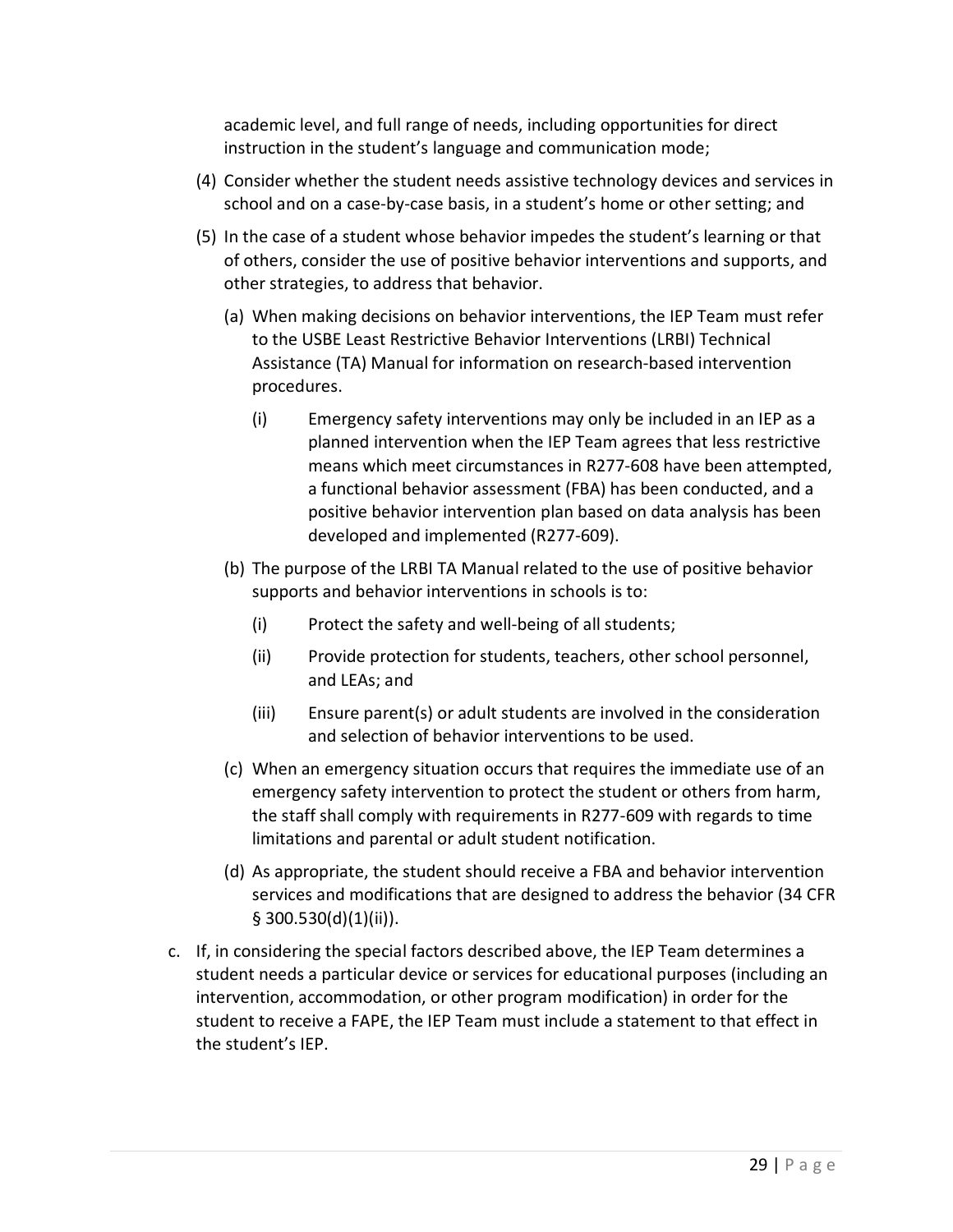- d. A regular education teacher of a student with a disability, as a member of the IEP Team, must, to the extent appropriate, participate in the development of the IEP of the student, including the determination of:
	- (1) Appropriate positive behavior interventions and supports and other strategies for the student; and
	- (2) Supplementary aids and services, program modifications, and support for school personnel consistent with the IEP.
- 2. Changes to the IEP.
	- a. In making changes to a student's IEP after the annual IEP Team meeting for a school year, the parent(s) of a student with a disability or adult student and UTAH CONNECTIONS ACADEMY may agree not to convene an IEP meeting for the purposes of making those changes, and instead may develop a written document to amend or modify the student's current IEP.
	- b. Upon request, the parent(s) or adult student must be provided with a revised copy of the IEP with the amendments incorporated.
	- c. If changes are made to the student's IEP through the amendment process, UTAH CONNECTIONS ACADEMY must ensure the student's IEP Team is informed of those changes.
- 3. To the extent possible, UTAH CONNECTIONS ACADEMY must encourage the consolidation of reevaluation meetings and other IEP Team meetings for the student (34 CFR § 300.324(a)(5)).
- 4. Review and revision of the IEP.

UTAH CONNECTIONS ACADEMY must ensure the IEP Team:

- a. Reviews the student's IEP periodically, but not less than annually, to determine whether the annual goals for the student are being achieved; and
- b. Revises the IEP, as appropriate, to address:
	- (1) Any lack of expected progress toward the annual goals in the IEP and in the general education curriculum, if appropriate;
	- (2) The results of any reevaluation;
	- (3) Information about the student provided to, or by, the parent(s) or adult student;
	- (4) The student's anticipated needs; or
	- (5) Other matters.
- c. In conducting a review of the student's IEP, the IEP Team must consider the special factors in Rules III.I.1.b.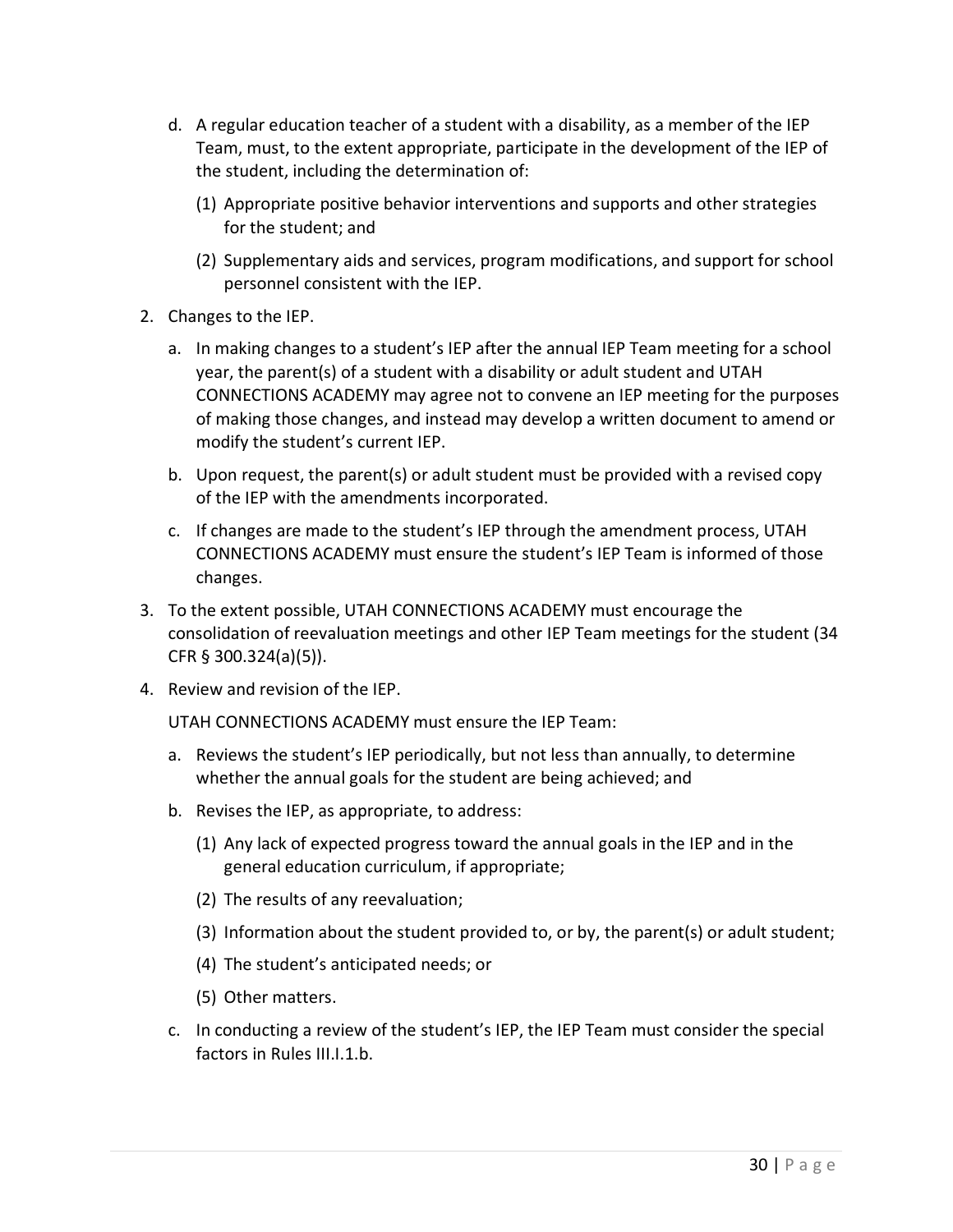- d. A regular education teacher of the student, as a member of the IEP Team, must participate in the review and revision of the IEP of the student, if the student is or may be participating in the general education classroom.
- e. If a participating agency, other than UTAH CONNECTIONS ACADEMY, fails to provide the transition services described in the IEP, UTAH CONNECTIONS ACADEMY must reconvene the IEP Team to identify alternative strategies to meet the transition objectives for the student set out in the IEP.
- f. Nothing in this part relieves any participating agency, including a State vocational rehabilitation agency, of the responsibility to provide or pay for any transition service that the agency would otherwise provide to students with disabilities who meet the eligibility criteria of that agency.

## <span id="page-31-0"></span>III.J. DEFINITION OF THE INDIVIDUALIZED EDUCATION PROGRAM (34 CFR § 300.320; RULES III.J.)

- 1. The term individualized education program (IEP) means a written statement for each student with a disability that is developed, reviewed, and revised in a meeting.
- 2. The IEP must include:
	- a. A statement of the student's present levels of academic achievement and functional performance (PLAAFP), including:
		- (1) How the student's disability affects the student's involvement and progress in the general education curriculum (i.e., the same grade-level curriculum as for non-disabled students); or
		- (2) For students who are blind, the results obtained from a braille-related or braille skills assessment;
	- b. A statement of measurable annual goals, including academic and functional goals designed to:
		- (1) Meet the student's needs that result from the student's disability to enable the student to be involved in and make progress in the grade-level general education curriculum; and
		- (2) Meet each of the student's other educational needs that result from the student's disability;
	- c. For eligible students with significant cognitive disabilities who will participate in grade-level alternate achievement standards (i.e., Essential Elements):
		- (1) Notification to the parent(s) or adult student that the student's academic achievement will be measured through an assessment of the grade-level Utah alternate achievement standards and how participation in such alternate achievement assessments may delay or otherwise affect the student from completing the requirements for a regular high school diploma; and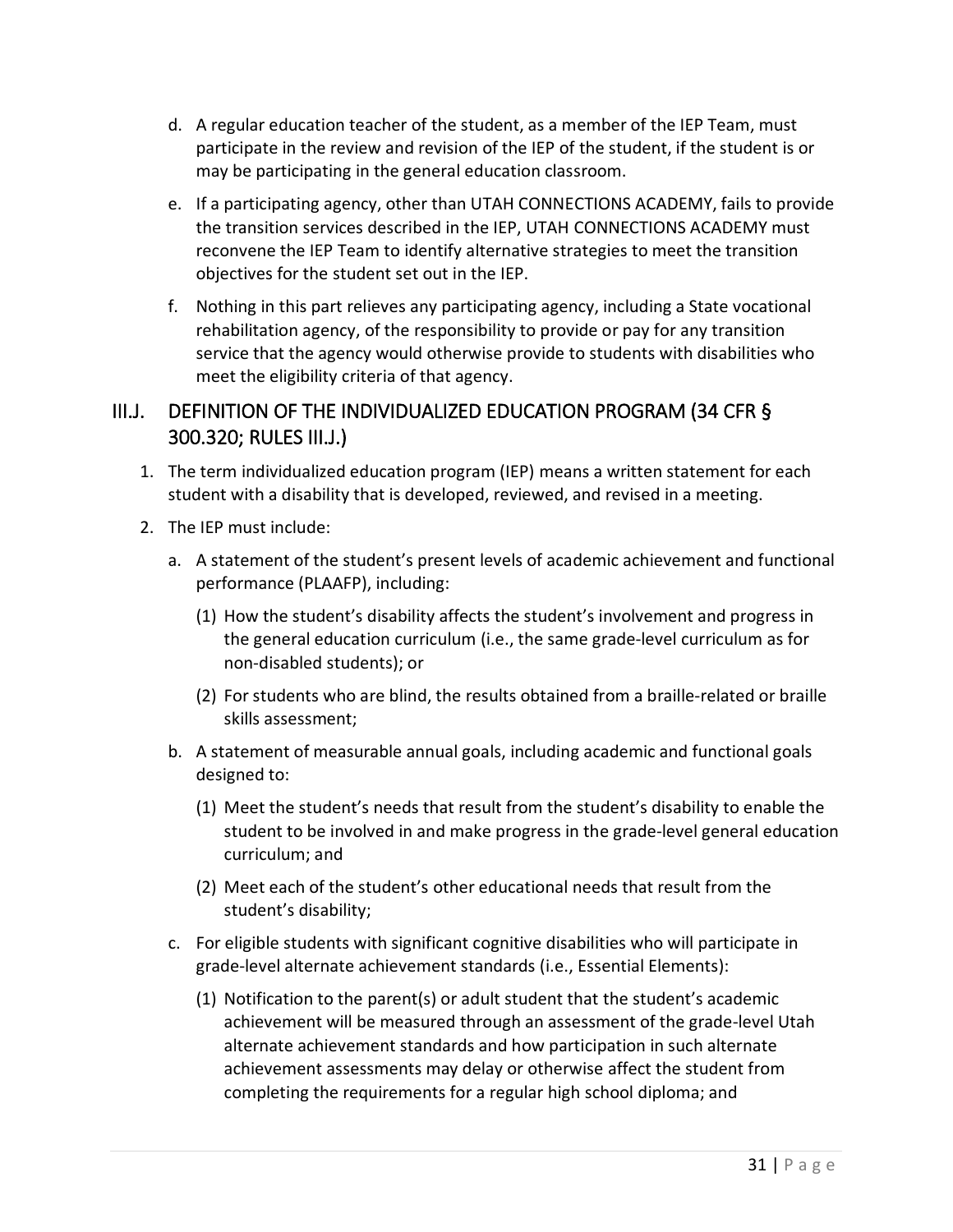- (2) A description of benchmarks or short-term objectives for each annual goal;
- d. A description of:
	- (1) How the student's progress toward meeting the annual IEP goals will be measured; and
	- (2) When periodic reports to the parent(s) or adult student on the progress the student is making toward meeting the annual IEP goals (such as through the use of quarterly or other periodic reports, concurrent with the issuance of report cards) will be provided;
- e. A statement of the special education and related services and supplementary aids and services (including assistive technology), based on peer-reviewed research to the extent practicable, to be provided to the student, or on behalf of the student, and a statement of the program modifications or supports for school personnel that will be provided to enable the student:
	- (1) To advance appropriately toward attaining the annual goals;
	- (2) To be involved in and make progress in the grade-level general education curriculum, and to participate in extracurricular and other nonacademic activities; and
	- (3) To be educated and participate with other similar-aged students with disabilities and non-disabled students in the activities described in this section;
- f. An explanation of the extent, if any, to which the student will not participate with similar-aged non-disabled students in the regular education environment and in the activities described in this section;
- g. A statement of:
	- (1) Any individual appropriate accommodations that are necessary to measure the academic achievement and functional performance of the student on all gradelevel State- and LEA-wide assessments; and
	- (2) If the IEP Team determines the student must take an alternate assessment instead of a particular regular State- or LEA-wide assessment of student achievement, a statement of why:
		- (a) The student cannot participate in the regular assessment; and
		- (b) The particular alternate assessment selected is appropriate for the student; and
- h. All students, including students with disabilities, participate in statewide assessments. UTAH CONNECTIONS ACADEMY reports the results of statewide assessments on the website. If more than one percent of students with significant cognitive disabilities participate in an alternate assessment, UTAH CONNECTIONS ACADEMY will submit justification to the USBE on the need to exceed the cap.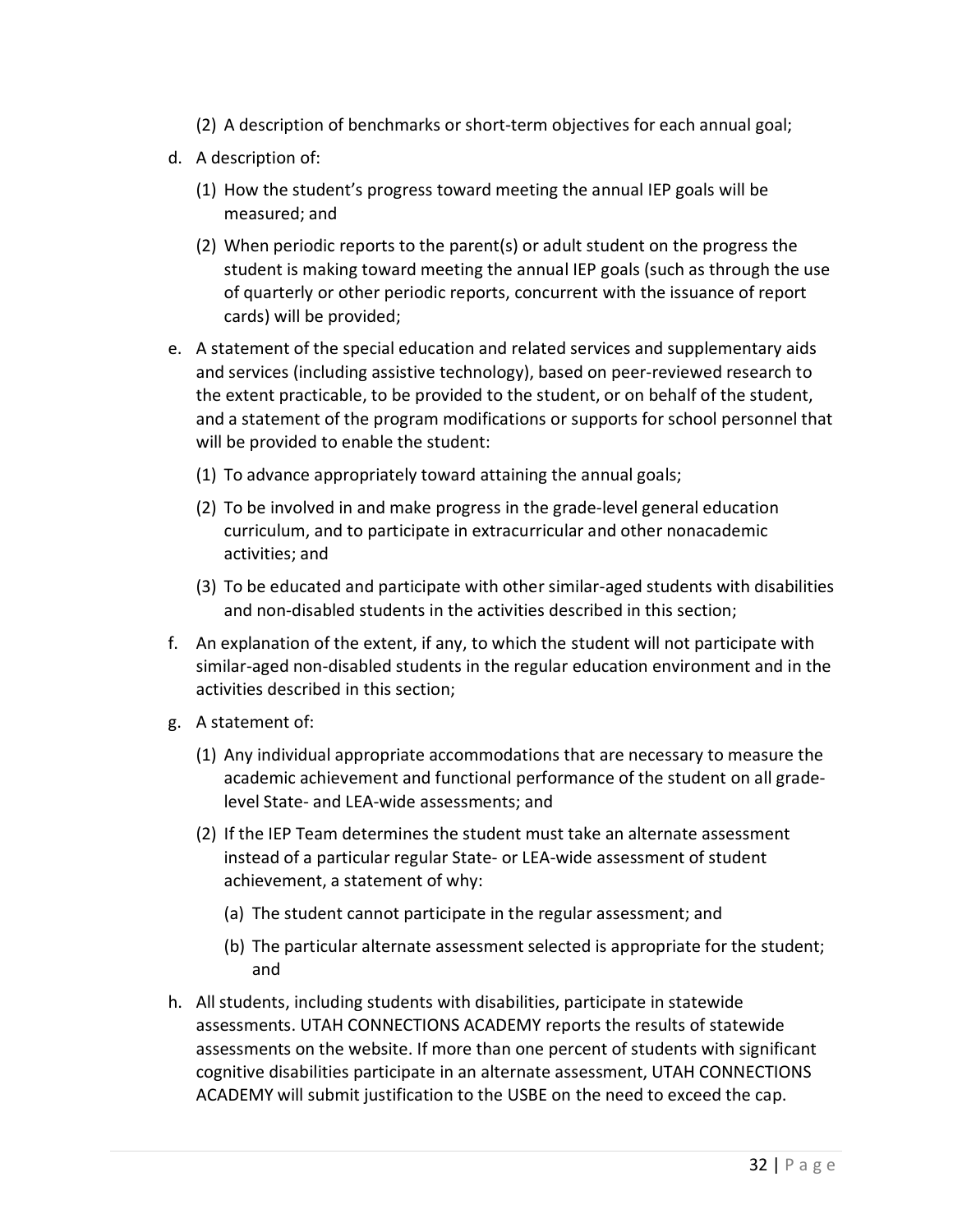- i. The projected date for the beginning of the services and modifications, and the anticipated frequency, location, and duration of those services and modifications.
- j. A statement of school to post-school transition services.

For a student with a disability, ages 14 and older, or younger if determined appropriate by the IEP Team, and updated annually thereafter, the IEP must include:

- (1) Appropriate measurable postsecondary goals based upon age-appropriate transition assessments related to training or education, employment, and, where appropriate, independent living skills; and
- (2) The transition services (including courses of study) needed to assist the student in reaching those goals.
- k. Transfer of rights at age of majority.

Beginning not later than one year before the student reaches the age of majority (age 18 in Utah), the IEP must include a statement that the student has been informed of the student's rights under Part B of the IDEA that will transfer to the student on reaching the age of majority. The transfer of rights also occurs upon notification to UTAH CONNECTIONS ACADEMY that a student has married or become emancipated before age 18.

- l. Nothing in this section shall be construed to require that additional information be included in a student's IEP beyond what is explicitly required in Section 614 of Part B of the IDEA, or require the IEP Team to include information under one component of a student's IEP that is already contained under another component of the student's IEP.
- m. IEP Teams should discuss and address, if appropriate, student participation in not only the grade-level Utah Core Standards, but other general education activities and courses (e.g., health and maturation, suicide prevention), as well as the Statewide Online Education Program (SOEP) or other online, distance, blended, or competency-based courses, as well as courses taken through Career and Technical Education (CTE) programs and concurrent enrollment. Students with disabilities may require special education and related services and accommodations for equitable participation, in conjunction with Part B of the IDEA, the Rules, R277-418, R277-713, and R277-726.

## <span id="page-33-0"></span>III.K. PHYSICAL EDUCATION (34 CFR § 300.108; RULES III.L.)

- 1. Physical education services, specially designed if necessary, are made available to every student with a disability receiving a FAPE,
- 2. Each student with a disability must be afforded the opportunity to participate in the regular physical education program available to nondisabled students unless:
	- a. The student is enrolled full time in a separate facility; or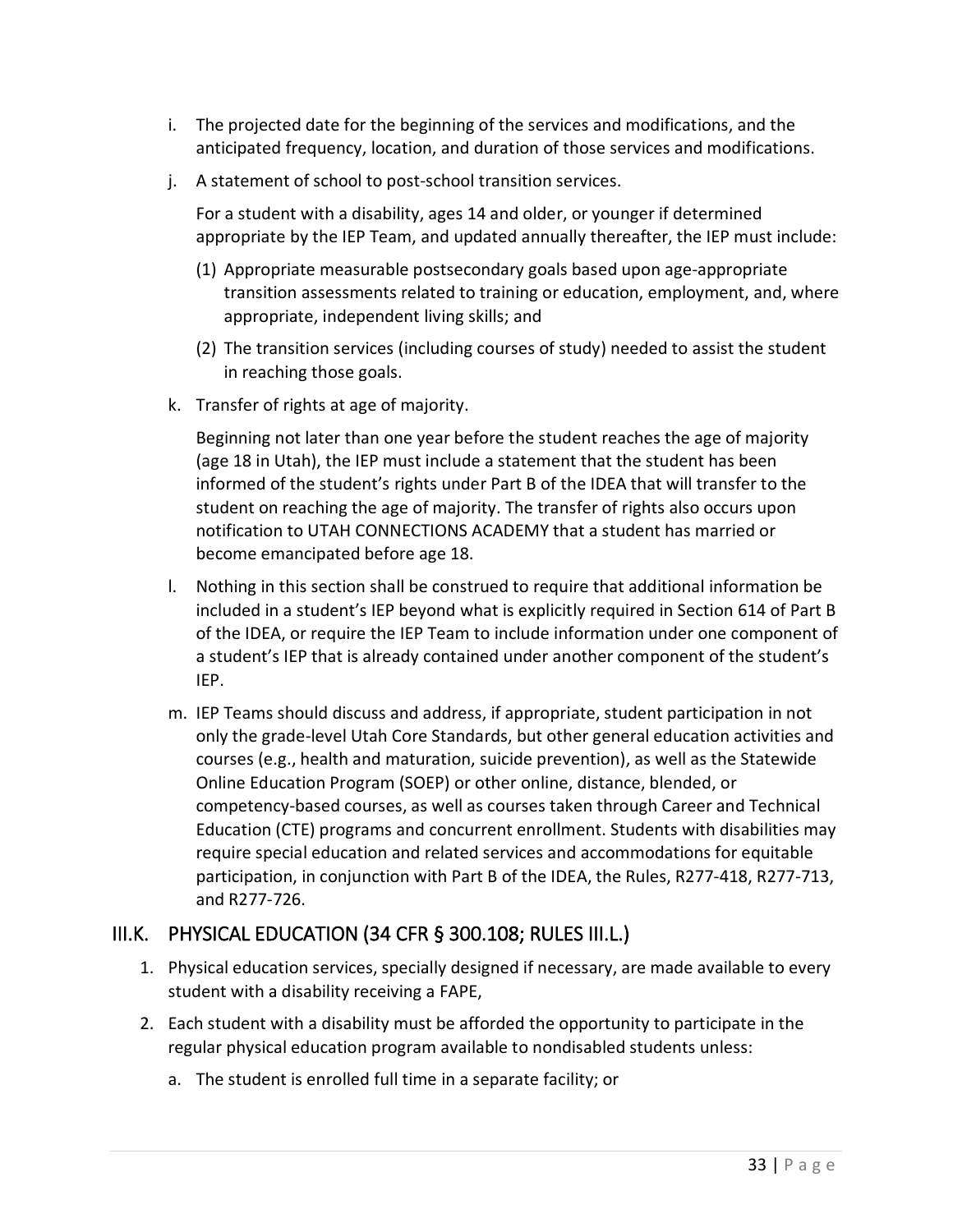- b. The student needs specially designed physical education, as prescribed in the student's IEP.
- 3. UTAH CONNECTIONS ACADEMY is responsible for specially designed physical education (e.g., adapted PE) if it is prescribed in a student's IEP, by providing the services directly or by making arrangements for those services to be provided through other public or private programs.
- 4. UTAH CONNECTIONS ACADEMY is responsible for the education of a student with a disability who is enrolled in a separate facility and must ensure the student receives appropriate physical education services.

## <span id="page-34-0"></span>III.L. ASSISTIVE TECHNOLOGY (34 CFR § 300.105; R277-495; RULES III.M.)

- 1. UTAH CONNECTIONS ACADEMY must ensure assistive technology devices or assistive technology services, or both, are made available to a student with a disability if required as a part of the student's:
	- a. Special education,
	- b. Related services, or
	- c. Supplementary aids and services.
- 2. On a case-by-case basis, the use of school-purchased assistive technology devices in a student's home or in other settings is required if the student's IEP Team determines the student needs access to those devices in order to receive a FAPE.

## <span id="page-34-1"></span>III.M. EXTENDED SCHOOL YEAR (ESY) SERVICES (34 CFR § 300.106; R277-751; RULES  $III.N.$ )

- 1. Extended school year services mean special education and related services that:
	- a. Are provided to an eligible student with a disability:
		- (1) Beyond the normal school year of UTAH CONNECTIONS ACADEMY;
		- (2) In accordance with the student's IEP; and
		- (3) At no cost to the parent(s) of the student or adult student; and
	- b. Meet the standards of the USBE in R277-751.
- 2. UTAH CONNECTIONS ACADEMY shall ensure:
	- a. ESY services are available as necessary to provide a FAPE, consistent with the Rules and considered for each individual student with a disability during an IEP, based upon a review of multiple data sources and factors.
	- b. ESY student programs are provided in the least restrictive environment.
	- c. ESY teachers and Paraeducators meet USBE and IDEA requirements.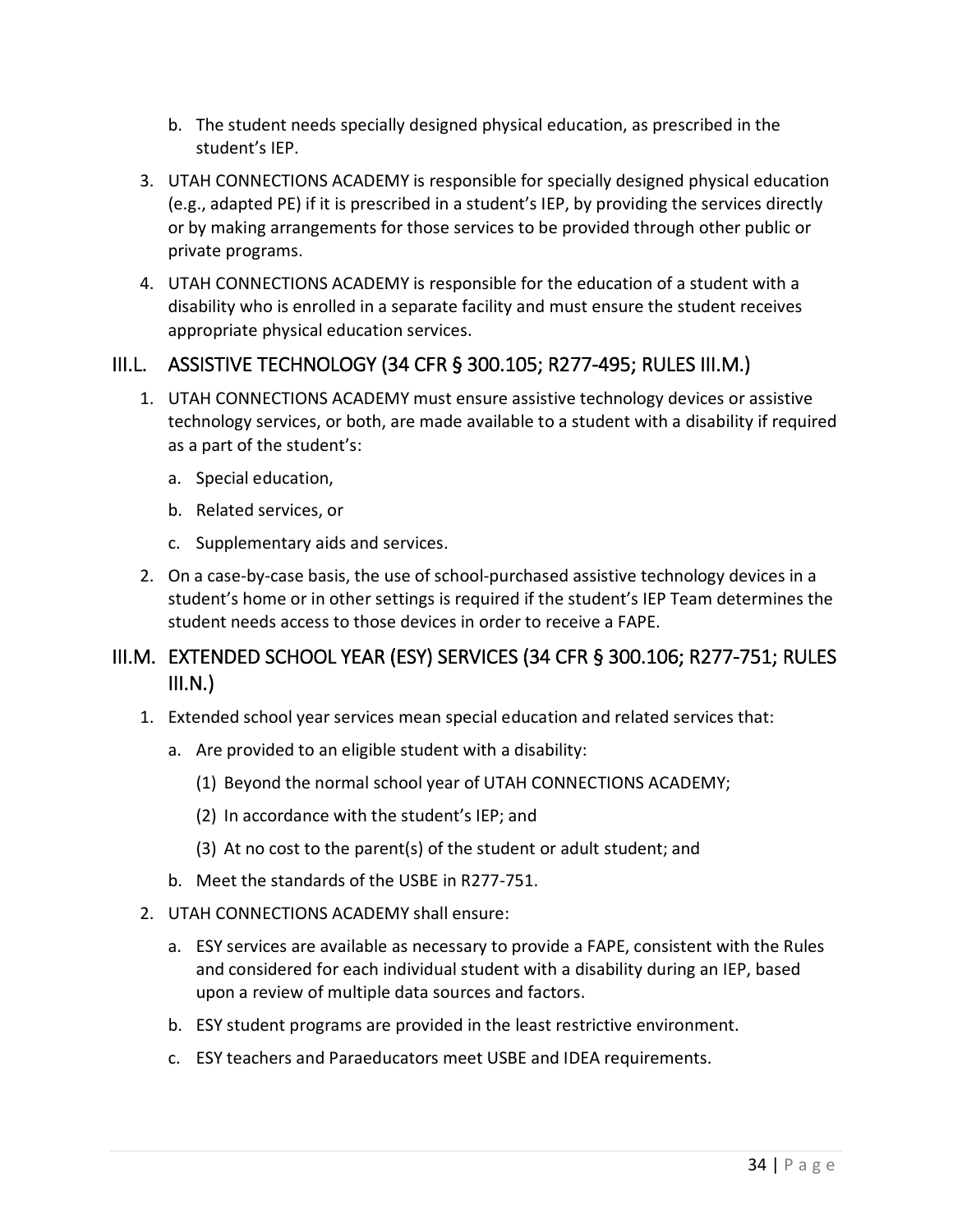- 3. ESY services must be provided only if a student's IEP Team determines, on an individual basis, the services are necessary for the provision of a FAPE to the student. The annual IEP shall reflect the IEP Team's decision regarding the need for ESY services.
	- a. Parent(s) or the adult student shall be provided with prior written notice of proposal or refusal to provide ESY services.
	- b. If the student is determined eligible for ESY services, the IEP Team shall determine the appropriate ESY program, based on the student's individual needs.
	- c. ESY eligibility decisions and prior written notice of ESY programs shall be provided to parent(s) or adult student in sufficient time to permit accessing dispute resolution options of the procedural safeguards, in the event of a dispute.
- 4. In implementing the requirements of this section, UTAH CONNECTIONS ACADEMY may not:
	- a. Limit ESY services to particular categories of disability, age, or grade level;
	- b. Unilaterally limit the type, amount, or duration of those services; or
	- c. Limit data consideration by IEP Teams to only an analysis of regression and recoupment.

## <span id="page-35-0"></span>III.N. LEAST RESTRICTIVE ENVIRONMENT (LRE) (34 CFR § 300.114; RULES III.O.)

- 1. UTAH CONNECTIONS ACADEMY must ensure:
	- a. To the maximum extent appropriate, students with disabilities, including students in public or private institutions or other care facilities (e.g., nursing homes), are educated with similar-aged students who are nondisabled; and
	- b. Special classes, separate schooling, or other removal of students with disabilities from the regular educational environment occurs only if the nature or severity of the disability is such that education in regular classes with the use of supplementary aids and services cannot be achieved satisfactorily. In the case of a student who is deaf or hard of hearing, consideration of a special class or school may be the least restrictive environment in that it provides opportunities for direct communication and instruction in the student's language and communication mode with professional personnel and peers.
	- c. LRE provisions apply to transition programs and placement.

## <span id="page-35-1"></span>III.O. CONTINUUM OF ALTERNATIVE PLACEMENTS (34 CFR § 300.115; RULES III.P.)

- 1. UTAH CONNECTIONS ACADEMY must ensure a continuum of alternative placements is available to meet the needs of students with disabilities for special education and related services.
- 2. The continuum required:
	- a. Includes the following alternative placements for instruction: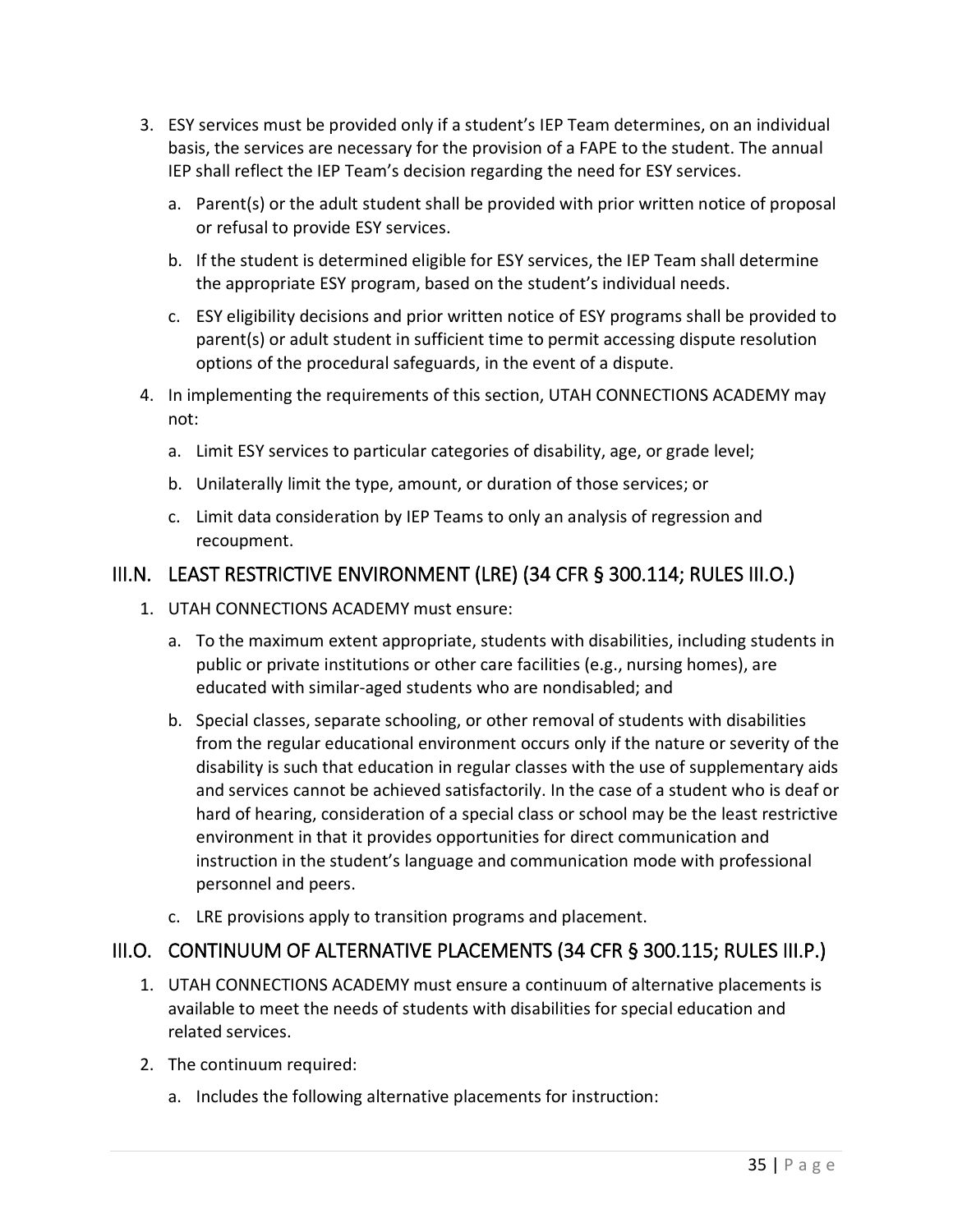- (1) Regular classes,
- (2) Special classes,
- (3) Special schools,
- (4) Home instruction, and
- (5) Instruction in hospitals and institutions; and
- b. Makes provision for supplementary services (such as resource room or itinerant instruction) to be provided in conjunction with regular class placement.

### III.P. PLACEMENTS (34 CFR § 300.116; RULES III.Q.)

- 1. In determining the educational placement of a student with a disability, including a transition-aged student with a disability, UTAH CONNECTIONS ACADEMY must ensure:
	- a. The placement decision:
		- (1) Is made by a group of persons, including the parent(s) or adult student and other persons knowledgeable about the student, the meaning of the evaluation data, and the placement options; and
		- (2) Is made in conformity with the LRE provisions above.
	- b. The student's placement:
		- (1) Is determined at least annually;
		- (2) Is based on the student's IEP; and
		- (3) Is as close as possible to the student's home;
	- c. Unless the IEP of a student with a disability requires some other arrangement, the student is educated in the school that the student would attend if non-disabled;
	- d. In selecting the LRE, consideration is given to any potential harmful effect on the student or on the quality of services the student needs; and
	- e. A student with a disability is not removed from education in age-appropriate regular classrooms solely because of needed modifications in the general education curriculum.

## III.Q. PARENTAL INVOLVEMENT IN PLACEMENT DECISIONS (34 CFR §§ 300.327, 300.50; RULES III.R.)

- 1. UTAH CONNECTIONS ACADEMY must ensure the parent(s) of each student with a disability or adult student are members of any group that makes decisions on the educational placement of the parent's student or the adult student (Rules IV.B).
- 2. In implementing this requirement, UTAH CONNECTIONS ACADEMY shall use procedures for parent or adult student involvement in placement decisions consistent with those used for parent participation in IEP meetings.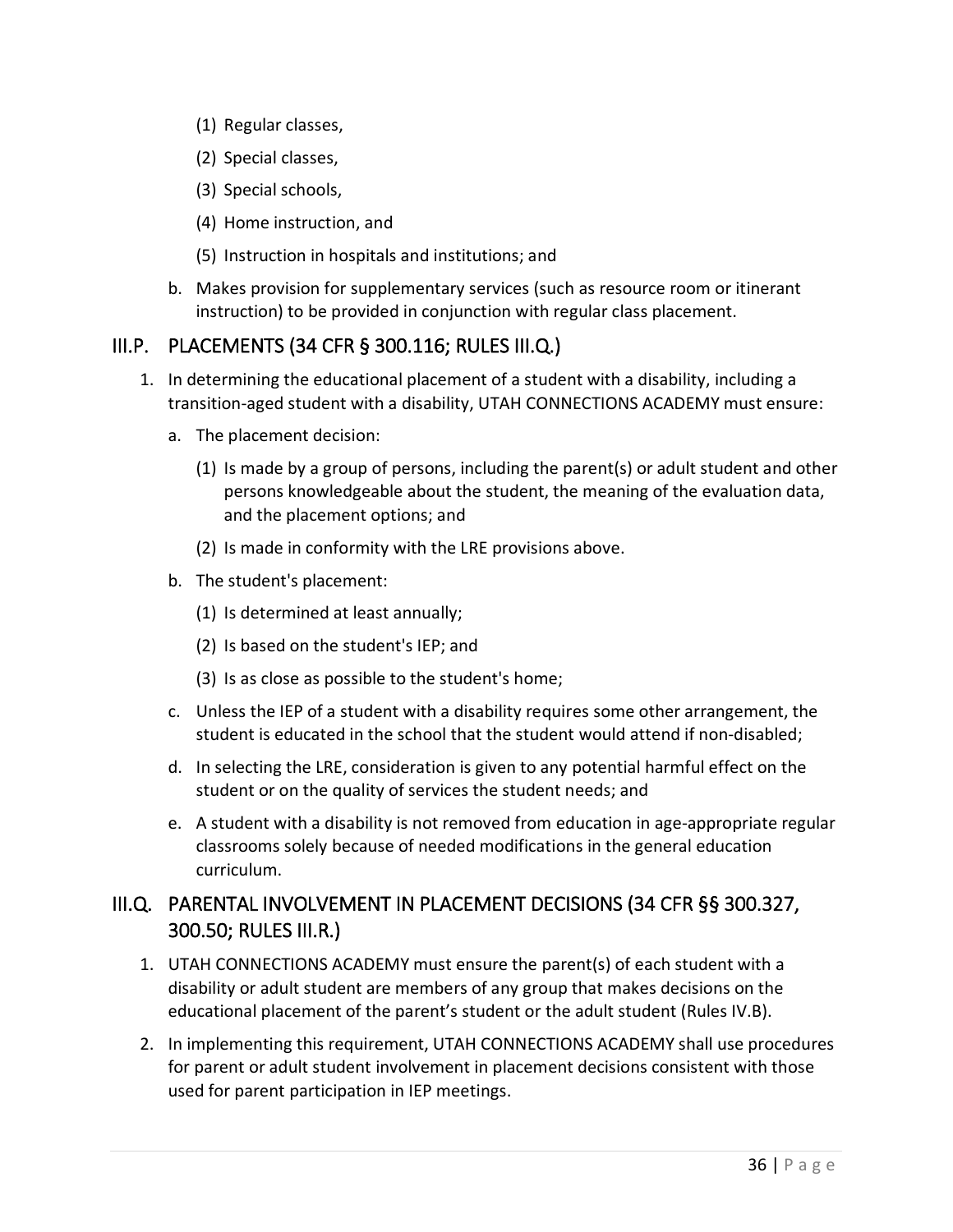- 3. If neither parent or the adult student can participate in a meeting in which a decision is to be made relating to the educational placement of the student, UTAH CONNECTIONS ACADEMY shall use other methods to ensure their participation, including individual or conference telephone calls or video conferencing.
- 4. A group may make a placement decision without the involvement of the parent(s) or adult student if UTAH CONNECTIONS ACADEMY is unable to obtain either parent's or adult student's participation in the decision. In this case, UTAH CONNECTIONS ACADEMY must have a record of its attempts to ensure their involvement.

## III.R. NONACADEMIC SETTINGS AND EXTRACURRICULAR ACTIVITIES (34 CFR § 300.117; UCA 53G-6-709; RULES III.S.)

- 1. In providing or arranging for the provision of nonacademic and extracurricular services and activities, including meals, recess periods, and the services and activities in Rules III.V, UTAH CONNECTIONS ACADEMY must ensure each student with a disability participates with non-disabled students in the extracurricular services and activities to the maximum extent appropriate to the needs of that student.
- 2. UTAH CONNECTIONS ACADEMY must ensure each student with a disability has the supplementary aids and services determined by the student's IEP Team to be appropriate and necessary for the student to participate in nonacademic settings.
- 3. A student with a disability (under the age of 22 who has not graduated from high school with a regular high school diploma, whose IEP Team recommends participation) may not be denied the opportunity of participating in public school programs or extracurricular activities solely because of the student's age, unless the participation threatens the health or safety of the student. UTAH CONNECTIONS ACADEMY, in cooperation with the Utah Department of Health, shall establish criteria used to determine the health and safety factor (UCA 53G-6-709).

## III.S. NONACADEMIC SERVICES (34 CFR § 300.107; RULES III.T.)

- 1. UTAH CONNECTIONS ACADEMY must take steps, including the provision of supplementary aids and services determined appropriate and necessary by the student's IEP Team, to provide nonacademic and extracurricular services and activities in the manner necessary to afford students with disabilities an equal opportunity for participation in those services and activities.
- 2. Nonacademic and extracurricular services and activities may include counseling services, athletics, transportation, health services, recreational activities, special interest groups or clubs sponsored by UTAH CONNECTIONS ACADEMY , referrals to agencies that provide assistance to individuals with disabilities, and employment of students, including both employment by UTAH CONNECTIONS ACADEMY and assistance in making outside employment available.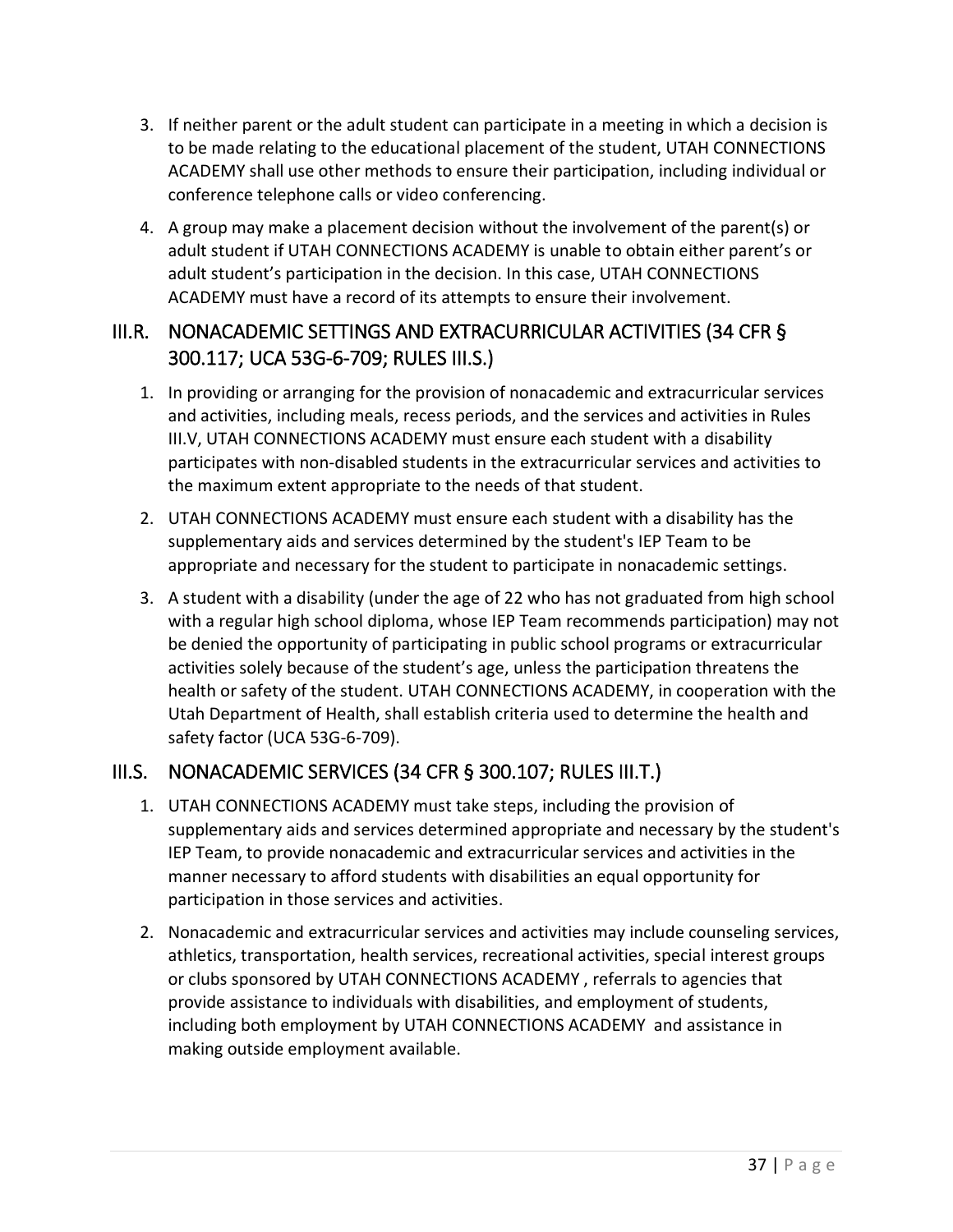# IV. PROCEDURAL SAFEGUARDS: DUE PROCESS PROCEDURES FOR PARENT(S) AND STUDENTS (IDEA SUBPART E)

## IV.A. PARENTAL OPPORTUNITY TO EXAMINE RECORDS AND PARTICIPATE IN MEETINGS (34 CFR § 300.501; RULES IV.A.)

- 1. Opportunity to examine records.
	- a. The parent(s) of a student with a disability or adult student must be afforded, in accordance with the Rules, an opportunity to inspect and review all education records with respect to the identification, evaluation, and educational placement of the student and the provision of a FAPE to the student.
- 2. Parent participation in meetings.
	- a. The parent(s) of a student with a disability or adult student must be afforded an opportunity to participate in meetings with respect to the identification, evaluation, and educational placement of the student and the provision of a FAPE to the student.
	- b. UTAH CONNECTIONS ACADEMY must provide notice, consistent with the Rules, to ensure parents of students with disabilities or adult students have the opportunity to participate in meetings.
	- c. A meeting does not include informal or unscheduled conversations involving UTAH CONNECTIONS ACADEMY personnel and conversations on issues such as teaching methodology, lesson plans, or coordination of service provision. A meeting also does not include preparatory activities that UTAH CONNECTIONS ACADEMY personnel engage in to develop a proposal or a response to a parent or adult student proposal that will be discussed at a later meeting.
- 3. Parent involvement in placement decisions.
	- a. UTAH CONNECTIONS ACADEMY must ensure that a parent of each student with a disability or adult student is a member of any group that makes decisions on the educational placement of the parent's student (34 CFR § 300.327), including notifying the parent(s) or adult student of the meeting early enough to ensure that they will have an opportunity to attend and scheduling the meeting at a mutually agreed-on time and place (34 CFR § 300.322(a)).
	- b. The notice of meeting must indicate the purpose(s), time, and location of the meeting, who will be in attendance, and inform the parents or adult student of their right to bring other individuals who have knowledge or special expertise about the student (34 CFR § 300.322(b)).
	- c. If neither parent or the adult student can participate in a meeting in which a decision is to be made relating to the educational placement of the student, UTAH CONNECTIONS ACADEMY must use other methods to ensure their participation, including individual or conference telephone calls or video conferencing.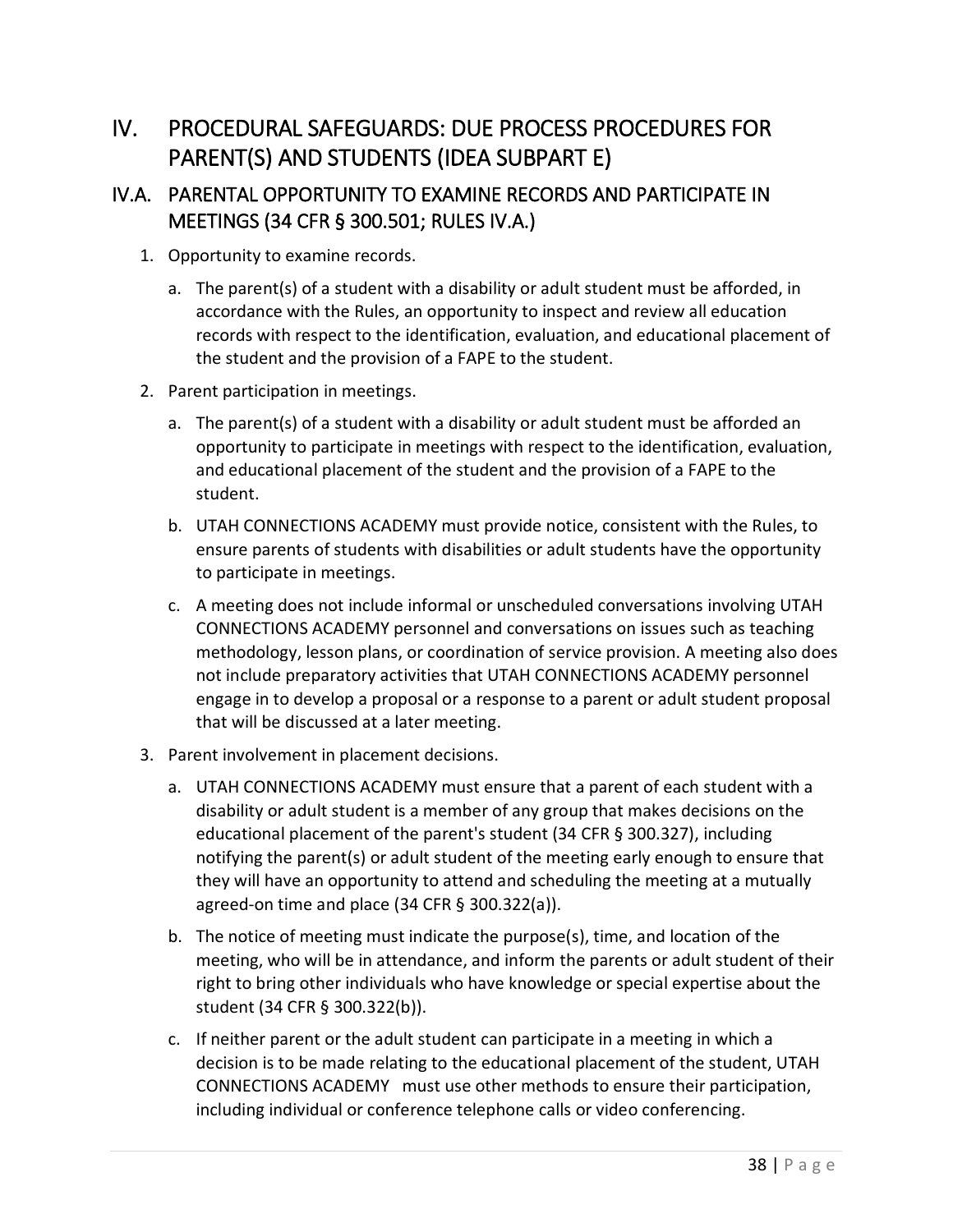d. A placement decision may be made by a group without the involvement of a parent or adult student if UTAH CONNECTIONS ACADEMY is unable to obtain the parent's(s') or adult student's participation in the decision. In this case, the LEA must have a record of its attempt to ensure their involvement.

#### IV.B. INDEPENDENT EDUCATIONAL EVALUATION (34 CFR § 300.502; RULES IV.B.)

- 1. Definitions.
	- a. Independent educational evaluation (IEE) means an evaluation conducted by a qualified examiner who is not employed by the LEA responsible for the education of the student in question.
	- b. Public expense means that the LEA either pays for the full cost of the evaluation or ensures that the evaluation is otherwise provided at no cost to the parent or adult student.
- 2. UTAH CONNECTIONS ACADEMY has established and implemented the following policies and procedures related to independent educational evaluation that meet the requirements of Part B of the IDEA and the Rules.
- 3. The following requirements must be addressed:
	- a. The parent(s) of a student with a disability or adult student have the right to obtain an IEE of the student at public expense if they disagree with an evaluation obtained by UTAH CONNECTIONS ACADEMY.
	- b. UTAH CONNECTIONS ACADEMY must provide to the parent(s) or adult student, upon request for an IEE, information about where an IEE may be obtained and UTAH CONNECTIONS ACADEMY criteria applicable for IEEs.
	- c. If the parent(s) or adult student requests an IEE at public expense, UTAH CONNECTIONS ACADEMY must, without unnecessary delay, either file a due process complaint to request a hearing to show that its evaluation is appropriate, or ensure an IEE is provided at public expense, unless UTAH CONNECTIONS ACADEMY demonstrates in a hearing that the evaluation obtained by the parent(s) or adult student did not meet UTAH CONNECTIONS ACADEMY criteria. If UTAH CONNECTIONS ACADEMY files a due process complaint notice to request a hearing and the final decision is that UTAH CONNECTIONS ACADEMY 's evaluation is appropriate, the parent(s) or adult student still has the right to an IEE, but not at public expense. If the parent(s) or adult student requests an IEE, UTAH CONNECTIONS ACADEMY may ask for the parent's(s') or adult student's reason why they object to the public evaluation. However, the explanation by the parent(s) or adult student may not be required and UTAH CONNECTIONS ACADEMY may not unreasonably delay either providing the IEE at public expense or requesting a due process hearing to defend the public evaluation.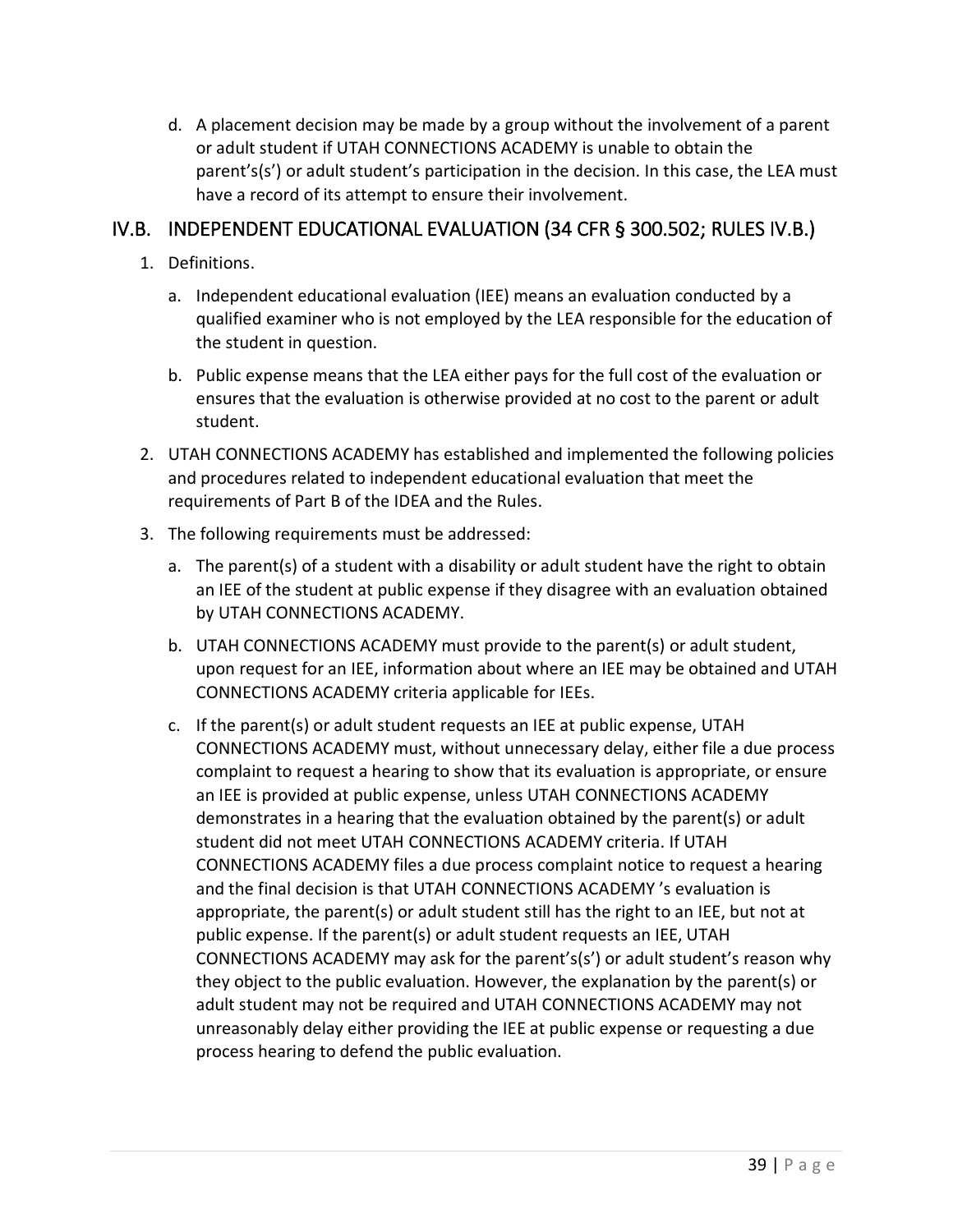- d. The parent(s) or adult student is entitled to only one IEE at public expense each time UTAH CONNECTIONS ACADEMY conducts an evaluation with which the parent(s) or adult student disagrees.
- e. If the parent(s) or adult student obtains an IEE at public expense or shares with UTAH CONNECTIONS ACADEMY an evaluation obtained at private expense, the results of the evaluation must be considered by UTAH CONNECTIONS ACADEMY, if it meets UTAH CONNECTIONS ACADEMY criteria, in any decision made with respect to the provision of a FAPE to the student, and may be presented by any party as evidence at a hearing on a due process complaint regarding that student.
- f. If a hearing officer requests an IEE as part of a hearing on a due process complaint, the cost of the evaluation must be at public expense.
- g. If an IEE is at public expense, the criteria under which the evaluation is obtained, including the location of the evaluation and the qualifications of the examiner, must be the same as the criteria that UTAH CONNECTIONS ACADEMY uses when it initiates an evaluation, to the extent those criteria are consistent with the parent's(s') or adult student's right to an IEE.
- h. Except for the criteria described above, UTAH CONNECTIONS ACADEMY may not impose additional conditions or timelines related to obtaining an IEE at public expense.
- 4. An IEE conducted at UTAH CONNECTIONS ACADEMY 's expense becomes the property of UTAH CONNECTIONS ACADEMY, in its entirety.

## IV.C. PRIOR WRITTEN NOTICE (34 CFR § 300.503; RULES IV.C.)

- 1. Prior written notice must be given to the parents of a student with a disability or adult student a reasonable time before UTAH CONNECTIONS ACADEMY:
	- a. Proposes to initiate or change the identification, evaluation, or educational placement of the student or the provision of a FAPE to the student; or
	- b. Refuses to initiate or change the identification, evaluation, or educational placement of the student or the provision of a FAPE to the student.
- 2. The notice required must include:
	- a. A description of the action proposed or refused by UTAH CONNECTIONS ACADEMY;
	- b. An explanation of why UTAH CONNECTIONS ACADEMY proposes or refuses to take the action;
	- c. A description of each evaluation procedure, assessment, record, or report UTAH CONNECTIONS ACADEMY used as a basis for the proposed or refused action;
	- d. A statement that the parent(s) of a student with a disability or adult student have protection under the procedural safeguards of Part B of the IDEA and, if this notice is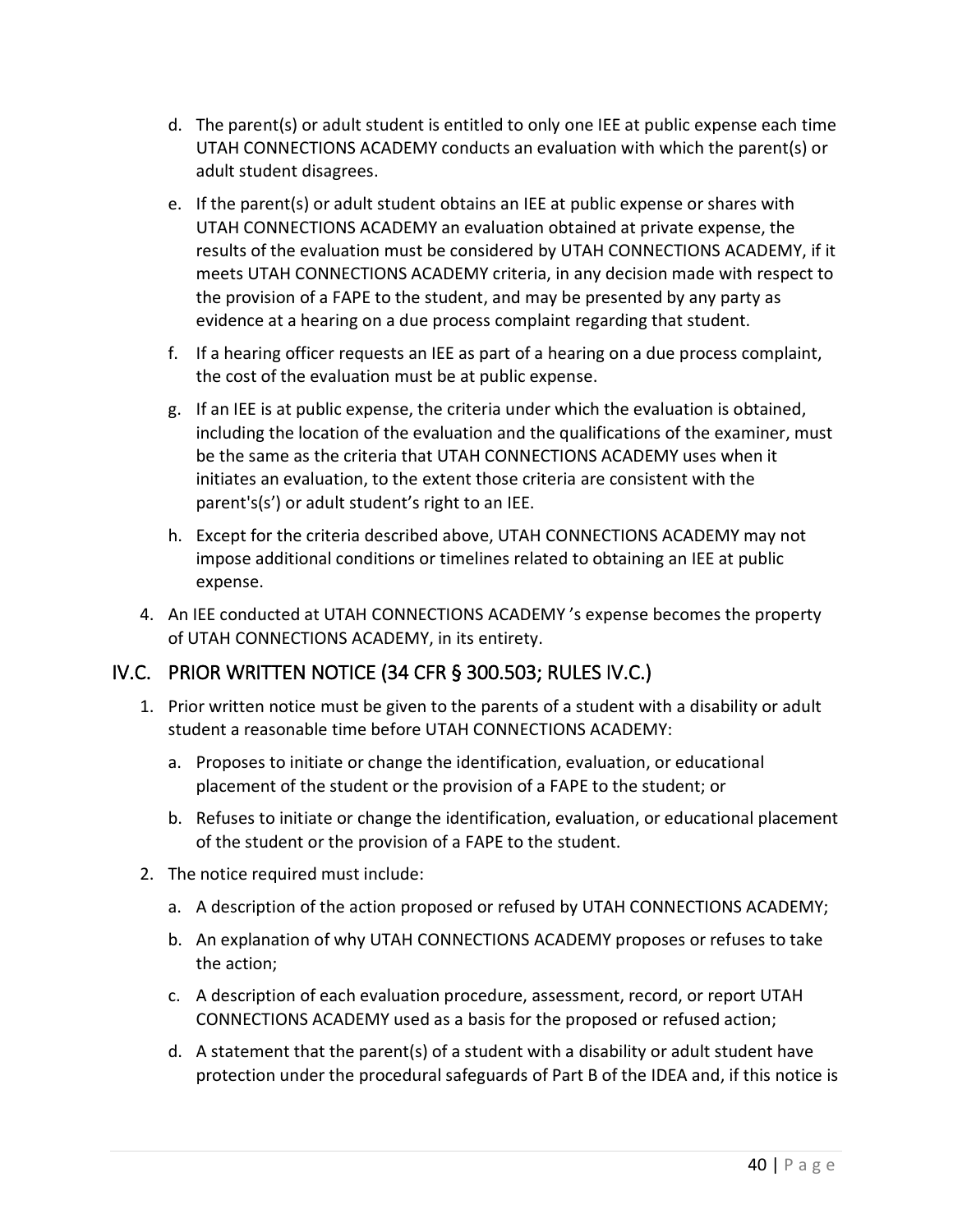not an initial referral for evaluation, the means by which a copy of a description of the procedural safeguards can be obtained;

- e. Sources for the parent(s) or adult student to contact to obtain assistance in understanding the provisions of Part B of the IDEA;
- f. A description of other options the IEP Team considered and the reasons why those options were rejected; and
- g. A description of other factors relevant to UTAH CONNECTIONS ACADEMY 's proposal or refusal.
- 3. The notice must be:
	- a. Written in language understandable to the general public; and
	- b. Provided in the native language of the parent(s) or adult student or other mode of communication used by the parent(s) or adult student, unless it is clearly not feasible to do so.
		- (1) If the native language or other mode of communication of the parent(s) or adult student is not a written language, UTAH CONNECTIONS ACADEMY must take steps to ensure:
		- (2) The notice is translated orally or by other means to the parent(s) or adult student in his/her native language or other mode of communication;
		- (3) The parent(s) or adult student understands the content of the notice; and
		- (4) There is written evidence that the requirements have been met.

#### IV.D. PROCEDURAL SAFEGUARDS NOTICE (34 CFR § 300.504; RULES IV.D.)

- 1. A copy of the procedural safeguards available to the parent(s) of a student with a disability or adult student must be given to the parent(s) or adult student only one time a year, except that a copy also must be given to the parent(s) or adult student:
	- a. Upon initial referral or parental or adult student request for evaluation;
	- b. Upon receipt of the first State complaint or a due process complaint in that school year; and
	- c. Upon request by the parent(s) or adult student.
- 2. An LEA may place a current copy of the procedural safeguards notice on its website if a website exists.
- 3. The procedural safeguards notice must include a full explanation of all the procedural safeguards relating to:
	- a. Independent educational evaluations;
	- b. Prior written notice;
	- c. Parental or adult student consent;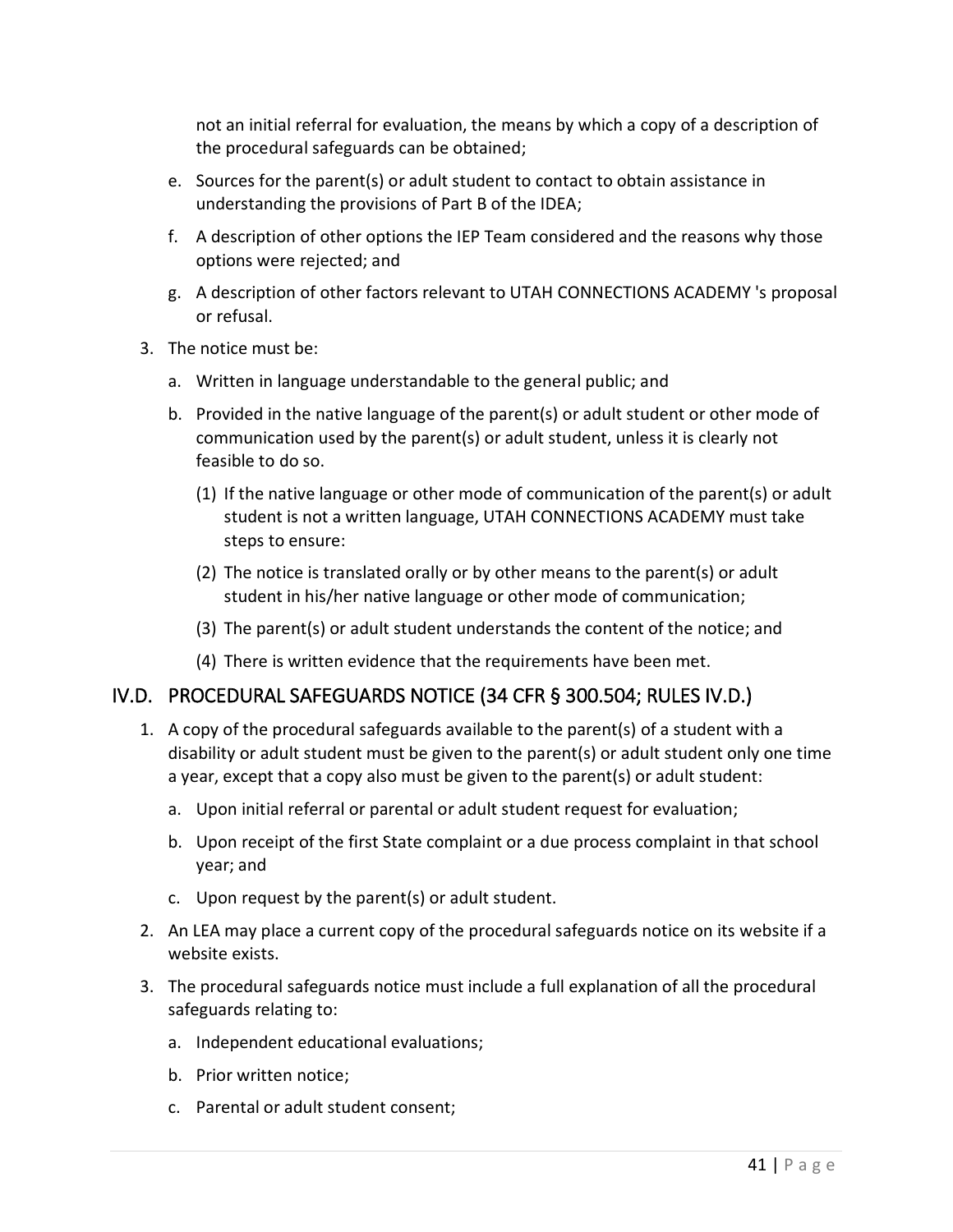- d. Access to educational records;
- e. The opportunity to present and resolve complaints through the State IEP facilitation, mediation, due process complaint or State complaint procedures, including the time period in which to file a complaint;
- f. The opportunity for UTAH CONNECTIONS ACADEMY to resolve the complaint, and the difference between the due process complaint and the State complaint procedures, including the jurisdiction of each procedure, what issues may be raised, filing and decisional timelines, and relevant procedures;
- g. The availability of IEP facilitation and mediation;
- h. The student's placement during pendency of hearings on due process complaints;
- i. Procedures for students who are subject to placement in an interim alternative educational setting (IAES);
- j. Requirements for unilateral placement by parent(s) of students or by adult students in private schools at public expense;
- k. Hearings on due process complaints, including requirements for disclosure of evaluation results and recommendations;
- l. State-level appeals;
- m. Civil actions, including the time period in which to file those actions; and
- n. Attorneys' fees.
- 4. The notice required must be in language understandable to the parent(s) or adult student.
- 5. The parent(s) of a student with a disability or adult student may elect to receive notices by an electronic mail communication, if UTAH CONNECTIONS ACADEMY makes that option available (34 CFR § 300.505).
- 6. Dispute resolution options remain available.

## IV.E. STATE COMPLAINT PROCEDURES (34 CFR § 300.151–153; UCA 53E-7-208; RULES IV.E.)

UTAH CONNECTIONS ACADEMY follows all requirements found in Rules IV.E. regarding State Complaint Procedures.

## IV.F. MEDIATION (34 CFR § 300.506; RULES IV.F.)

UTAH CONNECTIONS ACADEMY follows all requirements found in Rules IV.F. regarding Mediation.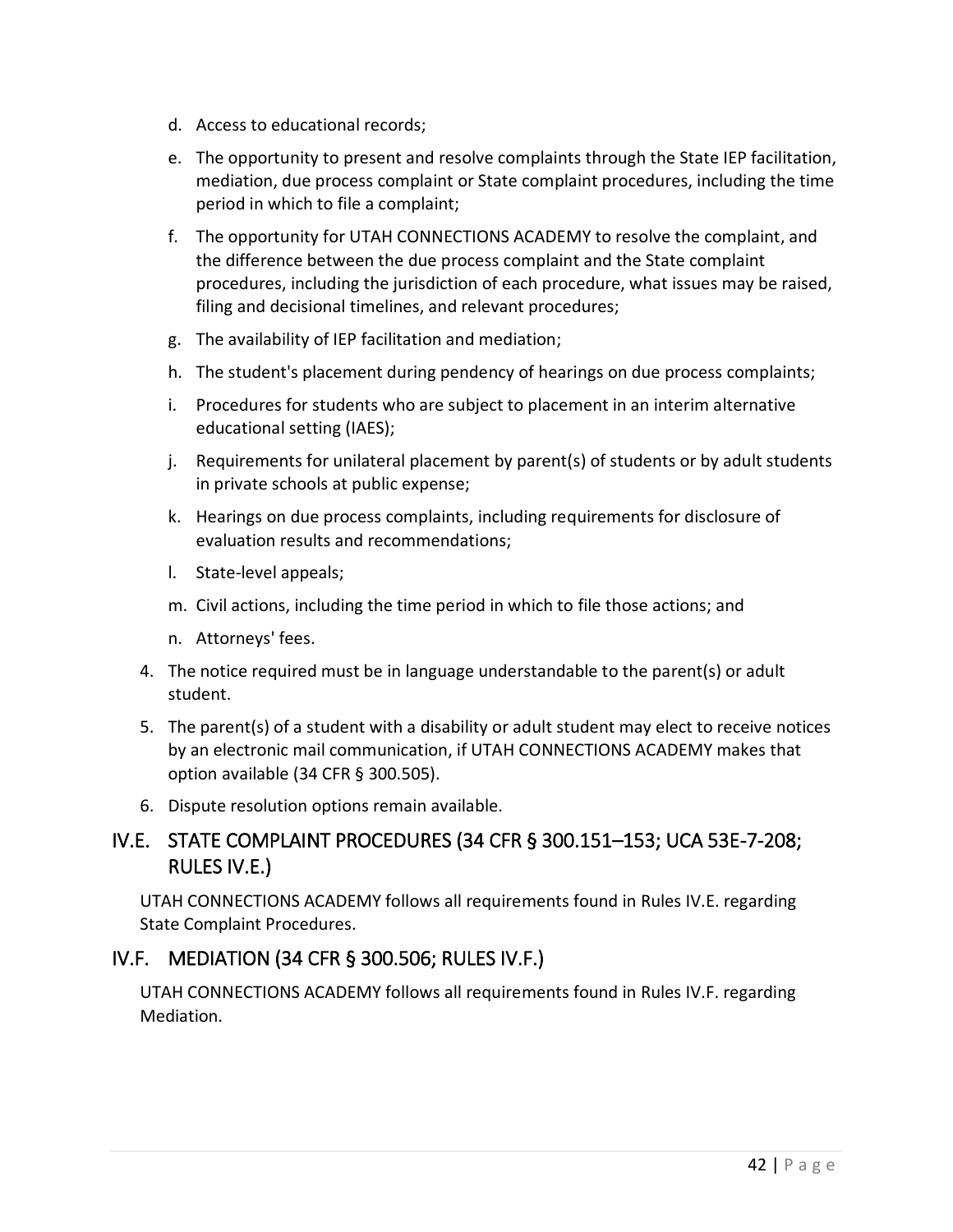## IV.G. FILING A DUE PROCESS COMPLAINT (34 CFR § 300.507; UCA 53E-7-208; RULES IV.G)

UTAH CONNECTIONS ACADEMY follows all requirements found in Rules IV.G. regarding filing a due process complaint.

#### IV.H. DUE PROCESS COMPLAINT (34 CFR § 300.508; RULES IV.H.)

UTAH CONNECTIONS ACADEMY follows all requirements found in Rules IV.H. regarding due process complaints.

### IV.I. MODEL FORMS (34 CFR § 300.509; RULES IV.I.)

The USBE staff has developed model forms to assist parent(s) or adult students in filing a State complaint, a due process hearing complaint, and requesting mediation. These forms are available on the USBE Special Education Services webpage. Parties are not required to use the State's model forms. Parents or adult students, public agencies, and other parties may use the appropriate State model form or another form or other document, so long as the form or document that is used meets, as appropriate, the content requirements for filing a due process complaint or the requirements for filing a State complaint.

### IV.J. RESOLUTION PROCESS (34 CFR § 300.510; RULES IV.J.)

UTAH CONNECTIONS ACADEMY follows all requirements found in Rules IV.J. regarding the resolution process.

## IV.K. IMPARTIAL DUE PROCESS HEARING (34 CFR § 300.511; RULES IV.K.)

UTAH CONNECTIONS ACADEMY follows all requirements found in Rules IV.K regarding impartial due process hearings.

## IV.L. HEARING RIGHTS (34 CFR § 300.512; RULES IV.L.)

UTAH CONNECTIONS ACADEMY follows all requirements found in Rules IV.L. regarding hearing rights.

#### IV.M. HEARING DECISIONS (34 CFR § 300.513; RULES IV.M.)

UTAH CONNECTIONS ACADEMY follows all requirements found in Rules IV.M. regarding hearing decisions.

#### IV.N. FINALITY OF DECISION (34 CFR § 300.514; RULES IV.N.)

UTAH CONNECTIONS ACADEMY acknowledges that a decision made in a hearing conducted is final, unless a party to the hearing appeals the decision to a civil action.

#### IV.O. STATE ENFORCEMENT MECHANISMS (34 CFR § 300.537; RULES IV.O.)

UTAH CONNECTIONS ACADEMY acknowledges the state enforcement mechanisms found in Rules IV.O.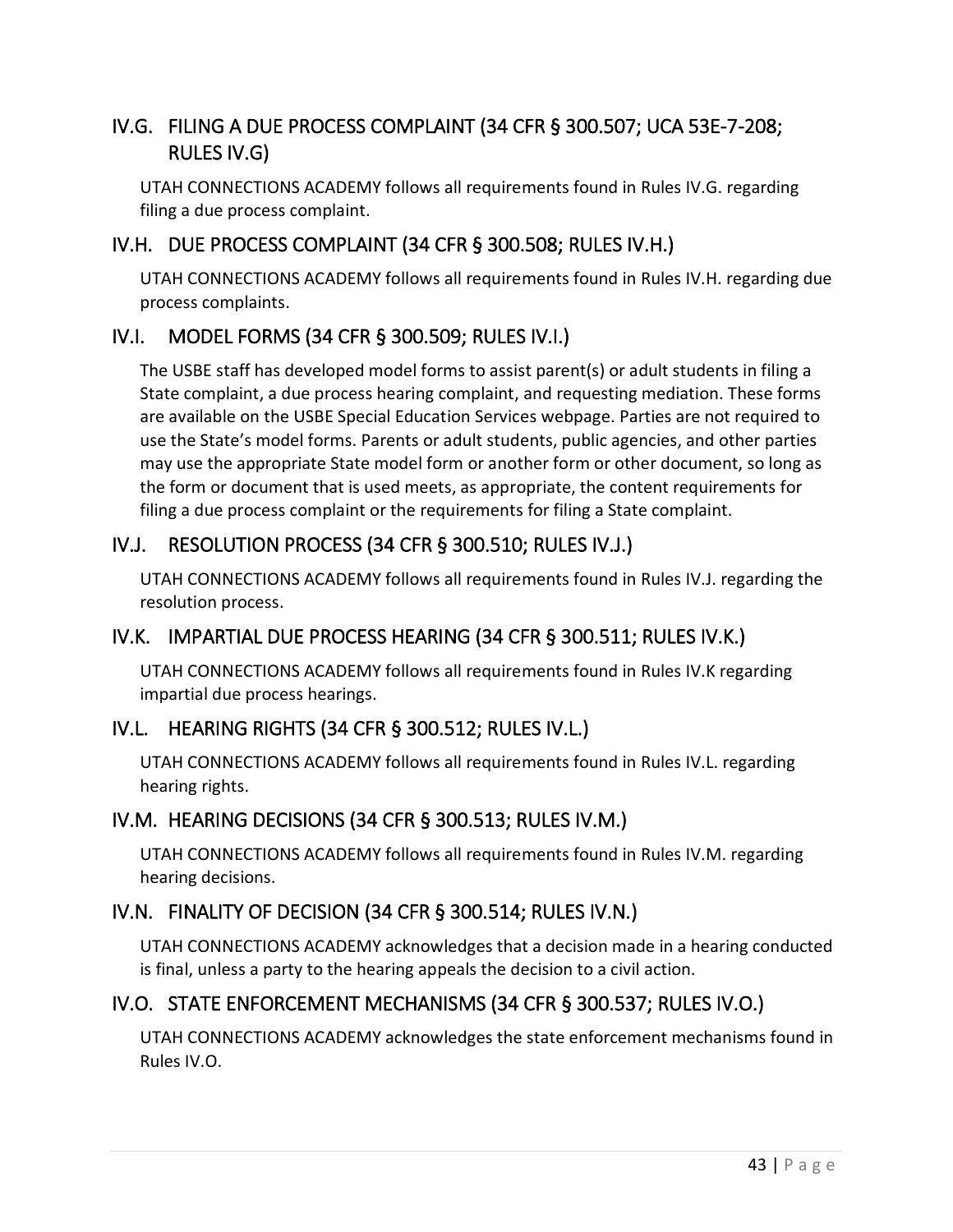## IV.P. TIMELINES AND CONVENIENCE OF HEARINGS (34 CFR § 300.515; UBSE-SER IV.P.)

UTAH CONNECTIONS ACADEMY follows all requirements found in Rules IV.P. regarding timelines and convenience of hearings.

### IV.Q. CIVIL ACTION (34 CFR § 300.516; RULES IV.Q.)

UTAH CONNECTIONS ACADEMY follows all requirements found in Rules IV.Q. regarding civil action.

## IV.R. ATTORNEYS' FEES (34 CFR § 300.517; UCA 53E-7-208(4)(B); RULES IV.R.)

UTAH CONNECTIONS ACADEMY follows all requirements found in Rules IV.R. regarding attorneys' fees.

#### IV.S. STUDENT'S STATUS DURING PROCEEDINGS (34 CFR § 300.518; RULES IV.S.)

UTAH CONNECTIONS ACADEMY follows all requirements found in Rules IV.S. regarding student's status during proceedings.

#### IV.T. SURROGATE PARENTS (34 CFR § 300.519; RULES IV.T.)

- 1. UTAH CONNECTIONS ACADEMY ensures the rights of a student are protected when:
	- a. No parent can be identified for a student under the age of majority;
	- b. UTAH CONNECTIONS ACADEMY, after reasonable efforts, cannot locate a parent for a student under the age of majority;
	- c. The student is a ward of the state under the laws of that state; or
	- d. The student is an unaccompanied homeless youth under the age of majority.
- 2. The duties of UTAH CONNECTIONS ACADEMY include the assignment of an individual to act as a surrogate for the parent(s) for a student under the age of majority. This must include a method for determining whether a student under the age of majority needs a surrogate parent and for assigning a surrogate parent to the student.
- 3. In the case of a student who is a ward of the State, the surrogate parent alternatively may be appointed by the judge overseeing the student's case, provided that the surrogate meets the requirements.
- 4. UTAH CONNECTIONS ACADEMY may select a surrogate parent in any way permitted under State law.
- 5. UTAH CONNECTIONS ACADEMY must ensure that a person selected as a surrogate parent:
	- a. Is not an employee of the USBE, UTAH CONNECTIONS ACADEMY, or any other agency that is involved in the education or care of the student;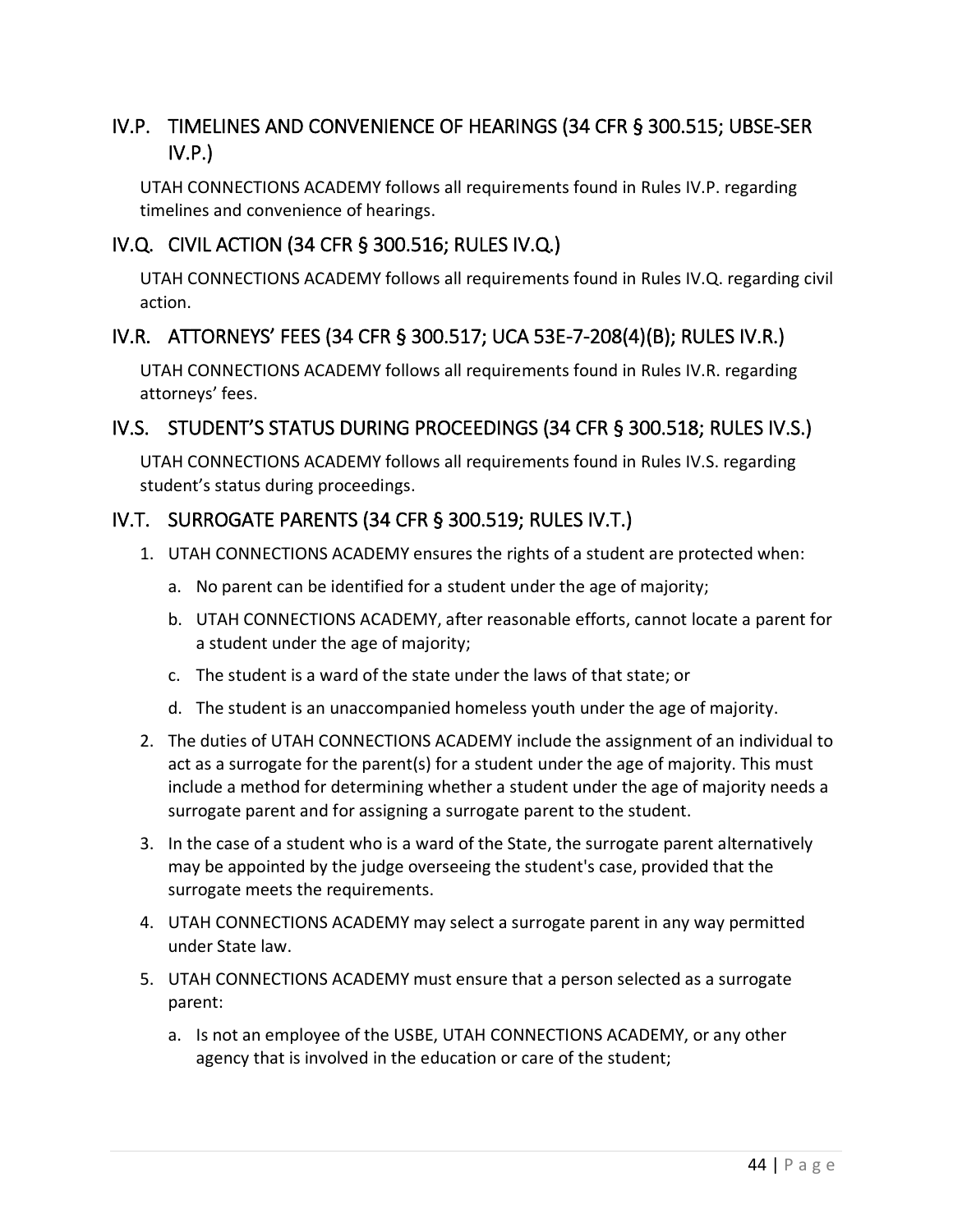- b. Has no personal or professional interest that conflicts with the interest of the student he/she represents; and
- c. Has knowledge and skills that ensure adequate representation of the student.
- 6. A person otherwise qualified to be a surrogate parent is not an employee of UTAH CONNECTIONS ACADEMY solely because the person is paid by UTAH CONNECTIONS ACADEMY to serve as a surrogate parent.
- 7. In the case of a student who is an unaccompanied homeless youth, appropriate staff of emergency shelters, transitional shelters, independent living programs, and street outreach programs may be appointed as temporary surrogates until a surrogate can be appointed who meets all of the requirements.
- 8. The surrogate parent may represent the student in all matters relating to the identification, evaluation, and educational placement of the student, and the provision of a FAPE to the student.
- 9. The USBE and UTAH CONNECTIONS ACADEMY staff must make reasonable efforts to ensure the assignment of a surrogate parent not more than 30 calendar days after UTAH CONNECTIONS ACADEMY determines the student needs a surrogate.

### IV.U. TRANSFER OF PARENTAL RIGHTS AT AGE OF MAJORITY (34 CFR § 300.520; RULES IV.U.)

- 1. When a student with a disability reaches the age of majority under State law (i.e., age 18) that applies to all students, except for a student with a disability who has been determined to be incompetent under State law, or the student with a disability marries or becomes emancipated:
	- a. UTAH CONNECTIONS ACADEMY must provide any notice required by Part B of the IDEA to both the individual and the parent(s); and
	- b. All other rights accorded to parents under Part B of the IDEA transfer to the student;
	- c. All rights accorded to parents under Part B of the IDEA transfer to students who are incarcerated in an adult or juvenile State or local correctional institution; and
	- d. Whenever a state transfers rights, UTAH CONNECTIONS ACADEMY must notify the individual and the parent(s) of the transfer of rights within a reasonable time frame.

## IV.V. CONFIDENTIALITY (34 CFR § 300.610; R277-487; RULES IV.V.)

UTAH CONNECTIONS ACADEMY takes appropriate steps to ensure the protection of the confidentiality of any personally identifiable data, information, and records collected or maintained by the LEAs pursuant to Part B of the IDEA and R277-487.

1. Definitions (34 CFR § 300.611).

As used in these procedural safeguards: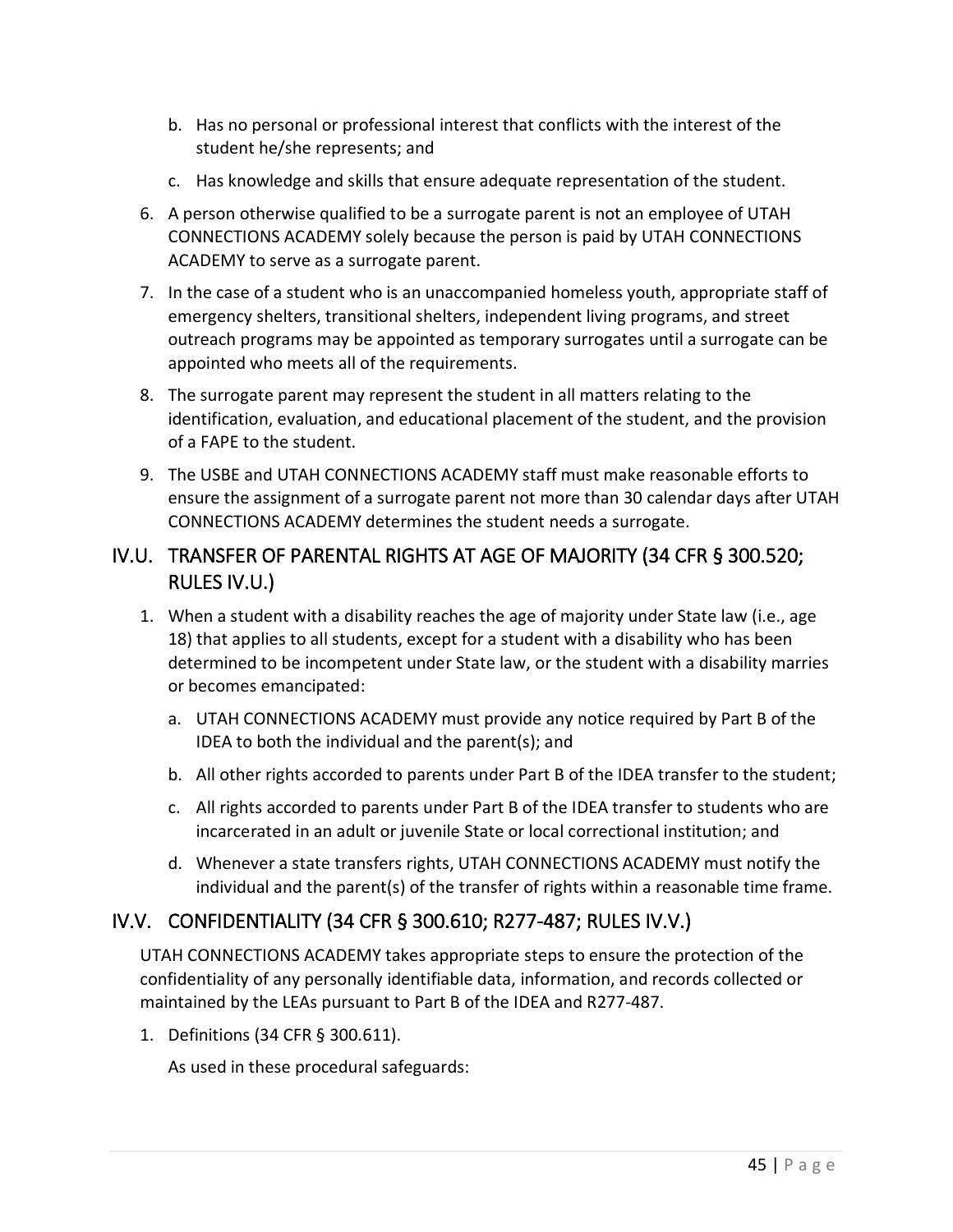- a. *Destruction* means physical destruction or removal of personal identifiers from information so that the information is no longer personally identifiable.
- b. *Education records* means the type of records covered under the definition of "education records" in 34 CFR § 99, implementing regulations for the Family Educational Rights and Privacy Act of 1974, 20 USC § 1232g (FERPA).
- c. *Participating agency* means any agency or institution that collects, maintains, or uses personally identifiable information (PII), or from which information is obtained, under Part B of the IDEA.
- 2. Notice to parent(s) or adult student (34 CFR § 300.612).
	- a. UTAH CONNECTIONS ACADEMY must give notice that is adequate to fully inform parent(s) or adult students, including:
		- (1) A description of the extent that the notice is given in the native languages of the various population groups in the State;
		- (2) A description of the students on whom PII is maintained, the types of information sought, the methods UTAH CONNECTIONS ACADEMY intends to use in gathering the information (including the sources from whom information is gathered), and the uses to be made of the information;
		- (3) A summary of the policies and procedures UTAH CONNECTIONS ACADEMY must follow regarding storage, disclosure to third parties, retention, and destruction of PII; and
		- (4) A description of all of the rights of parents and students regarding this information, including the rights under FERPA.
- 3. Before any major identification, location, or evaluation activity, the notice must be published or announced in newspapers or other media, or both, with circulation adequate to notify parents or adult students throughout UTAH CONNECTIONS ACADEMY of the activity.
- 4. Access rights (34 CFR § 300.613).
	- a. UTAH CONNECTIONS ACADEMY must permit parents or adult students to inspect and review any education records relating to their student or themselves that are collected, maintained, or used by the LEA. UTAH CONNECTIONS ACADEMY must comply with a request without unnecessary delay and before any meeting regarding an IEP, or any hearing or resolution session, and in no case more than 45 calendar days after the request has been made.
	- b. The right to inspect and review education records under this section includes:
		- (1) The right to a response from UTAH CONNECTIONS ACADEMY to reasonable requests for explanations and interpretations of the records;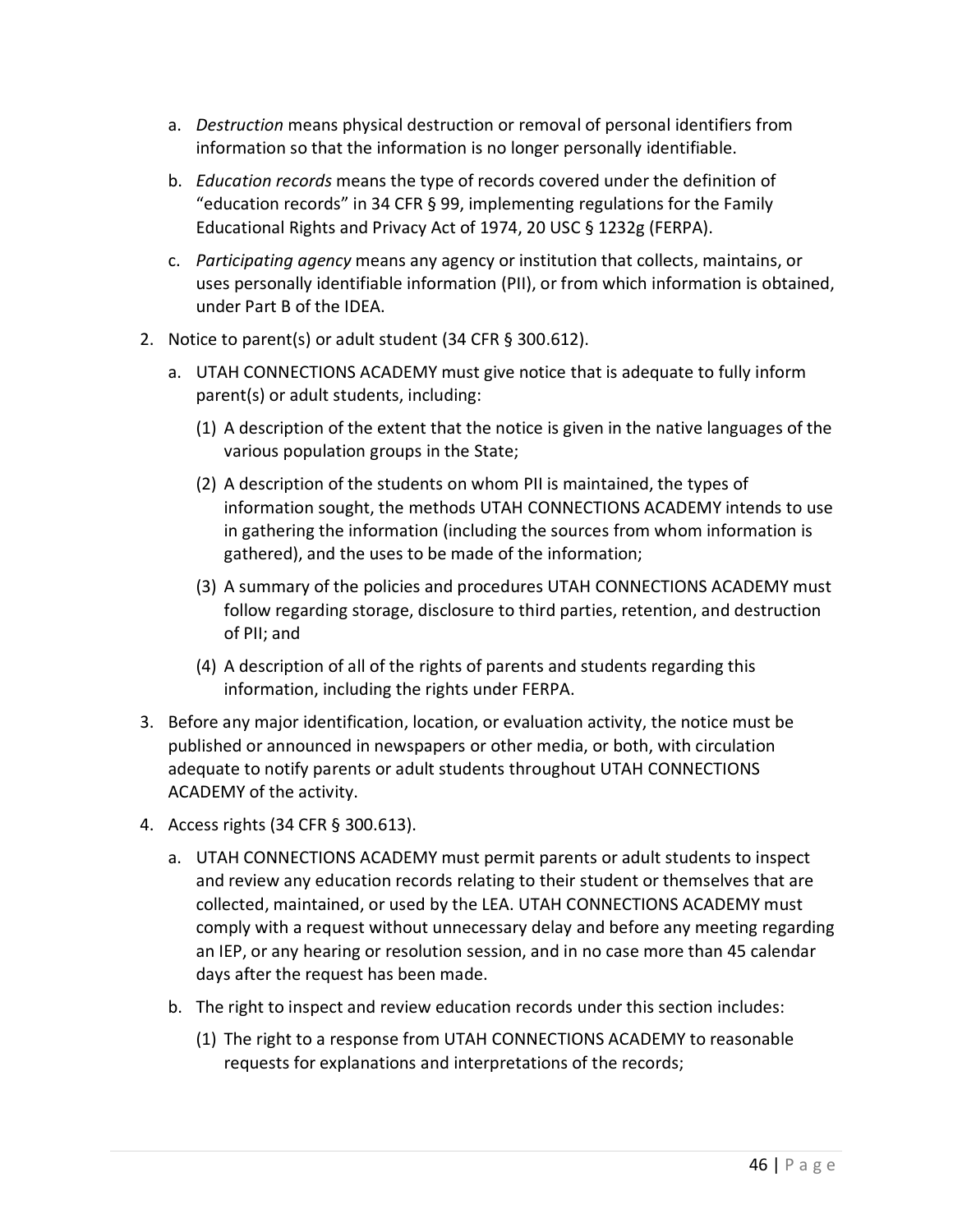- (2) The right to request that UTAH CONNECTIONS ACADEMY provide copies of the records containing the information if failure to provide those copies would effectively prevent the parent or adult student from exercising the right to inspect and review the records; and
- (3) The right to have a representative of the parent or adult student inspect and review the records.
- c. UTAH CONNECTIONS ACADEMY may presume that the parent(s) or adult student has authority to inspect and review records relating to his/her student unless UTAH CONNECTIONS ACADEMY has been advised that the parent(s) does not have the authority under applicable State law governing such matters as guardianship, separation, and divorce.
- 5. Record of access (34 CFR § 300.614).

UTAH CONNECTIONS ACADEMY must keep a record of parties obtaining access to education records collected, maintained, or used under Part B of the IDEA and the Rules (except access by parents or adult students and authorized employees of the LEA), including the name of the party, the date access was given, and the purpose for which the party is authorized to use the records.

6. Records on more than one student (34 CFR § 300.615).

If any education record includes information on more than one student, the parent(s) of those students or the adult students have the right to inspect and review only the information relating to their student or themselves or to be informed of that specific information.

7. List of types and locations of information (34 CFR § 300.616).

On request, UTAH CONNECTIONS ACADEMY must provide parents or adult students with a list of the types and locations of education records collected, maintained, or used by the LEA.

- 8. Fees (34 CFR § 300.617).
	- a. UTAH CONNECTIONS ACADEMY may charge a fee for copies of records that are made for parent(s) or adult students under Part B of the IDEA if the fee does not effectively prevent the parent(s) or adult students from exercising their right to inspect and review those records.
	- b. The USBE staff and an LEA may not charge a fee to search for or to retrieve information under Part B of the IDEA.
- 9. Amendment of records at parent's(s') request (34 CFR § 300.618).
	- a. A parent or adult student who believes that information in the education records collected, maintained, or used under Part B of the IDEA or Rules is inaccurate or misleading or violates the privacy or other rights of the student may request UTAH CONNECTIONS ACADEMY to amend the information.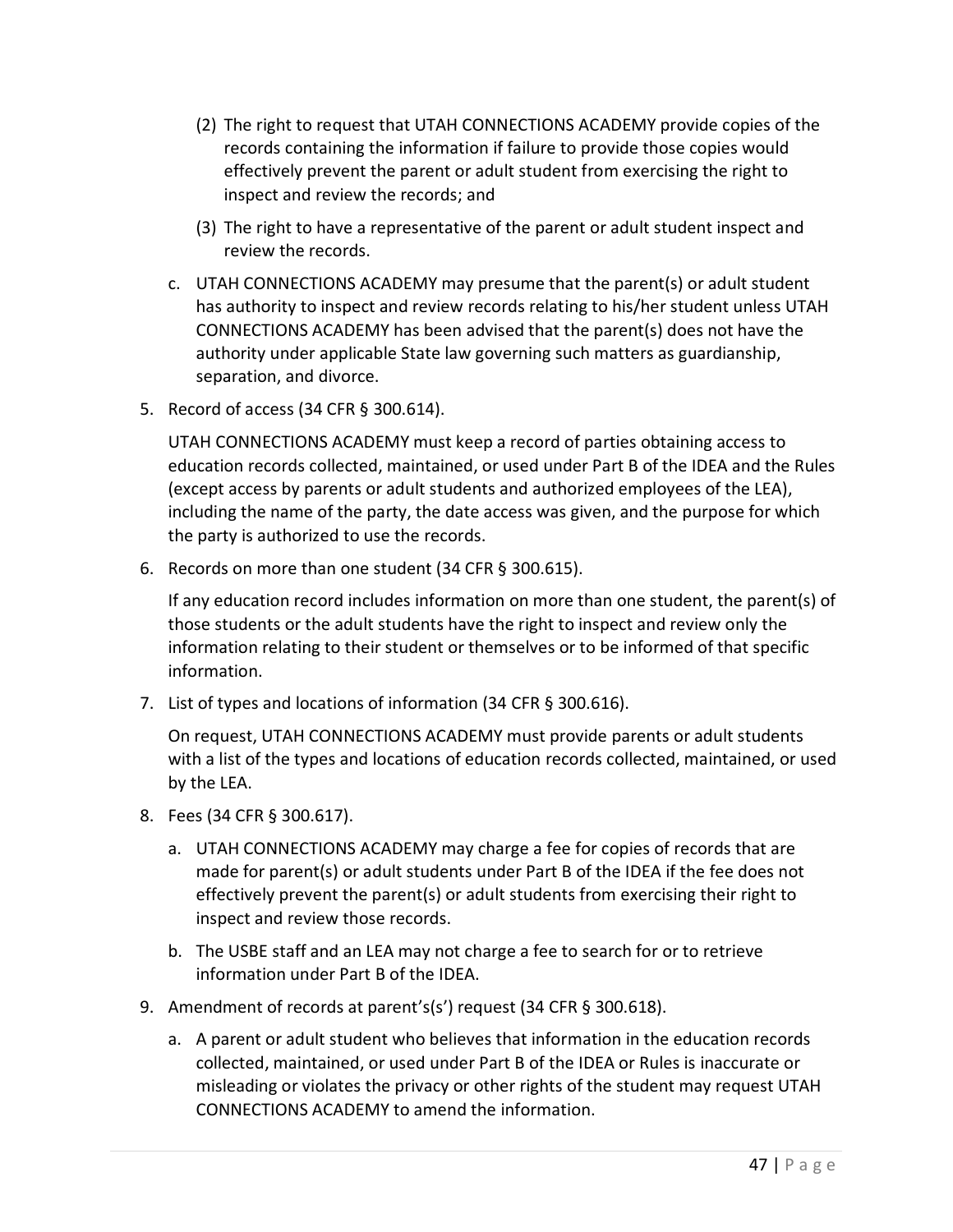- b. UTAH CONNECTIONS ACADEMY must decide whether to amend the information in accordance with the request within a reasonable period of time of receipt of the request.
- c. If UTAH CONNECTIONS ACADEMY decides to refuse to amend the information in accordance with the request, it must inform the parent or adult student of the refusal and advise the parent(s) or adult student of the right to a hearing on the matter.
- 10. Opportunity for a hearing (34 CFR § 300.619).
	- a. UTAH CONNECTIONS ACADEMY must, on request, provide an opportunity for a hearing to challenge information in education records to ensure that it is not inaccurate, misleading, or otherwise in violation of the privacy or other rights of the student. This hearing is not an IDEA due process complaint/hearing.
- 11. Result of hearing (34 CFR § 300.620).
	- a. If, as a result of the hearing, UTAH CONNECTIONS ACADEMY decides that the information is inaccurate, misleading or otherwise in violation of the privacy or other rights of the student, it must amend the information accordingly and so inform the parent(s) or adult student in writing.
	- b. If, as a result of the hearing, UTAH CONNECTIONS ACADEMY decides that the information is not inaccurate, misleading, or otherwise in violation of the privacy or other rights of the student, it must inform the parent(s) or adult student of the right to place in the records it maintains on the student a statement commenting on the information or setting forth any reasons for disagreeing with the decision of the LEA.
	- c. Any explanation placed in the records of the student under this section must:
		- (1) Be maintained by the LEA as part of the records of the student as long as the record or contested portion is maintained by the LEA; and
		- (2) If the records of the student or the contested portion are disclosed by the LEA to any party, the explanation must also be disclosed to the party.
- 12. Hearing procedures (34 CFR § 300.621).

A hearing that challenges education records must be conducted according to the procedures under 34 CFR § 99.22 as described below. At a minimum, UTAH CONNECTIONS ACADEMY 's hearing procedures must adhere to the following requirements:

- a. The hearing shall be held within a reasonable period of time after the LEA receives the request, and the parent(s) of the student or adult student shall be given notice of the date, place, and time reasonably in advance of the hearing.
- b. The hearing may be conducted by any party, including an official of the LEA, who does not have a direct interest in the outcome of the hearing.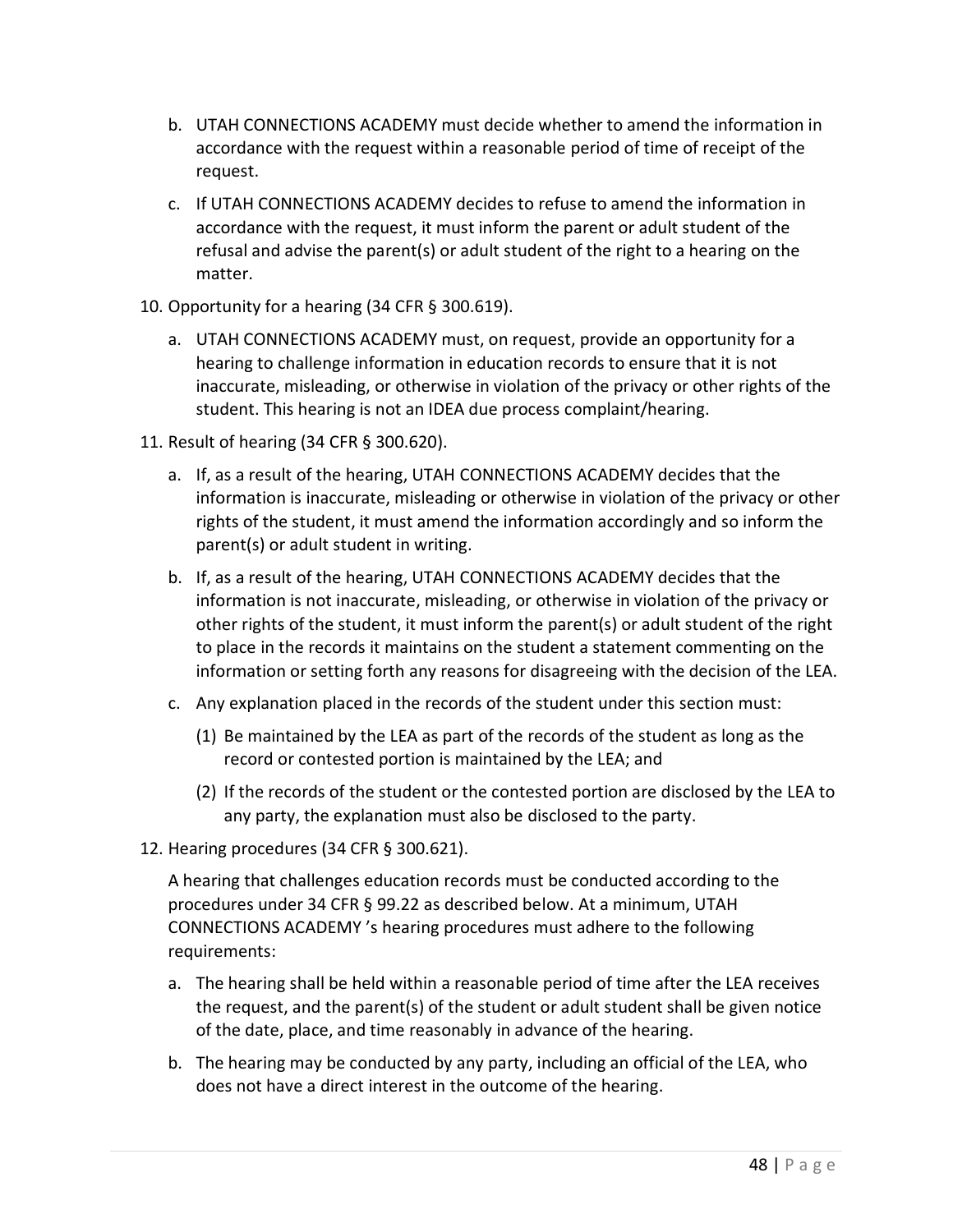- c. The parent(s) of the student or adult student shall be afforded a full and fair opportunity to present evidence relevant to the issues raised and may be assisted or be represented by individuals of his/her choice at his/her own expense, including an attorney.
- d. The LEA shall make its decision in writing within a reasonable period of time after the conclusion of the hearing.
- e. The decision of the LEA shall be based solely upon the evidence presented at the hearing and shall include a summary of the evidence and the reasons for the decision.
- 13. Consent (34 CFR § 300.622).
	- a. Except as to disclosures addressed in referral to and action by law enforcement and judicial authorities, for which parental consent is not required by 34 CFR § 99, parental or adult student consent must be obtained before PII is:
		- (1) Disclosed to anyone other than officials of participating agencies collecting or using the information under Part B of the IDEA or the Rules, or
		- (2) Used for any purpose other than meeting a requirement of Part B of the IDEA or the Rules.
	- b. UTAH CONNECTIONS ACADEMY may not release information from education records to participating agencies without parental or adult student consent unless authorized to do so by 34 CFR §§ 99.31 and 99.34 (FERPA):
		- (1) Regulation 34 CFR § 99.31 allows an LEA to disclose personally identifiable information from the education records of a student without the written consent of the parent(s) of the student or adult student, if the disclosure is:
			- (a) To other school officials, including teachers within the LEA who have been determined by the LEA to have legitimate educational interests.
			- (b) To officials of another school or school site in which the student seeks or intends to enroll, subject to the requirements set forth in 34 CFR § 99.34 below.
		- (2) Regulation 34 CFR § 99.34 requires that an LEA transferring the education records of a student pursuant to 34 CFR § 99.34 above shall make a reasonable attempt to notify the parent of the student or adult student of the transfer of records at the last known address of the parent or adult student, except that the LEA does not have to provide any further notice of the transfer of records when:
			- (a) The transfer is initiated by the parent(s) or adult student at the sending LEA.
			- (b) UTAH CONNECTIONS ACADEMY includes in its annual notice of procedural safeguards, that it is the policy of the LEA to forward education records on request to a school in which a student seeks or intends to enroll.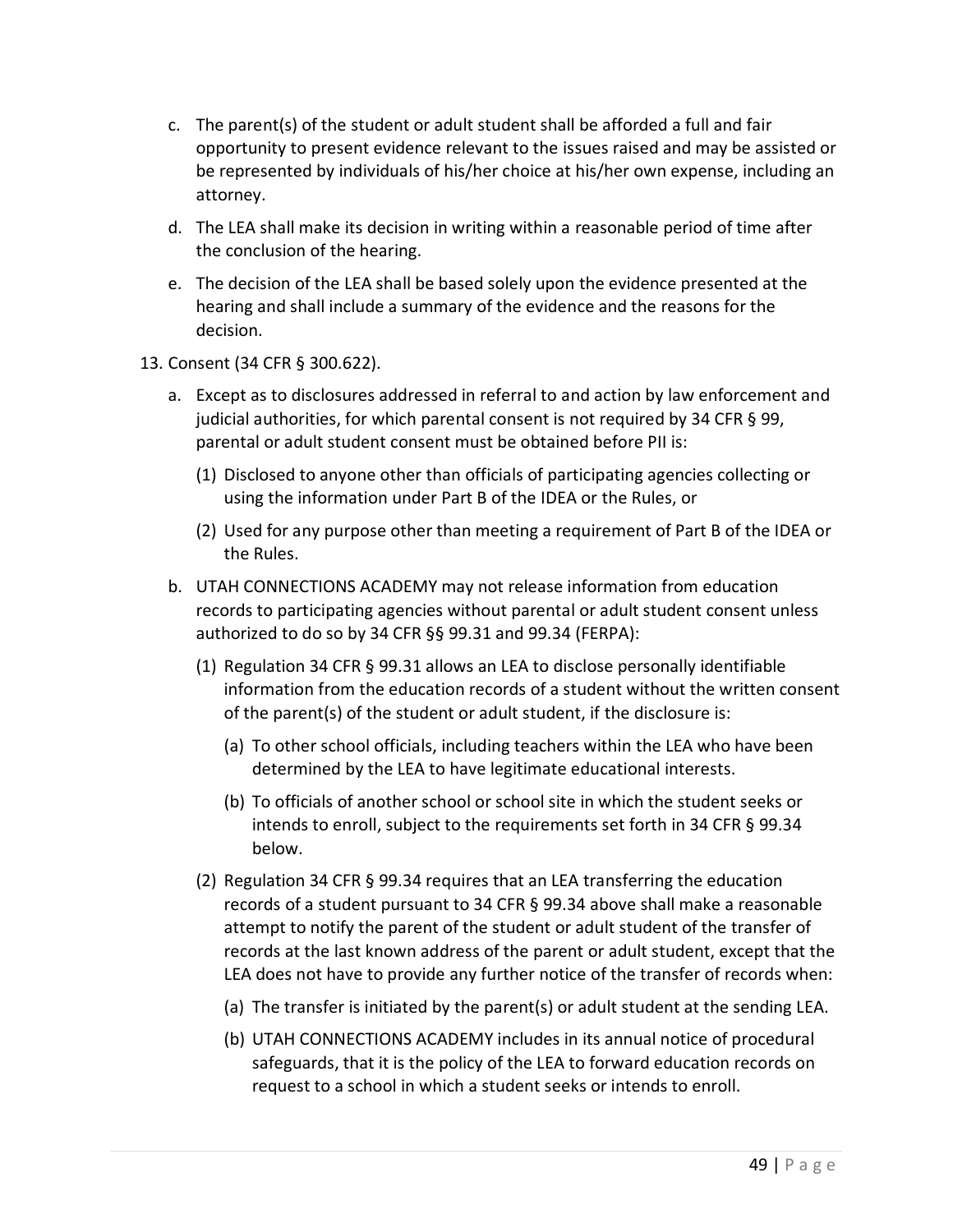- (c) UTAH CONNECTIONS ACADEMY transferring the records must keep a copy of the records for three years after the transfer.
- c. UTAH CONNECTIONS ACADEMY, upon receiving PII from another educational agency or institution, may make further disclosure of the information on behalf of the LEA without the prior written consent of the parent(s) or adult student if the conditions of 34 CFR §§ 99.31 and 99.34 noted above are met, and if the educational agency informs the party to whom disclosure is made of these requirements.
- d. If the parent(s) or adult student refuses consent for the release of PII to a third party, then that party may proceed with statutory procedures in an effort to obtain the desired information.

Note: As authorized in 34 CFR § 99.31 (FERPA), UTAH CONNECTIONS ACADEMY includes in the annual procedural safeguards notice that it is their policy to forward educational records of a student with disabilities without parental or adult student consent or notice to officials of another school or school district in which a student seeks or intends to enroll.

- 14. Safeguards (34 CFR § 300.623).
	- a. UTAH CONNECTIONS ACADEMY must protect the confidentiality of PII at collection, storage, disclosure, and destruction stages.
	- b. One official at each LEA must assume responsibility for ensuring the confidentiality of any PII.
	- c. All persons at UTAH CONNECTIONS ACADEMY collecting or using PII must receive training or instruction regarding the State's policies and procedures in Rules IV.V. and 34 CFR § 99.
	- d. UTAH CONNECTIONS ACADEMY must maintain, for public inspection, a current listing of the names and positions of those employees within the LEA who may have access to personally identifiable information on students with disabilities.
- 15. Destruction of information (34 CFR § 300.624).
	- a. UTAH CONNECTIONS ACADEMY must inform parents or adult student when PII collected, maintained, or used under Part B of the IDEA and Rules is no longer needed to provide educational services to the student.
	- b. The information no longer needed must be destroyed at the request of the parent(s) or adult student. However, a permanent record of a student's name, address, phone number, his/her grades, attendance record, classes attended, grade level completed, and year completed may be maintained without time limitation.
	- c. Each student's records may be considered "no longer needed to provide educational services" and may be destroyed three years after the student graduates or three years after the student turns 22 under IDEA. Medicaid requires that records be maintained for at least five years after the provision of services.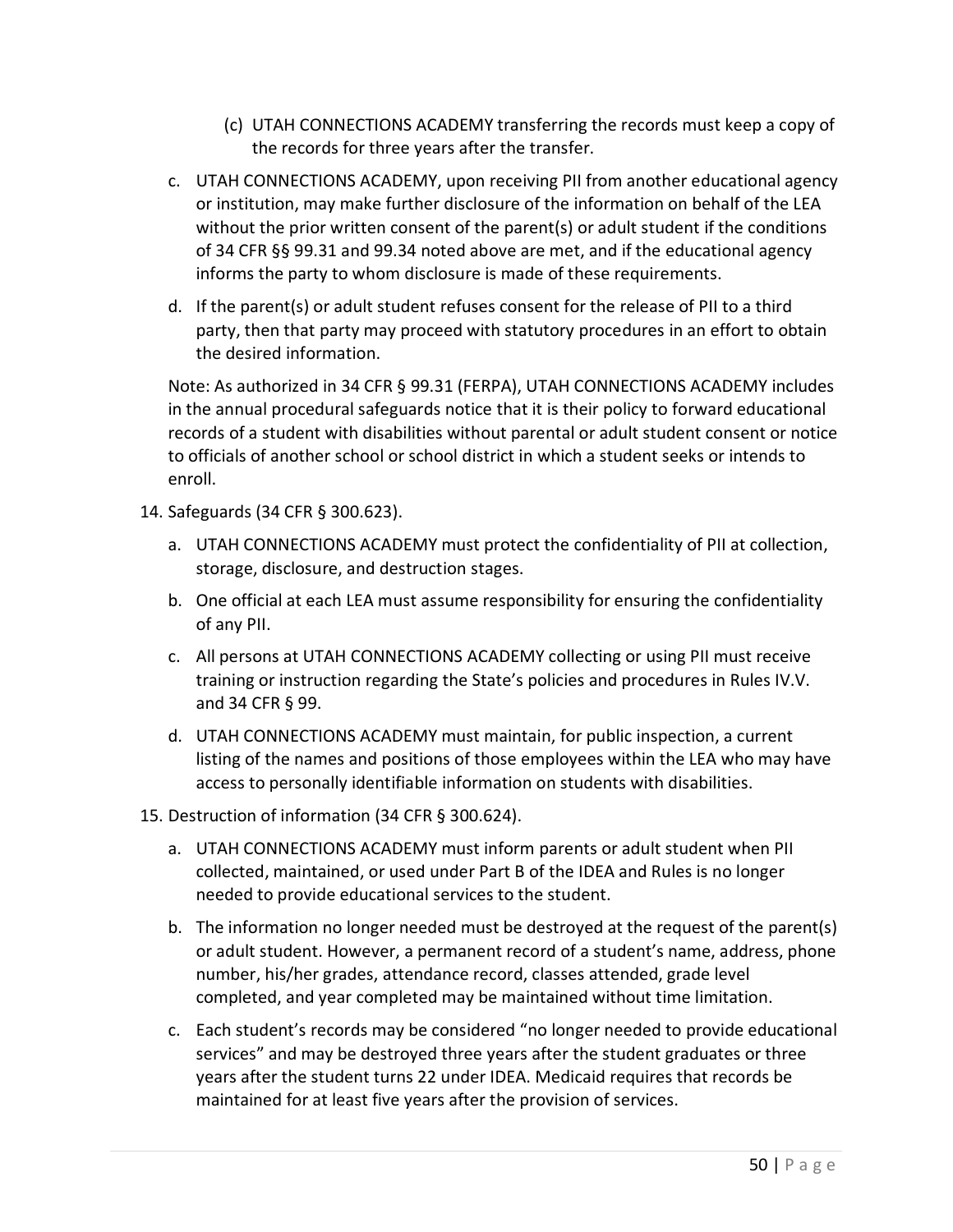- 16. Students' rights (34 CFR § 300.625).
	- a. The rights of privacy afforded to parent(s) are transferred to the student who reaches the age of 18, providing the student has not been declared incompetent by a court order or the student has married or become emancipated.
	- b. Under the regulations for FERPA at 34 CFR § 99.5(a), the rights of parent(s) regarding education records are transferred to the student at age 18, providing the student has not been declared incompetent by a court order or the student has married or become emancipated.
	- c. Because the rights accorded to parents under Part B of the IDEA are transferred to a student who reaches the age of 18, providing the student has not been declared incompetent by a court order or the student has married or become emancipated, the rights regarding educational records must also be transferred to the student. However, UTAH CONNECTIONS ACADEMY must provide any notice required under Section 615 of Part B of the IDEA to the student and the parent(s).
- 17. Enforcement (34 CFR § 300.626).

The confidentiality requirements of Part B of the IDEA are reviewed and approved as part of UTAH CONNECTIONS ACADEMY eligibility process.

18. U.S. Department of Education use of PII (34 CFR § 300.627).

If the U.S. Department of Education or its authorized representatives collect any PII regarding students with disabilities that is not subject to the Privacy Act of 1974, 5 USC § 552a, the Secretary of Education (Secretary hereafter) applies the applicable Federal statute, and the regulations implementing those provisions in 34 CFR § 5b.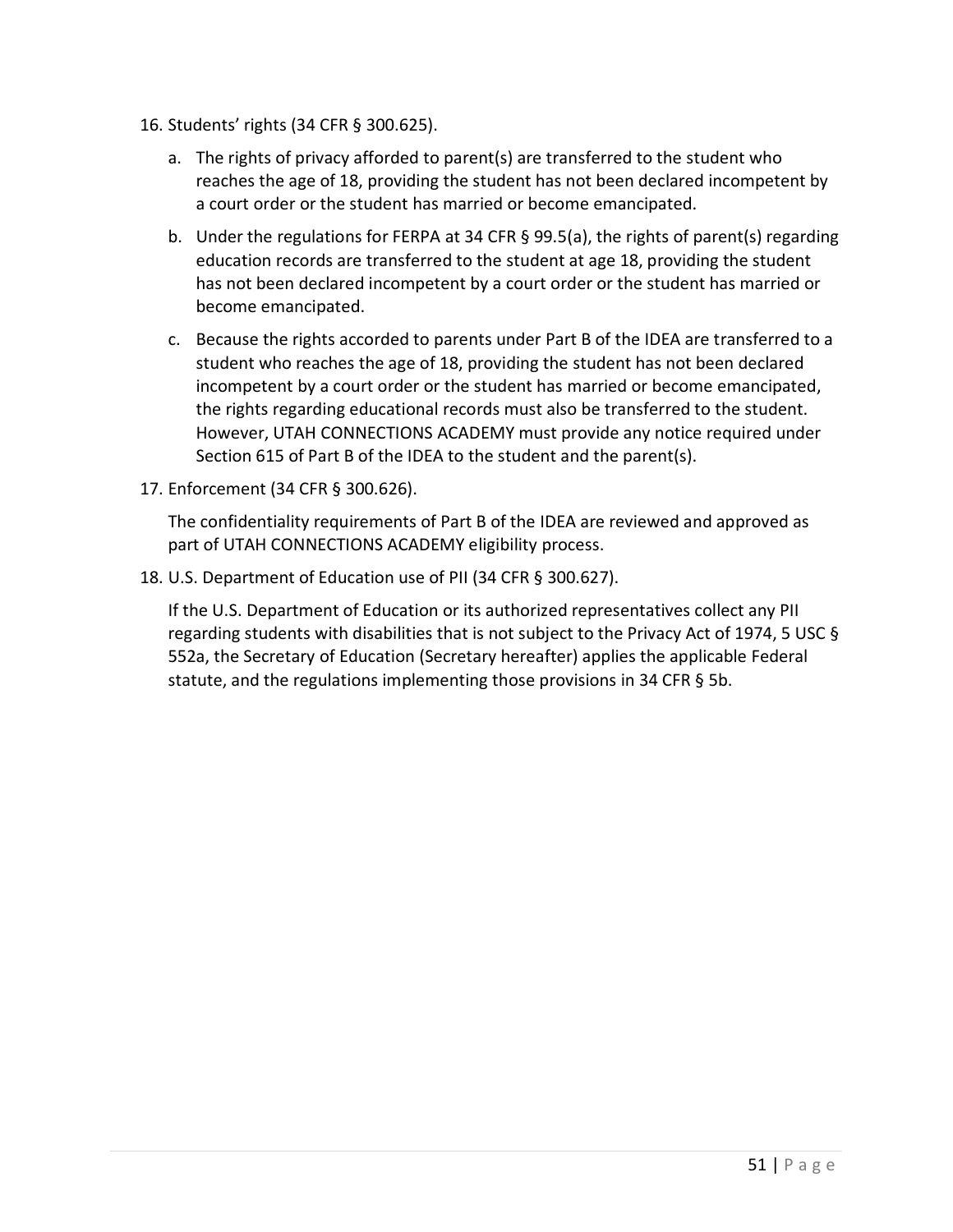# V. DISCIPLINE PROCEDURES (34 CFR § 300.530)

## V.A. DISCIPLINE PROCEDURES FOR STUDENTS WITH DISABILITIES (RULES V.A.)

Consistent with the requirements of Part B of the IDEA and the Rules, UTAH CONNECTIONS ACADEMY shall establish, maintain, and implement the following policies and procedures for disciplining students with disabilities.

## V.B. AUTHORITY OF SCHOOL PERSONNEL (34 CFR § 300.530(A–C); RULES V.B.)

- 1. School personnel may consider any unique circumstances on a case-by-case basis when determining whether a change in placement, consistent with the other requirements of this section, is appropriate for a student with a disability who violates a code of student conduct.
- 2. School personnel may remove a student with a disability who violates a code of student conduct from his/her current placement to an appropriate interim alternative educational setting (IAES), another setting, or suspension, for not more than ten consecutive school days (to the extent those alternatives are applied to students without disabilities), and for additional removals of not more than ten consecutive school days in that same school year for separate incidents of misconduct, as long as those removals do not constitute a change of placement.
- 3. After a student with a disability has been removed from his/her current placement for ten school days in the same school year, during any subsequent days of removal UTAH CONNECTIONS ACADEMY must provide services to the extent required.
- 4. For disciplinary changes in placement that would exceed ten consecutive school days, if the behavior that gave rise to the violation of the school code is determined not to be a manifestation of the student's disability, school personnel may apply the relevant disciplinary procedures to students with disabilities in the same manner and for the same duration as the procedures would be applied to students without disabilities, except after the tenth day of removal that constitutes a change in placement, the LEA must provide services to the student.

## V.C. SERVICES (34 CFR § 300.530(D); RULES V.C.)

- 1. A student with a disability who is removed from the student's current placement must:
	- a. Continue to receive educational services so as to enable the student to continue to participate in the general education curriculum, although in another setting, and to progress toward meeting the goals set out in the student's IEP; and
	- b. Receive, as appropriate, a functional behavior assessment, and behavior intervention services and modifications that are designed to address the behavior violation so that it does not recur.
- 2. The services may be provided in an IAES.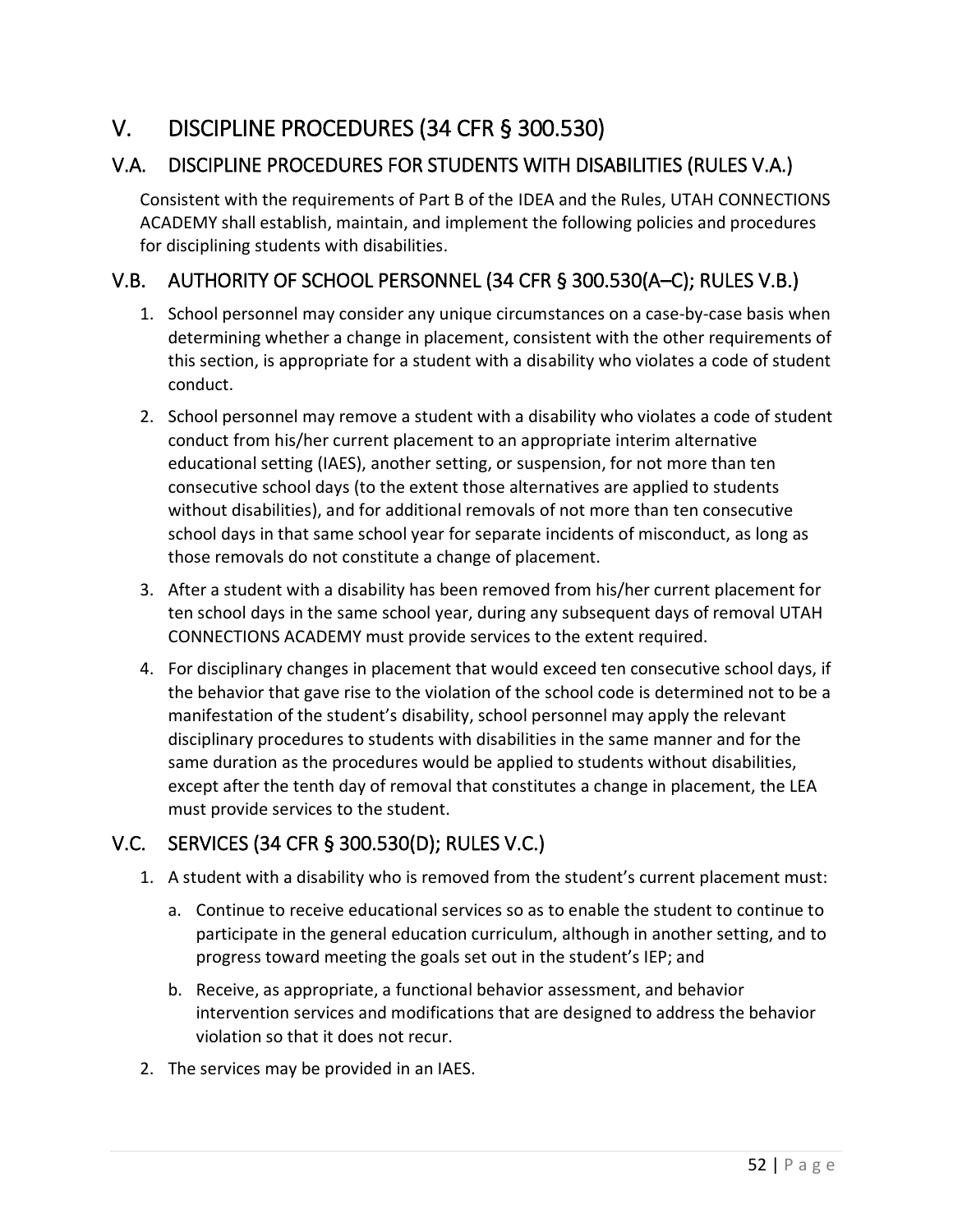- 3. UTAH CONNECTIONS ACADEMY is only required to provide services during periods of removal to a student with a disability who has been removed from his/her current placement for ten school days or less in that school year if it also provides services to a student without disabilities who is similarly removed.
- 4. After a student with a disability has been removed from his/her current placement for ten school days in the same school year, if the current removal is for not more than ten consecutive school days and is not a change of placement, school personnel, in consultation with at least one of the student's teachers, determine the extent to which services are needed, so as to enable the student to continue to participate in the general education curriculum, although in another setting, and to progress toward meeting the goals set out in the student's IEP.
- 5. If the removal is a change of placement, the student's IEP Team determines appropriate services to be provided during the removal.

### V.D. CHANGE OF PLACEMENT DUE TO DISCIPLINARY REMOVALS (34 CFR § 300.536; RULES V.D.)

- 1. For purposes of removals of a student with a disability from the student's current educational placement, a change of placement occurs if:
	- a. The removal is for more than ten consecutive school days; or
	- b. The student has been subjected to a series of removals that constitute a pattern:
		- (1) Because the series of removals total more than ten school days in a school year;
		- (2) Because the student's behavior is substantially similar to the student's behavior in previous incidents that resulted in the series of removals; and
		- (3) Because of such additional factors as the length of each removal, the total amount of time the student has been removed, and the proximity of the removals to one another.
- 2. UTAH CONNECTIONS ACADEMY determines on a case-by-case basis whether a pattern of removals constitutes a change of placement. This determination is subject to review through due process and judicial proceedings.

## V.E. MANIFESTATION DETERMINATION (34 CFR § 300.530(E); RULES V.E.)

1. Within ten school days of any decision to change the placement of a student with a disability because of a violation of a code of student conduct, UTAH CONNECTIONS ACADEMY , the parent(s) or adult student, and relevant members of the student's IEP Team (as determined by the parent(s) or adult student and the LEA) must review all relevant information in the student's file, including the student's IEP, any teacher observations, and any relevant information provided by the parent(s) or adult student to determine: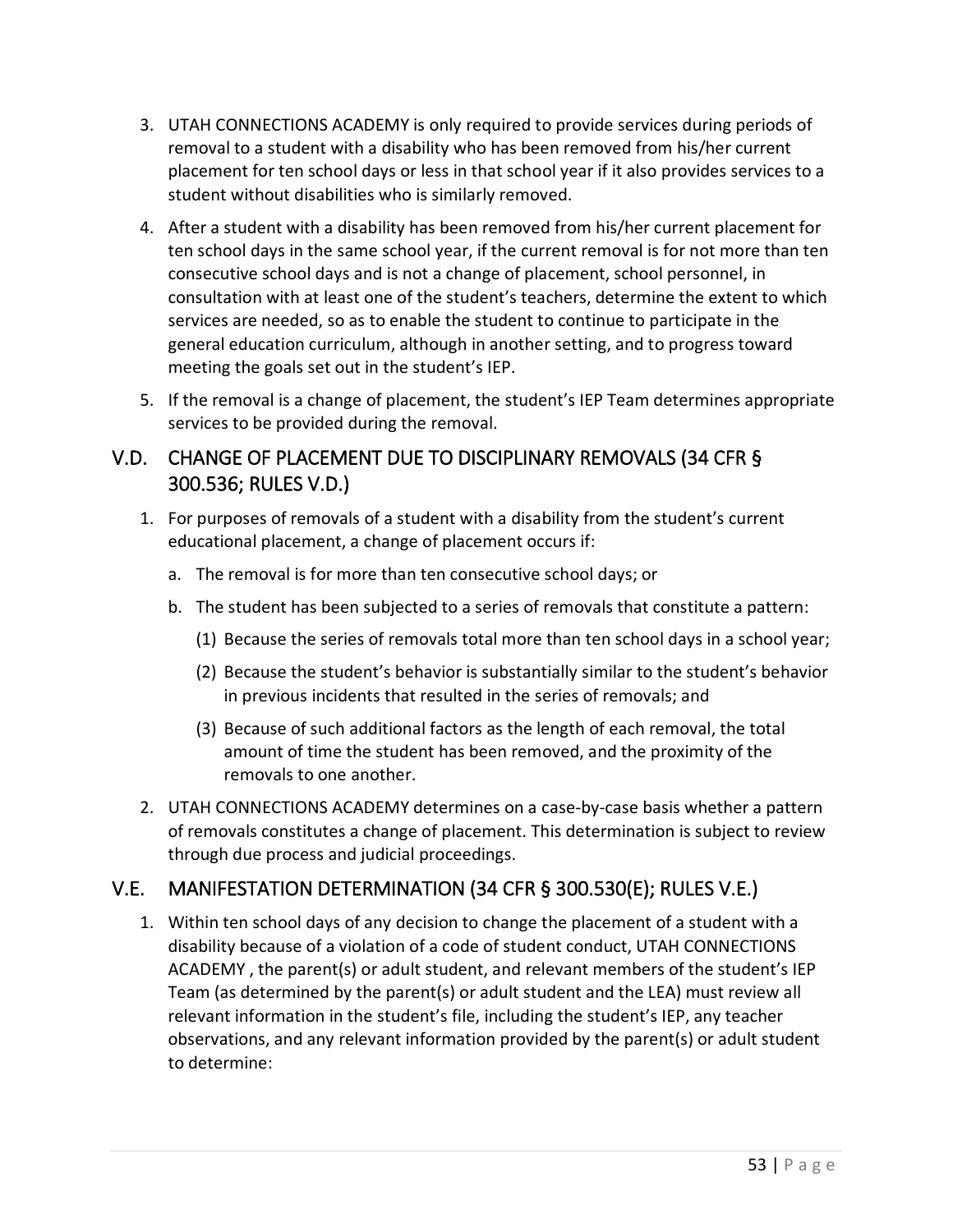- a. If the conduct in question was caused by, or had a direct and substantial relationship to, the student's disability; or
- b. If the conduct in question was the direct result of the LEA's failure to implement the IEP.
- 2. The conduct must be determined to be a manifestation of the student's disability if UTAH CONNECTIONS ACADEMY, the parent(s) or adult student, and relevant members of the student's IEP Team determine that the misconduct was caused by or had a direct and substantial relationship to the student's disability, or was the direct result of the LEA's failure to implement the IEP.
- 3. If UTAH CONNECTIONS ACADEMY, the parent(s) or adult student, and relevant members of the student's IEP Team determine that the misconduct was the direct result of the LEA's failure to implement the IEP, the LEA must take immediate steps to remedy those deficiencies.
- 4. If UTAH CONNECTIONS ACADEMY, the parent(s) or adult student, and relevant members of the IEP Team make the determination that the conduct was a manifestation of the student's disability, the IEP Team must either:
	- a. Conduct a functional behavior assessment (FBA), unless UTAH CONNECTIONS ACADEMY had conducted a FBA before the behavior that resulted in the change of placement occurred, and implement a behavior intervention plan (BIP) for the student; or
	- b. If a BIP has already been developed, review the BIP, and modify it, as necessary, to address the behavior; and
	- c. Unless the misconduct falls under the definition of special circumstances in Rules V.E.5, return the student to the placement from which the student was removed, unless the parent or adult student and the LEA agree to a change of placement as part of the modification of the behavior intervention plan.
- 5. Special circumstances.

School personnel may remove a student to an IAES for not more than 45 school days without regard to whether the behavior is determined to be a manifestation of the student's disability, if the student:

- a. Carries a weapon to or possesses a weapon at school, on school premises, or to or at a school function under the jurisdiction of an LEA;
- b. Knowingly possesses or uses illegal drugs, or sells or solicits the sale of a controlled substance, while at school, on school premises, or at a school function under the jurisdiction of an LEA, or
- c. Has inflicted serious bodily injury upon another person while at school, on school premises, or at a school function under the jurisdiction of an LEA.
- 6. Definitions.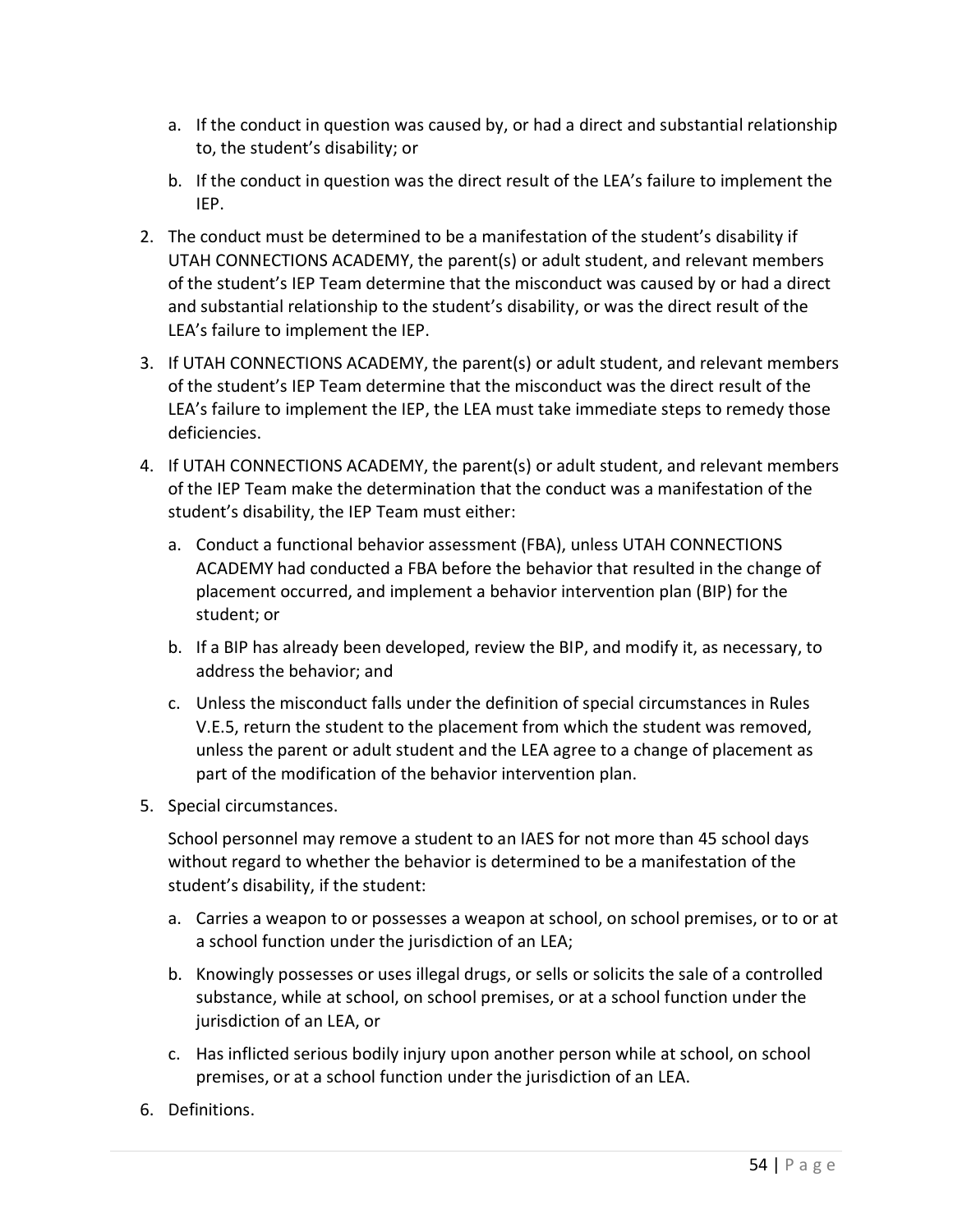For purposes of this section, the following definitions apply:

- a. *Controlled substance* means a drug or other substance that cannot be distributed without a prescription, identified under schedules I, II, III, IV, or V in section 202(c) of the Controlled Substances Act (21 USC § 812(c)).
- b. *Illegal drug* means a controlled substance but does not include a drug controlled, possessed, or used under the supervision of a licensed health-care professional or one legally possessed or used under the Controlled Substances Act or under any other provision of Federal law (21 USC § 812).
- c. *Serious bodily injury* means bodily injury that involves a substantial risk of death, extreme physical pain, protracted and obvious disfigurement, or protracted loss or impairment of the function of a bodily member, organ, or mental faculty (18 USC § 1365). Serious bodily injury does not include a cut, abrasion, bruise, burn, disfigurement, physical pain, illness, or impairment of the function of a bodily member, organ or mental faculty that is temporary (20 USC § 1365).
- d. *Weapon* means a weapon, device, instrument, material, or substance, animate or inanimate, that is used for or is readily capable of, causing death or serious bodily injury, except that such term does not include a pocket knife with a blade of less than 2.5 inches (18 USC § 930).

### V.F. PROCEDURAL SAFEGUARDS NOTICE (34 CFR § 300.530; RULES V.F.)

On the date on which the decision is made to make a removal that constitutes a change of placement of a student with a disability because of a violation of a code of student conduct, UTAH CONNECTIONS ACADEMY must notify the parent(s) or adult student of that decision, and provide the parent(s) or adult student the procedural safeguards notice.

#### V.G. DETERMINATION OF SETTING (34 CFR § 300.531; RULES V.G.)

The student's IEP Team determines the IAES for services if the behavior that gives rise to the removal is not a manifestation of the student's disability, the removal constitutes a change of placement, or the behavior falls under the special circumstances in USBE V.E.5.

#### V.H. APPEALS BY PARENT OR LEA (34 CFR § 300.532; RULES V.H.)

- 1. The parent(s) of a student with a disability or adult student who disagrees with any decision regarding placement or the manifestation determination, or an LEA that believes that maintaining the current placement of the student is substantially likely to result in injury to the student or others, may appeal the decision by filing a due process hearing complaint.
- 2. Authority of hearing officer.
	- a. A due process hearing officer hears and makes a determination regarding an appeal.
	- b. In making the determination, the hearing officer may: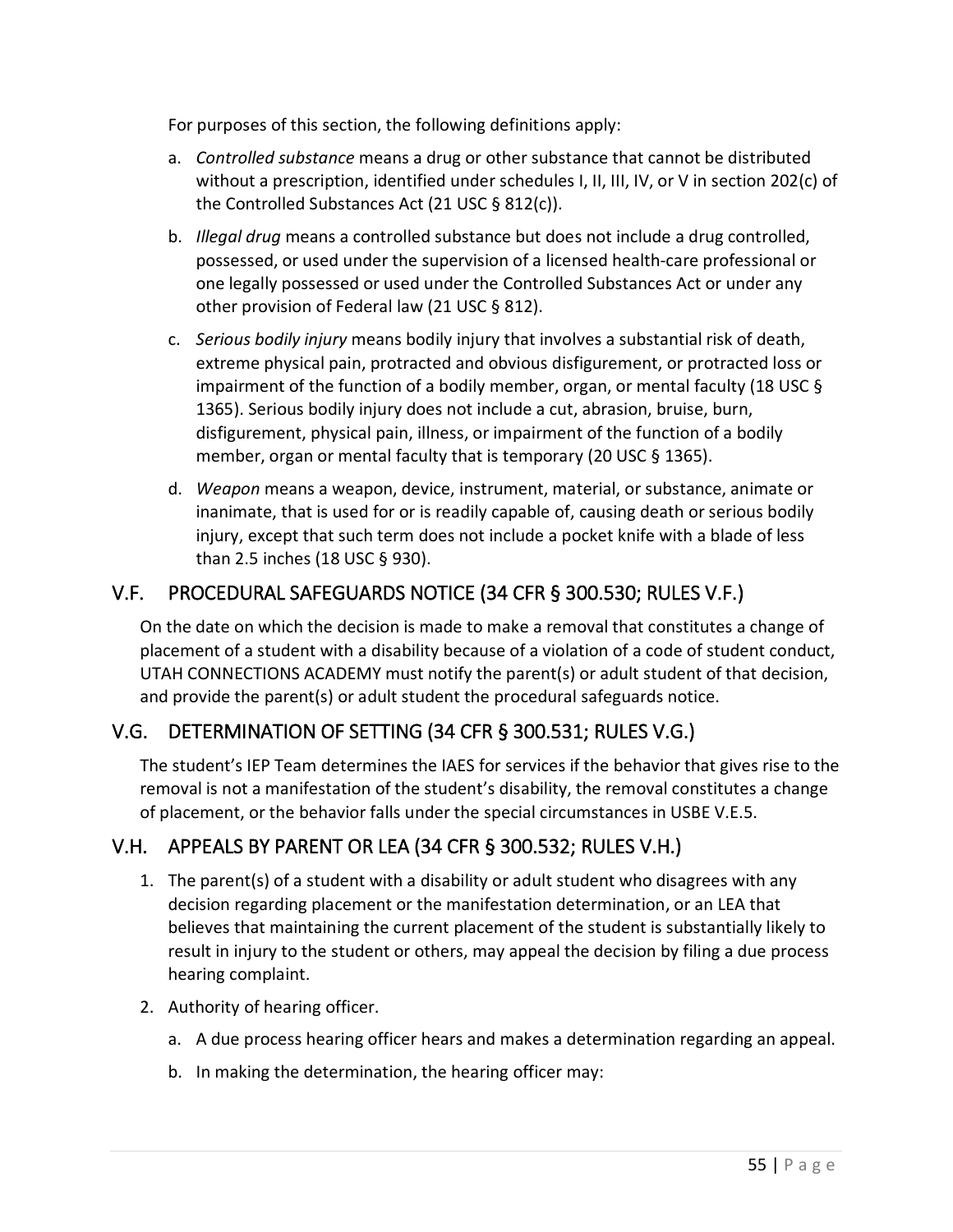- (1) Return the student with a disability to the placement from which the student was removed if the hearing officer determines that the removal was a violation of the discipline procedures under Part B of the IDEA or the Rules or that the student's behavior was a manifestation of the student's disability; or
- (2) Order a change of placement of the student with a disability to an appropriate IAES for not more than 45 school days if the hearing officer determines that maintaining the current placement of the student is substantially likely to result in injury to the student or to others.
- c. The appeal procedures may be repeated if UTAH CONNECTIONS ACADEMY believes that returning the student to the original placement is substantially likely to result in injury to the student or to others.
- 3. Expedited due process hearing.
	- a. Whenever a hearing is requested, the parent(s) or adult student or UTAH CONNECTIONS ACADEMY must have an opportunity for an impartial due process hearing.
	- b. UTAH CONNECTIONS ACADEMY is responsible for arranging the expedited due process hearing with the State Director of Special Education, which must occur within 20 school days of the date the complaint requesting the hearing is filed. The hearing officer must make a determination within ten school days after the hearing.
	- c. Unless the parent(s) or adult student and UTAH CONNECTIONS ACADEMY agree in writing to waive the resolution meeting, or agree to use mediation:
		- (1) A resolution meeting must occur within seven calendar days of receiving notice of the due process complaint; and
		- (2) The due process hearing may proceed unless the matter has been resolved to the satisfaction of both parties within 15 calendar days of the receipt of the due process complaint.
	- d. The decisions on expedited due process hearings are final, unless meeting the requirements of 34 CFR § 300.514(b) or 34 CFR § 300.516.

## V.I. PLACEMENT DURING APPEALS (34 CFR § 300.533; RULES V.I.)

When an appeal through a due process complaint has been made by either the parent or adult student or UTAH CONNECTIONS ACADEMY, the student must remain in the IAES pending the decision of the hearing officer or until the expiration of the time period specified, whichever occurs first, unless the parent(s) or adult student and the SEA or LEA agree otherwise.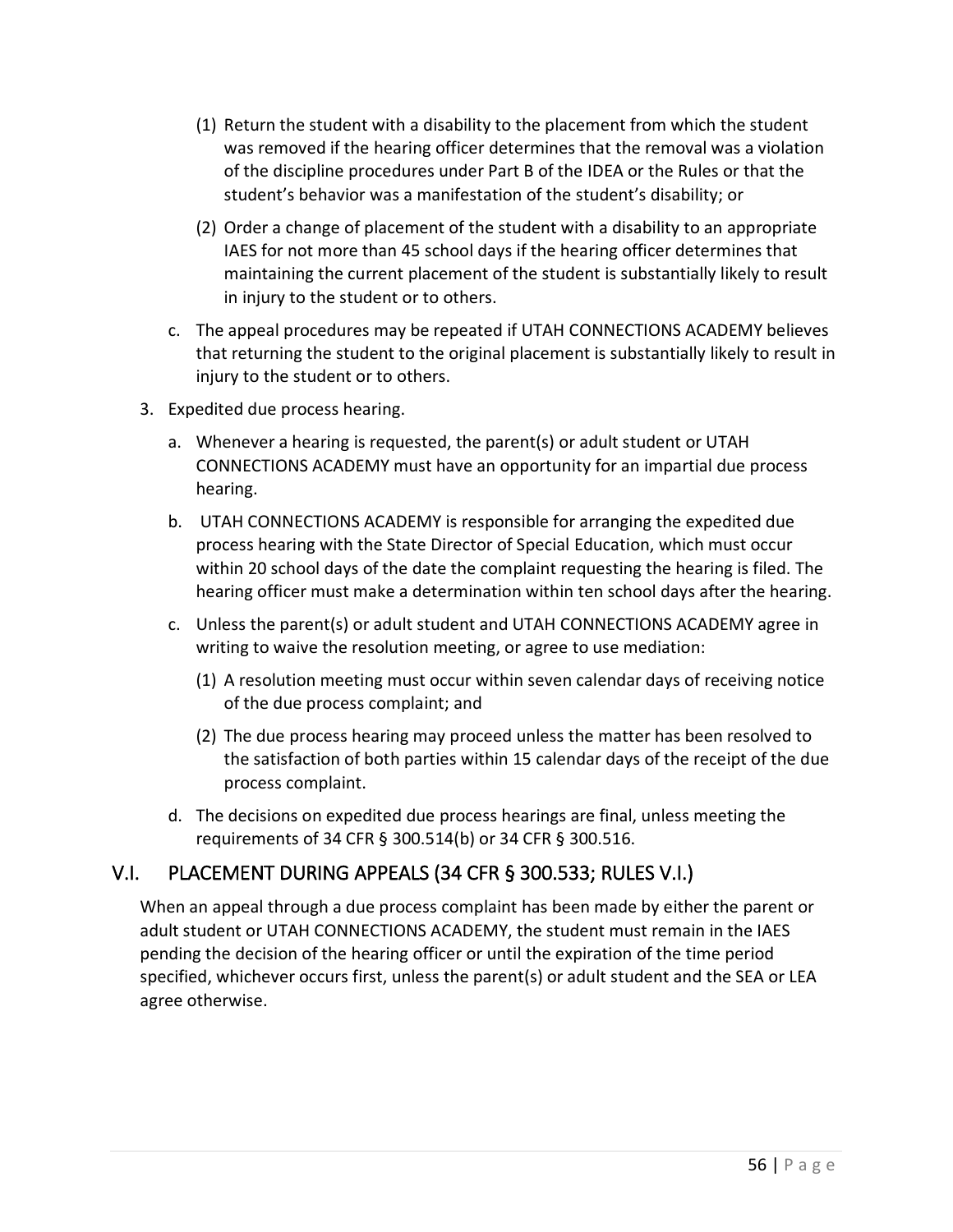## V.J. PROTECTIONS FOR STUDENTS NOT DETERMINED ELIGIBLE FOR SPECIAL EDUCATION AND RELATED SERVICES (34 CFR § 300.534; RULES V.J.)

- 1. A student who has not been determined to be eligible for special education and related services under Part B of the IDEA, and who has engaged in behavior that violated a code of student conduct, may assert any of the protections provided for in this part if UTAH CONNECTIONS ACADEMY had knowledge that the student was a student with a disability before the behavior that precipitated the disciplinary action occurred.
- 2. UTAH CONNECTIONS ACADEMY must be deemed to have knowledge that a student is a student with a disability if, before the behavior that precipitated the disciplinary action occurred:
	- a. The parent(s) of the student or adult student expressed concern in writing to supervisory or administrative personnel of UTAH CONNECTIONS ACADEMY, or a teacher of the student, that the student is in need of special education and related services;
	- b. The parent(s) of the student or adult student requested an evaluation of the student; or
	- c. The teacher of the student, or other personnel of UTAH CONNECTIONS ACADEMY, expressed specific concerns about a pattern of behavior demonstrated by the student directly to the director of special education of the LEA or to other supervisory personnel of the LEA.
- 3. UTAH CONNECTIONS ACADEMY would not be deemed to have knowledge that a student is a student with a disability if:
	- a. The parent(s) of the student or the adult student:
		- (1) Has not allowed an evaluation of the student; or
		- (2) Has refused services under this part; or
	- b. The student has been evaluated in accordance with and determined to not be a student with a disability under Part B of the IDEA.
- 4. If UTAH CONNECTIONS ACADEMY does not have knowledge that a student is a student with a disability prior to taking disciplinary measures against the student, the student may be subjected to the disciplinary measures applied to students without disabilities who engage in comparable behaviors.
	- a. If a request is made for an evaluation of a student during the time period in which the student is subjected to disciplinary measures, the evaluation must be conducted in an expedited manner.
		- (1) Until the evaluation is completed, the student remains in the educational placement determined by school authorities, which can include suspension or expulsion without educational services.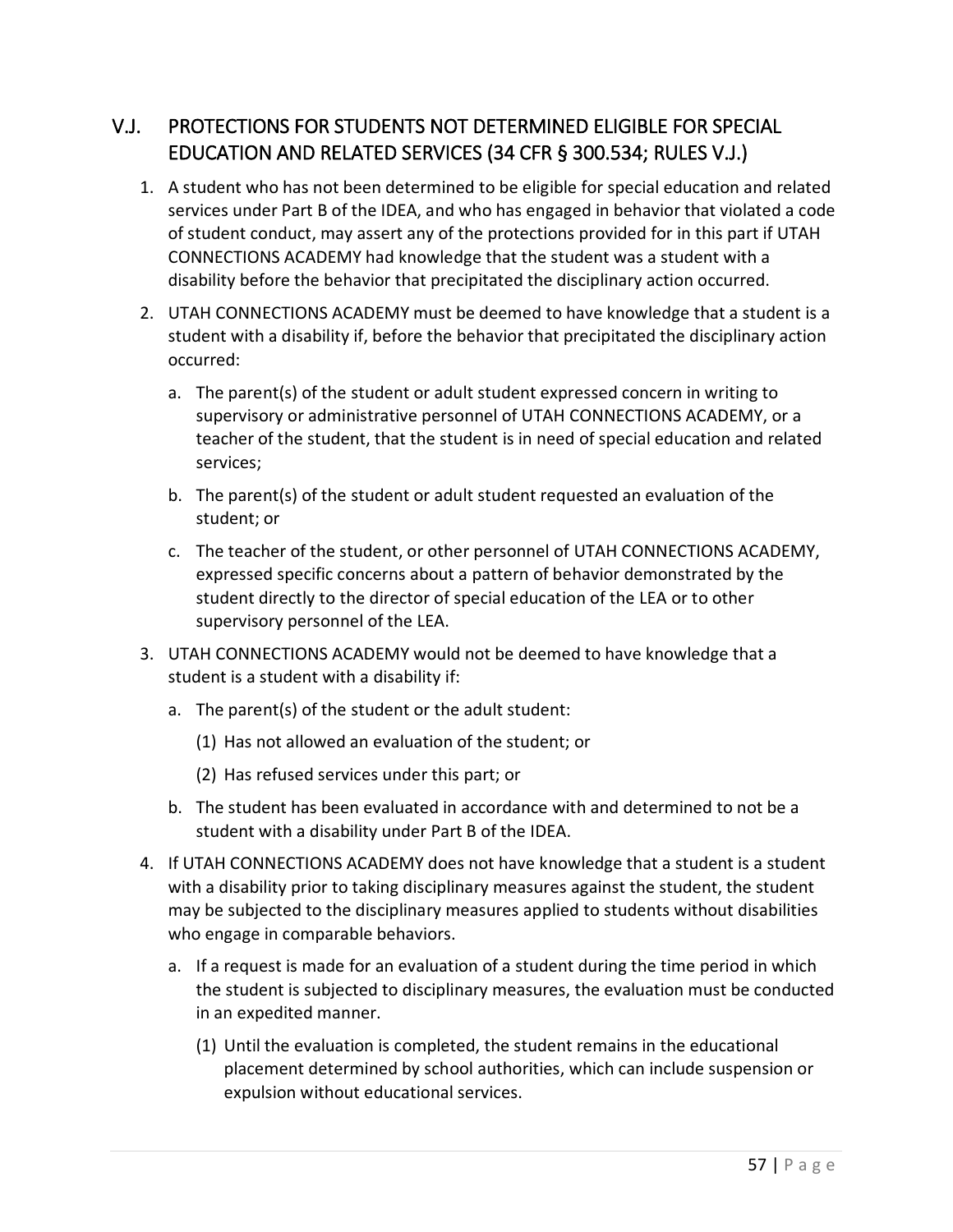(2) If the student is determined to be a student with a disability, taking into consideration information from the evaluation conducted by UTAH CONNECTIONS ACADEMY and information provided by the parent(s) or adult student, the LEA must provide special education and related services.

## V.K. REFERRAL TO AND ACTION BY LAW ENFORCEMENT AND JUDICIAL AUTHORITIES (34 CFR § 300.535; RULES V.K.)

- 1. Nothing in Part B of the IDEA prohibits UTAH CONNECTIONS ACADEMY from reporting a crime committed by a student with a disability to appropriate authorities or prevents State law enforcement and judicial authorities from exercising their responsibilities with regard to the application of Federal and State law to crimes committed by a student with a disability.
- 2. Transmittal of records.
	- a. If UTAH CONNECTIONS ACADEMY reports a crime committed by a student with a disability, it must ensure that copies of the special education and disciplinary records of the student are transmitted for consideration by the appropriate authorities to whom the LEA reports the crime.
	- b. If UTAH CONNECTIONS ACADEMY reports a crime under this section, it may transmit copies of the student's special education and disciplinary records only to the extent that the transmission is permitted by the Family Educational Rights and Privacy Act (FERPA).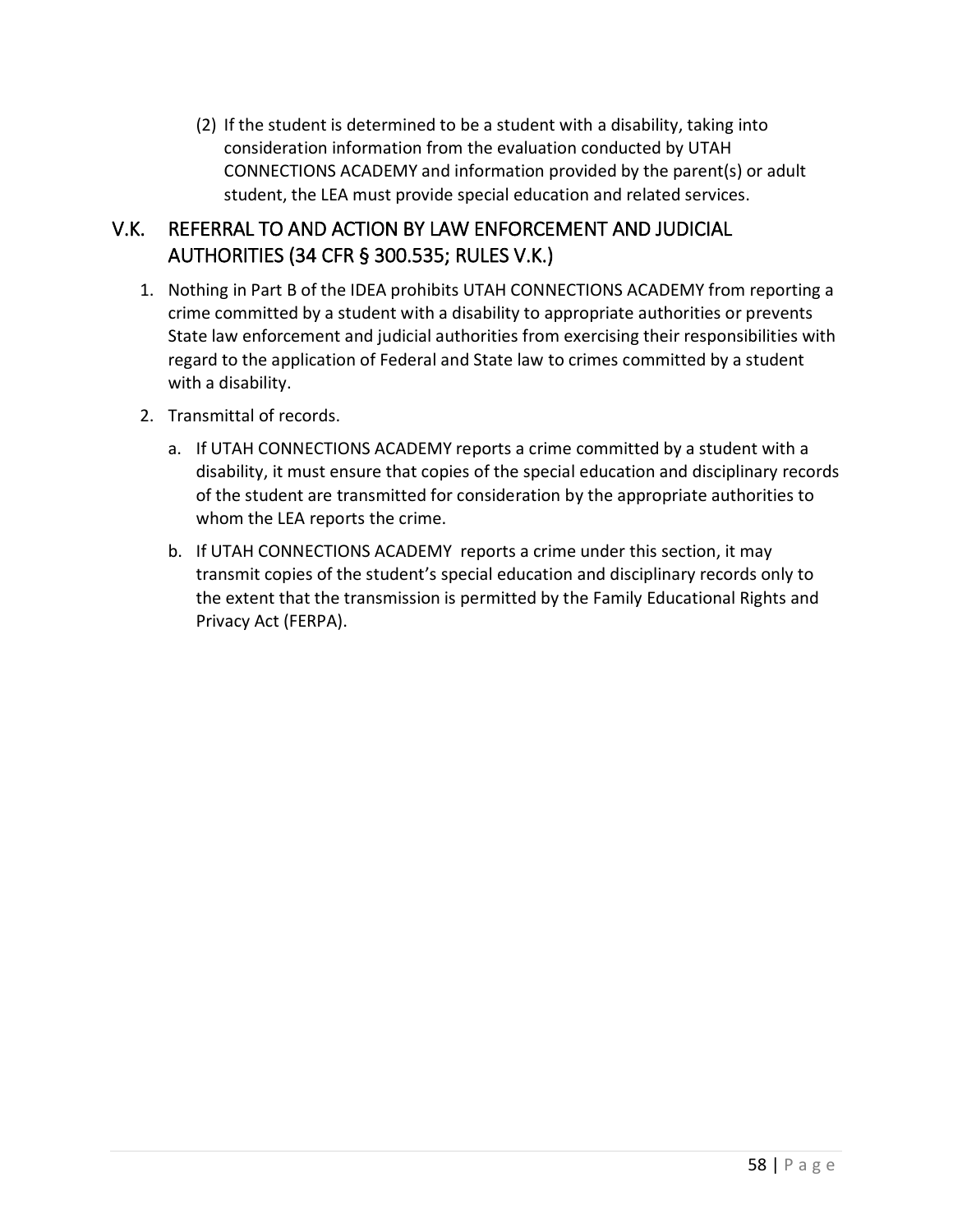# VI. STUDENTS WITH DISABILITIES IN OTHER SETTINGS

### VI.A. PRIVATE SCHOOL PLACEMENTS BY LEAS (34 CFR § 300.325; RULES VI.A.)

- 1. Developing IEPs.
	- a. Before UTAH CONNECTIONS ACADEMY places a student with a disability in, or refers a student to, a private school or facility, UTAH CONNECTIONS ACADEMY must initiate and conduct a meeting to develop an IEP for the student in accordance with Part B of the IDEA and the Rules.
	- b. UTAH CONNECTIONS ACADEMY must ensure that a representative of the private school or facility attends the meeting. If the representative cannot attend, the LEA must use other methods to ensure participation by the private school or facility, including individual or conference telephone calls or video conferencing.
- 2. Reviewing and revising IEPs.
	- a. After a student with a disability is placed in a private school or facility, any meetings to review and revise the student's IEP may be initiated and conducted by the private school or facility at the discretion of UTAH CONNECTIONS ACADEMY.
	- b. If the private school or facility initiates and conducts these meetings, UTAH CONNECTIONS ACADEMY must ensure that the parent(s) or adult student and an LEA representative:
		- (1) Are involved in any decisions about the student's IEP; and
		- (2) Agree to any proposed changes in the IEP before those changes are implemented.
- 3. Even if a private school or facility implements a student's IEP, responsibility for compliance with this part remains with UTAH CONNECTIONS ACADEMY and the USBE.
- 4. Residential placement (34 CFR § 300.104).

If placement in a public or private residential program is necessary to provide special education and related services to a student with a disability, the program, including nonmedical care and room and board, must be at no cost to the parent(s) of the student or adult student.

## VI.B. STUDENTS WITH DISABILITIES ENROLLED BY THEIR PARENT(S) IN PRIVATE SCHOOLS WHEN FAPE IS AT ISSUE (34 CFR § 300.148; RULES VI.C.)

- 1. UTAH CONNECTIONS ACADEMY is not required to pay for the cost of education, including special education and related services, of a student with a disability at a private school or facility if that LEA made a FAPE available to the student and the parent(s) or adult student elected to place the student in a private school or facility.
- 2. Disagreements between the parent(s) or adult student and an LEA regarding the availability of a program appropriate for the student, and the question of financial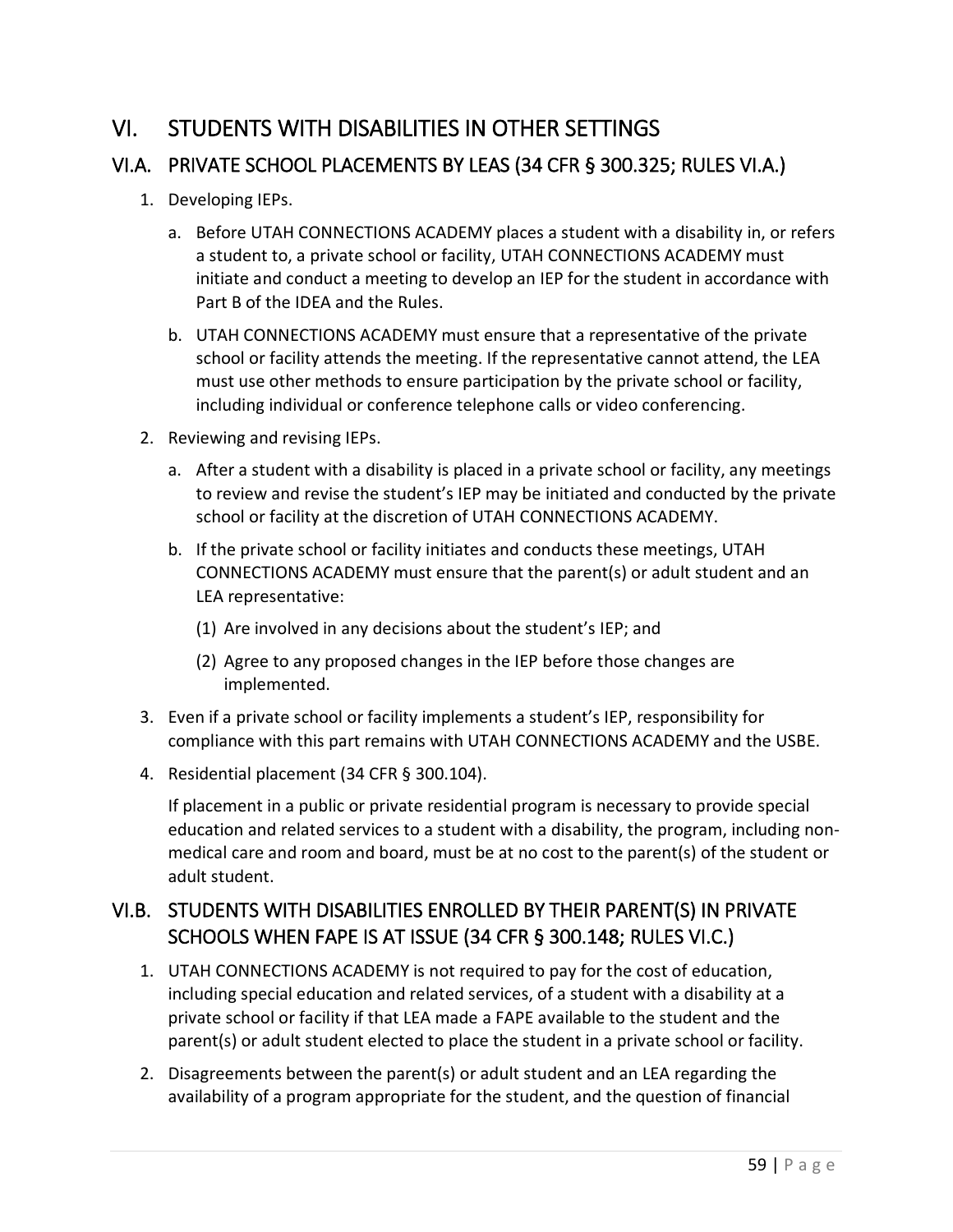reimbursement, are subject to the State complaint and due process procedures in the Rules IV.G.–R.

- 3. If the parent(s) of a student with a disability or adult student, who previously received special education and related services under the authority of UTAH CONNECTIONS ACADEMY , enroll the student in a private preschool, elementary school, or secondary school without the consent of or referral by the LEA, a court or a hearing officer may require the LEA to reimburse the parent(s) or adult student for the cost of that enrollment if the court or hearing officer finds that the LEA had not made a FAPE available to the student in a timely manner prior to that enrollment and that the private placement is appropriate. A parental placement may be found to be appropriate by a hearing officer or a court even if it does not meet the State standards that apply to education provided by the USBE and LEAs.
- 4. The cost of reimbursement may be reduced or denied if:
	- a. At the most recent IEP Team meeting that the parent(s) or adult student attended prior to removal of the student from the public school, the parent(s) or adult student did not inform the IEP Team that they were rejecting the placement proposed by the LEA to provide a FAPE to the student, including stating their concerns and their intent to enroll their student in a private school at public expense; or
	- b. At least ten business days (including any holidays that occur on a business day) prior to the removal of the student from the public school, the parent(s) or adult student did not give written notice to the LEA of the information described in the Rules VI.C.4.a;
	- c. Prior to the parent's(s') or adult student's removal of the student from the public school, the LEA informed the parent(s) or adult student, through the prior written notice requirements, of its intent to evaluate the student (including a statement of the purpose of the evaluation that was appropriate and reasonable), but the parent(s) or adult student did not make the student available for the evaluation; or
	- d. Upon a judicial finding of unreasonableness with respect to actions taken by the parent(s) or adult student.
- 5. Notwithstanding the requirements for the parent(s) or adult student to provide notice to UTAH CONNECTIONS ACADEMY prior to removal of the student, the cost of reimbursement:
	- a. Must not be reduced or denied for failure to provide the notice if:
		- (1) The school prevented the parent(s) or adult student from providing the notice;
		- (2) The parent(s) or adult student had not received prior written notice of the notice requirement in Rules VI.C.4.a–c; or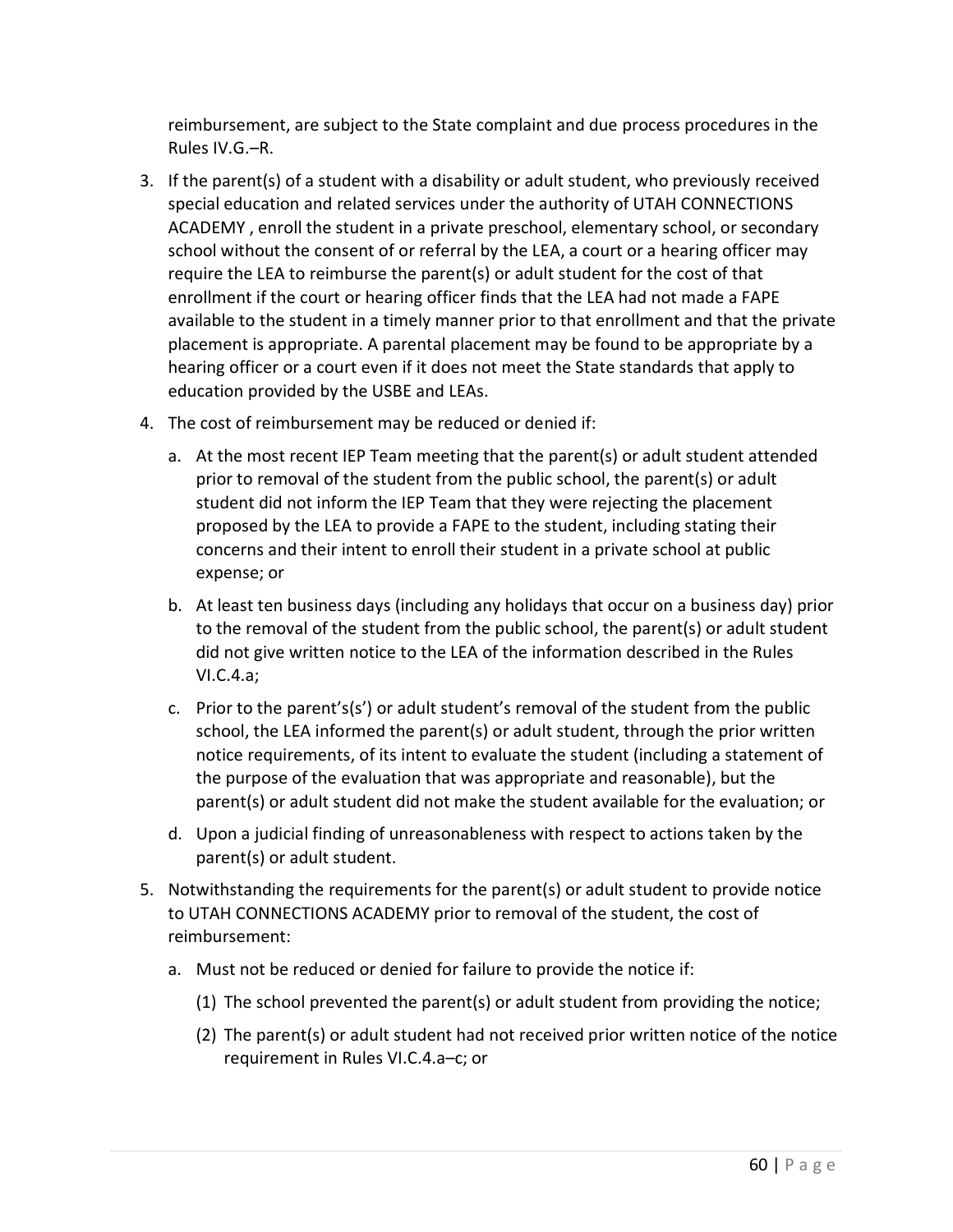- (3) Compliance with the notice requirements in Rules VI.C.4.a.–c. would likely result in physical harm to the student; and
- b. May, in the discretion of the court or a hearing officer, not be reduced or denied for failure to provide this notice if:
	- (1) The parent(s) or adult student are not literate or cannot write in English; or
	- (2) Compliance with Rule VI.C.4.a.–c. would likely result in serious emotional harm to the student.

#### VI.C. STUDENTS WITH DISABILITIES ENROLLED IN HOME SCHOOL. (RULES VI.D.)

- 1. Dual enrollment (R277-438 and UCA 53G-6-702).
	- a. A student with a disability who is simultaneously enrolled in both home school or private school and a public school is considered a dual enrollment student.
	- b. A student with a disability seeking dual enrollment is entitled to special education and related services, under an IEP, for the time, or for the number of courses, the student is enrolled in the public school, based on the decision of the student's IEP Team. The IEP Team must consider the amount of time and courses needed for the provision of FAPE.
- 2. Home schools do not meet the definition of private schools (R277-438).

#### VI.D. STUDENTS WITH DISABILITIES ENROLLED IN VIRTUAL SETTINGS (RULES VI.F.)

- 1. Students with disabilities enrolled in public education virtual settings remain entitled to special education and related services until determined no longer meeting eligibility criteria, graduate with a regular high school diploma, or reach maximum age.
- 2. The responsibility for FAPE for students with disabilities enrolled in public education virtual settings remains with the LEA of enrollment, unless Board Rule specifies otherwise.

## VI.E. STUDENTS WITH DISABILITIES WHO ARE ALSO IN STATE CUSTODY/CARE (UCA 62A-4A-701; R277-709; RULES VI.K.)

- 1. The obligation to make FAPE available in the LRE, including special education and related services under Part B of the IDEA and these Rules, applies to all students with disabilities in state custody/care.
- 2. All requirements of these Rules apply to students with disabilities in State custody/care, including child find, LRE, and continuum of alternative placements.
- 3. Special education programs provided through youth in custody programs shall be monitored, through regular site monitoring visits and monthly desk monitoring on an annual basis, as directed by USBE (R277-709).
- 4. The USBE will develop and implement a Memorandum of Understanding (MOU) with other State agencies responsible for placing students in State custody/care across LEAs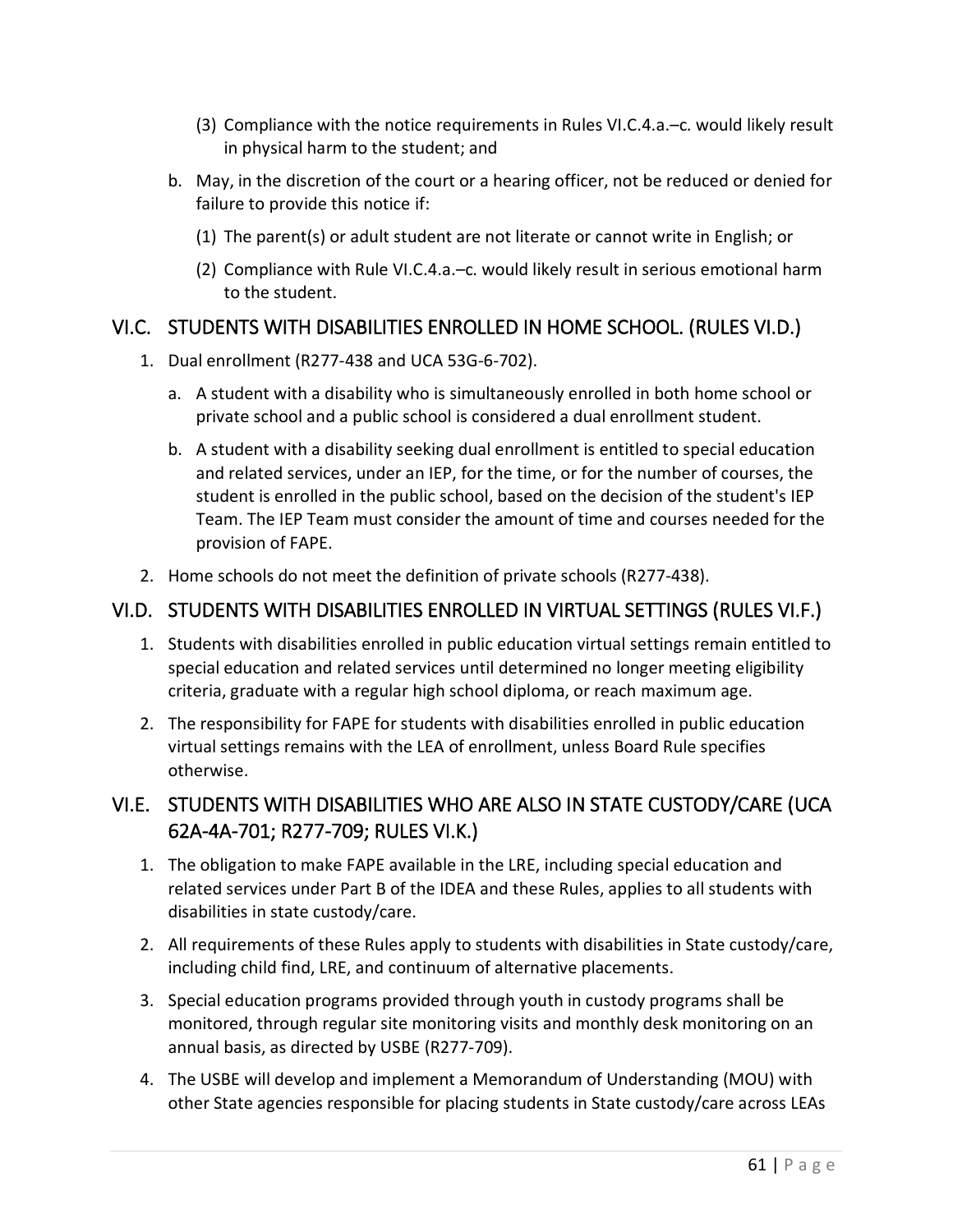or in private facilities. The MOU will address, at a minimum, payment for education and special education services, timelines for placement, and notification of LEAs of changes in placement, and assign responsibility for FAPE.

- 5. LEAs must develop and implement a Memorandum of Understanding (MOU), policies, and procedures to address the process and timelines for interstate and intrastate transfers of students with disabilities in State custody/care, including the transfer of special education files, including the IEP, and the implementation of the IEP and provision of FAPE in the LRE, even in temporary placements.
	- a. The LEA transferring the records must keep a copy of the records for three years after the transfer.

#### VI.F. STUDENTS WITH DISABILITIES WHO RESIDE IN NURSING HOMES (RULES VI.L)

1. Students with disabilities residing in nursing homes and their parent(s) or adult students have the same rights under IDEA as all other IDEA-eligible students with disabilities.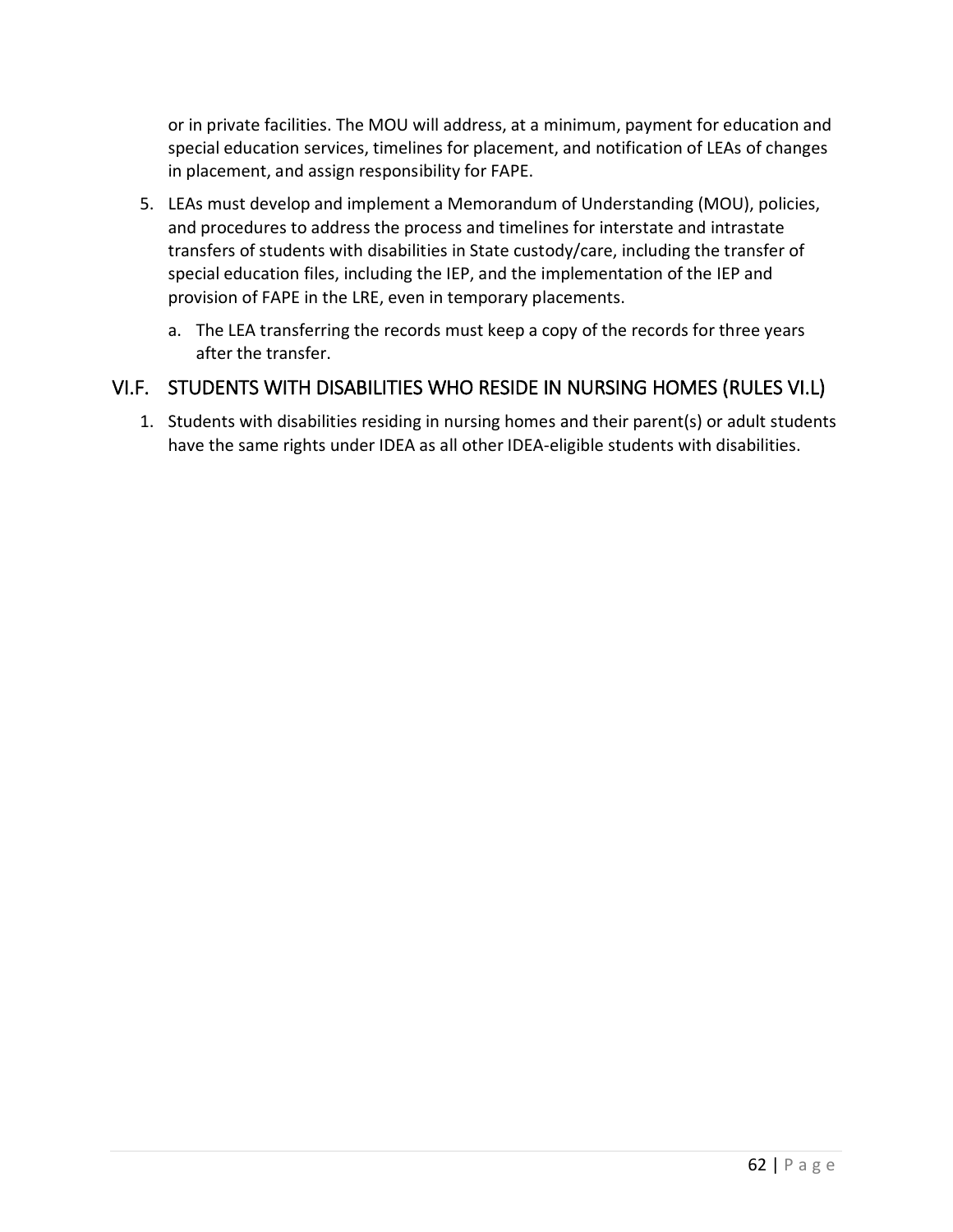## VII. TRANSITIONS (34 CFR § 300.1; RULES VII.)

#### VII.A. TRANSITION SERVICES—SCHOOL TO POST-SCHOOL (RULES VII.B.)

1. Purpose (34 CFR § 300.1; Rules VII.B.1.)

To ensure that all students with disabilities have available to them a free appropriate public education that emphasizes special education and related services designed to meet their unique needs and prepare them for further education, employment, and independent living.

- 2. Definition (34 CFR § 300.43; Rules VII.B.2.)
	- a. *Transition services* means a coordinated set of activities for a student with a disability that:
		- (1) Is designed to be within a results-oriented process that is focused on improving the academic and functional achievement of the student with a disability, to facilitate the student's movement from school to post-school activities, including postsecondary education, vocational education, integrated employment (including supported employment), continuing and adult education, adult services, independent living, or community participation;
		- (2) Is based on the individual student's needs, taking into account the student's strengths, preferences, and interests, and includes:
			- (a) Instruction;
			- (b) Related services;
			- (c) Community experiences;
			- (d) The development of employment and other post-school adult living objectives; and
			- (e) If appropriate, acquisition of daily living skills and provision of a functional vocational evaluation.
	- b. Transition services for students with disabilities may be special education, if provided as specially designed instruction, or a related service, if required to assist a student with a disability to benefit from special education.
- 3. Parent or adult student participation (34 CFR § 300.322; Rules VII.B.3.)

For a student with a disability age 14 and older, or younger if determined appropriate by the IEP Team, the notice of meeting must indicate:

- a. That a purpose of the meeting will be the consideration of the postsecondary goals and transition services for the student;
- b. That UTAH CONNECTIONS ACADEMY will invite the student; and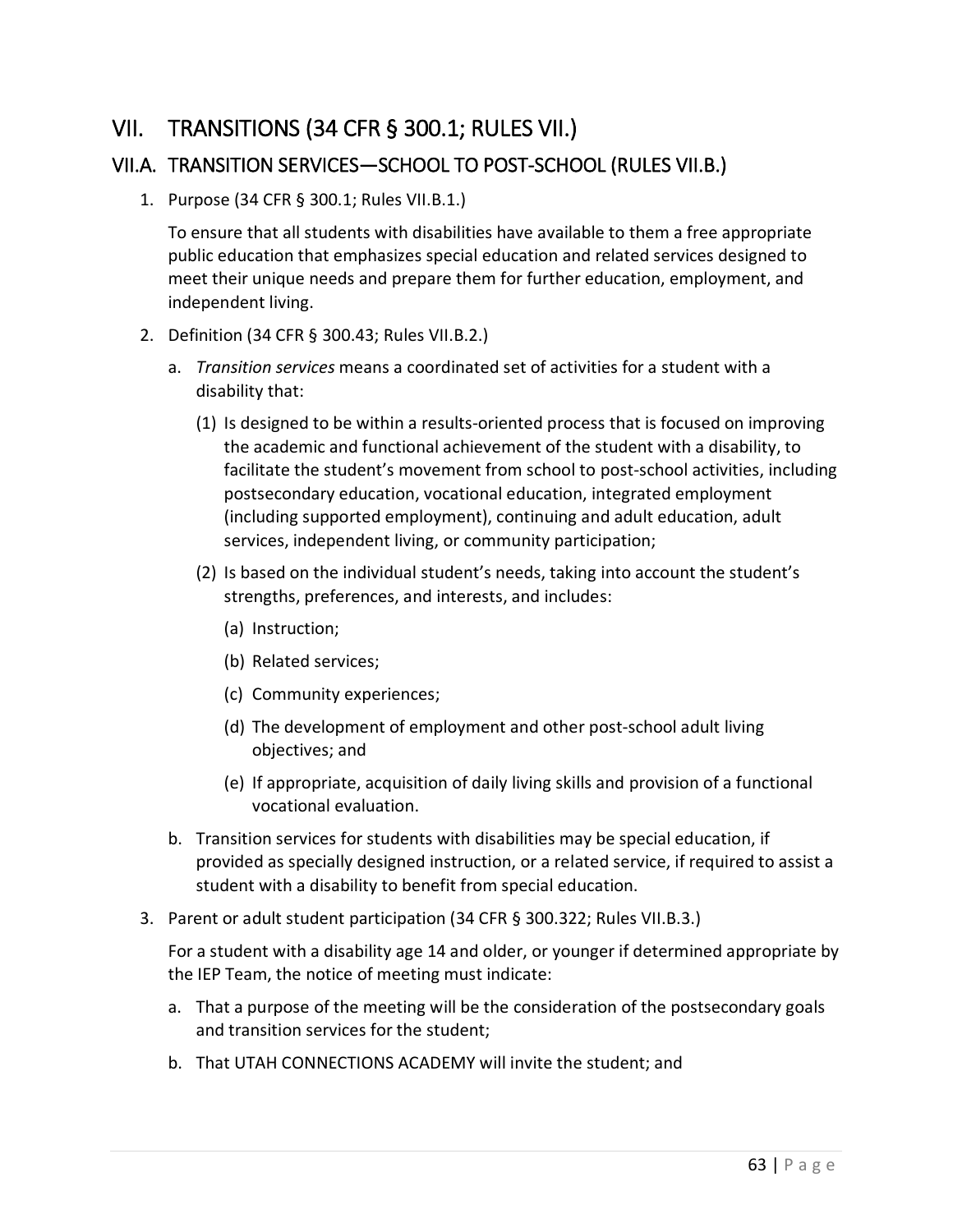- c. Identify any other agency that will be invited, with the consent of the parent(s) or adult student, to send a representative.
- 4. IEP Team (34 CFR § 300.321; Rules VII.B.4.)

For an IEP Team meeting that includes as a purpose the development of a transition plan:

- a. UTAH CONNECTIONS ACADEMY must invite the student with a disability to attend the student's IEP meeting if a purpose of the meeting will be the consideration of the post-secondary goals for the student and the transition services needed to assist the student in reaching those goals.
- b. If the student does not attend the IEP meeting, UTAH CONNECTIONS ACADEMY must take other steps to ensure that the student's preferences and interests are considered.
- c. To the extent appropriate, with the consent of the parent(s) or adult student, UTAH CONNECTIONS ACADEMY must invite a representative of any participating agency that is likely to be responsible for providing or paying for transition services.
- 5. Definition of IEP (34 CFR § 300.320(b); Rules VII.B.5.)
	- a. Transition services. For a student with a disability, ages 14 and older, or younger if determined appropriate by the IEP Team, and updated annually thereafter, the IEP must include:
		- (1) Realistic and reasonable measurable postsecondary goals based upon annual age-appropriate transition assessments related to training or education, employment, and, where appropriate, independent living skills;
		- (2) Transition services, including multi-year courses of study, that will reasonably enable the student to reach the post-secondary goals identified on the IEP;
		- (3) Evidence that the student was invited to the IEP Team meeting where transition services are to be discussed. If the student does not attend the IEP meeting, the IEP Team must take other steps to ensure the student's preferences and interests are considered;
		- (4) If appropriate, evidence that a representative of any participating agency that might be providing or paying for any transition services was invited to the IEP Team meeting with written consent of the parent or adult student prior to the meeting; and
		- (5) Any modifications to graduation requirements, as permitted under R277-700.
	- b. Students with disabilities must have access to school counselors for the purpose of planning and must be actively invited and included (when appropriate) in school activities which address course planning (including online courses), graduation, and post-secondary education and employment (i.e., college week, scholarship opportunities, ACT, and concurrent enrollment).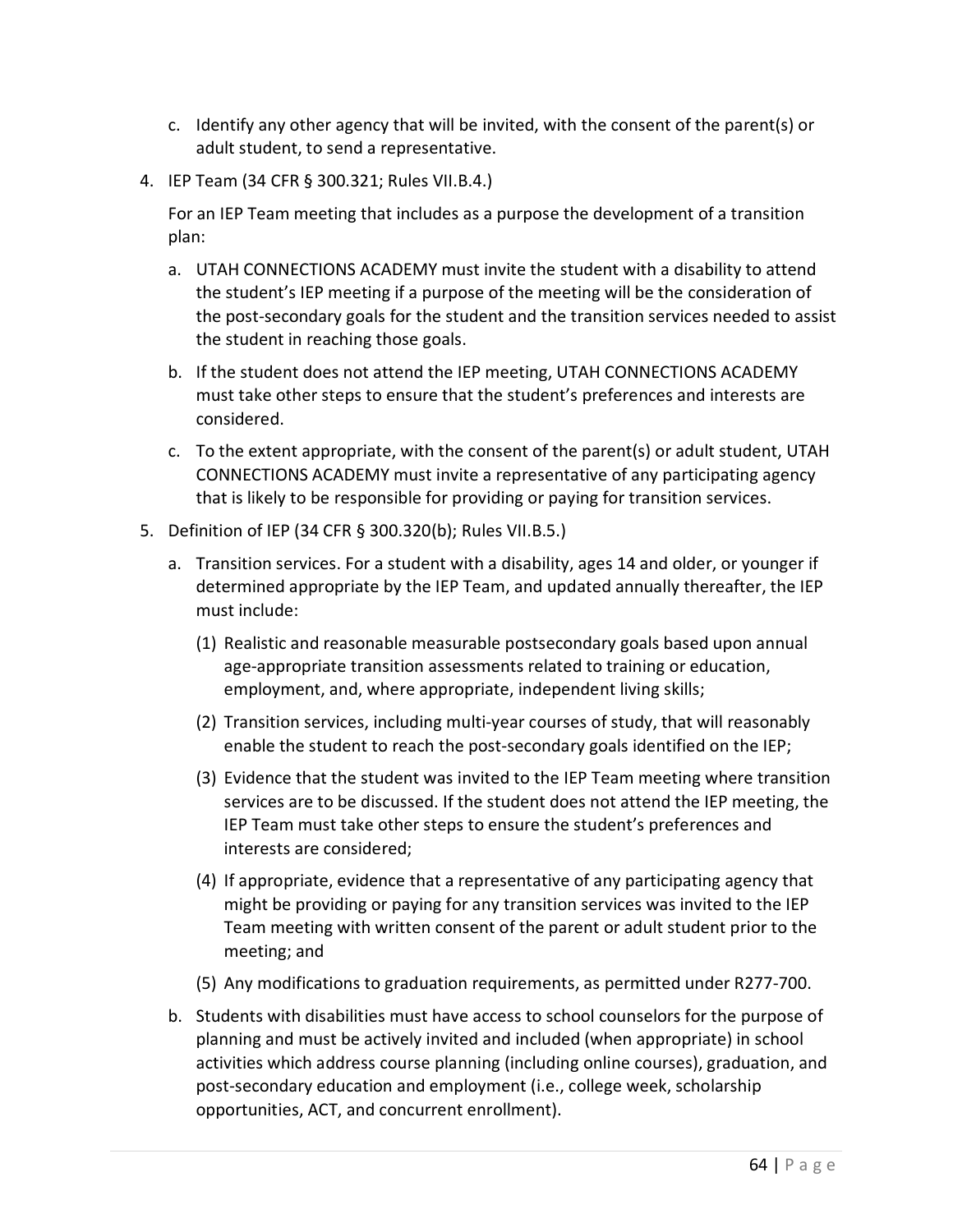- 6. Transfer of rights at age of majority (34 CFR §§ 300.320(c), 300.520; Rules VII.B.6.)
	- a. Not later than the student's 17th birthday, the IEP must include a dated statement, signed by the student, parent, and an LEA Representative, that the student and the student's parent(s) have been informed of parent's rights under Part B of the IDEA that will transfer to the student on reaching the age of majority (i.e., age 18), except for a student with a disability who has been determined to be incompetent by a court.
	- b. All rights accorded to parents under Part B of the IDEA transfer to the student on his/her 18th birthday unless the IEP Team determines that:
		- (1) The parent has obtained legal guardianship, power of attorney, or conservatorship; or
		- (2) The student has married or become emancipated (in which case the rights transfer at that time).
	- c. All rights accorded to parents under Part B of the IDEA transfer to students who are incarcerated in an adult or juvenile State or local correctional institution.
- 7. Termination of eligibility as a change of placement (34 CFR § 300.305; Rules VII.B.7.)
	- a. An evaluation is not required before the termination of a student's eligibility under this part due to graduation from secondary school with a regular high school diploma, or due to exceeding the age of eligibility for FAPE under Utah law.
	- b. For a student whose eligibility terminates due to graduation from secondary school with a regular diploma, or due to exceeding the age of eligibility for FAPE under Utah law, an LEA must provide the student with a summary of the student's academic achievement and functional performance which shall include a statement of the student's post-secondary goals, recommendations on how to assist the student in meeting the student's postsecondary goals, and a statement of when and how accommodations were used for instruction and assessment.
	- c. Receipt of a general educational development (GED) credential does not end eligibility for FAPE.
- 8. Failure to meet transition objectives (34 CFR § 300.324; Rules VII.B.8.)
	- a. If a participating agency, other than UTAH CONNECTIONS ACADEMY, fails to provide the transition services described in the IEP, the LEA must reconvene the IEP Team to identify alternative strategies to meet the transition objectives for the student set out in the IEP.
	- b. Nothing relieves any participating agency, including a State vocational rehabilitation agency, of the responsibility to provide or pay for any transition service that the agency would otherwise provide to students with disabilities who meet the eligibility criteria of that LEA (34 CFR § 300.324).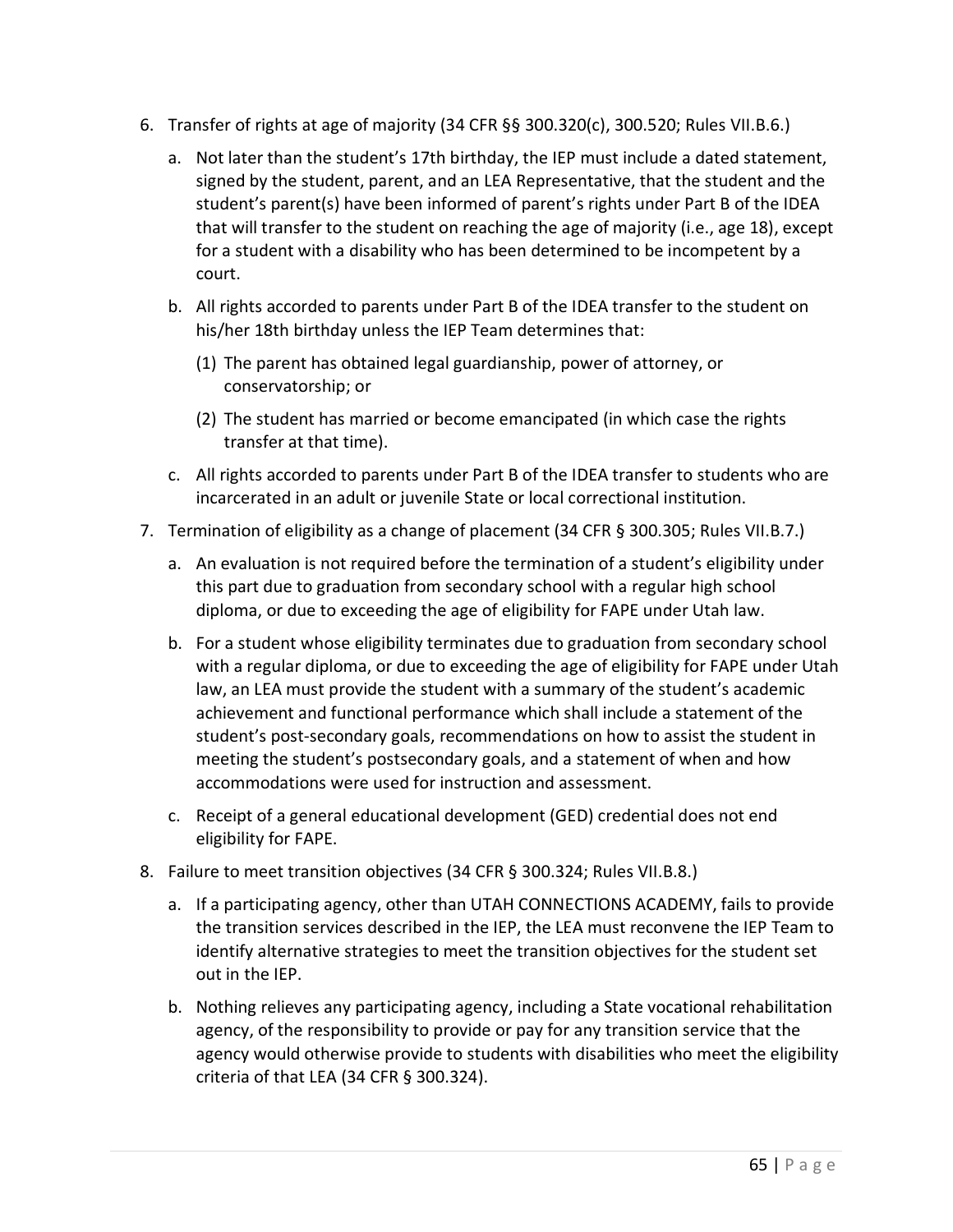- c. If any public agency other than an educational agency is otherwise obligated under Federal or State law, or assigned responsibility under State policy or an interagency agreement, to provide or pay for any services that are also considered special education or related services such as, but not limited to, services relating to assistive technology devices, assistive technology services, related services, supplementary aids and services, and transition services, that are necessary for ensuring a FAPE to students with disabilities within the State, the public agency must fulfill that obligation or responsibility, either directly or through contract or other arrangement or as provided in an interagency agreement.
- 9. Students with disabilities in adult prisons (34 CFR § 300.324; Rules VII.B.9.)
	- a. The requirements relating to transition planning and transition services do not apply with respect to those students whose eligibility under Part B of the IDEA will end, because of their age, before they will be eligible to be released from prison based on consideration of their sentence and eligibility for early release.
	- b. The obligation to make FAPE available to all students with disabilities does not apply with respect to students ages 18 through 21 to the extent that State law does not require that special education and related services under Part B of the IDEA be provided to students with disabilities who, in the last educational placement prior to their incarceration in an adult correctional facility (34 CFR § 300.102):
		- (1) Were not actually identified as being a student with a disability; and
		- (2) Did not have an IEP under Part B of the IDEA.
	- c. The exception does not apply to students with disabilities ages 18 through 21 who:
		- (1) Had been identified as a student with a disability and had received services in accordance with an IEP, but who left school prior to their incarceration; or
		- (2) Did not have an IEP in their last educational setting, but who had actually been identified as a student with a disability.

#### VII.B. GRADUATION (UCA 53E-7-202; R277-705; RULES VIII.C.)

- 1. The obligation of UTAH CONNECTIONS ACADEMY to make FAPE available to all students with disabilities does not apply to students with disabilities who have graduated from high school with a regular high school diploma (34 CFR § 300.102(a)(3)(i)).
	- a. The exception above does not apply to students that have graduated from high school but have not been awarded a regular high school diploma (34 CFR § 300.102(a)(3)(ii)).
	- b. UTAH CONNECTIONS ACADEMY may not withhold a regular high school diploma from a student who has met State or LEA graduation requirements.
	- c. Graduation from high school with a regular high school diploma constitutes a change in placement, requiring prior written notice that must contain all the requirements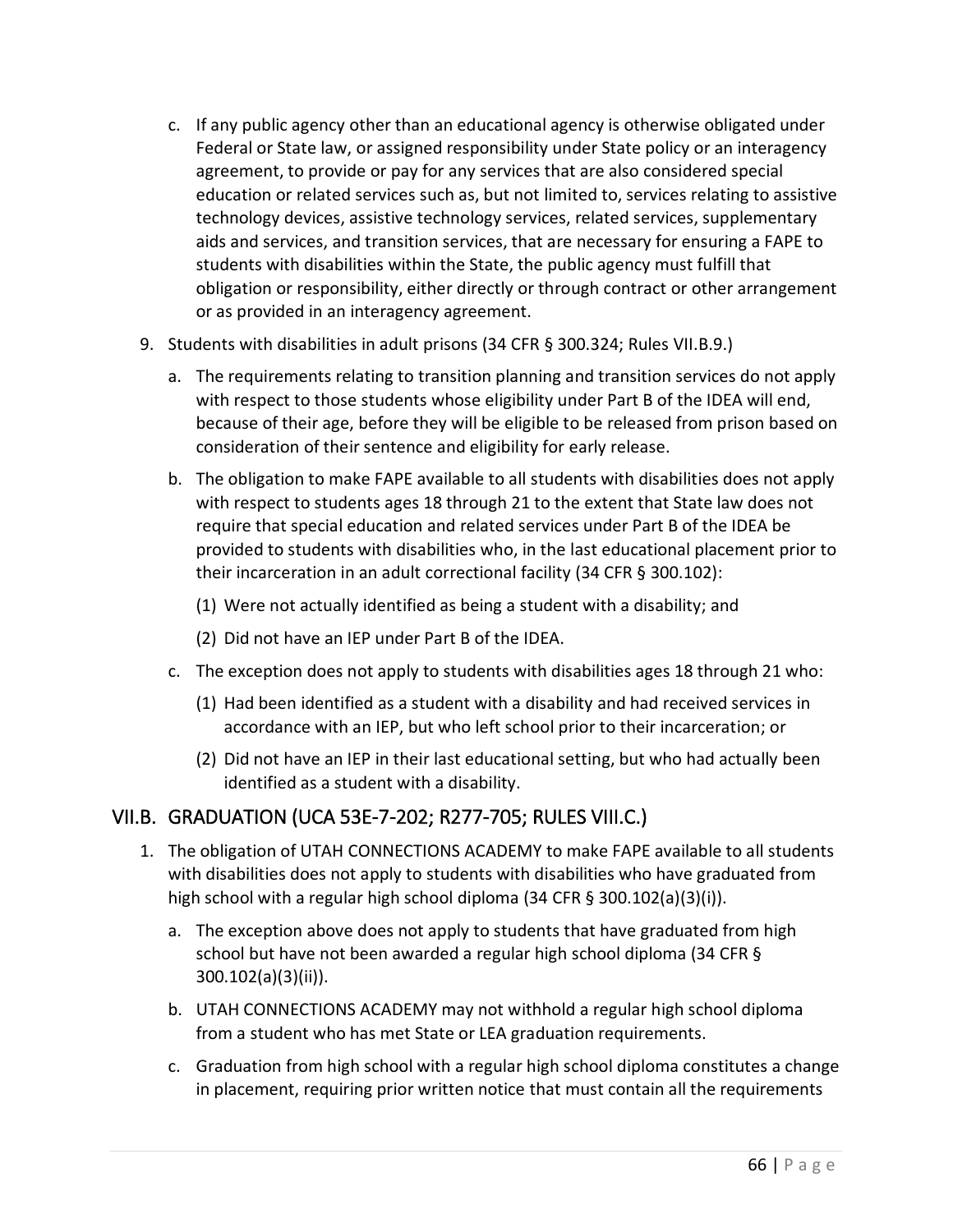in Rule IV.D, including being given a reasonable time before UTAH CONNECTIONS ACADEMY proposed to terminate the student's eligibility under the IDEA by issuing the student a diploma (34 CFR § 300.503).

- d. The term "regular high school diploma" does not include an alternative degree that is not fully aligned with the State's academic standards, such as a certificate or a GED (34 CFR § 300.102(a)(3)(iv)).
- 2. A student with a disability served by a special education program shall satisfy high school completion or graduation criteria, consistent with State and federal law and the student's IEP. UTAH CONNECTIONS ACADEMY may modify graduation requirements consistent with the student's IEP (R277-700-6(25)). UTAH CONNECTIONS ACADEMY may award a student a certificate of completion consistent with state and federal law and the student's IEP.
- 3. The IEP Team must refer to the USBE Special Education Graduation Guidelines for additional information regarding modifying graduation requirements and IEP substitutions.

### VII.C. TERMINATION OF SERVICES UPON REACHING AGE 22 (R277-419-2(25)(B); RULES VII.D.)

1. If a student with a disability turns 22 any time after July 1, LEAs must continue to provide FAPE until the end of that school year.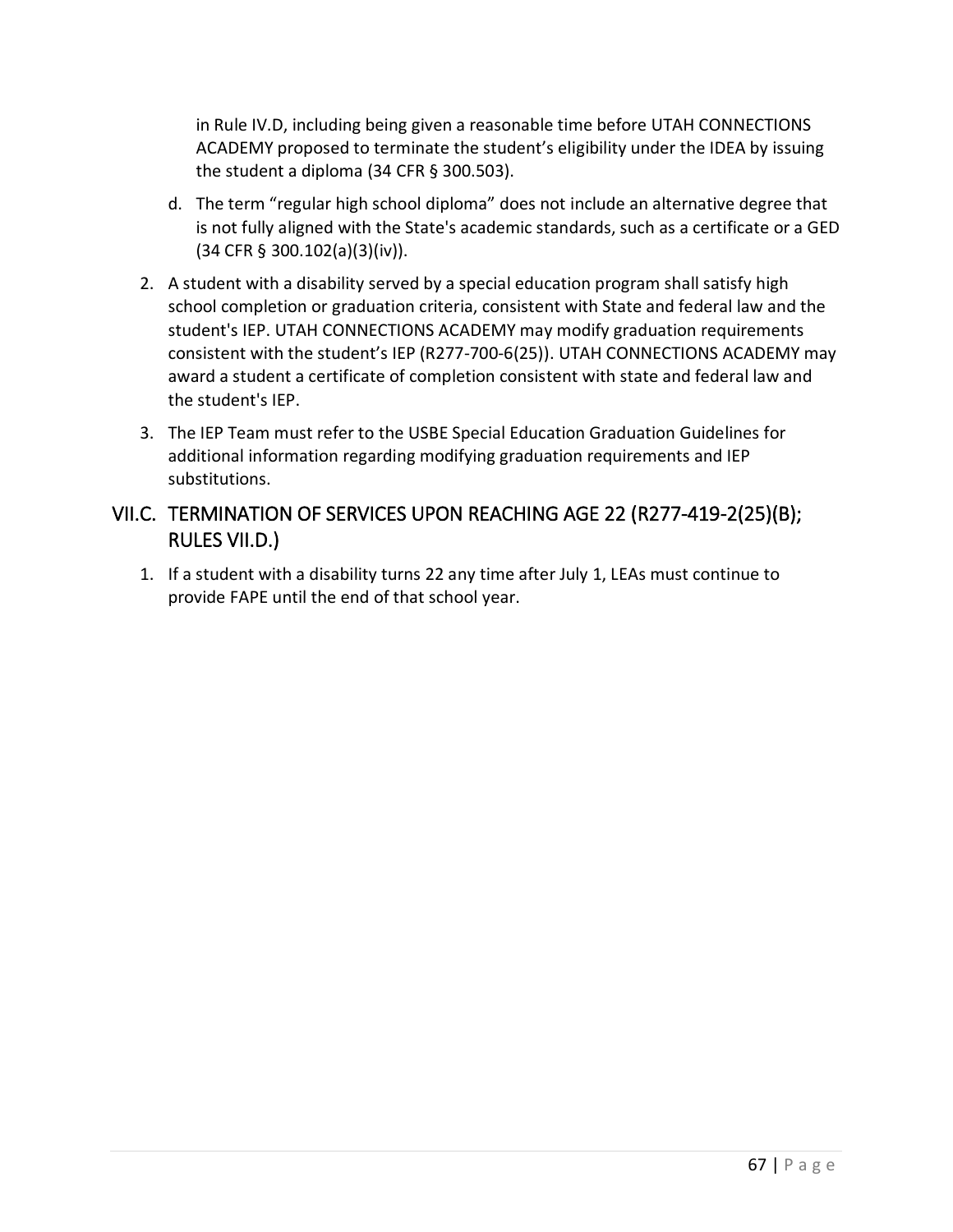# VIII. RESPONSIBILITIES OF THE UTAH STATE BOARD OF EDUCATION

In addition to the requirements listed below, UTAH CONNECTIONS ACADEMY provides data as required for State and Federal reports and other State functions as listed in Rules VIII.

#### VIII.A. GENERAL SUPERVISORY AUTHORITY

- 1. LEA Special Education Program Funding (Rules VIII.A.3.)
	- a. UTAH CONNECTIONS ACADEMY shall provide, either singly or in cooperation with other school districts or public institutions, a free appropriate public education program for all students with disabilities who are enrolled in UTAH CONNECTIONS ACADEMY. The program shall include necessary special facilities, instruction, and education-related services. The costs of UTAH CONNECTIONS ACADEMY 's program, or share of a joint program, shall be paid from LEA funds.
	- b. UTAH CONNECTIONS ACADEMY shall receive funds under UCA Title 53F, Chapter 2, State Funding--Minimum School Program, and other applicable laws to provide special education services in accordance with the Rules.
	- c. UTAH CONNECTIONS ACADEMY may, singly or in cooperation with other public entities, provide education and training for persons with disabilities who are younger than 3 or older than 22. The cost of such a program may be paid from fees, contributions, and other funds received by LEA for support of the program but may not be paid from public education funds.
	- d. The requirements of Part B of the IDEA and the Rules are binding on each LEA and other public agency that has direct or delegated authority to provide special education and related services in the State of Utah.

#### VIII.B. STATE ELIGIBILITY (34 CFR § 300.110; USBE VIII.B.3.)

- 1. Program Options.
	- a. UTAH CONNECTIONS ACADEMY takes steps to ensure that its students with disabilities have available to them the variety of educational programs and services available to nondisabled students in the area served by the agency, including art, music, industrial arts, consumer and homemaking education, and vocational education.

#### VIII.C. USBE PROGRAM MONITORING (USBE VIII.D.2-3.)

- 1. UTAH CONNECTIONS ACADEMY is involved in the Utah's Program Improvement Planning System (UPIPS) monitoring system, as required under Part B of the IDEA, R277- 709, and R277-114-3. UTAH CONNECTIONS ACADEMY shall complete the required activities according to the timeline provided by the USBE staff.
- 2. Results of the monitoring process are publicly available, upon request.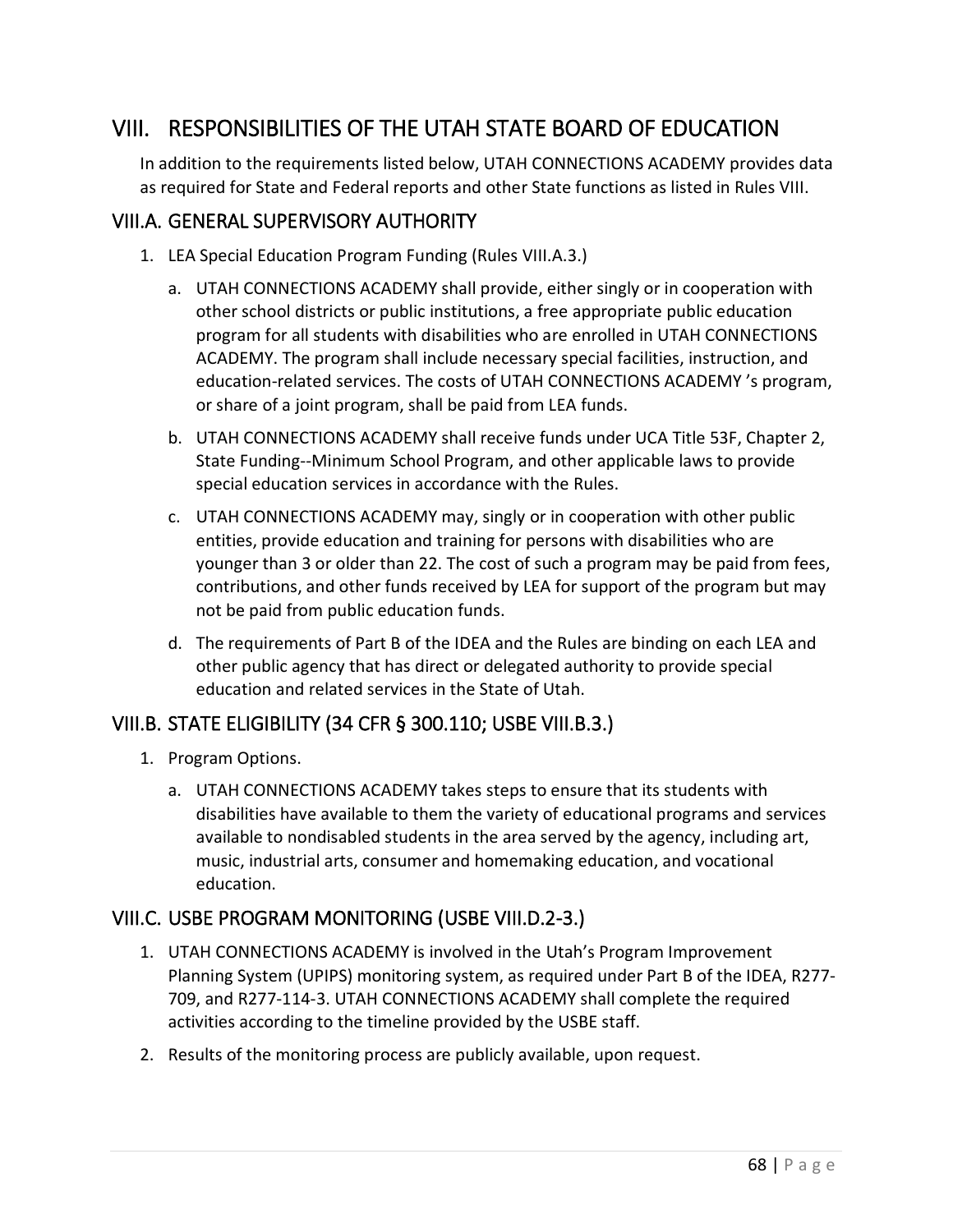### VIII.D. PERSONNEL QUALIFICATIONS (34 CFR § 300.156; RULES VIII.K.3-5.)

1. Qualifications for special education teachers (R277-504).

The USBE and IDEA established qualifications for each person employed as a public school special education teacher in the State who teaches in an elementary school, middle school, or secondary school.

2. Related services personnel and paraeducators (R277-506 and R277-524).

The qualifications include qualifications for related services personnel and paraeducators that:

- a. Are consistent with any State-approved or State-recognized certification, licensing, registration, or other comparable requirements that apply to the professional discipline in which those personnel are providing special education or related services; and
- b. Ensure that related services personnel who deliver services in their discipline or profession:
	- (1) Meet the requirements; and
	- (2) Have not had certification or licensure requirements waived on an emergency, temporary, or provisional basis; and
- c. Allow paraeducators and assistants who are appropriately trained and supervised, in accordance with State law, regulation, or written policy, in meeting the requirements of this part, to be used to assist in the provision of special education and related services under Part B of the IDEA to students with disabilities.
- d. Interpreters for the Deaf.

Under UCA 35A-13-604, an individual is required to be certified as an interpreter if that individual provides interpreter services for deaf and hard of hearing students.

3. Notwithstanding any other individual right of action that a parent, adult student, or student may maintain under this part, nothing in this part shall be construed to create a right of action on behalf of an individual student or a class of students for the failure of a particular SEA, LEA, or other public agency employee to be highly qualified, or to prevent a parent or adult student from filing a State complaint about staff qualifications with the State Director of Special Education.

## VIII.E. REPORTING ON SUSPENSION AND EXPULSION RATES (34 CFR § 300.170; RULES VIII.M.)

1. Through daily uploads, UTAH CONNECTIONS ACADEMY shall report to the USBE staff, through the UTREx reporting system, on the rates of long-term suspensions and expulsions of students with disabilities and nondisabled students, including data disaggregated by race and ethnicity. The USBE staff shall examine these data to determine if significant discrepancies are occurring: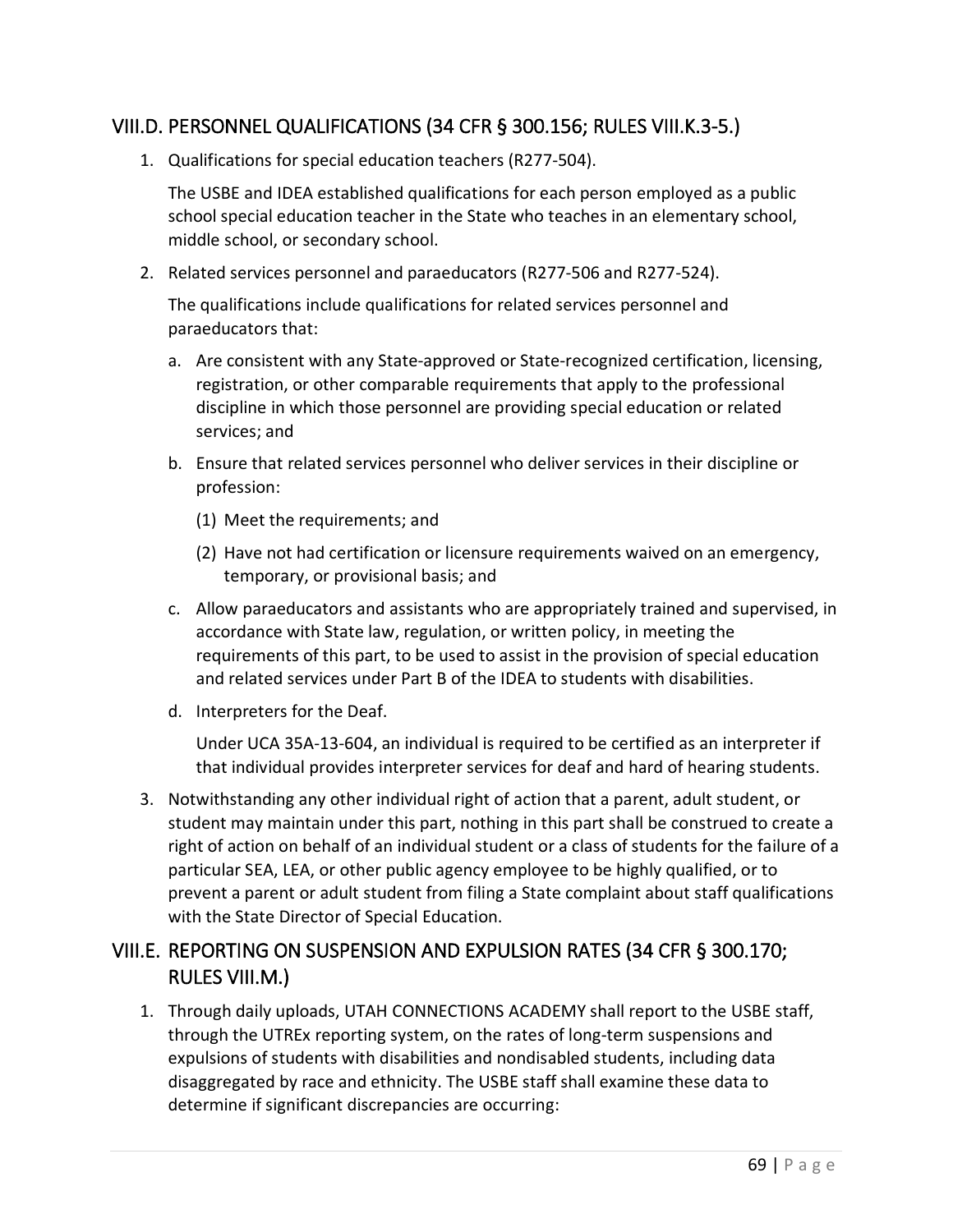- a. Between nondisabled students and students with disabilities within UTAH CONNECTIONS ACADEMY.
- 2. If discrepancies are occurring, the USBE staff shall review and, if appropriate, require revisions in both USBE and LEA policies, procedures, and practices to ensure compliance with Part B of the IDEA.
- 3. Policies, procedures, and practices to be reviewed and, if appropriate, revised, include:
	- a. The development and implementation of IEPs;
	- b. The use of positive behavior interventions and supports; and
	- c. Procedural safeguards.

#### VIII.F. PROHIBITION ON MANDATORY MEDICATION (34 CFR § 300.174; RULES VIII.X.)

- 1. The USBE prohibits State and UTAH CONNECTIONS ACADEMY personnel from requiring parents or adult students to obtain a prescription for substances identified under schedules I, II, III, IV, or V in section 202(c) of the Controlled Substances Act for a student as a condition of attending school, receiving an evaluation, or receiving services under Part B of the IDEA (21 USC  $\S$  812(c)).
- 2. Nothing in Rules VIII.X.1. shall be construed to create a Federal prohibition against teachers and other school personnel consulting or sharing classroom-based observations with parent(s) or adult student regarding a student's academic and functional performance, or behavior in the classroom or school, or regarding the need for evaluation for special education or related services related to child find.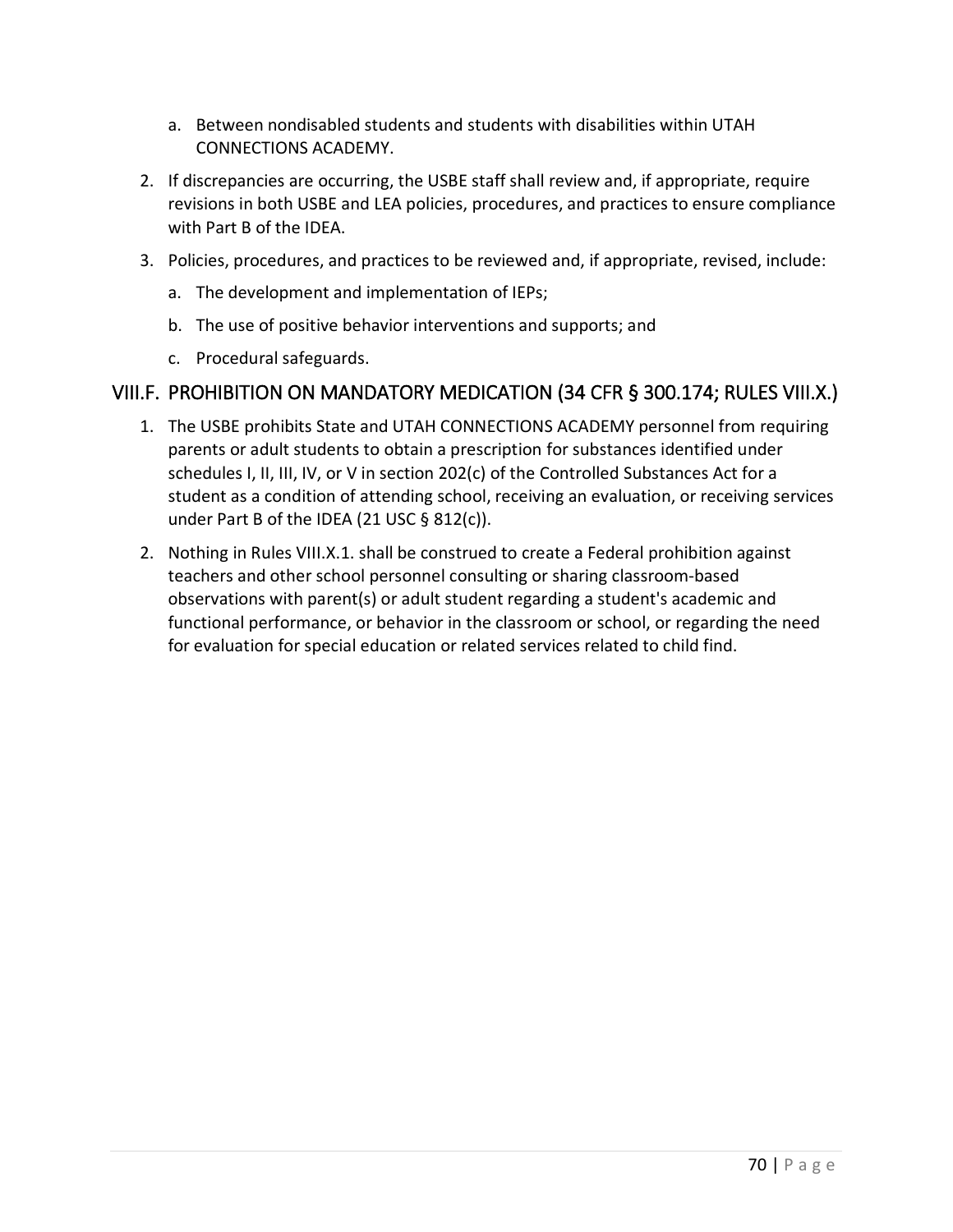# IX. LEA ELIGIBILITY AND RESPONSIBILITIES

## IX.A. LEA ELIGIBILITY FOR IDEA PART B FUNDS (34 CFR §§ 300.211–212, 220)

Federal special education funding is made available through a grant to the state from the Office of Special Education Programs (OSEP). These funds are restricted and may only be used to provide services and program for students who qualify under Part B of the IDEA. Funds are available for students who are 3–5 (section 619 Preschool) and for students age 3–21 (section 611 School-Age). Some funds are retained at the state level for administration and for state level activities. The remaining funds are distributed to Utah Local Education Agencies (LEAs) by formula.

- 1. Annually, the USBE staff shall notify UTAH CONNECTIONS ACADEMY of the availability of Federal funds under Part B of the IDEA. In order to receive IDEA Part B flow-through funds, UTAH CONNECTIONS ACADEMY must have in effect a USBE-approved special education program (Rules X.B.2.), including policies and procedures that are consistent with the Rules.
- 2. UTAH CONNECTIONS ACADEMY must have a USBE-approved special education program (UCA 53F-2-307; (Rules IX.A.2). UTAH CONNECTIONS ACADEMY 's program is approved by the state board when UTAH CONNECTIONS ACADEMY 's special education policies and procedures are approved by the USBE special education staff and then by UTAH CONNECTIONS ACADEMY 's local board in a public meeting. UTAH CONNECTIONS ACADEMY must submit documentation of the local board's approval to the USBE special education staff. The USBE approval of UTAH CONNECTIONS ACADEMY 's policies and procedures includes the approval of any supporting documentation necessary to ensure their implementation. All required minimum components of Rules A.2.a-e are addressed in this policies and procedures manual.
- 3. As part of establishing eligibility for Part B funds, UTAH CONNECTIONS ACADEMY must have revised policies and procedures in alignment with the IDEA 2004 final regulations and current Rules within one year of the final USBE approval of Rules.
- 4. Policies and procedures submitted by UTAH CONNECTIONS ACADEMY in accordance with this section, and approved by the USBE staff, remain in effect until any of the following occur (34 CFR § 300.220):
	- a. The LEA submits modifications to the USBE staff that the SEA or LEA determines are necessary;
		- (1) The provisions of the Rules apply to any modifications in an LEA's policies and procedures in the same manner and to the same extent as the LEA's original policies and procedures.
	- b. The USBE staff gives the LEA notice of a new interpretation of the IDEA by Federal or State courts, or a change in Federal statute; or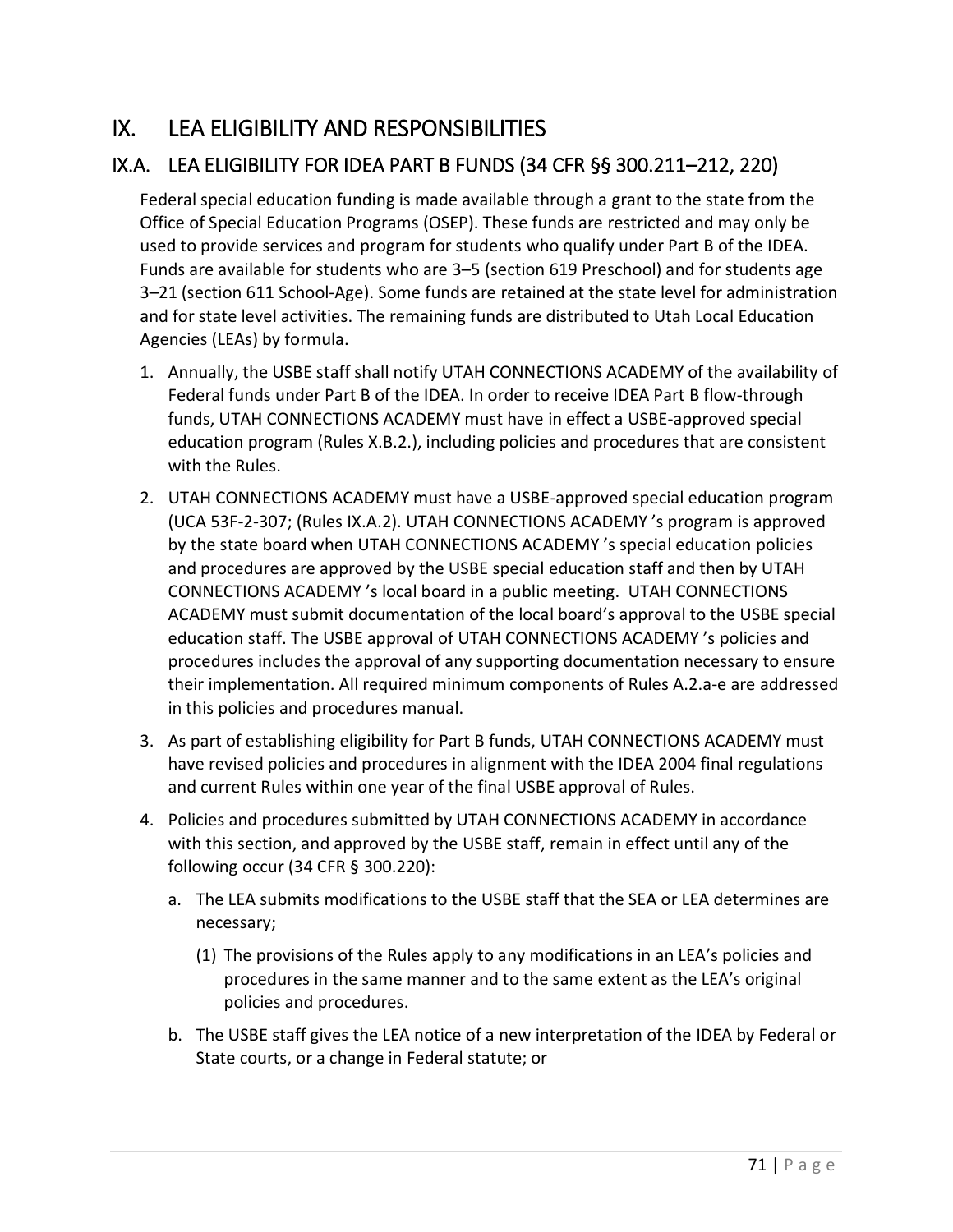- c. There is an official finding of noncompliance with Federal or State law or regulations that requires a change in the LEA's policy and procedures.
- 5. UTAH CONNECTIONS ACADEMY must have on file with the USBE staff information to demonstrate that it will make available to parents of students with disabilities or adult students and to the general public all documents relating to the eligibility of the LEA under Part B of the IDEA (34 CFR § 300.212).
- 6. UTAH CONNECTIONS ACADEMY creates annual improvement goals based on the State Performance Plan (SPP) and Annual Performance Report (APR) Indicators to improve outcomes for students with disabilities (Rules IX.A.2.d(2)(r)).
- 7. UTAH CONNECTIONS ACADEMY collects and provides additional information which the USBE may require in order to meet Federal reporting requirements, including suspension and expulsion rates, LRE environments, disproportionality data, personnel information, and others (Rules IX.A.2.e).

#### IX.B. USE OF PART B FEDERAL FUNDS BY THE LEA (34 CFR §§ 300.200–206, 208)

- 1. UTAH CONNECTIONS ACADEMY submits a plan that provides assurances to the USBE that UTAH CONNECTIONS ACADEMY meets each of the conditions in Rules IX.B (34 CFR § 300.200).
- 2. UTAH CONNECTIONS ACADEMY has in effect policies, procedures, and programs that are consistent with the State policies and procedures established in the Rules (34 CFR § 300.201).
- 3. Use of amounts (34 CFR § 300.202).

UTAH CONNECTIONS ACADEMY has on file with the USBE staff information to demonstrate that amounts provided to the LEA under Part B of the IDEA:

- a. Will be expended in accordance with the applicable provision of the Rules.
- b. Will be used only to pay the excess costs of providing special education and related services to students with disabilities consistent with the Rules; and
- c. Will be used to supplement State, local, and other Federal funds and not to supplant those funds.
- 4. The excess cost requirement prevents UTAH CONNECTIONS ACADEMY from using funds provided under Part B of the IDEA to pay for all of the costs directly attributable to the education of a student with a disability.
- 5. UTAH CONNECTIONS ACADEMY meets the excess cost requirement if it has spent at least a minimum average amount for the education of its students with disabilities before funds under Part B of the IDEA are used.
- 6. Maintenance of effort (34 CFR § 300.203).
	- a. Eligibility standard.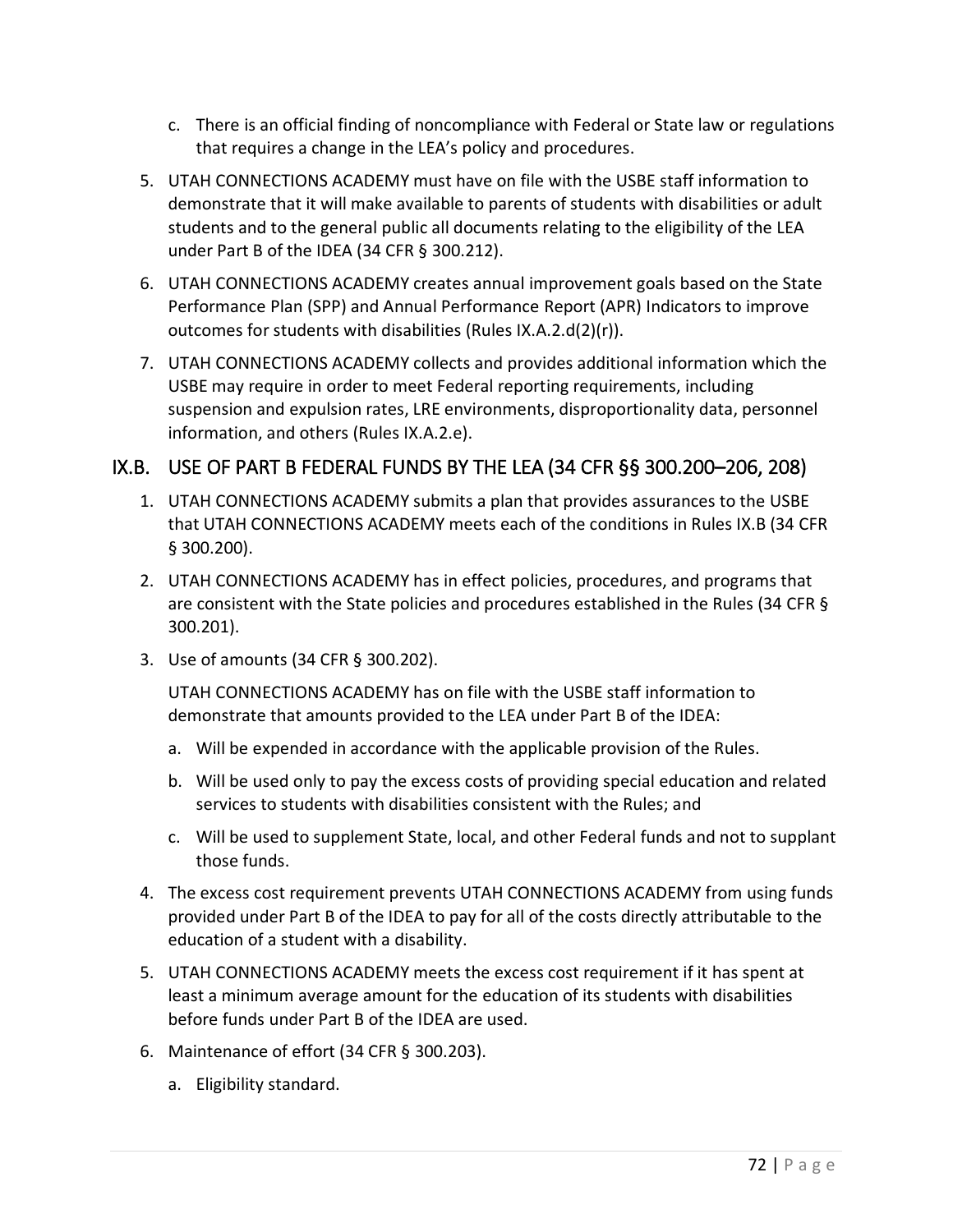- (1) For purposes of establishing UTAH CONNECTIONS ACADEMY 's eligibility for an award for a fiscal year, the USBE must determine that UTAH CONNECTIONS ACADEMY budgets for the education of students with disabilities for at least the same amount, from at least one of the following sources, as UTAH CONNECTIONS ACADEMY spent for that purpose from the same source for the most recent fiscal year f or which information is available:
	- (a) Local funds only;
	- (b) The combination of State and local funds;
	- (c) Local funds only on a per capita basis; or
	- (d) The combination of State and local funds on a per capita basis.
- (2) When determining the amount of funds that UTAH CONNECTIONS ACADEMY must budget to meet the requirement in paragraph Rules IX.B.6.a.(1), UTAH CONNECTIONS ACADEMY may take into consideration, to the extent the information is available, the exceptions and adjustment provided in 34 CFR §§ 300.204 and 300.205 that UTAH CONNECTIONS ACADEMY:
	- (a) Took in the intervening year or years between the most recent fiscal year for which information is available and the fiscal year for which UTAH CONNECTIONS ACADEMY is budgeting; and
	- (b) Reasonably expects to take in the fiscal year for which UTAH CONNECTIONS ACADEMY is budgeting.
- (3) Expenditures made from funds provided by the Federal government for which the SEA is required to account to the Federal government or for which UTAH CONNECTIONS ACADEMY is required to account to the Federal government directly or through the USBE may not be considered in determining whether UTAH CONNECTIONS ACADEMY meets the standard in Rules IX.B.6.a.(1).
- b. Compliance standard.
	- (1) Except as provided in 34 CFR §§ 300.204 and 300.205, funds provided to UTAH CONNECTIONS ACADEMY under Part B of the IDEA will not be used to reduce the level of expenditures for the education of students with disabilities made by the LEA from local funds below the level of those expenditures for the preceding fiscal year.
	- (2) UTAH CONNECTIONS ACADEMY meets this standard if it does not reduce the level of expenditures for the education of students with disabilities made by UTAH CONNECTIONS ACADEMY from at least one of the following sources below the level of those expenditures from the same source for the preceding fiscal year, except as provided in 34 CFR §§ 300.204 and 300.205:
		- (a) Local funds only;
		- (b) The combination of State and local funds;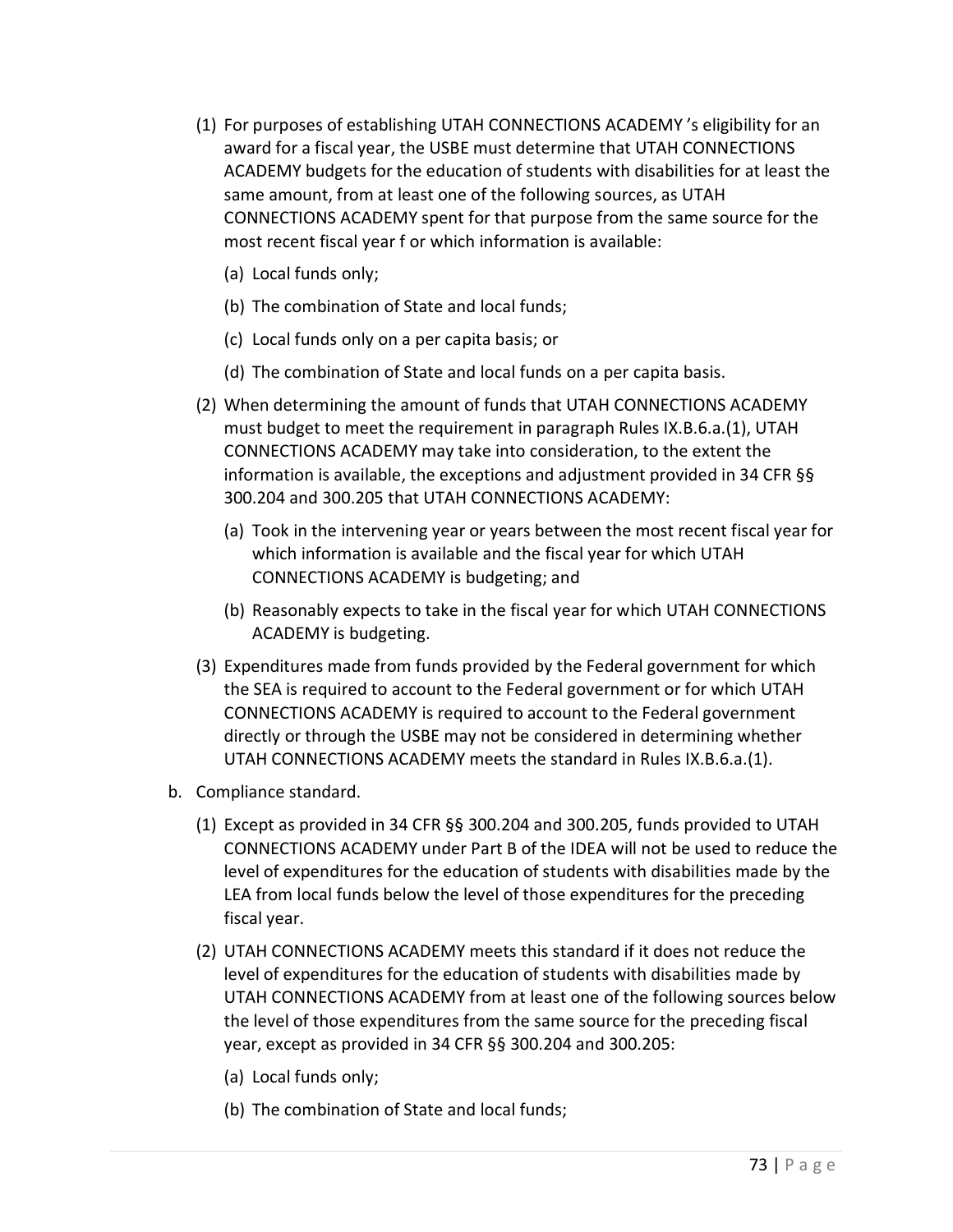- (c) Local funds only on a per capita basis; or
- (d) The combination of State and local funds on a per capita basis.
- (3) Expenditures made from funds provided by the Federal government for which the SEA is required to account to the Federal government or for which UTAH CONNECTIONS ACADEMY is required to account to the Federal government directly or through the USBE may not be considered in determining whether UTAH CONNECTIONS ACADEMY meets the standard of Rules IX.B.6.b.(1) and IX.B.6.b.(2).
- c. Subsequent years.
	- (1) If, in the fiscal year beginning on July 1, 2013 or July 1, 2014, UTAH CONNECTIONS ACADEMY fails to meet the requirements of 34 CFR § 300.203 in effect at that time, the level of expenditures required of UTAH CONNECTIONS ACADEMY for the fiscal year subsequent to the year of the failure is the amount that would have been required in the absence of that failure, not UTAH CONNECTIONS ACADEMY 's reduced level of expenditures.
	- (2) If, in any fiscal year beginning on or after July 1, 2015, UTAH CONNECTIONS ACADEMY fails to meet the requirement of Rules IX.B.6.b.(2)(a) or IX.B.6.b.(2)(c) and UTAH CONNECTIONS ACADEMY is relying on local funds only, or local funds only on a per capita basis, to meet the requirements of the Rules IX.B.6.a or IX.B.6.b, the level of expenditures required of UTAH CONNECTIONS ACADEMY for the fiscal year subsequent to the year of the failure is the amount that would have been required under Rules IX.B.6.b.(2)(a) or IX.B.6.b.(2)(c) in the absence of that failure, not UTAH CONNECTIONS ACADEMY 's reduced level of expenditures.
	- (3) If, in any fiscal year beginning on or after July 1, 2015, UTAH CONNECTIONS ACADEMY fails to meet the requirement of Rules IX.B.6.b.(2)(b) or IX.B.6.b.(2)(d) and UTAH CONNECTIONS ACADEMY is relying on the combination of State and local funds, or the combination of State and local funds on a per capita basis, to meet the requirements of Rules IX.B.6.a or IX.B.6.b, the level of expenditures required of UTAH CONNECTIONS ACADEMY for the fiscal year subsequent to the year of the failure is the amount that would have been required under Rules IX.B.6.b.(2)(b) or IX.B.6.b.(2)(d) in the absence of that failure, not UTAH CONNECTIONS ACADEMY 's reduced level of expenditures.
- d. Consequence of failure to maintain effort.
	- (1) If UTAH CONNECTIONS ACADEMY fails to maintain its level of expenditures for the education of students with disabilities in accordance with Rules IX.B.6.b, the USBE is liable in a recovery action under section 452 of the General Education Provisions Act (20 USC § 1234a) to return to the Department, using non-Federal funds, an amount equal to the amount by which UTAH CONNECTIONS ACADEMY failed to maintain its level of expenditures in accordance with Rules IX.B.6.b. in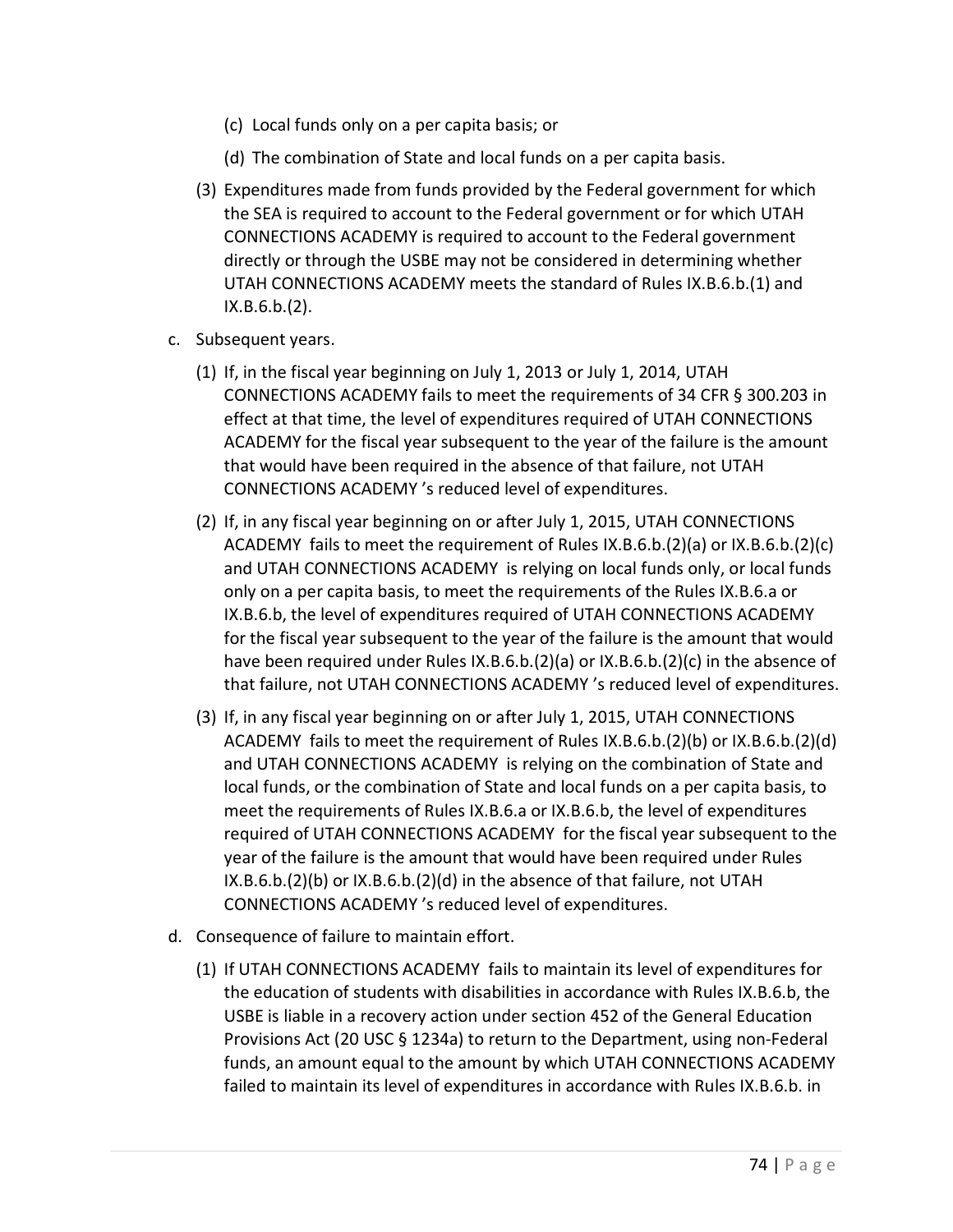that fiscal year, or the amount of UTAH CONNECTIONS ACADEMY 's Part B subgrant in that fiscal year, whichever is lower.

- (2) If the USBE is required to return funds to the Department because of UTAH CONNECTIONS ACADEMY 's failure to meet the Maintenance of Effort requirement, the USBE shall reduce the amount provided to UTAH CONNECTIONS ACADEMY 's Minimum School Program (MSP) Basic Program on a 1/12 basis.
- 7. Exception to maintenance of effort (34 CFR § 300.204).

UTAH CONNECTIONS ACADEMY may reduce the level of expenditures by UTAH CONNECTIONS ACADEMY under Part B of the IDEA below the level of those expenditures for the preceding fiscal year if the reduction is attributable to any of the following:

- a. The voluntary departure, by retirement or otherwise, or departure for just cause, of special education or related services personnel.
- b. A decrease in the enrollment of students with disabilities.
- c. The termination of the obligation of UTAH CONNECTIONS ACADEMY, consistent with this part, to provide a program of special education to a particular student with a disability that is an exceptionally costly program, as determined by the USBE staff, because the student:
	- (1) Has left the jurisdiction of UTAH CONNECTIONS ACADEMY;
	- (2) Has reached the age at which the obligation of UTAH CONNECTIONS ACADEMY to provide a FAPE to the student has terminated; or
	- (3) No longer needs the program of special education.
- d. The termination of costly expenditures for long-term purchases, such as the acquisition of equipment or the construction of school facilities.
- e. The assumption of cost by the high-cost (i.e., Intensive Services fund) fund operated by the USBE staff.
- 8. Adjustment to local fiscal efforts in certain fiscal years (34 CFR § 300.205).
	- a. For any fiscal year for which the allocation received by UTAH CONNECTIONS ACADEMY under Part B of the IDEA exceeds the amount the LEA received for the previous fiscal year, UTAH CONNECTIONS ACADEMY may reduce the level of expenditures otherwise required by maintenance of efforts requirements by not more than 50 percent of the amount of that excess.
	- b. Use of amounts to carry out activities under ESEA/ESSA.

If UTAH CONNECTIONS ACADEMY exercises the authority to reduce the level of expenditures due to an increase in Part B funds, UTAH CONNECTIONS ACADEMY must use an amount of local funds equal to the reduction in expenditures to carry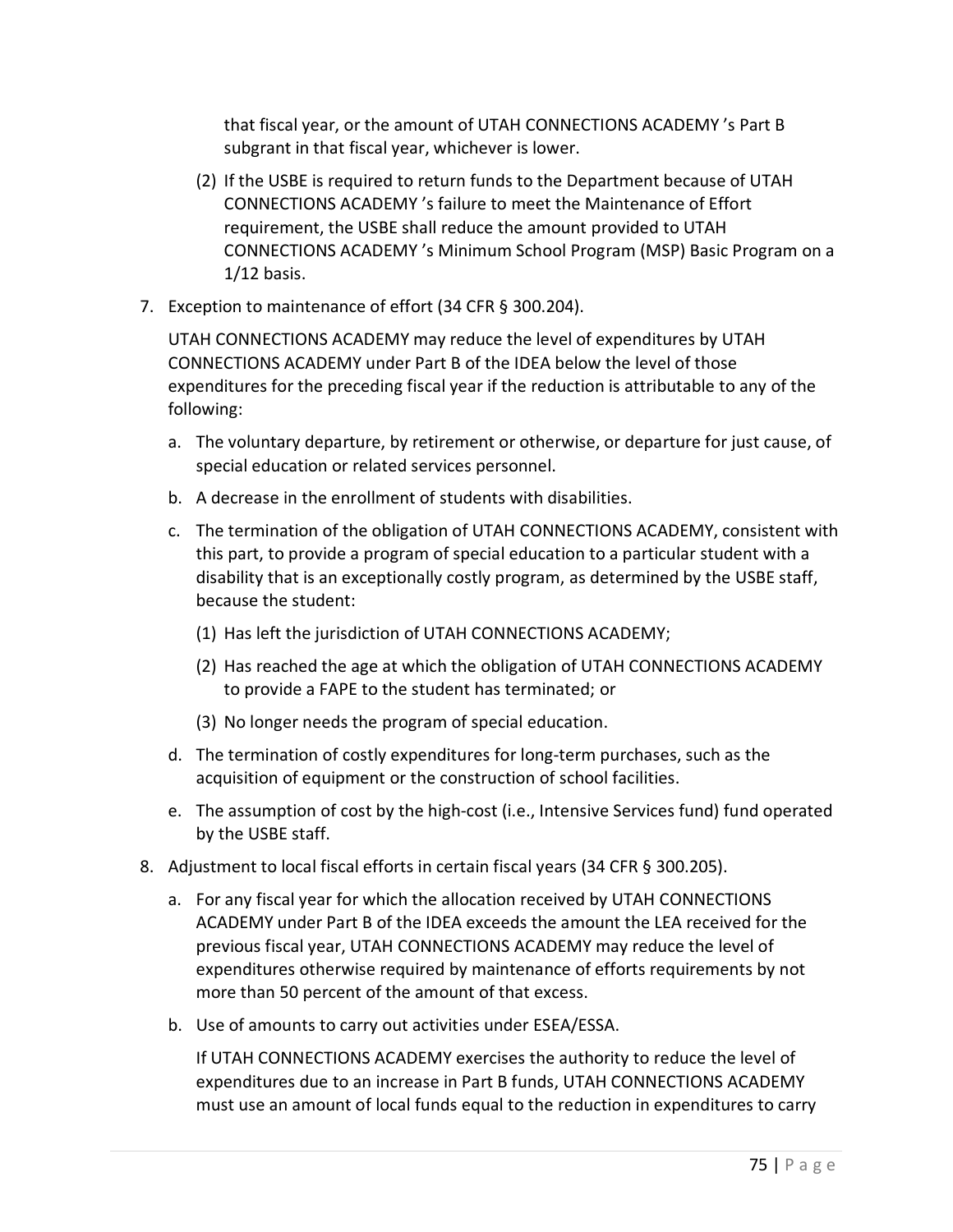out activities that could be supported with funds under the ESEA/ESSA, regardless of whether UTAH CONNECTIONS ACADEMY is using funds under the ESEA/ESSA for those activities.

- c. The USBE staff must prohibit UTAH CONNECTIONS ACADEMY from reducing the level of expenditures for a fiscal year, if the USBE staff determines that:
	- (1) UTAH CONNECTIONS ACADEMY is unable to establish and maintain programs of FAPE that meet the requirements of Part B of the IDEA, or
	- (2) The USBE staff has taken action against UTAH CONNECTIONS ACADEMY under Section 616 of the IDEA and subpart F of the regulations (Monitoring, Technical Assistance, and Enforcement).
- d. The amount of funds expended by UTAH CONNECTIONS ACADEMY for mandatory or voluntary Coordinated Early Intervening Services (CEIS) shall count toward the maximum amount of expenditures that UTAH CONNECTIONS ACADEMY may reduce under the requirements of this section. (UTAH CONNECTIONS ACADEMY does not use Coordinated Early Intervening Services).
- 9. If the USBE staff determines that UTAH CONNECTIONS ACADEMY is not meeting the requirements of the Rules, the USBE staff may prohibit UTAH CONNECTIONS ACADEMY from treating funds received under Part B of the IDEA as local funds under this section for any fiscal year, but only if it is authorized to do so by the State constitution or State statute.
- 10. School-wide programs under Title I of the ESEA/ESSA (34 CFR § 300.206).
	- a. UTAH CONNECTIONS ACADEMY may use funds received under Part B of the IDEA for any fiscal year to carry out a school-wide program under section 1114 of the ESEA/ESSA, except that the amount used in any school-wide program may not exceed the amount received by the LEA under Part B of the IDEA for that fiscal year:
		- (1) Divided by the number of students with disabilities in the jurisdiction of the LEA; and
		- (2) Multiplied by the number of students with disabilities participating in the schoolwide program.
	- b. The funds described in this section must be considered as Federal Part B funds for purposes of the calculations required for excess costs and supplanting.
	- c. The funds may be used without regard to the requirements of 34 CFR § 300.202(a)(1) of the IDEA.
	- d. All other requirements of Part B of the IDEA must be met by UTAH CONNECTIONS ACADEMY using Part B funds for school-wide programs under section 1114 of the ESEA/ESSA, including ensuring that students with disabilities in school-wide program schools:
		- (1) Receive services in accordance with a properly developed IEP; and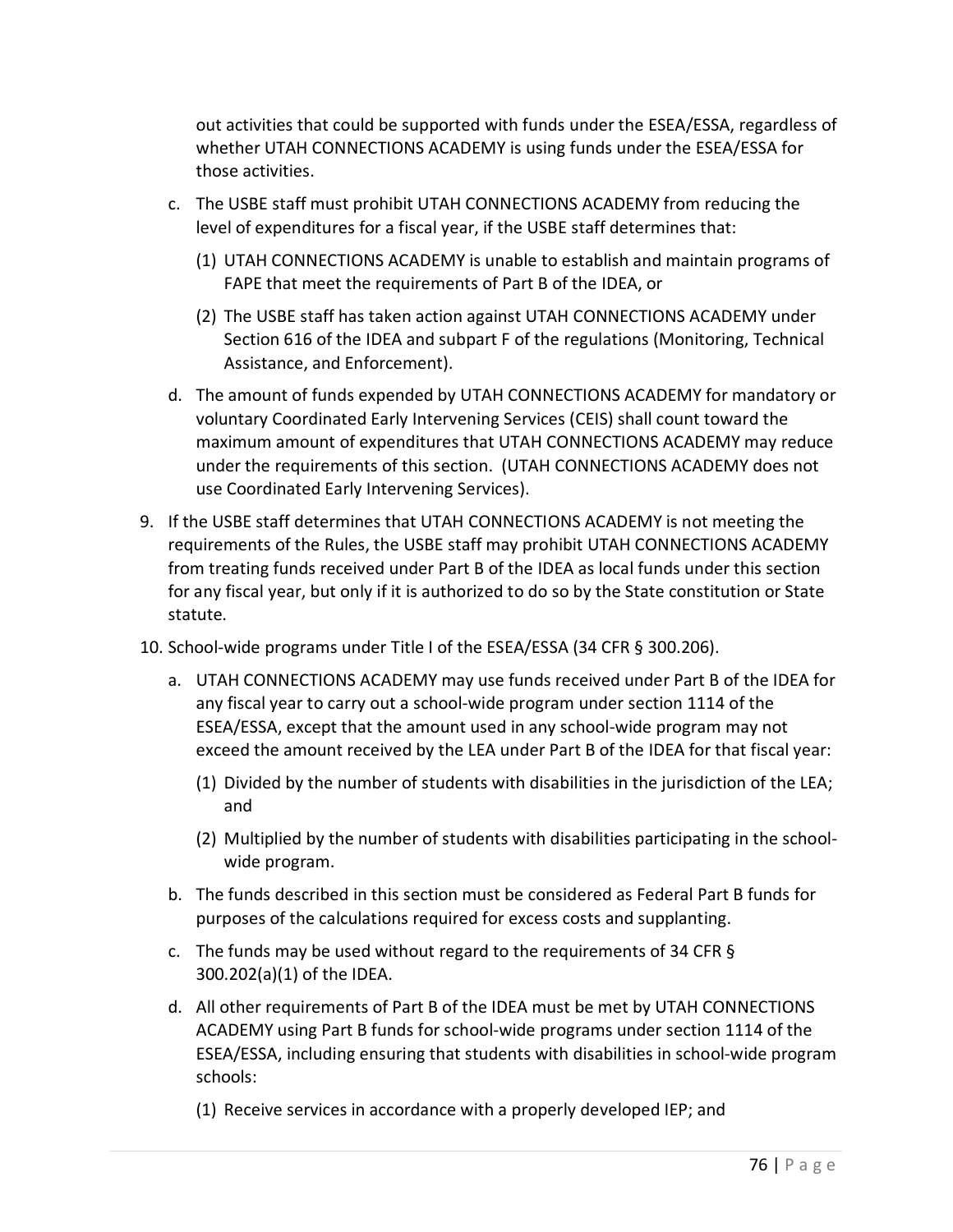(2) Are afforded all the rights and services guaranteed to students with disabilities under Part B of the IDEA.

### IX.C. CHARTER SCHOOLS AND THEIR STUDENTS (34 CFR § 300.209; RULES IX.C.)

- 1. Students with disabilities ages 5 through 21 who attend public charter schools and their parent(s) or adult students retain all rights under Part B of the IDEA and Rules.
- 2. UTAH CONNECTIONS ACADEMY receives funding under Part B or State special education funding and is responsible for ensuring that all of the requirements of Part B of the IDEA and Rules are met. UTAH CONNECTIONS ACADEMY may not refer potential or enrolled students with disabilities back to their school district of residence due to a disability, child find, or need for special education and related services, including placements.
- 3. Nothing in Rules prohibit school districts and charter schools from developing a Memorandum of Understanding (MOU) to address student specific needs and/or placements.

# IX.D. COORDINATED EARLY INTERVENING SERVICES (CEIS) (34 CFR § 300.226; RULES IX.D.)

- 1. Utah Connections Academy may not use more than 15 percent of the amount Utah Connections Academy receives under Part B of the IDEA for any fiscal year, less any amount reduced by the LEA pursuant to maintenance of effort, if any, in combination with other amounts (which may include amounts other than education funds), to develop and implement coordinated early intervening services (CEIS), which may include interagency financing structures, for students in kindergarten through grade 12 (with a particular emphasis on students in kindergarten through grade three) who are not currently identified as needing special education or related services, but who need additional academic and behavioral support to succeed in a general education environment.
- 2. In implementing CEIS, Utah Connections Academy may carry out activities that include:
	- a. Professional learning (which may be provided by entities other than LEAs) for teachers and other school staff to enable such personnel to deliver scientifically based academic and behavior interventions, including scientifically based literacy instruction, and, where appropriate, instruction on the use of adaptive and instructional software; and
	- b. Providing educational and behavioral evaluations, services, and supports, including scientifically based literacy instruction.
- 3. CEIS may not be used to limit or create a right to FAPE under Part B of the IDEA or to delay appropriate evaluation of a student suspected of having a disability.
- 4. Utah C Academy must annually report to the USBE staff on:
	- a. The number of students served under this section who received early intervening services; and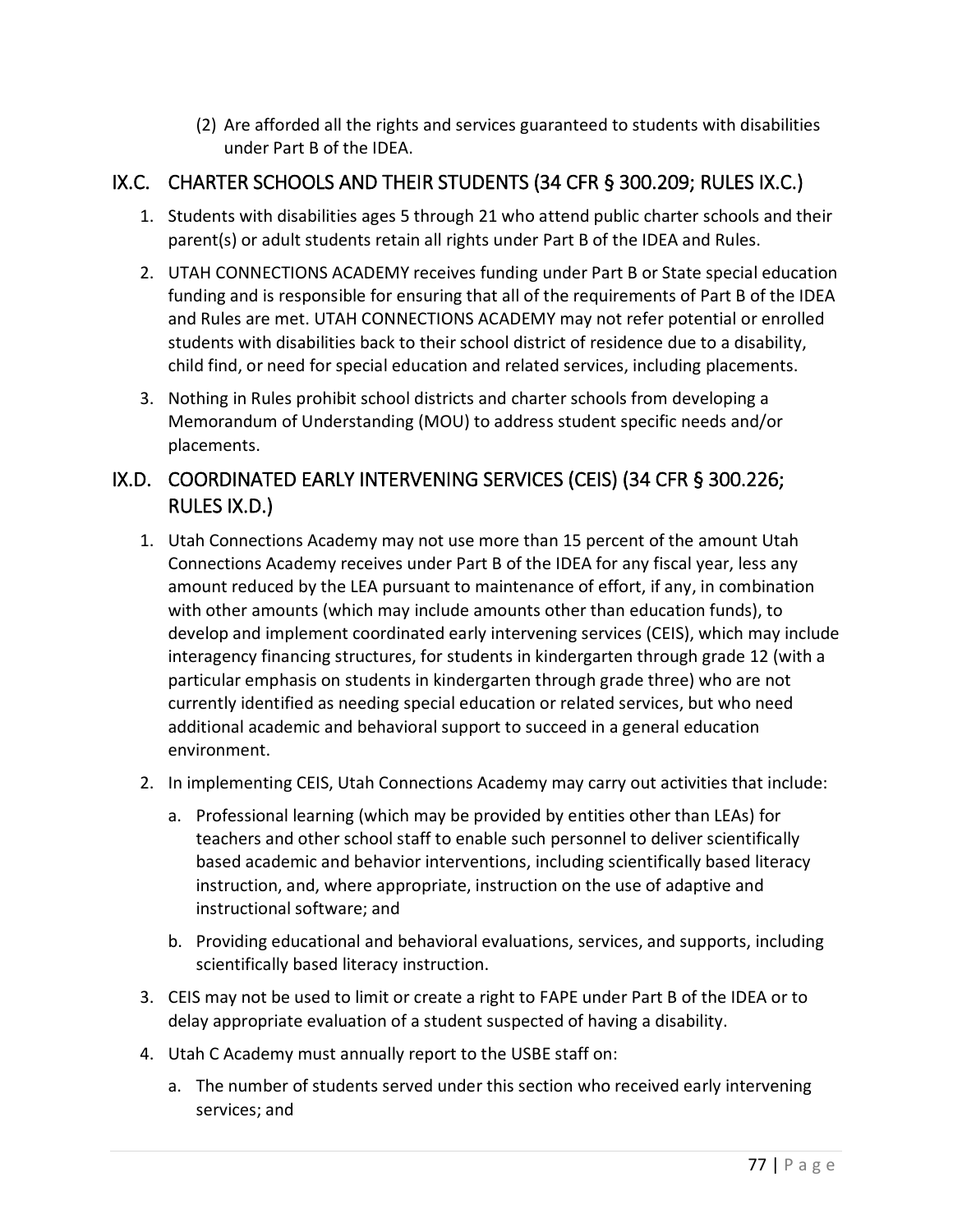- b. The number of students served under this section who received early intervening services and subsequently receive special education and related services under Part B of the IDEA during the preceding two-year period.
- 5. Funds made available to carry out this section may be used to carry out coordinated early intervening services aligned with activities funded by, and carried out under, the ESEA/ESSA if those funds are used to supplement, and not supplant, funds made available under the ESEA/ESSA for the activities and services assisted under this section. LEAs should refer to the USBE CEIS Technical Assistance for additional information.

# IX.E. PERSONNEL DEVELOPMENT (34 CFR § 300.207; RULES IX.E.)

- 1. UTAH CONNECTIONS ACADEMY must ensure that all personnel necessary to carry out Part B of the IDEA are appropriately and adequately prepared, subject to the requirements related to personnel qualifications and section 2122 of the ESEA/ESSA, as well as 34 CFR § 300.156; R277-504, R277-506, R277-520, and R277-524.
- 2. Paraeducators, when used to carry out Part B of the IDEA, must be appropriately trained and supervised, and utilized in accordance with USBE Paraeducator Standards.
- 3. UTAH CONNECTIONS ACADEMY shall provide documentation of paraeducator training and supervision to USBE staff upon request.

### IX.F. LEA PROVISION OF FAPE (34 CFR § 300.101; RULES IX.G.)

1. UTAH CONNECTIONS ACADEMY will oversee the caseload of each special educator (including psychologists, social workers, speech-language pathologists, occupational therapists, physical therapists, adapted PE specialists, and any other related servers) to ensure that a free appropriate public education is available to all eligible students with disabilities

# IX.G. ROUTINE CHECKING OF HEARING AIDS AND EXTERNAL COMPONENTS OF SURGICALLY IMPLANTED MEDICAL DEVICES (34 CFR § 300.113; RULES IX.H.)

- 1. Hearing aids. UTAH CONNECTIONS ACADEMY must ensure that hearing aids worn in school by students with hearing loss, including deafness, are functioning properly.
- 2. External components of surgically implanted medical devices.
	- a. Subject to Rules IX.H.2.b, each public agency must ensure that the external components of surgically implanted medical devices are functioning properly.
	- b. For a student with a surgically implanted medical device who is receiving special education and related services, UTAH CONNECTIONS ACADEMY is not responsible for the post-surgical maintenance, programming, or replacement of the medical device that has been surgically implanted (or of an external component of the surgically implanted medical device).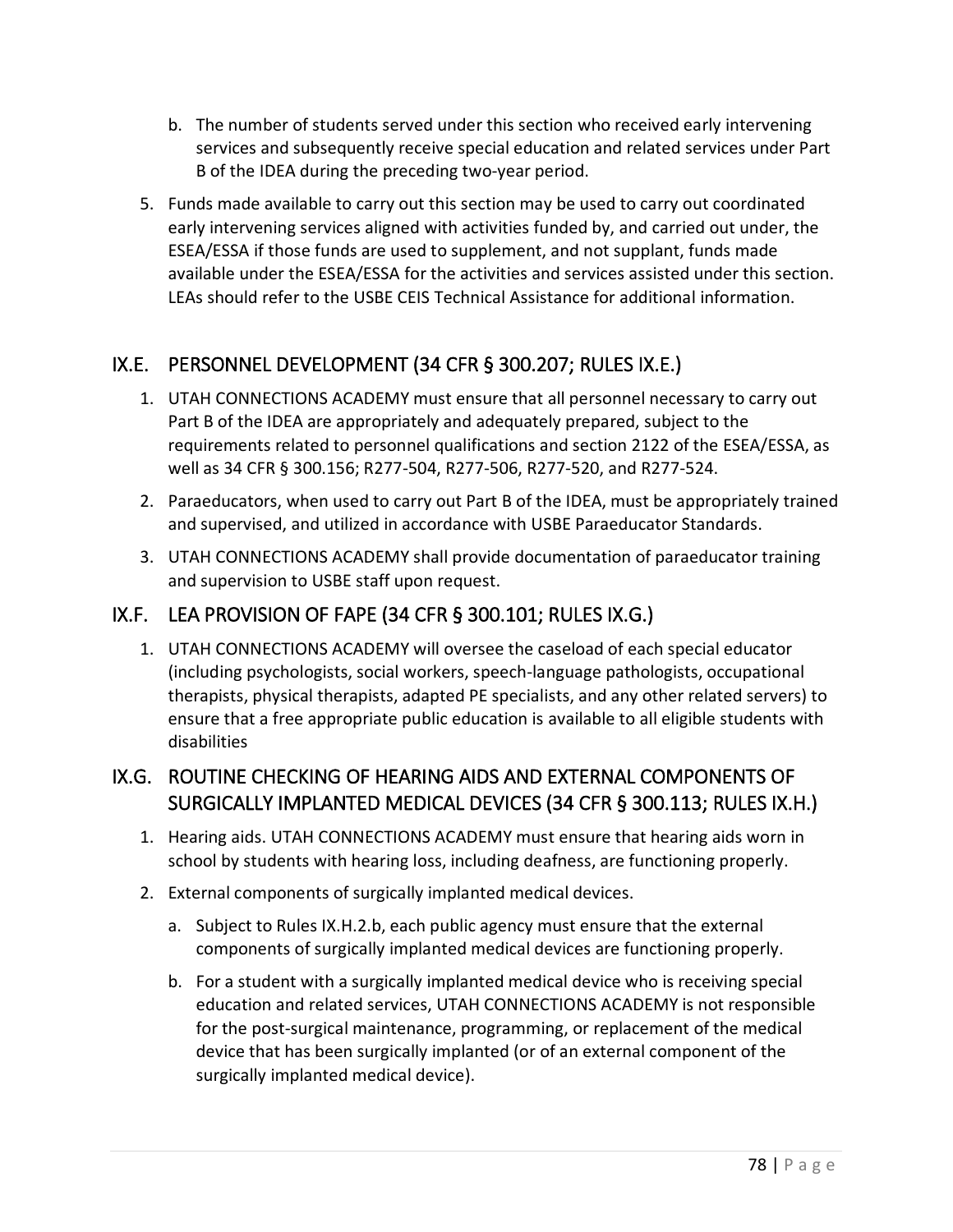# IX.H. EDUCATOR LICENSE REQUIREMENTS (R277-504; R277-506; R277-520; RULES  $IX.I.$

Professionals providing services to students with disabilities must hold a Utah Professional Educator License or Endorsement in the area in which they provide services. This includes special education teachers, speech/language pathologists, school psychologists, school social workers, and other professionals. Physical and occupational therapists must hold appropriate Utah licensure. The UTAH CONNECTIONS ACADEMY principal, special education manager and human resources partner shall be responsible for the evaluation of the appropriateness of licenses and endorsements when assigning staff members. UTAH CONNECTIONS ACADEMY refers to the USBE Teaching, Leadership, and Paraeducator Standards.

- 1. *Special Education (K–12) License* area of concentration means the license required for teaching students with disabilities in kindergarten through grade 12. Special Education areas of concentration carry endorsements in at least one of the following areas (R277- 504-2(13)(a)):
	- a. Mild/Moderate Disabilities,
	- b. Severe Disabilities,
	- c. Deaf and Hard of Hearing,
	- d. Blind and Visually Impaired, and
	- e. Deafblind.
- 2. Teachers providing services to the single category of Speech Language Impairment must hold the appropriate license, endorsement, or area of concentration in the category of Speech Language Impairment (R277-506).
- 3. Teachers assigned to teach academic subjects in elementary and secondary special education programs must, in addition to their special education license, meet the standards for personnel under the USBE and the ESEA/ESSA.
- 4. School social workers and school psychologists providing services to students with disabilities must be licensed by the USBE (R277-506).
- 5. Individuals providing psychological evaluation services for students with disabilities must hold a Utah education license for school psychologists or State licensure and meet the assessment publisher's criteria for administration (R277-506).

#### IX.I. PURCHASE OF INSTRUCTIONAL MATERIALS IN ACCESSIBLE FORMATS (34 CFR § 300.210; RULES IX.J.)

1. UTAH CONNECTIONS ACADEMY chooses to coordinate with the National Instructional Materials Access Center (NIMAC), when purchasing print instructional materials, and must acquire those instructional materials in the same manner, and subject to the same conditions as the USBE under Rules VIII.W.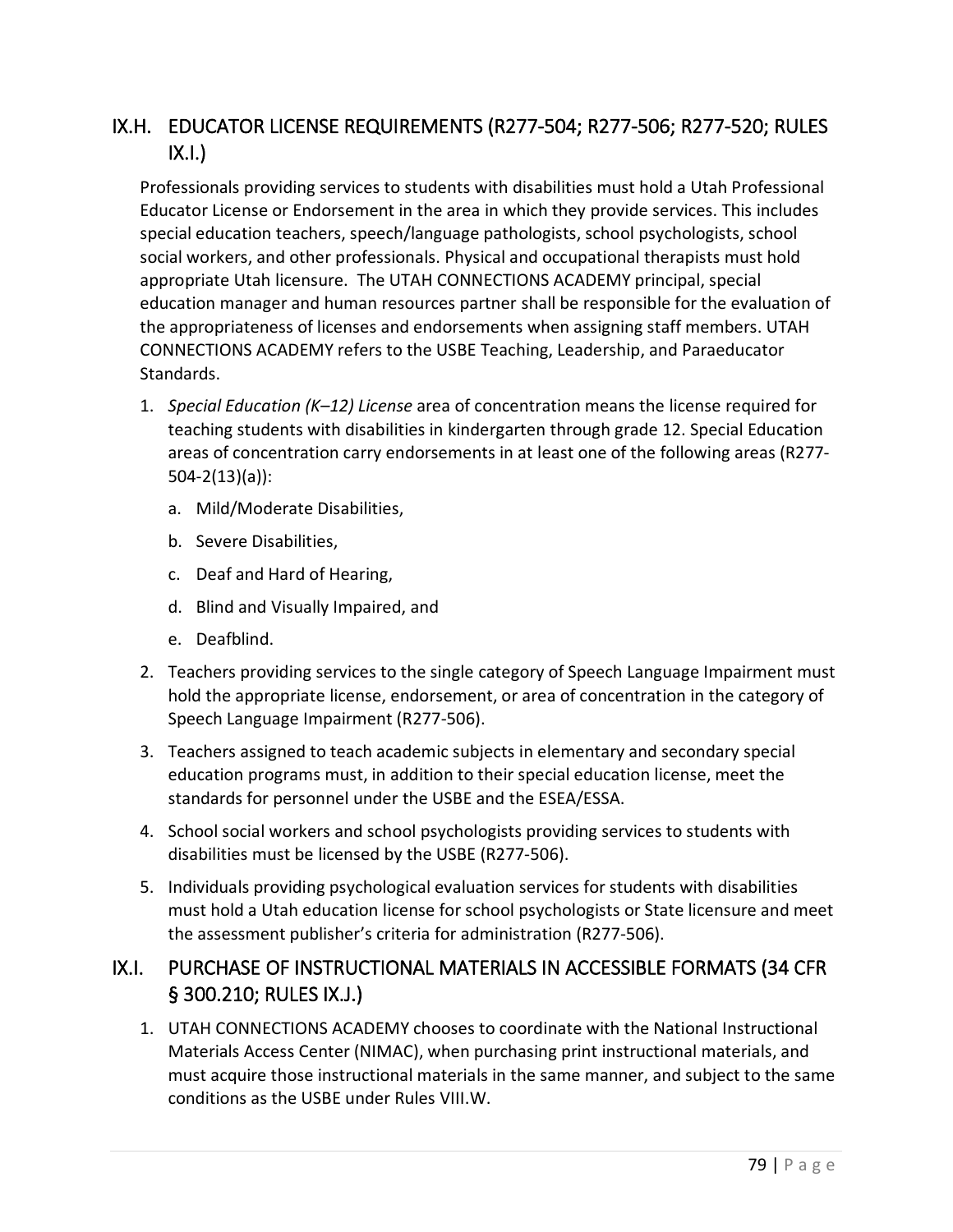- 2. Nothing in this section relieves UTAH CONNECTIONS ACADEMY of its responsibility to ensure that students with disabilities who need instructional materials in accessible formats but are not included under the definition of blind or other persons with print disabilities or who need materials that cannot be produced from NIMAS files, receive those instructional materials in a timely manner.
- 3. For all purposes of this section, the USBE defines timely manner as follows: the SEA and LEAs must take reasonable steps to provide instructional materials in accessible formats to students with disabilities who need those instructional materials at the same time as other students receive instructional materials.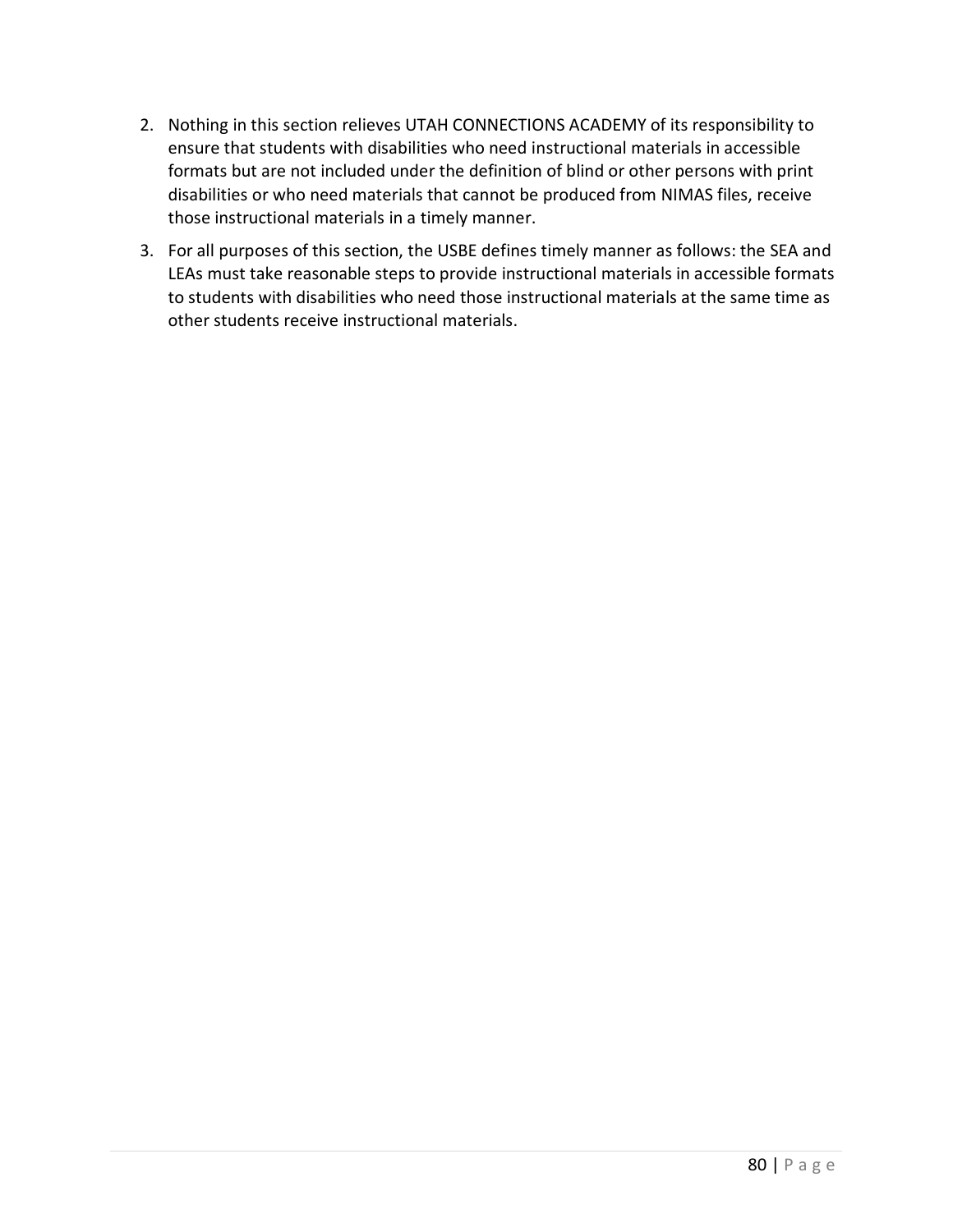# X. SPECIAL EDUCATION FUNDING (RULES X.)

As the State Education Agency (SEA), the USBE has a responsibility under both Federal and State law to monitor implementation of the IDEA by LEAs through a system of general supervision that improves educational results and functional outcomes and ensures that public agencies meet program requirements. The special education program that is funded both from federal and state funds and it is critical to understand the similarities and differences of these funding sources.

"Federal special education funds" means funds paid to the State under IDEA Part B for the purposes of special education.

"State special education funds" means state funds appropriated to public education for the purposes of special education.

Federal special education funds are calculated, allocated, and classified differently than state special education funds. Rules X outline the regulations, restrictions, and allowable costs and activities applicable to each funding source; some requirements are the same for both funding sources and some provisions apply only to one or the other.

# X.A. STATE SPECIAL EDUCATION FUNDS GENERALLY (RULES X.A.)

- 1. State special education funds may be spent only for direct costs, as outlined in Rules. Direct costs are those elements of cost which can be easily, obviously, and conveniently identified with specific special education activities or programs, as distinguished from those costs incurred for several different activities or programs and whose elements are not readily identifiable with specific special education activities.
- 2. State special education funds are appropriated to the Minimum School Program (MSP) and provide restricted (categorical) monies that must be spent for the education of students with disabilities.

# X.B. ALLOCATION OF STATE SPECIAL EDUCATION FUNDS FOR PROGRAMS FOR STUDENTS WITH DISABILITIES (UCA 53F-2-307; R277-479; RULES X.B.3.)

1. UTAH CONNECTIONS ACADEMY must be current with the Utah Program Improvement Planning System (UPIPS) monitoring requirements, including correction of noncompliance within one year of notification, annual Corrective Action Plan (CAP) and Program Improvement Plan (PIP) reports, and desk audit submissions to be eligible for State special education funds.

# X.C. SPECIAL EDUCATION ADD-ON ALLOWABLE USE (FUND 1205) (UCA 53F-2- 307(1); RULES X.C.)

1. UTAH CONNECTIONS ACADEMY will use Special Education add-on funds in accordance with Rules X.B. and to cover the direct costs of providing special education to students with disabilities.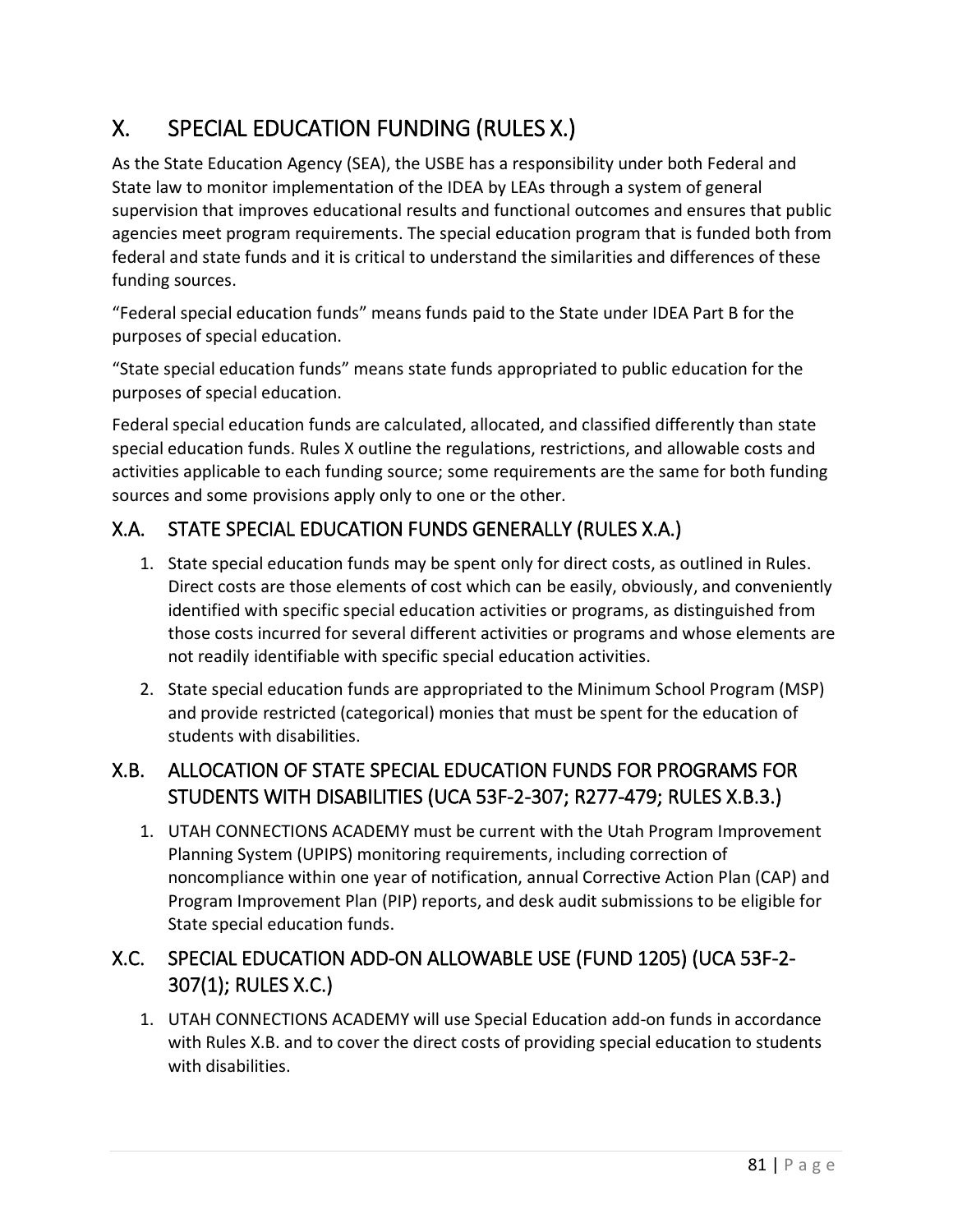### X.D. SPECIAL EDUCATION SELF-CONTAINED ALLOWABLE USE (FUND 1210) (UCA 53F-2-307(3); RULES X.E.)

- 1. "Self-contained" means a public-school student with an IEP or a youth in custody/care (YIC) who receives 180 minutes or more of special education or YIC services during a typical school day per R277-419-2(35).
- 2. UTAH CONNECTIONS ACADEMY will use Special Education Self-Contained funds only for direct costs attributable to the cost of the special education of students with disabilities whose placement is a special class or self-contained environment.

#### X.E. STATE SPECIAL EDUCATION IMPACT AID ALLOWABLE USE (FUND 1225) (UCA 53F-2-307(1); RULES X.I.)

- 1. UTAH CONNECTIONS ACADEMY will use state special education funds for direct costs attributable to the cost of administering the special education program as follows:
	- a. Costs for students in state custody (prisons, detention facilities, and the state hospital)
	- b. Additional costs attributable for services to students with low-incidence disabilities

### X.F. STATE SPECIAL EDUCATION EXTENDED SCHOOL YEAR (ESY) ALLOWABLE USE (FUND 1220) (UCA 53F-2-308(2); RULES X.K.)

1. UTAH CONNECTIONS ACADEMY will use state special education funds for direct costs attributable to the cost of extended year services (ESY) provided to students with disabilities, determined by the student's IEP team to require ESY in order to receive a FAPE and in accordance with R277-751.

# X.G. STATE EXTENDED SCHOOL YEAR STIPEND FOR SPECIAL EDUCATORS (EYSE) ALLOWABLE USE (FUND 1278) (UCA 53F-2-310; RULES X.M.)

- 1. UTAH CONNECTIONS ACADEMY will use state special education funds for salaries and allowable benefits of Special Education Teachers, or Speech Language Pathologists who provide eligible services under R277-525-2.
- 2. A special educator receiving a stipend shall: (a) work an additional day beyond the number of days contracted with the special educator's school district or school for each daily stipend; (b) schedule the additional days of work before or after the school year; and (c) use the additional days of work to perform duties related to the IEP process, including: administering student assessments, conducting IEP meetings, writing IEP's, conferring with parent(s) or adult students, and preparing and maintaining records.

### X.H. STATE SPECIAL EDUCATION INTENSIVE SERVICES ALLOWABLE USE (FUND 1230) (UCA 53F-2-309(1); RULES X.O.)

1. UTAH CONNECTIONS ACADEMY will use state special education funds for direct costs attributable to the cost of implementing IEPs for students with disabilities.